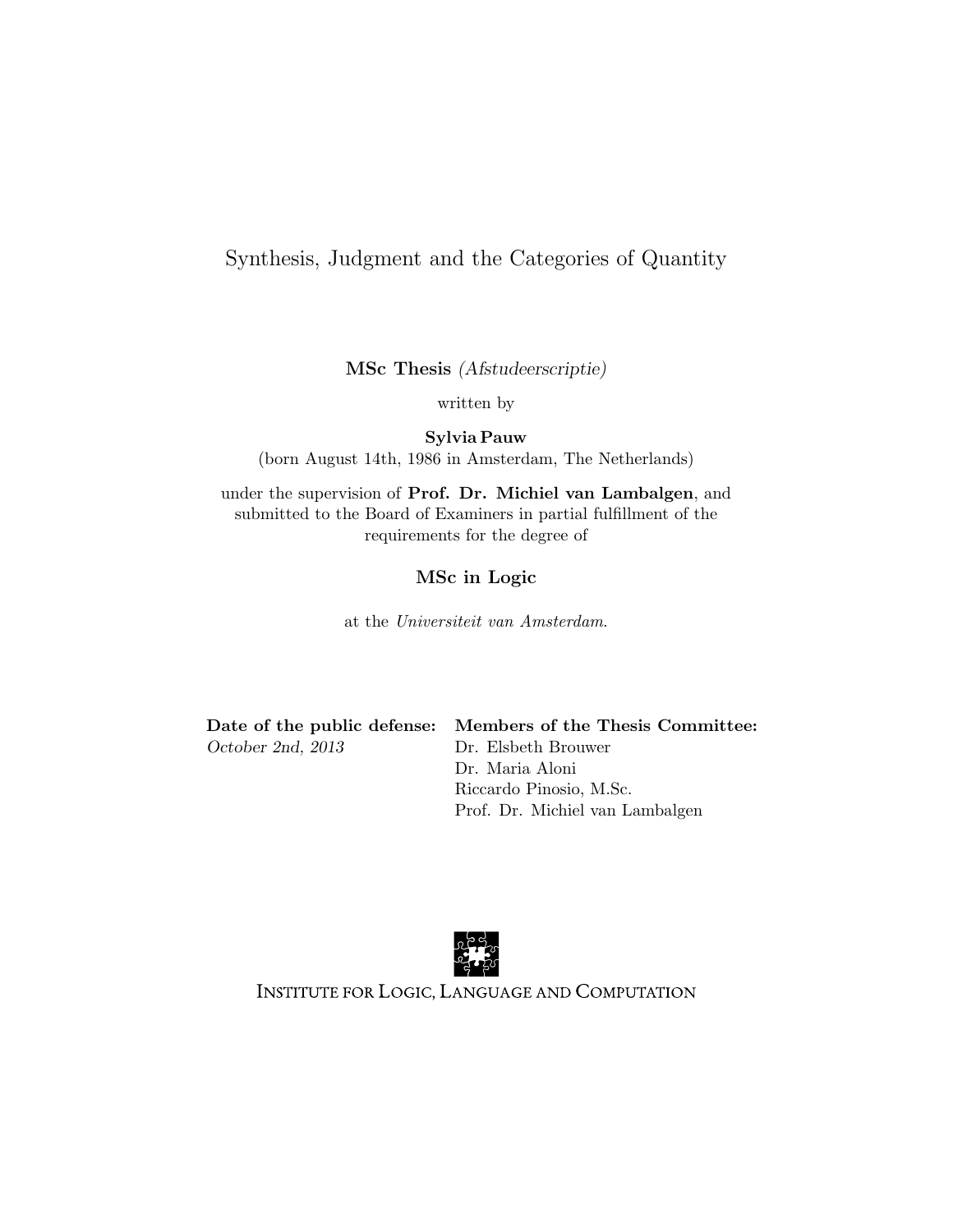#### Abstract

An interpretative question Kant's Critique of Pure Reason raises, is how we should understand the relationship between the *categories* and the socalled 'logical forms of judgment' Kant deduces them from. In her Kant and the Capacity to Judge, Béatrice Longuenesse provides an answer to this question. In this thesis, I evaluate Longuenesse's account by considering its application to a specific group of categories: the categories of Quantity. I argue that for these categories, Longuenesse's account is problematic. The same, however, holds for a possible alternative analysis of the categories of Quantity: Manley Thompson's (1989) analysis. I show that Longuenesse and Thompson have both built their analyses on an untenable conception of the role of the categories of Quantity. The relationship between the categories and the logical forms of Quantity seems to be more arbitrary than Longuenesse, Thompson and others have argued.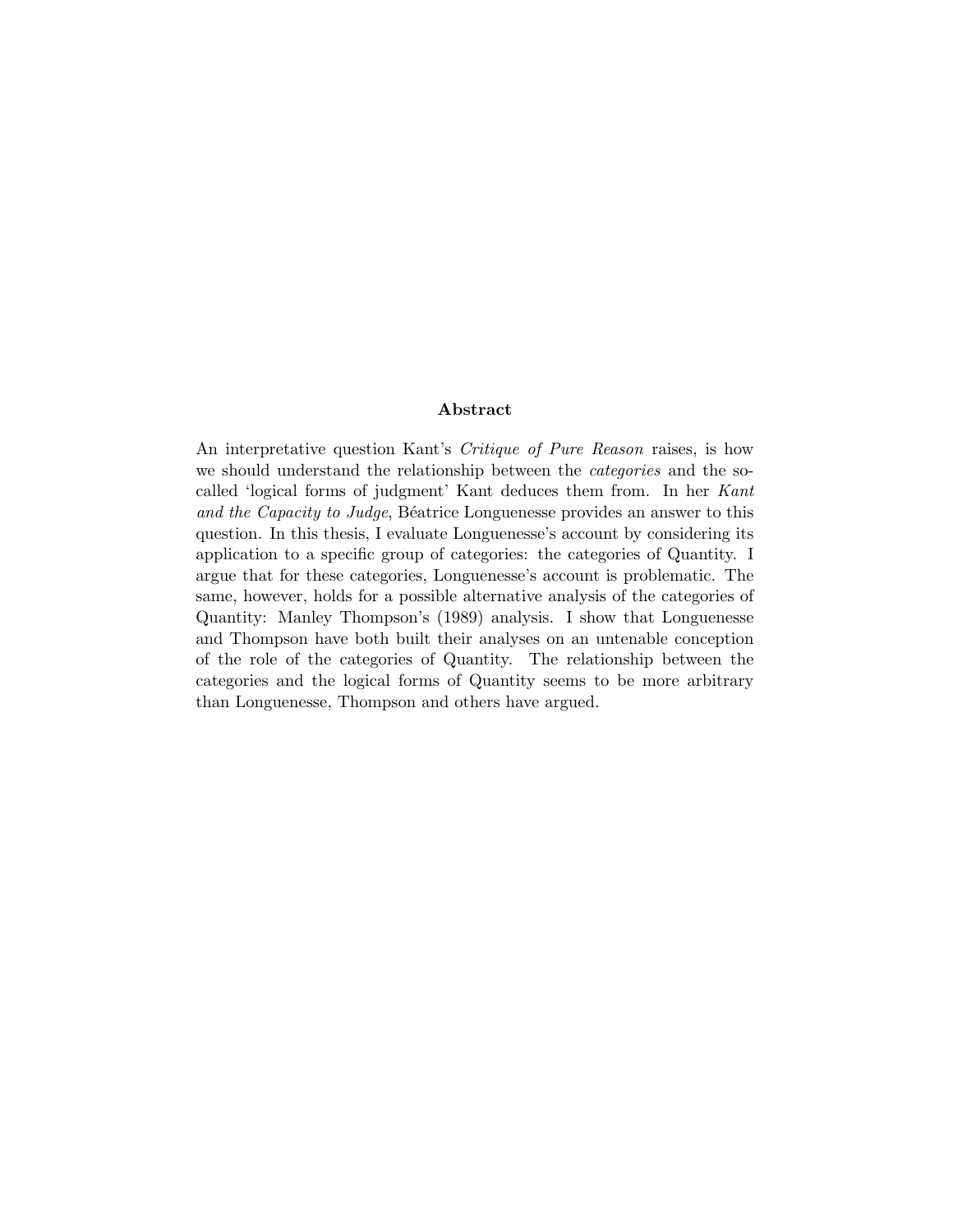#### Acknowledgments

Writing this thesis has not been easy, and if it weren't for the support of some important people, it probably wouldn't have been written.

First of all, I am very grateful to my supervisor Michiel van Lambalgen. I am glad that I have attended his and Dora Achourioti's inspiring course 'Kant, Logic and Cognition'. I want to thank both him and Dora for showing me how extremely interesting Kant is. Moreover, I would like to thank Michiel for his patience, trust, and ever interesting insights. This has not only enabled me to write a better thesis than I thought I would be able to, but it has also helped me greatly to improve my capacity to do reseach.

Additionally my gratitude goes to my committee members Elsbeth Brouwer, Riccardo Pinosio and Maria Aloni. I would like to thank them for reading my thesis and for the interesting comments and questions they have raised at my defence. I hope some of our discussions will be continued at a later moment.

Sara Murawski, Jens van 't Klooster and Matthijs Westera have spent a lot of time and effort on reading and commenting on important parts of this thesis. I want to thank them all for doing this. I am also indebted to Colin King for his useful comments to the paper I wrote for his course 'Kategorienlehren', which dealt with a subject related to my thesis.

Finally, I am grateful to many, many people for the wonderful moral support they have provided in various ways. I will not mention you all, but without your wise insights, coffee, lunch and distraction, I would not even have started writing. So: thank you all. Last but not least I want to thank my parents for their great support and for the fact that they have always encouraged me to do what I really found interesting.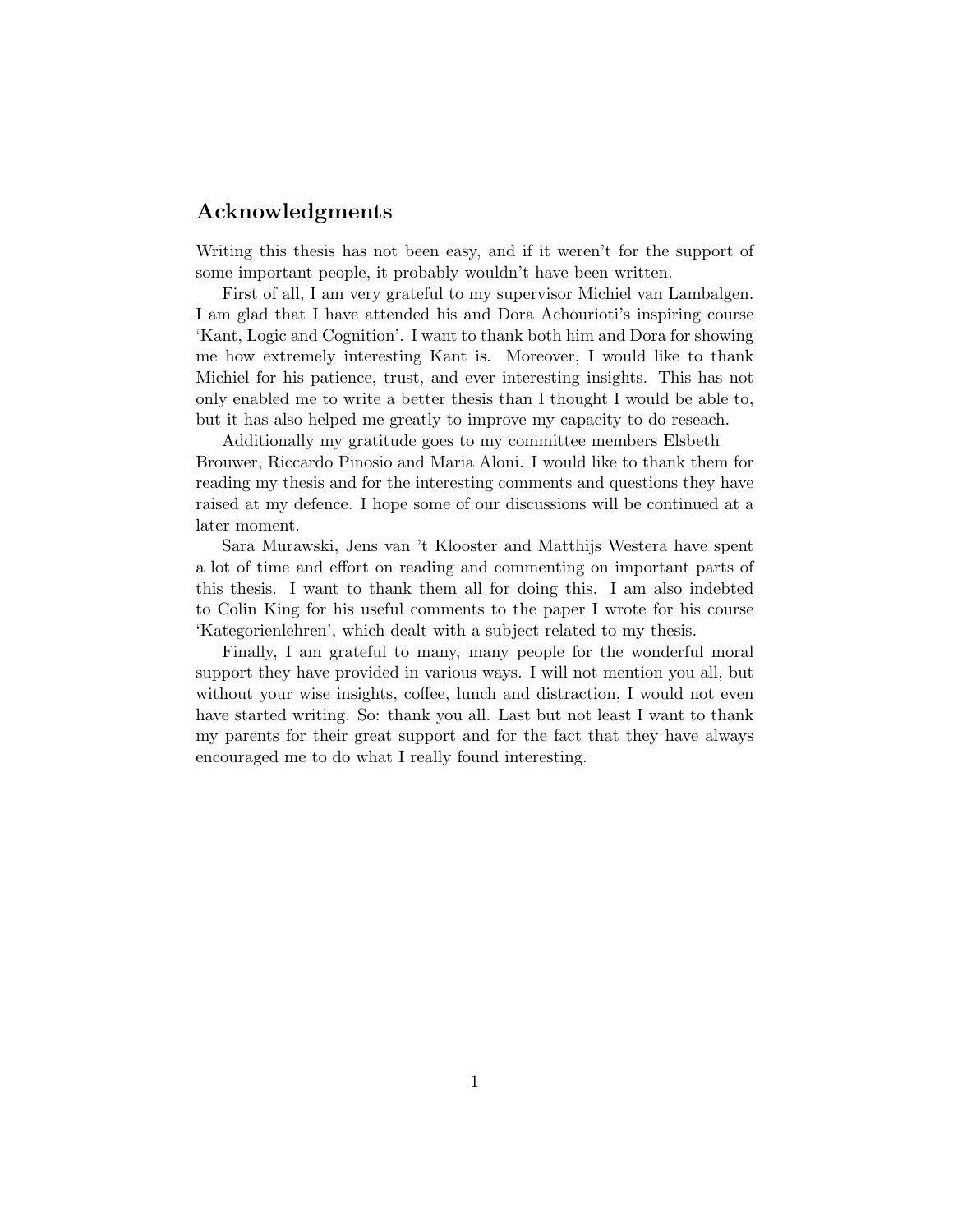# **Contents**

| Introduction |  |
|--------------|--|
|              |  |

| $\mathbf{1}$ |     | The Categories and the Logical Forms                                     | 10     |
|--------------|-----|--------------------------------------------------------------------------|--------|
|              | 1.1 | The Inaugural Dissertation $\ldots \ldots \ldots \ldots \ldots \ldots$   | 10     |
|              | 1.2 |                                                                          | 13     |
|              | 1.3 | Forms and Functions of Judgment                                          | 19     |
|              | 1.4 |                                                                          | 22     |
|              | 1.5 |                                                                          | 24     |
|              | 1.6 |                                                                          | 27     |
|              | 1.7 | The Categories and the Logical Forms $\ldots \ldots \ldots \ldots$       | 32     |
|              | 1.8 |                                                                          | 32     |
|              | 1.9 |                                                                          | 38     |
| $\bf{2}$     |     | Quantity                                                                 | 40     |
|              | 2.1 |                                                                          | 41     |
|              | 2.2 |                                                                          | 42     |
|              |     | Relational Synthesis and Apprehension<br>2.2.1                           | 42     |
|              |     | 2.2.2                                                                    | 46     |
|              |     | Quantitative vs. Qualitative Synthesis<br>2.2.3                          | 48     |
|              |     | Other Applications of Quantitative Synthesis<br>2.2.4                    | 50     |
|              | 2.3 | The Logical Forms of Quantity $\dots \dots \dots \dots \dots \dots$      | $52\,$ |
|              | 2.4 | The Schema of Quantity $\dots \dots \dots \dots \dots \dots \dots \dots$ | 56     |
|              |     | Generating the Extension of a Subject Concept<br>2.4.1                   | 56     |
|              |     | Number as the Schema of Quantity $\dots \dots \dots$<br>2.4.2            | 58     |
|              | 2.5 |                                                                          | 61     |
|              | 2.6 |                                                                          | 65     |
| 3            |     | Friedman's Criticism                                                     | 66     |
|              | 3.1 |                                                                          | 66     |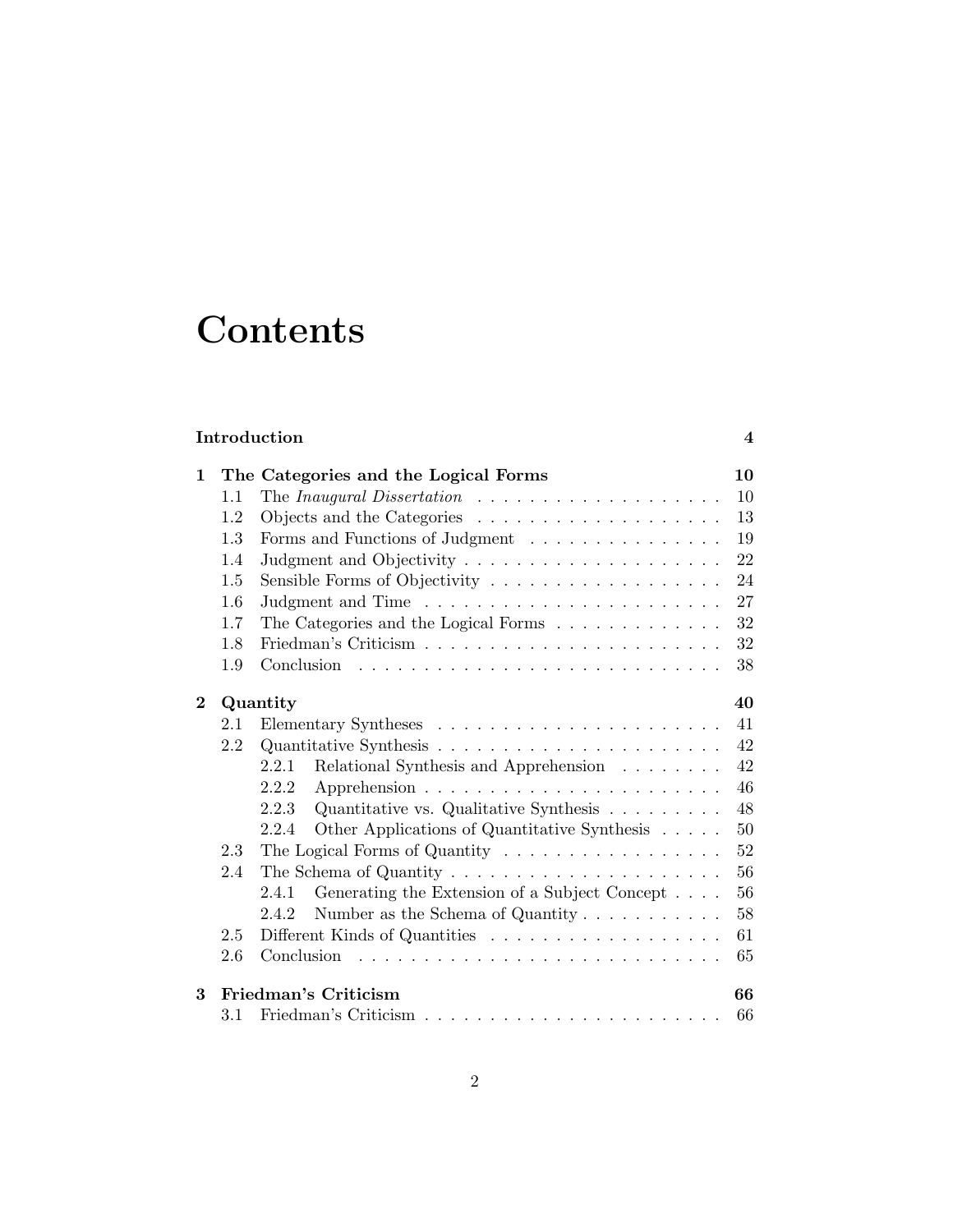|                        | 3.2        | Thompson on Mathematical Objects                                       | 69  |
|------------------------|------------|------------------------------------------------------------------------|-----|
|                        | 3.3        | Thompson on Empirical Objects                                          | 74  |
|                        | 3.4        |                                                                        | 81  |
|                        | 3.5        |                                                                        | 82  |
| $\boldsymbol{\Lambda}$ |            | Evaluation                                                             | 83  |
|                        | 4.1        | Discrete and Continuous Magnitudes                                     | 83  |
|                        | 4.2        | Thompson's Argument: Universal Judgments 88                            |     |
|                        | 4.3        | Thompson on the Transcendental Ideal $\ldots \ldots \ldots \ldots$ 92  |     |
|                        | 4.4        | Allness as Universitas: a Category? 97                                 |     |
|                        | 4.5        |                                                                        |     |
| 5                      |            | <b>Judgment and Quantity</b>                                           | 103 |
|                        | 5.1        | Judgment and the Categories of Quantity 103                            |     |
|                        | 5.2        | Kant's Definition of the Categories 104                                |     |
|                        | 5.3        | The Quantitative Forms of Judgment 111                                 |     |
|                        |            | Universal and Singular Judgments 113<br>5.3.1                          |     |
|                        |            | Particular Judgments 117<br>5.3.2                                      |     |
|                        | 5.4        | Quantitative Synthesis and Judgment 118                                |     |
|                        | 5.5        | The Categories and the Logical Forms $\ldots \ldots \ldots \ldots 119$ |     |
|                        | 5.6        |                                                                        |     |
|                        | 5.7        |                                                                        |     |
|                        |            | Conclusion                                                             | 134 |
|                        | Literature |                                                                        | 136 |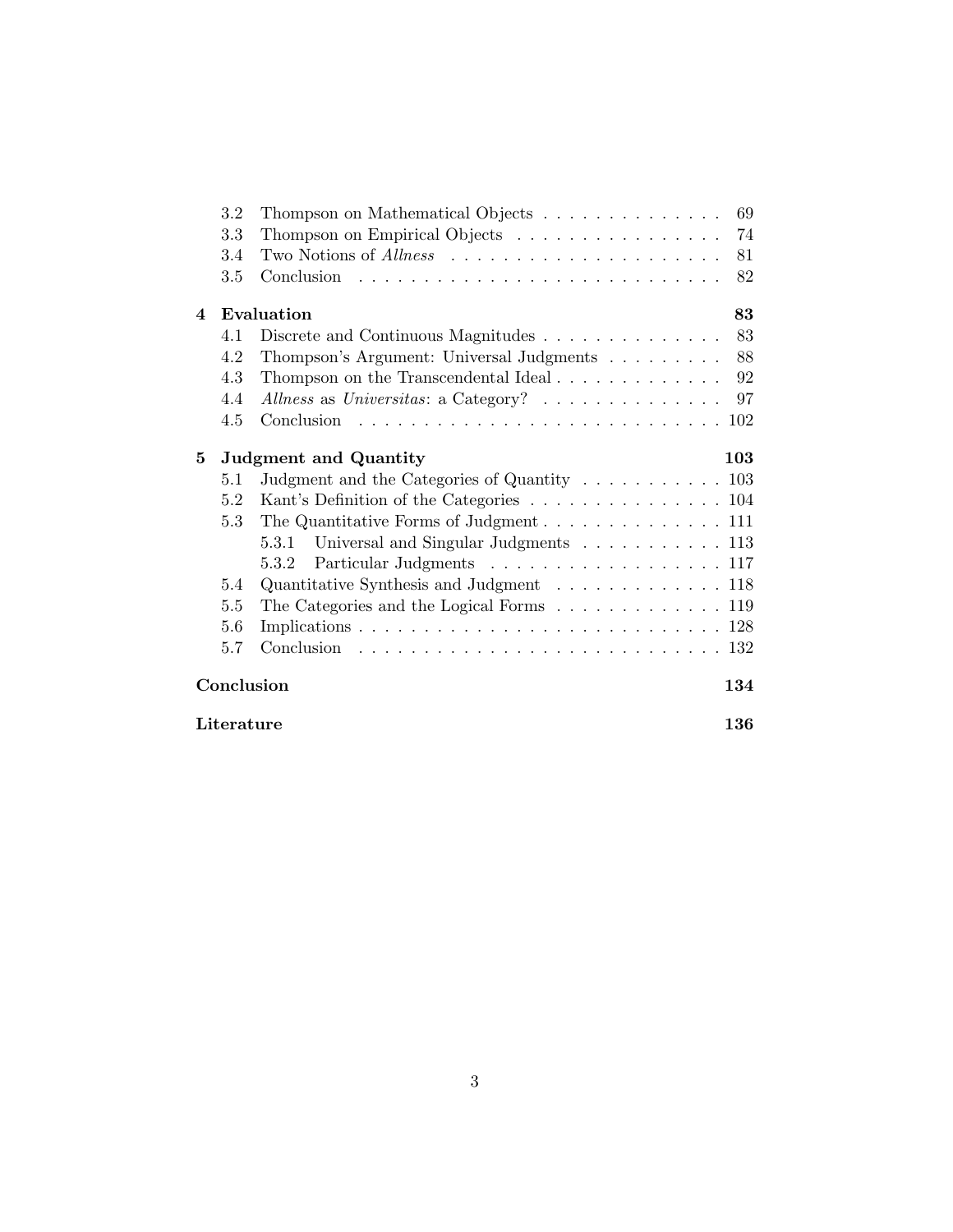## Introduction

In the part of the Critique of Pure Reason that is usually called the 'Metaphysical Deduction' of the categories, Kant introduces his 'Table of Categories'. The categories are twelve concepts Kant calls 'pure concepts of the understanding' (reine Verstandesbegriffe) (A80/B106).

| 2. Of Quality | 1. Of Quantity<br>Unity<br>Plurality<br>Totality | 3. Of Relation              |
|---------------|--------------------------------------------------|-----------------------------|
| Reality       |                                                  | Of Inherence and Subistence |
| Negation      |                                                  | substantia et accidens      |
| Limitation    |                                                  | Of Causality and Dependence |
|               |                                                  | (cause and effect)          |
|               |                                                  | Of Community (reciprocity)  |
|               |                                                  | between agent and patient)  |
|               | 4. Modality                                      |                             |
|               | Possibility                                      |                             |
|               | Existence                                        |                             |
|               | Necessity                                        |                             |
|               |                                                  |                             |

The categories have a special status. They differ from empirical concepts: concepts like 'red', 'round' or 'tree' that we derive from experience. Kant thinks that if we have encountered a certain amount of red objects, we will at some point abstract the concept 'red' from these objects. For the categories this is different. A concept like 'cause' we cannot form on the basis of experience alone. Experience can teach us that if rolling billiard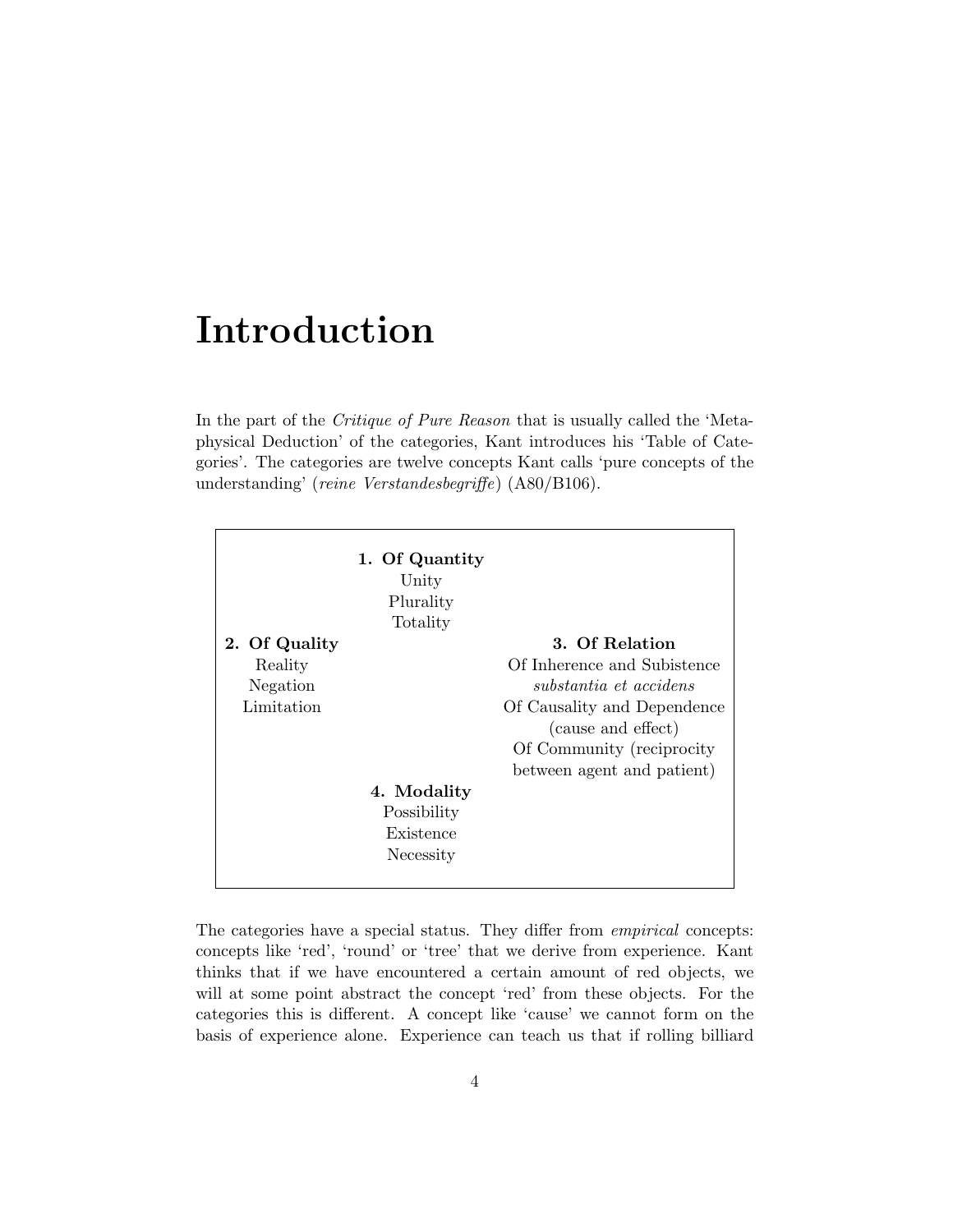ball 1 hits billiard ball 2, billiard ball 2 will roll away, but it cannot – in itself – teach us that billiard ball 1 hitting billiard ball 2 caused billiard ball's 2 rolling away. Saying 'event  $A$  caused event  $B'$  means that event B necessarily follows event A. This, experience alone cannot teach us. Experience can teach us that event  $A$  follows event  $B$ , but not that this is necessary. The categories, therefore, are not abstracted from experience, but have their source in human understanding itself.

Why we are justified to apply empirical concepts like 'red' to objects given in experience is relatively easy to understand: a concept like 'red' applies to precisely those kinds of objects we have abstracted this concept from. For the categories, this is more complicated. Because a concept like 'cause' is not abstracted from experience, it is unclear why we are justified to apply it to experience. There is not, as is the case for a concept like 'red', a specific group of objects that has led me to form this concept. Still, Kant thinks that under certain conditions we are justified to apply the concept 'cause' to objects given in experience and to judge that 'A causes B'. The question is: why?

The reason the categories can be applied to experience is that the categories are "*a priori* conditions of the possibility of experiences"  $(A94/B126)^{1}$ The categories are not derived from experience, but – in some way – they make experience *possible*. Why this is the case, Kant explains in the 'Transcendental Analytic' in the Critique of Pure Reason. His explanation, however, is rather obscure and open to multiple interpretations. How exactly Kant sees this is therefore still an open question.

A part of the Transcendental Analytic Kant-scholars tend to spend relatively little attention to, is the so called 'Table of Judgments'.<sup>2</sup> In the Metaphysical Deduction, where Kant introduces his Table of Categories, he claims to derive this table from this Table of Judgments. The Table of Judgments seems to provide a list of 'logical forms' a judgment can 'contain':

<sup>&</sup>lt;sup>1</sup>In this thesis I use double quotes to cite Kant. For other purposes I use single quotes.

 $2$ As Wolff (1995) points out, Kant himself does not use this name in the Critique (See Wolff, 1995: 19). As we will see in chapter 1, this is quite important. For lack of a better name, however, I refer to this table as the 'Table of Judgments' nevertheless.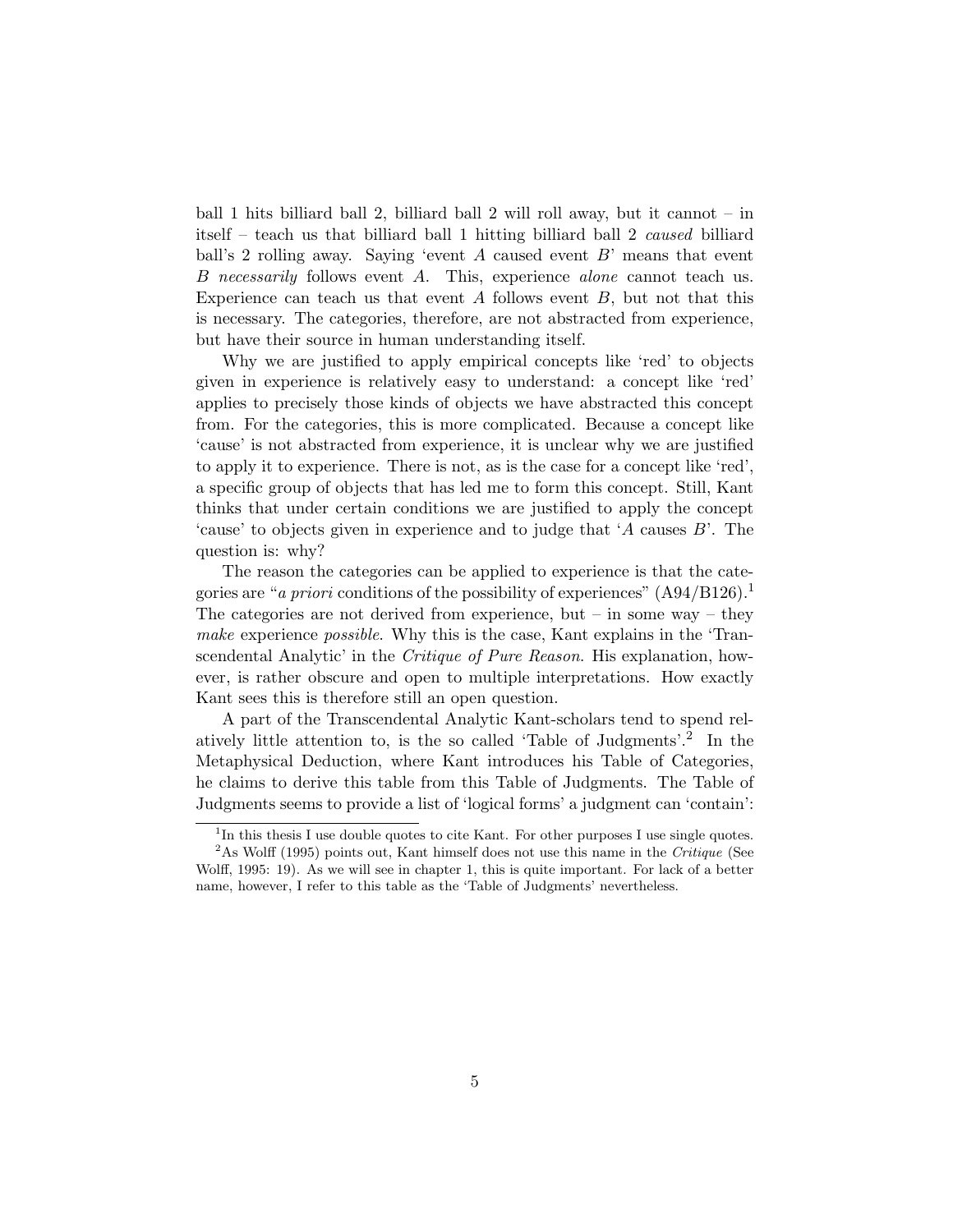|             | 1. Quantity of Judgments |              |
|-------------|--------------------------|--------------|
|             | Universal                |              |
|             | Particular               |              |
|             | Singular                 |              |
| 2. Quality  |                          | 3. Relation  |
| Affirmative |                          | Categorical  |
| Negative    |                          | Hypothetical |
| Infinite    |                          | Disjunctive  |
|             | 4. Modality              |              |
|             | Problematic              |              |
|             | Assertoric               |              |
|             | Apodictic                |              |
|             |                          |              |

A judgment like 'All mammals are mortal', for instance, 'contains' the universal, the affirmative, the categoric and the assertoric judgment forms.<sup>3</sup> A judgment like 'If it rains, the streets become wet', on the other hand, contains different logical forms, like the hypothetical form.

The Table of Judgments has an important function in the Critique. Kant claims that his Table of Judgments is complete: the table lists all possible logical forms a judgment can contain. There exists a certain relationship between the logical forms and the categories that enables us to derive the categories from the forms of judgment. The completeness of the Table of Judgments therefore guarantees the completeness of the Table of Categories. Within Kant's larger project, this is highly important. Kant does not only want to prove that the categories can be applied to experience. He also wants to show that the application of certain other concepts is *not* justified. However: even though the Table of Judgments is of great importance to Kant's larger project, it does not seem that relevant to the question why the categories are a priori conditions for experience. Why this is the case, it seems, Kant explains only after the Metaphysical Deduction, in the so called 'Transcendental Deduction' and the 'System of Principles'. For this reason,

<sup>3</sup> Universal: 'All mammals are mortal' (as opposed to 'Some mammals are mortal' or 'This mammal is mortal'). Affirmative: 'All mammals are mortal' (as opposed to 'All mammals are not mortal' or 'All mammals are not-mortal', categorical: 'All mammals are mortal' (as opposed to 'If an animal is a mammal, it is mortal' or 'An animal is mortal or non-mortal'). Assertoric: we take this judgment to be true. It is not a mere hypothesis, but it is not a necessary truth either.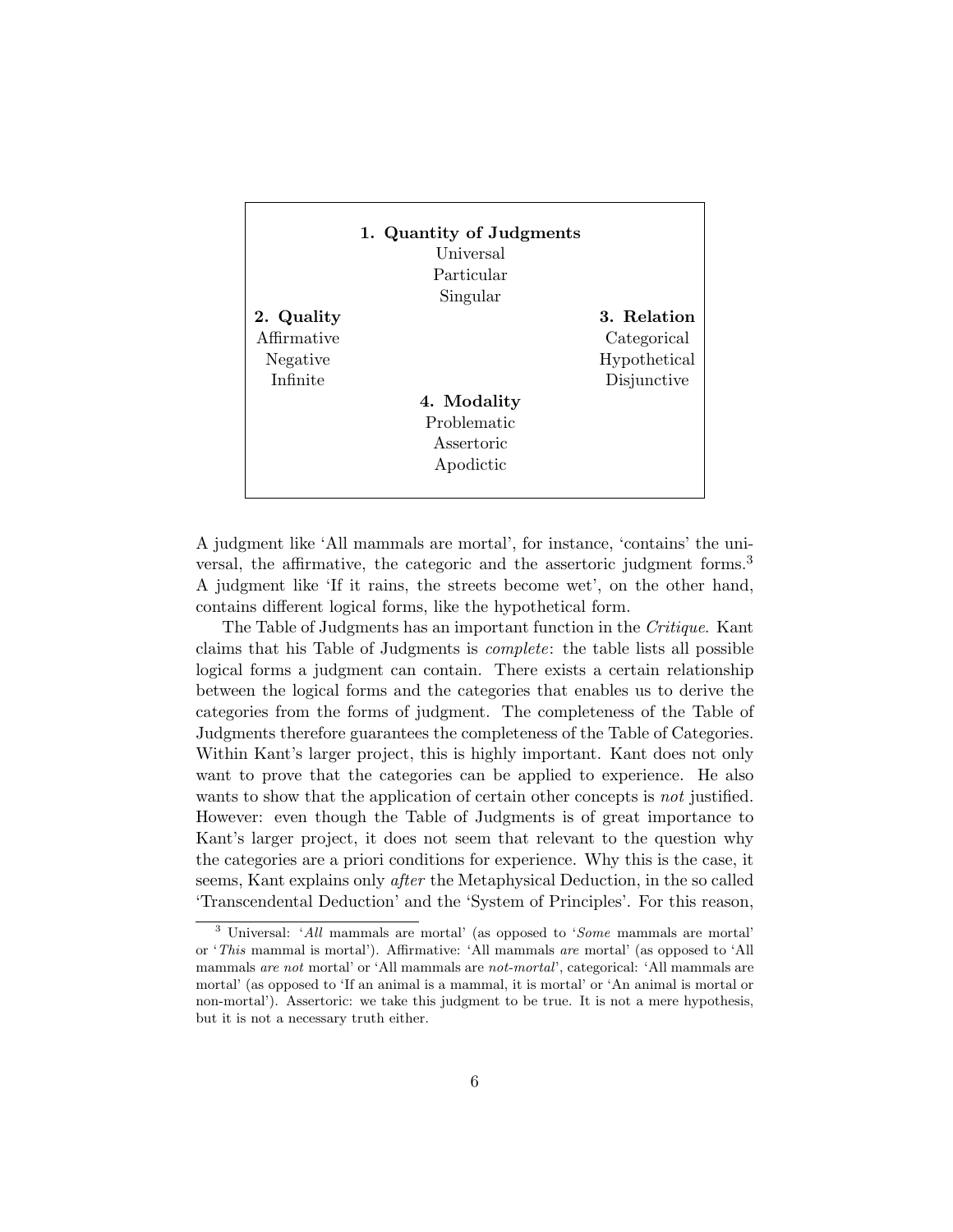it is understandable that many authors that investigate this question do not pay much attention to the Table of Judgments.

An author who sees this differently, is Béatrice Longuenesse. Longuenesse thinks that we can only understand why the categories are a priori conditions of experience, if we consider Kant's Table of Judgments.<sup>4</sup> We need to understand why Kant thinks the categories can be derived from this table. In her book Kant and the Capacity to Judge, Longuenesse attempts to show this.

Even though Longuenesse's Kant and the Capacity to Judge is very well received, her interpretation has been criticized as well. One critic of her interpretation is Michael Friedman. Friedman (2000) argues that Longuenesse's interpretation contains some important problems, and claims these problems result from her focus on the logical forms of judgment. Longuenesse's focus on the logical forms of judgment leads her to adopt a too empiricist reading of Kant. Such a reading is bound to lead to certain problems. A more rationalistic interpretation of Kant avoids these problems.<sup>5</sup>

In this thesis, I look at a specific aspect of the debate between Longuenesse and Friedman. One of the problems in Longuenesse's interpretation Friedman points to concerns her ideas about the relationship between the judgment forms and categories of Quantity. The relationship between this group of logical forms and categories is puzzling. Kant presents the logical forms and categories of Quantity in the following orders:

| 1. Quantity of Judgments | 1. Of Quantity |
|--------------------------|----------------|
| Universal                | Unity          |
| Particular               | Plurality      |
| Singular                 | Totality       |
|                          |                |

The way Kant presents the categories and logical forms of Quantity suggests he links the category 'unity' to universal logical form, the category 'plurality' to the particular logical form and 'totality' to the singular logical form. In as far as we see there is a relationship between the categories and the forms of judgment, we would expect the category 'totality' to be linked to universal

 ${}^4$ See *KCJ*: 5.

<sup>&</sup>lt;sup>5</sup>In which sense Longuenesse's reading of Kant can be considered 'empiricist', and what makes Friedman's reading more 'rationalist' will become clearer in chapter 1.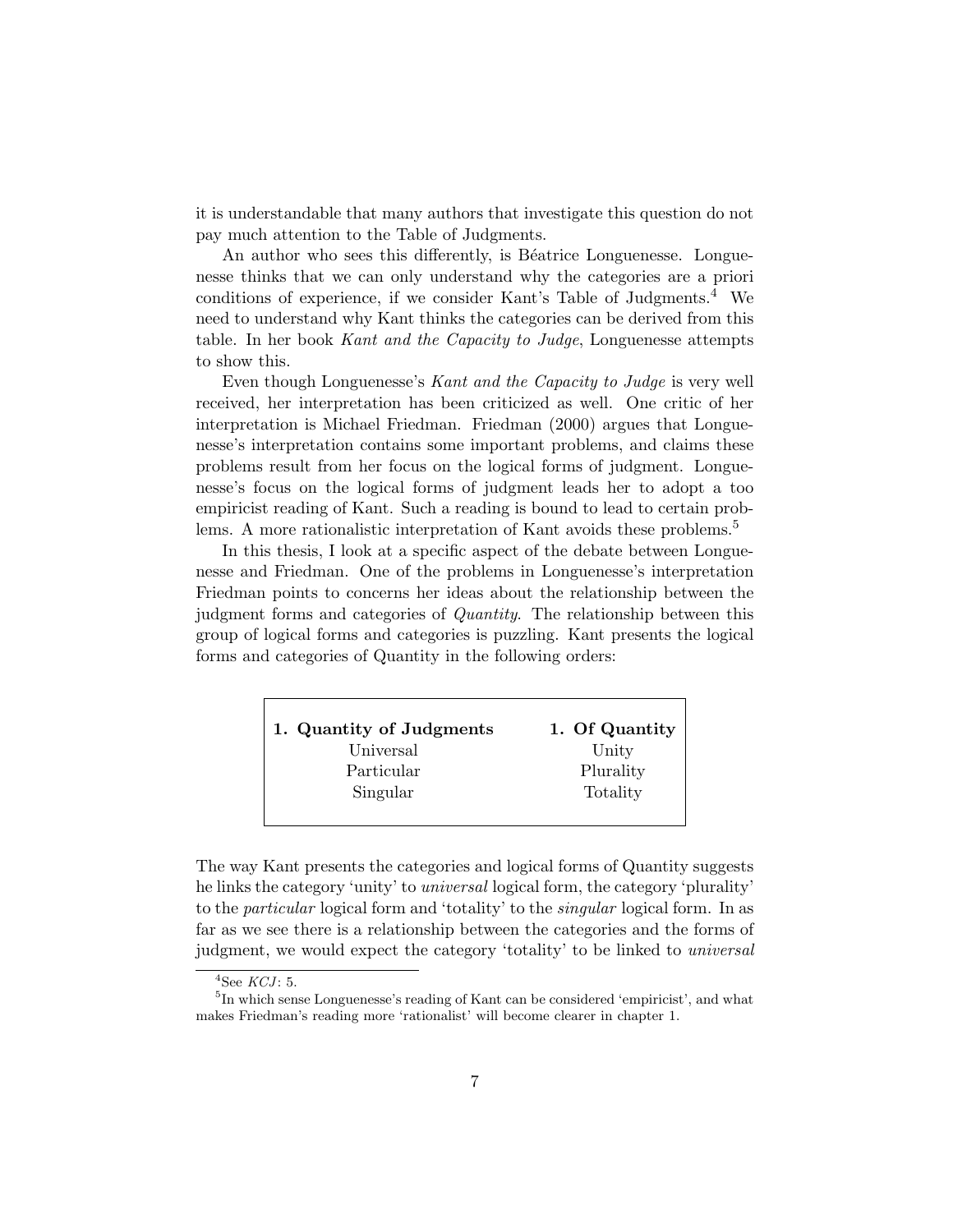judgments, and the category 'unity' to singular judgments. The categories of Quantity have therefore led to much discussion.

In her explanation of the relationship between the categories and the logical forms of Quantity, Longuenesse makes use of an argument Michael Frede and Lorenz Krüger have provided in their article 'Über die Zuordnung der Quantitäten des Urteils und der Kategorien der Größe bei Kant' (1970). In this article, Frede and Krüger argue that Kant does not  $-$  as his judgment and category table suggest – link the category unity to universal judgments and the category *totality* to singular judgments, but that  $-$  in fact  $-$  he links unity to singular judgments and *totality* to universal judgments. Longuenesse uses this idea to explain the relationship between the logical forms and categories of Quantity. One of the problems Friedman points to in his criticism of Longuenesse is that Manley Thompson (1989) seems to have refuted Frede and Krüger's argument. Thompson shows that Kant sees the correspondence between the categories and logical forms of Quantity precisely as his tables in the Critique suggest. Friedman argues that Longuenesse's empiricist Kant-interpretation cannot do justice to the role Kant ascribes to the categories of Quantity. That Longuenesse's interpretation partly relies on a refuted argument confirms this claim.

In this thesis, I reconstruct the debate around the categories and logical forms of Quantity, and investigate the implications of this debate for Longuenesse's Kant-interpretation. In chapter 1, I discuss Longuenesse's general interpretation of Kant's Transcendental Analytic. Longuenesse regards the categories as concepts that express marks of objects that are generated by an activity of our human understanding: figurative synthesis. Figurative synthesis is an activity that helps generating the empirical objects we encounter in our day to day lives. These are the objects we can form judgments about. Figurative synthesis is an activity of the understanding that aims at forming such judgments. In chapter 1, I clarify these ideas, and explain why Friedman thinks Longuenesse's interpretation is rather empiricist.

In chapter 2, I discuss how Longuenesse applies her general idea to the categories of Quantity. The activity of figurative synthesis, Longuenesse thinks, contains various 'aspects'. The various aspects of this activity generate the various marks of objects the categories express. They aim, moreover, at making possible the various forms of judgment. 'Relational' synthesis, for instance, aims at making possible the logical forms of 'Relation'. It thereby generates those marks of objects that enable us to apply concepts like 'cause' and 'substance' to objects. In chapter 2, I explain in what sense figurative synthesis directed at making possible the logical forms of Quantity enables us to apply the categories *unity, plurality* and *totality* to empirical objects. I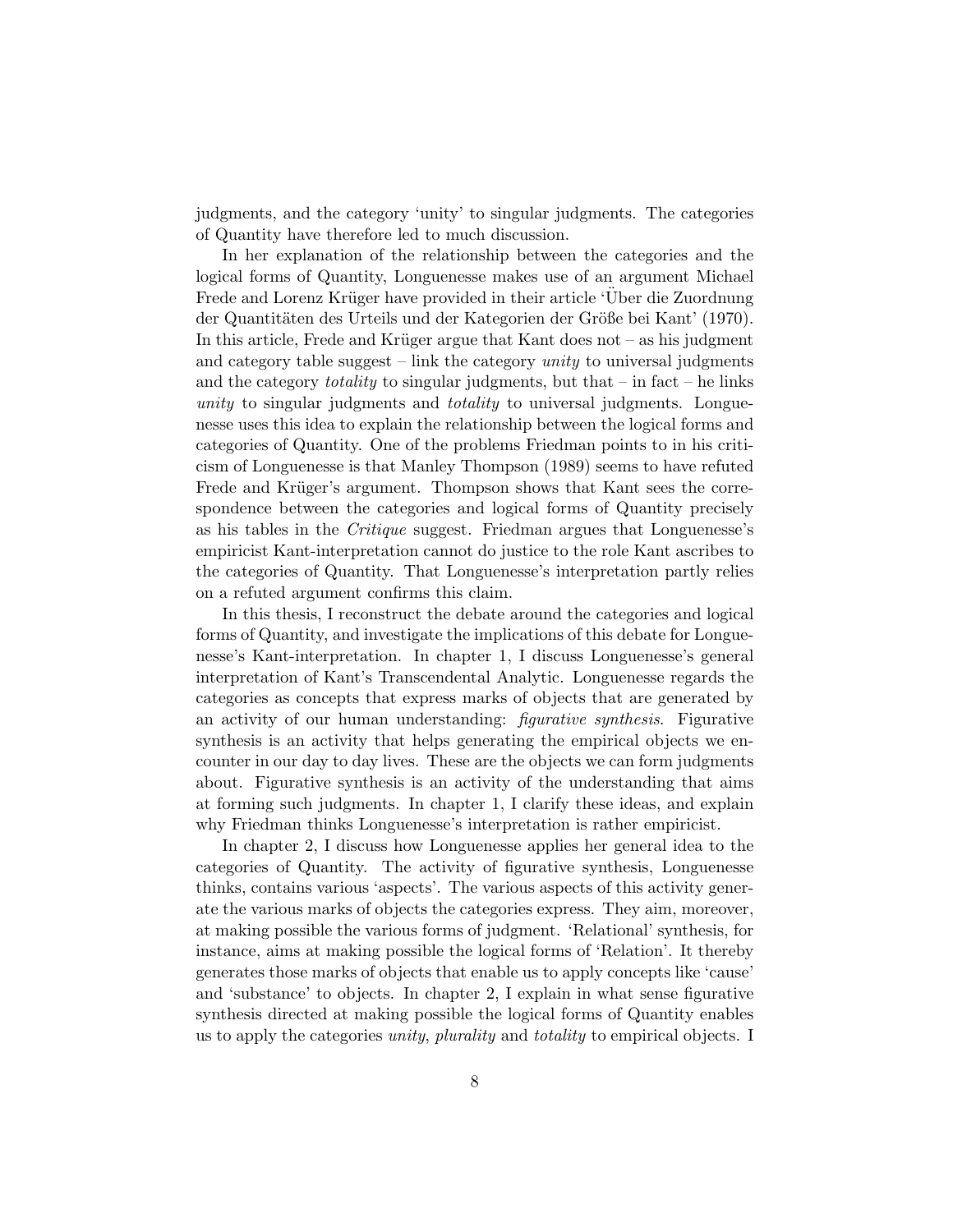also discuss which role Frede and Krüger's argument plays in Longuenesse's theory.

In chapter 3, I discuss Friedman's criticism of Longuenesse's interpretation of the relationship between the logical forms and categories of Quantity. Longuenesse's ideas, Friedman argues, lead her to regard discrete magnitudes as prior to *continuous* magnitudes. To understand the role of the categories of Quantity, however, we must see continuous magnitudes as prior. Thompson's refutation of Frede and Krüger's argument forms a second problem for Longuenesse's analysis. We will see what Thompson's argument consists in.

In chapter 4, I evaluate the various arguments that play a role in the debate concerning the categories of Quantity. I argue, first, that Friedman's criticism of Longuenesse is not completely justified. I show, moreover, that Thompson's theory about the categories of Quantity is problematic. It is, therefore, possible to defend Longuenesse's theory against these lines of criticism. Her theory, however, does lead to a serious problem. Longuenesse's analysis of the categories of Quantity cannot be reconciled with Kant's idea that judgments are rules.

Chapter 4 shows that Longuenesse's and Thompson's account of the categories are both problematic. In chapter 5, I argue that this is not a coincidence. Longuenesse and Thompson both assume that the categories of Quantity make possible the quantitative logical forms. This idea is untenable. The relationship between the categories and logical forms of Quantity seems to be more arbitrary than Longuenesse and Thompson suggest.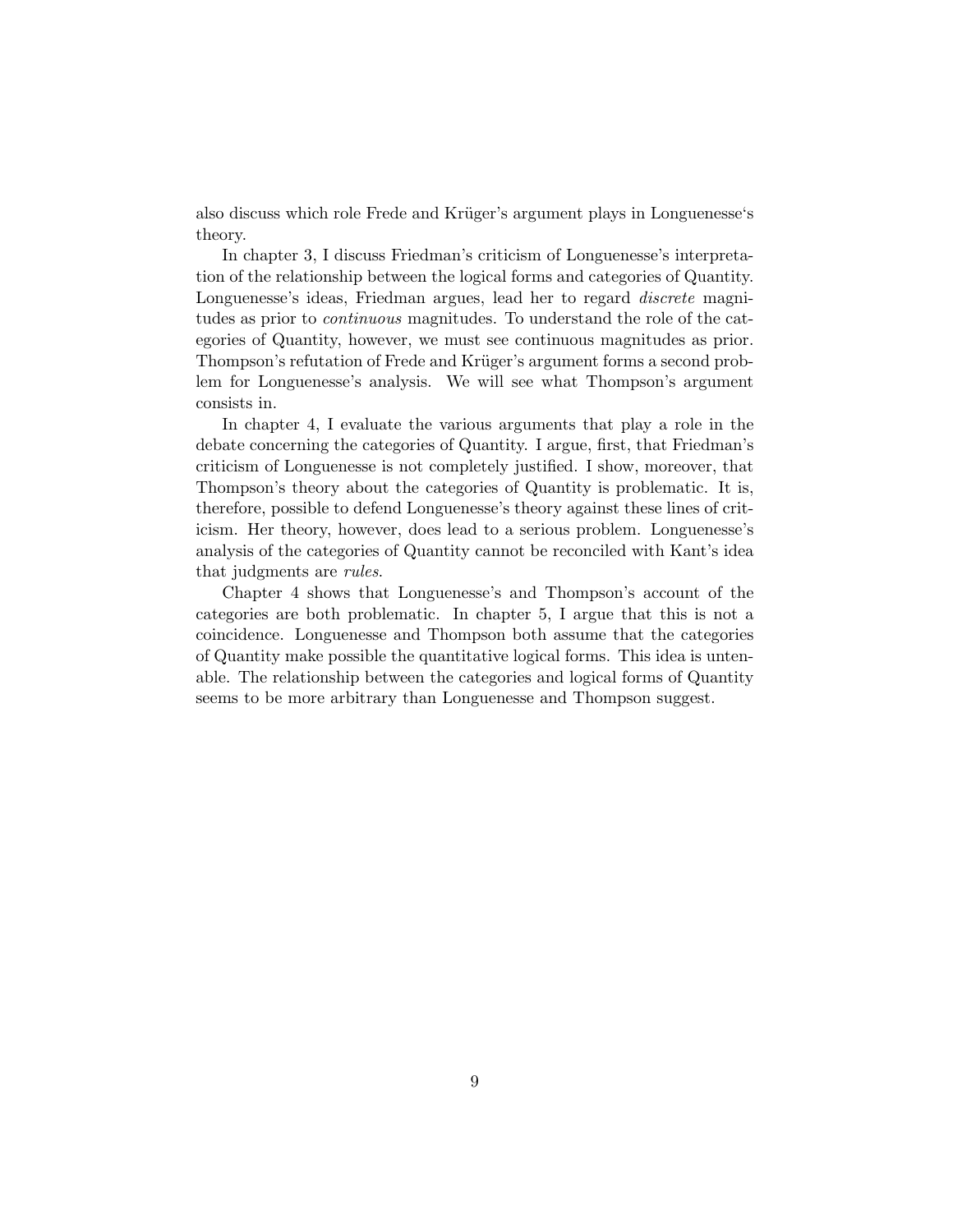### Chapter 1

# The Categories and the Logical Forms

The reason we are justified to apply the categories to experience, we saw in the introduction, is that the categories are "a priori conditions of the possibility of experiences"  $(A94/B126)$ . According to Béatrice Longuenesse we can only understand why the categories make experience possible by looking at their relation to the logical forms of judgment. In this chapter, I will explain how Longuenesse interprets Kant's claim that the categories make experience possible, and clarify how she sees the relation between the categories and the logical forms of judgment. At the end of this chapter, I will discuss Michael Friedman's claim that Longuenesse's ideas lead to a too empiricist reading of the Critique.

#### 1.1 The Inaugural Dissertation

To understand Longuenesse's interpretation of the Critique of Pure Reason, it is useful to take a look at Kant's Inaugural Dissertation: a book he wrote eleven years before the *Critique*. Having a look at this work will also help us understanding, at the end of this chapter, Friedman's criticism of Longuenesse's interpretation.

In the Inaugural Dissertation, Kant attempts to unite two important thought systems of his time: the metaphysical systems of Leibniz and Wolff on the one hand, and Newtonian physics on the other.<sup>1</sup> In the *Dissertation*, Kant presents some of the ideas that later became crucial to the Critique of

<sup>&</sup>lt;sup>1</sup>See, for instance, Friedman (1992): Introduction (esp. p. 25-34)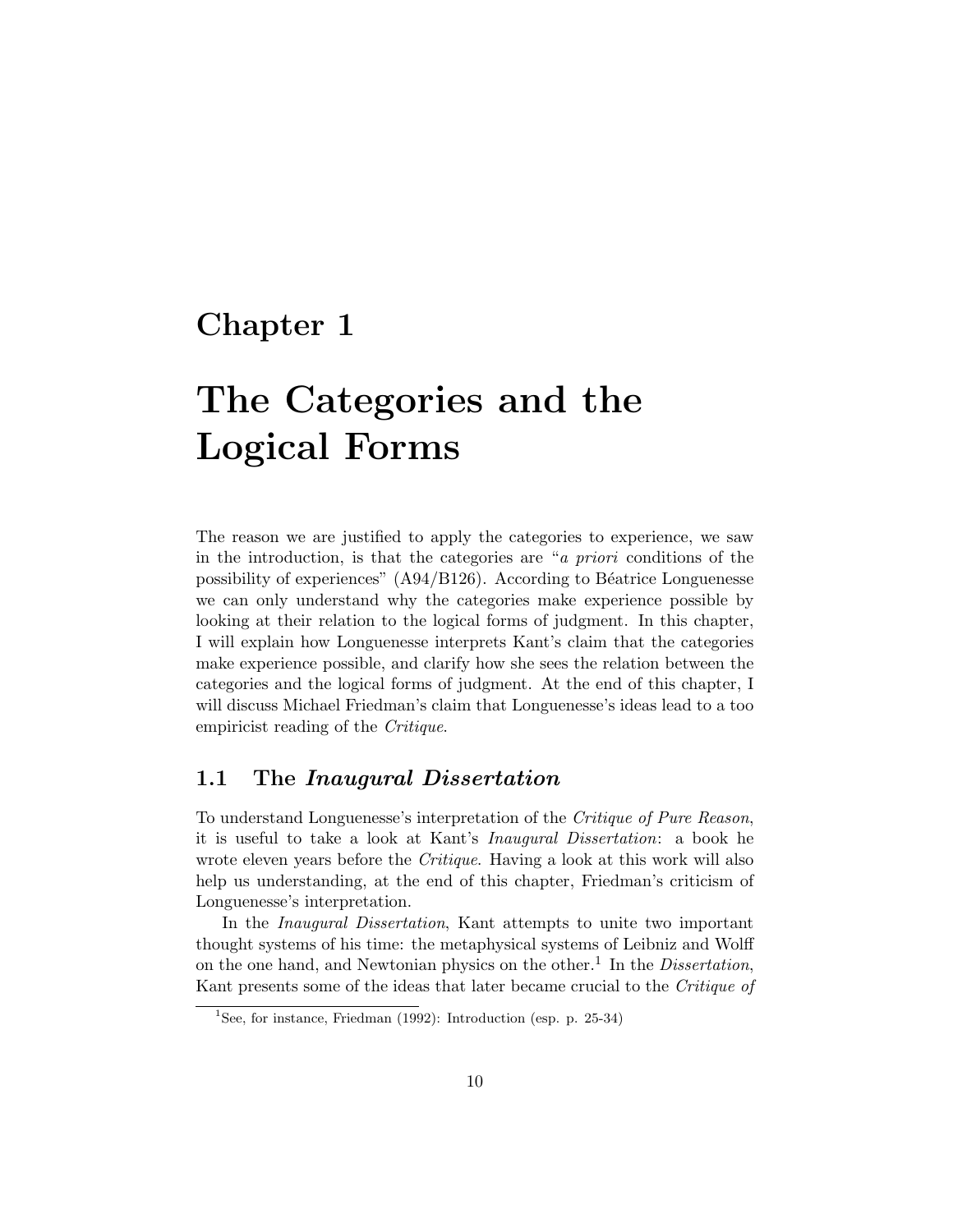Pure Reason. For instance, he introduces the idea that we should distinguish between a sensible and an intellectual cognitive faculty, and the idea that space and time are forms of the sensible faculty.

By means of the sensible cognitive faculty, Kant states, objects can be given to us. This, however, only provides us with representations of objects "as they appear" (Dissertation,  $\S 4$ , Ak.: 2:392). It does not provide us with representations of "things as they are" (ibid): of noumena. Objects are only given to us "as they appear" precisely because they are given by means of our sensible faculty. How an object is given by a being's sensible faculty depends on the nature of that being's sensible faculty. Different beings can have different kinds of sensible faculties, and thus sensibility only provides us with objects as they appear to us.

Specific to our sensible cognitive faculty, is that it has a certain form. Space and time are the forms of our sensible cognitive faculty. Everything we experience we must order into spatial and temporal relations. Therefore, the objects that are given to us necessarily stand in space and time. Because space and time are the forms of our sensible cognitive faculty, they are 'transcendentally ideal', not real. Space and time do not exist independently from us. Although objects must be given to us in space and time, for beings with sensible faculties different from ours, this might be different. This is what makes space and time transcendentally ideal.

Kant calls the *intellectual* cognitive faculty *understanding*. In the *Disser*tation, Kant distinguishes between two possible 'uses' of the understanding: the real use (usus realis) and the logical use (usus logicus). The logical use of the understanding consists in the acts of judging and of reasoning. By means of these acts, Kant says, a "cognition"<sup>2</sup> that "has been given, no matter how, [...] is regarded either as contained under or as opposed to a characteristic mark common to several cognitions" (§5, 2: 393). By means of the logical use of the understanding, we can, for instance, regard a sensible representation of a strawberry as "contained under" the characteristic mark 'red', or as "opposed to" the characteristic mark 'blue'. The concept 'red', we can again order under higher concepts like 'colour'. In the logical use of the understanding, we perform acts of these kinds.

The logical use of the understanding can be applied to different kinds of "cognitions": to sensible representations and to concepts. If we apply it to sensible representations: cognitions provided by the sensible faculty, we bring those representations under concepts. In sensibility, objects are

<sup>&</sup>lt;sup>2</sup>Kant does not specify the notion "cognition" (*cognitio*). At least in this context, I think this notion can be regarded as synonymous with 'representation'.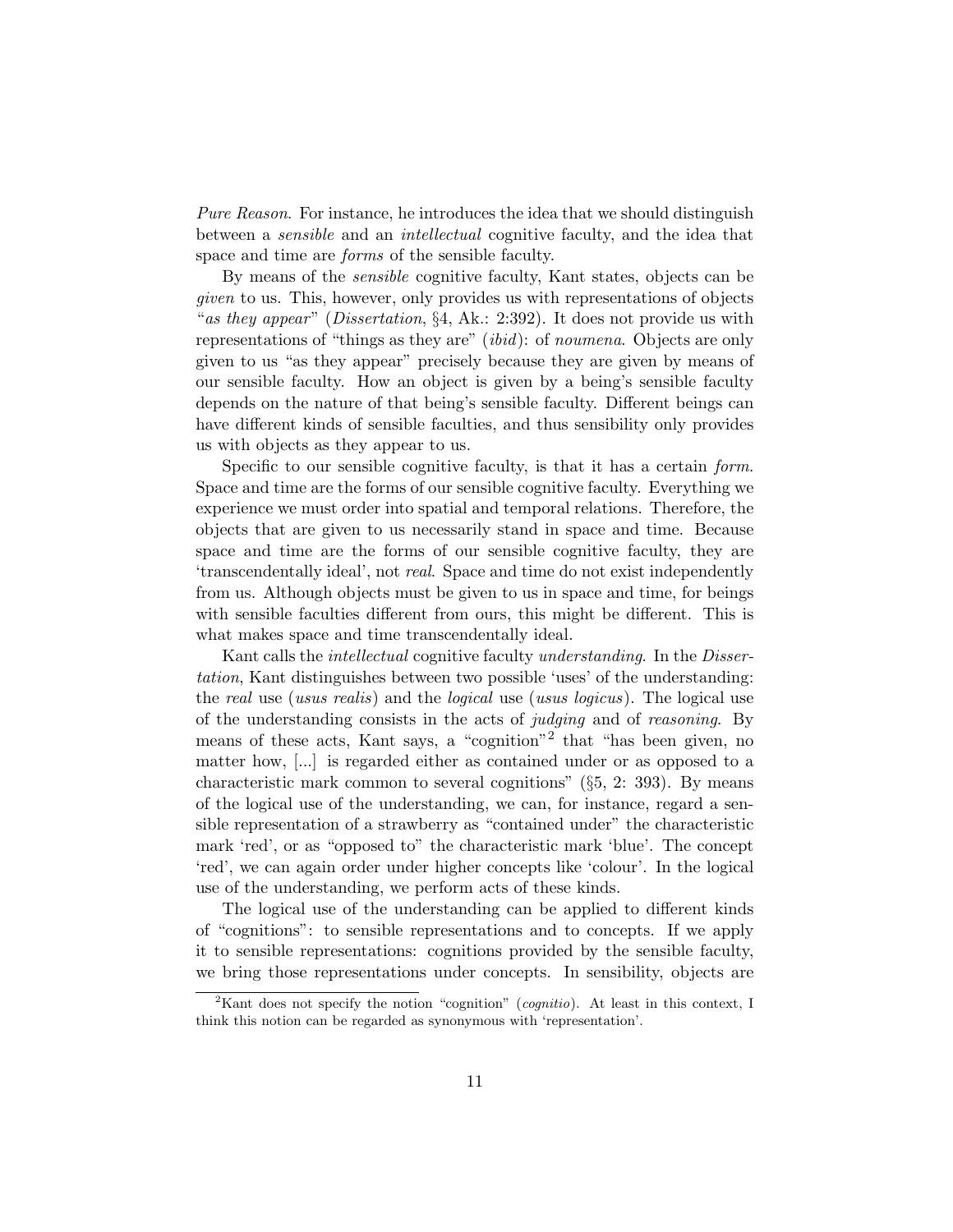given to us as mere "appearances". By comparing multiple appearances and reflecting them under empirical concepts we generate *experience*. Objects we have brought under concepts are "objects of experience" or *phenomena*  $(\S 5, 394)$ . In the *Dissertation*, Kant does not say much about the relation between appearances and phenomena. The distinction between these two kinds of objects, however, returns in the Critique and is of great importance to Longuenesse's interpretation. We will return to this distinction in the next section. For now, it is important to see that by means of the logical use of the understanding, we progress from sensibly given *appearances* to experience: sensible cognition that is brought under concepts.

Although the intellectual faculty (understanding) is necessary to generate experience of phenomena, our cognition of phenomena, Kant says, must be seen as *sensitive*, not as *intellectual (ibid.)*. The reason for this is that the source of these cognitions is sensibility. Actually, this does not only hold for our empirical cognitions. Geometry provides us with sensitive cognitions too. It gives us "the principles of sensitive form" (393). Because the cognitions geometry and our experience of phenomena provide us with are sensible, they do not provide us with cognitions of things as they are in themselves, of noumena. Because we rely on sensibility for these cognitions, they are partly determined by the specific nature of our sensible faculty. They cannot, therefore, be cognitions of things in themselves.

This brings us to the real use of the understanding. By means of the real use of the understanding concepts are not merely subordinated to each other, but – instead – "*given*" (*ibid*). By means of its real use, the understanding generates concepts whose source is not sensibility, but understanding itself: "concepts of the understanding" (§9, 395). Examples of such concepts are possibility, existence, necessity, substance, cause (§8, 2:395) and also number (§12, 397). These concepts are not innate. Their source is the understanding itself, but they are "abstracted from the laws inherent in the mind" (§8, 395). It is in this sense that the understanding is the source of these concepts.

By means of the concepts of the understanding, pure intellectual cognition is possible. Pure intellectual cognition, contrary to the sensitive cognition of empirical science and geometry, can provide us with cognition of noumena, or "things as they are"  $(84, 392)$ . The goal of metaphysics is to acquire knowledge by means of precisely these concepts (§9, 395-6). Metaphysics acquires knowledge by analyzing these concepts  $(KCI: 27)$ .

A question one may raise is the following: How does the real use of the understanding provide us with knowledge of "things as they are"? As Longuenesse points out, Kant himself thought the *Dissertation* left this question unanswered. He admits in a letter to Marcus Herz (1772, Ak. 10: 129-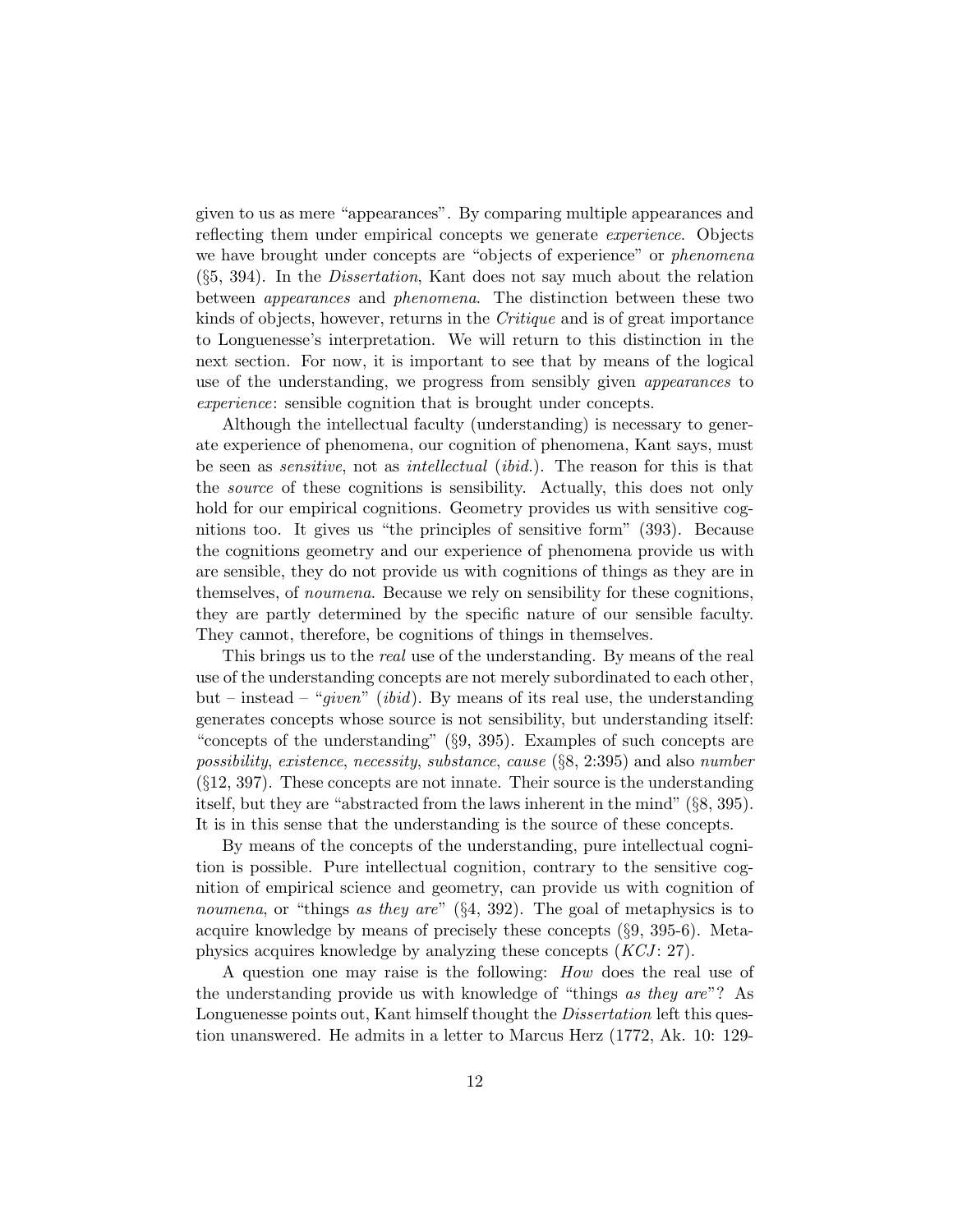35) that it is unclear how the concepts of the understanding or categories can have a relation to an object  $(KCI: 27)$ . It is this question the *Critique* tries to answer (26).

#### 1.2 Objects and the Categories

Although many ideas of the *Inaugural Dissertation* return in the *Critique of* Pure Reason, there is one crucial idea that Kant revises: he abandons the idea that the concepts of the understanding, the categories, apply to "things as they are" (noumena). If the categories have a relation to objects at all, they have a relation to phenomena. However, Longuenesse points out, how the categories can have a relation to phenomena does not become clear from the *Dissertation* either: why would concepts that are "abstracted from the laws inherent in the mind" relate to empirical objects *outside* the mind?  $(ibid)$ 

Kant's answer to this question, Longuenesse argues, is closely related to another question: what enables representations in general to relate to objects? In the Critique, Kant distinguishes two kinds of 'objective' representations: *intuitions* and *concepts*.<sup>3</sup> These two representations are closely connected to the two kinds of objects we saw in the previous section: appearances and phenomena. The objectivity of intuitions and concepts results from a complex interaction between these two kinds of representations. Without intuitions, concepts do not relate to objects, but without concepts, intuitions do not have a real relation to an object either.<sup>4</sup> The objectivity of both concepts and intuitions is again generated by certain acts of the understanding: precisely those acts the understanding performs in its logical use. The "laws inherent in the mind" from which the categories are abstracted are the laws that govern these acts (ibid). In this section, we will see what the interaction between intuitions, concepts and categories consists in.<sup>5</sup>

In the Critique Kant thinks (as he did in the Dissertation) that objects outside our cognition 'affect' our sensible cognitive faculty. These 'objects'

<sup>3</sup>See A320/B376-7

<sup>4</sup>We could see this idea as Longuenesse's interpretation of Kant's famous dictum "Thoughts without content are empty, intuitions without concepts are blind" (A51/B75)

<sup>&</sup>lt;sup>5</sup> Answering this question requires, among other things, that we look at Kant's Transcendental Deduction. Kant has written two versions of the Transcendental Deduction. In the A-edition of the Critique, Kant provides one version of the argument. In the B-edition he presents a very different argument. Something Longuenesse argues is that the A- and the B-Deduction clarify each other. The B-Deduction presupposes the A-Deduction and completes it  $(KCJ: 59)$ . In explaining Longuenesse's general idea, I combine her analyses of both Deductions.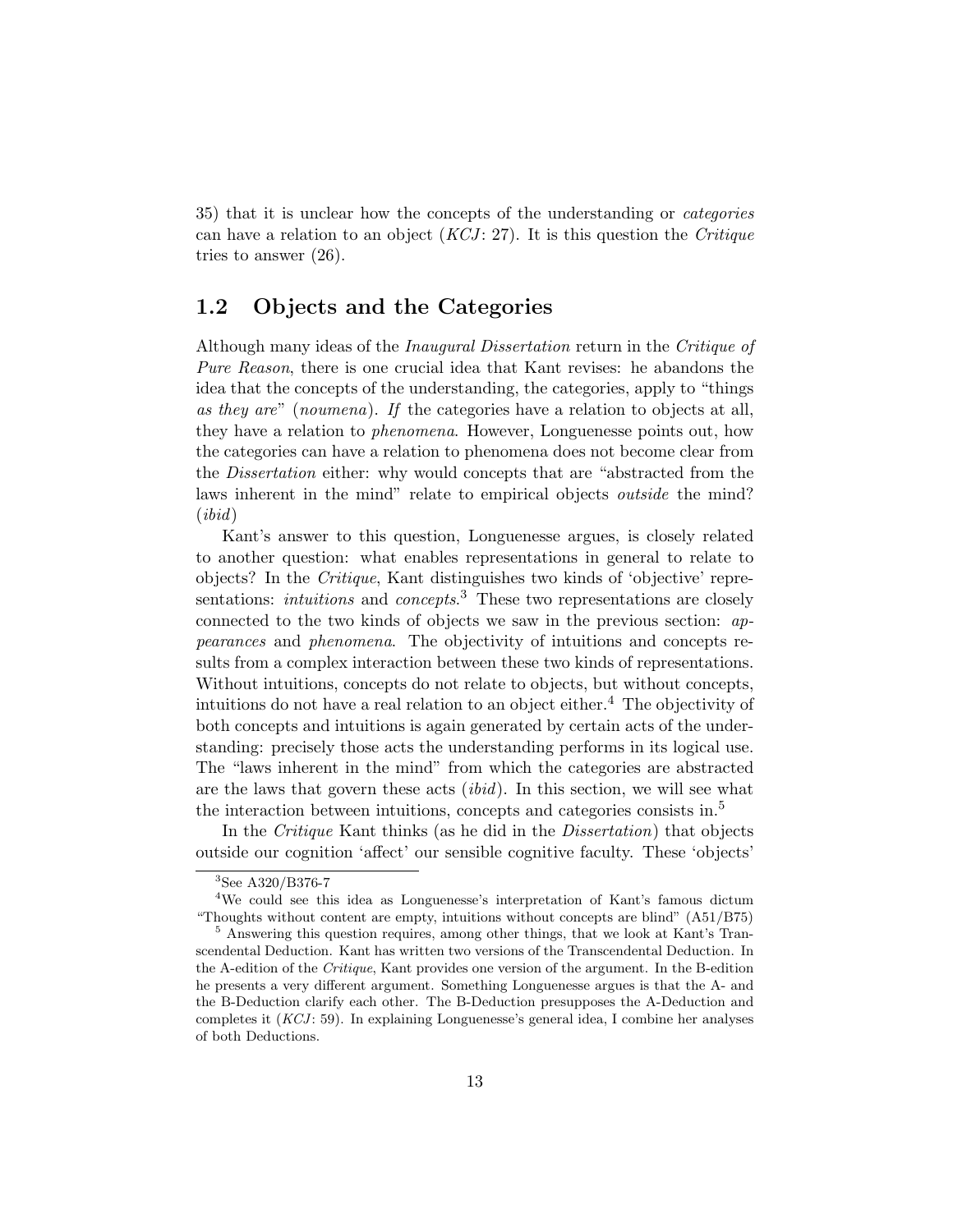are probably the 'things in themselves' or noumena (300). Kant's point in the *Critique* is that being affected by such objects is not, in itself, enough to represent an object. When an object affects us, this generates so called sensations. Sensations are representations, but they do not – in themselves – represent an object.<sup>6</sup> They are – as Longuenesse puts it – mere 'state[s] of the subject' (219). An object can, for instance, generate the sensation of warmth in me, but my sensation of warmth is not, in itself, a representation of an object. To represent an object on the basis of such a sensation, we need to fulfil certain extra conditions.

The first condition that needs to be fulfilled to represent an object Kant discusses in the part of the Critique that is called the 'Transcendental Aesthetic' (23). The main idea from the Transcendental Aesthetic we already encountered in the *Dissertation*: our sensible faculty necessarily represents objects in space and in time. The first condition that needs to be fulfilled to represent an object is therefore that the sensations the affecting object generates are ordered into space and time. Ordering sensations into space and time generates *intuitions*, or *empirical intuitions*, to be precise (219-20). Space and time themselves – the forms of the sensible faculty – are *pure* intuitions  $(A20/B34-5)$ . Placing sensations into space and time is necessary to represent objects, but it is not sufficient. If we would only order sensations into space and time, we would represent objects, but we would only represent *appearances*, not *phenomena*  $(KCI: 24)$ . The relation between appearances en phenomena becomes clearest if we look at an example. Imagine the situation in which I have never seen a house in my entire life, and now see one for the first time. In this situation, I will see the house, but I will not see the house as house. I will see a collection of shapes and colours, but this is something different than seeing the house as house. Empirical intuitions alone would only provide us with such representations of shapes and colours, not with a representation of a house 'as house'.<sup>7</sup> For this reason, intuitions in themselves do not have a real connection to an object. Intuitions represent an object, but they do not represent it "'as" object' (24).

What is it that provides intuitions with a connection to an object 'as object'? This is what a concept does. Let us return to the house-example. Most of us will, when we see a house, see the house as house. The reason for this is that most of us have formed the concept 'house'. Because we have formed the concept 'house', houses are given to us as phenomena. An

 ${}^{6}$ See again A320/B376-7.

<sup>&</sup>lt;sup>7</sup>Longuenesse discusses this particular example at  $KCJ$ , p. 117-8 and a similar example at ibid, p. 25.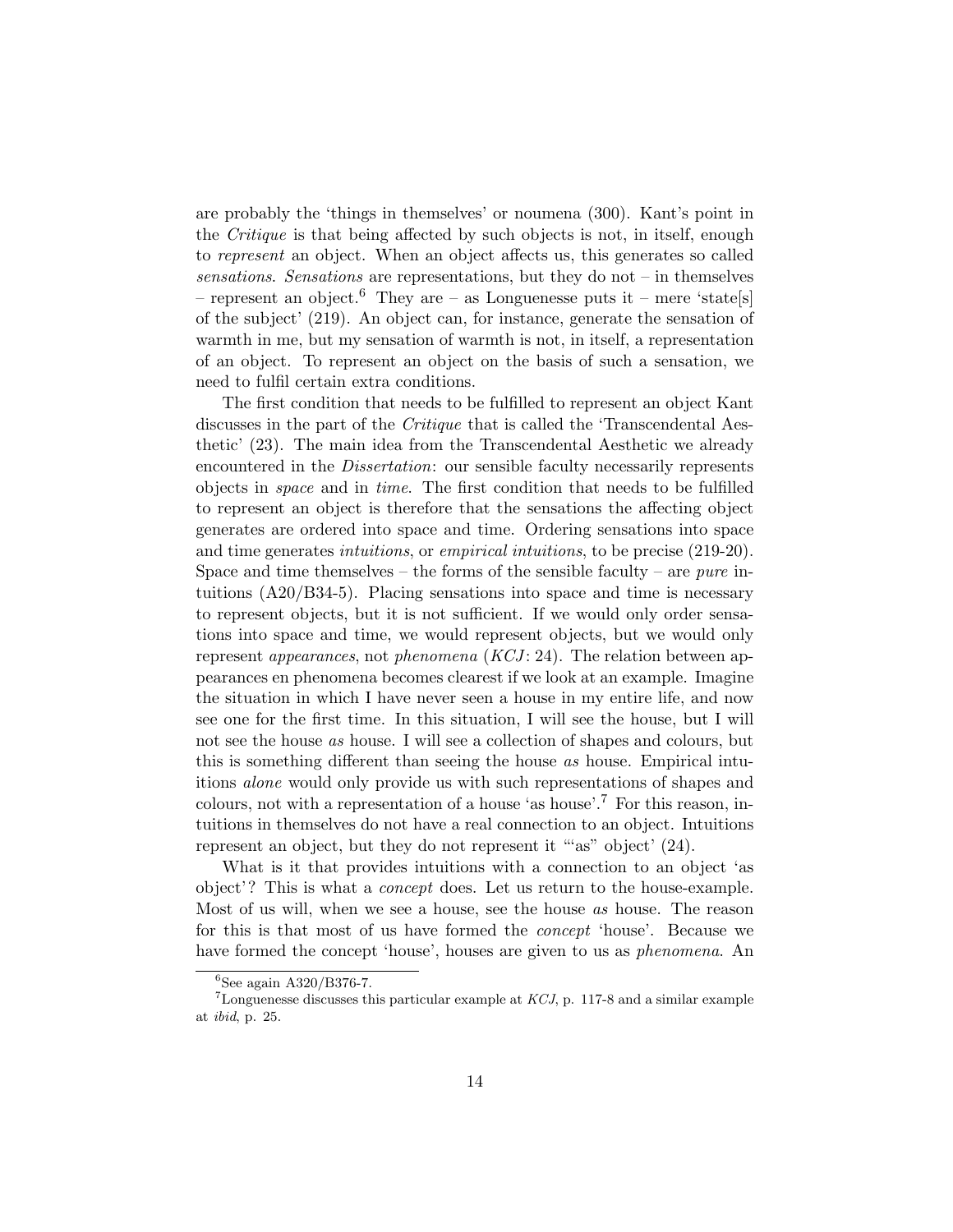empirical concept like 'house', Kant thinks, expresses a so called empirical schema. A schema that belongs to an empirical concept is a kind of 'rule' that tells me which features an object that can be thought under this concept has. Here, one should not think of some explicit, discursive rule, but something that we could call a 'sensitive rule of thumb'. Kant himself gives the example of the schema of the concept 'dog':

The concept of a dog signifies a rule in accordance with which my imagination can specify the shape of a four-footed animal in general, without being restricted to any particular shape that experience offers me or any possible image that I can exhibit in concreto. (A141/B180)

If I am given the intuition of a house, the schema of 'house' will lead me to expect the house to have certain features, because – as a rule of thumb – houses have these features. It will make me concentrate on certain marks of the house, and will make me ignore others  $(KCI: 118)$ . I will expect the house to have a backside, a roof and an entrance, and I will expect it to be impossible to walk through its walls. This is what it means to represent a house as house. When I see a house as house, the shapes and colours given to me in intuition become part of the house as object. The concept 'house', or – rather – the schema this concept expresses, thus provides the intuition with a relation to an object  $as$  object.<sup>8</sup> It relates the intuition to a phenomenon (24-5). This what Kant means when he says:

But there are two conditions under which alone the cognition of an object is possible: first, **intuition**, through which it is given but only as appearance; second, **concept**, through which an object is thought that corresponds to this intuition.  $(A92/B125)^9$ 

<sup>8</sup>Another example that might be helpful to understand the working of empirical schemata is the duck-rabbit picture Wittgenstein famously uses in his Philosophical Investigations. If we would neither have the concept of 'rabbit', nor the concept of 'duck', all we would see in this picture would be a collection of lines. Because we have developed the concepts of 'rabbit' and 'duck', however, we are capable of seeing both a duck and a rabbit in this picture. If we bring the sensibly given lines under the concept of 'rabbit' this makes us see certain lines in the picture as the long ears we expect the rabbit to have. If we bring the intuition under the concept 'duck', on the other hand, we take those same lines to be the beak we expect ducks to have. This example shows that what we perceive is underdetermined by what is sensibly given, and that our perception is partly determined by concepts.

 ${}^{9}$ See *KCJ*: 20-6.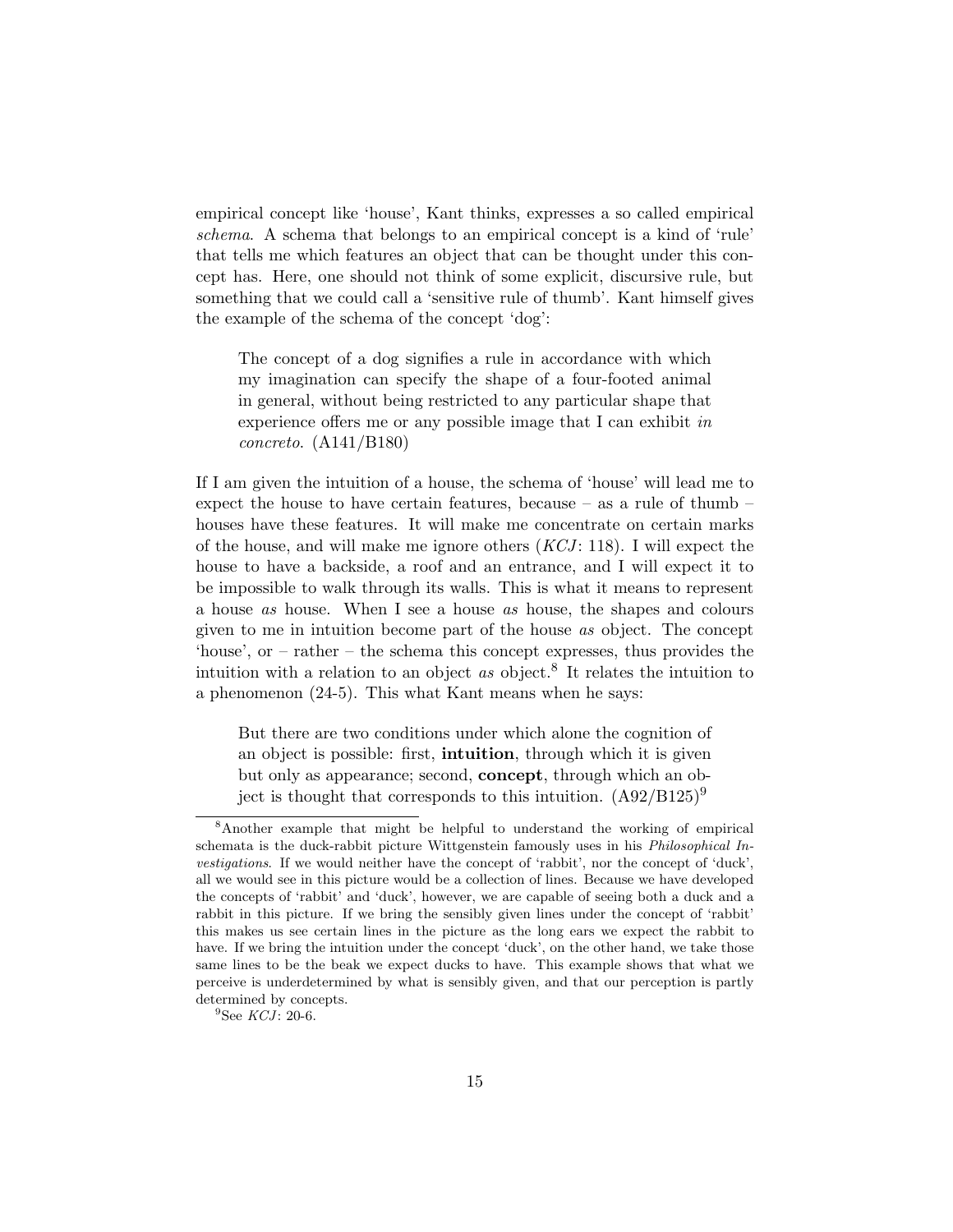We now understand in which sense concepts are necessary to relate intuitions to objects. The question we are trying to answer in this section is why the categories relate to objects. To understand this, we need to consider under which conditions *forming* empirical concepts and the empirical schemata these empirical concepts express is possible  $(KCI: 51n.)$ <sup>10</sup> The schema that belongs to the concept 'house', we saw, makes me expect certain things about objects I recognize as houses. However: to have such expectations, I must have seen a considerate amount of houses before (117-8). Now the problem is that if all that would be given to me were intuitions of a house, no representation of a house as house would be given to me. I would, therefore, not be able to have any repeated observations of houses as houses either, and thus I would not be able to form the schema of a house (44-7). As I do have formed empirical schemata, the question is what has enabled me to acquire those schemata.

I will start with a brief answer to this question. What is necessary to form empirical schemata, Longuenesse thinks, is an activity Kant calls figurative synthesis or synthesis speciosa. This activity consists in an "effect" the understanding has on sensibility (B125). In section 2.5, I will say more about figurative synthesis. For now, we are interested in the result of this synthesis. Due to the activity of figurative synthesis, we do not represent objects as mere appearances before we have formed empirical concepts. Before we have formed empirical concepts, we already represent some sort of phenomena. If I have not yet formed the concept 'house', then still some sort of house will be given to me by figurative synthesis. My representation of the house might not be as clear as that of a person who does possess the concept 'house', but at least I represent some *object*.<sup>11</sup> We could call this object

 $10$  Here, I present Longuenesse's theory slightly differently that she herself does. Longuenesse suggests that Kant provides a theory about how concepts are formed (see, for instance,  $KCJ$ : 51n.; 111-22). I do not think this is the case, or at least I do not think Longuenesse provides a successful reconstruction of such a theory. A theory that explains how concepts are formed should provide us with necessary and sufficient conditions for concept formation. This is not what Kant, according to Longuenesse's reading, provides us with. What Kant presents are certain *necessary* conditions for concept formation. For Longuenesse's reconstruction of Kant's arguments, this suffices. As we will see, she aims to show that the categories are necessary conditions for concept formation.

<sup>&</sup>lt;sup>11</sup>Longuenesse does not explicitly explain these points in this way. That this is how she sees this we can infer, in particular, from her analysis of the A-Deduction (esp. KCJ: 38-52) in combination with her interpretation of Kant's ideas about concept-formation (esp. ibid: 115-22). Kant does not use the notion 'figurative synthesis' in the A-Deduction. Longuenesse thinks, nevertheless, that the synthesis Kant describes in the A-Deduction is figurative synthesis (this follows from her ideas on the relation between the A- and the B-Deduction, see esp. KCJ: 59-63. She explicitly equates Kant's description of synthesis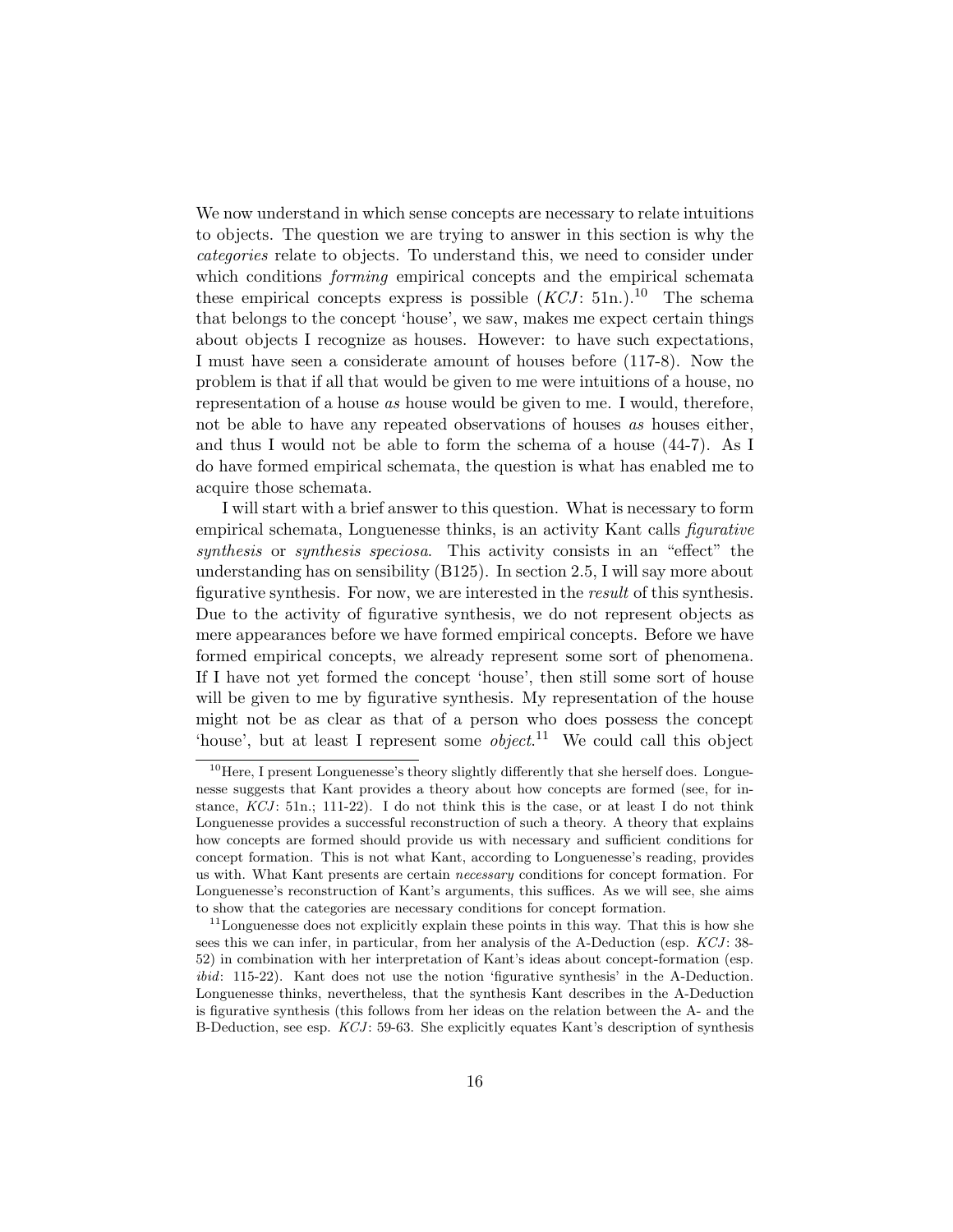a 'proto-phenomenon'.<sup>12</sup> Representing houses as proto-phenomena enables us to encounter a great number of these objects, to compare them, and to abstract certain common features that will eventually form the schema of 'house'. These ideas help understand one of Kant's puzzling remarks in the Metaphysical Deduction:<sup>13</sup>

Prior to all analysis of our representations these must first be given, and no concepts can arise analytically as far as the content is concerned. The synthesis of a manifold, however, (whether it be given empirically or a priori) first brings forth a cognition, which to be sure may initially still be raw and confused, and thus in need of analysis; yet the synthesis alone is that which properly collects the elements for cognitions and unifies them into a certain content  $\left[\ldots\right]$  (A77-8/B103)

Figurative synthesis provides us with cognitions that may "still be raw and confused". These representations I have called the 'proto-phenomena'. Analysis is the process by means of which we compare these proto-phenomena and form an empirical schema on the basis of them. This enables us to bring these proto-phenomena under an empirical concept.

We now see why intuitions only acquire a real relation to an object by means of a concept. Moreover, we see that empirical concepts themselves are made possible by the act of figurative synthesis. To understand what provides the categories with a relation to an object, we have to look at another dependency relation: concepts themselves need intuitions to relate to objects.

To be a concept, Kant thinks, a representation needs to fulfil one demand: the representation needs to be *general*. This means that it needs to express a mark that multiple representations can have in common. This mark must be 'contained in' these representations, like 'red' is contained in the representation of a tomato.<sup>14</sup> For a concept to be a concept, it suffices that it represents a mark several other concepts have in common. For a concept to be related to an *object*, however, the concept must *also* express a mark that multiple *intuitions* can have in common.<sup>15</sup> The reason for this

in A-Deduction with 'figurative synthesis' at ibid: 35-6).

 $^{12}\mathrm{My}$  terminology.

 $^{13}\mathrm{See}$ also Longuenesse, 1998b: 150-2

<sup>&</sup>lt;sup>14</sup>This example I derive from Wolff (1995): 65-6. Longuenesse uses a similar example in Longuenesse, 1998b: p. 136.

<sup>&</sup>lt;sup>15</sup>Here I combine an explanation provided by Schulthess (1981: 112-7) with an explanation Longuenesse provides at  $KCJ$ : 88 footnote 16.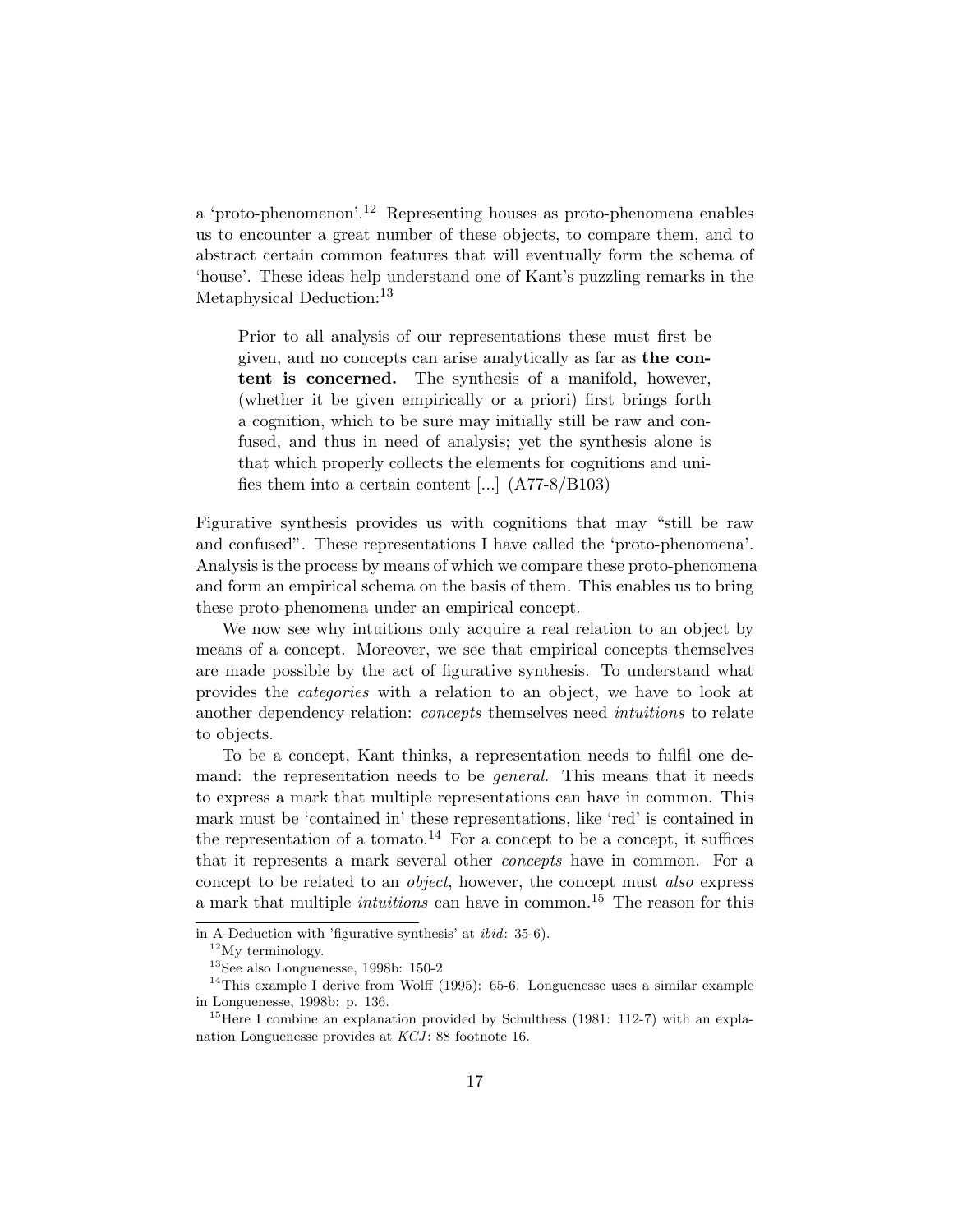is that objects can only be given to us by means of an intuition. If a concept relates to an object, it relates – by definition – to an object *given* in intuition.

So: to relate to an object, a concept must express a common mark of various objects given in intuition. Such a common mark must be 'contained in' the intuition. Now Wolff (1995) points out that intuitions can have different kinds of 'contents' (Longuenesse sees this similarly: see Longuenesse, 1998b: 136-7, but she does not provide such a systematic overview). For this reason, different kinds of 'objective' concepts are possible. First, concepts like 'red' are objective. Objects given in intuition contain matter, which is given to us by means of sensations. A concept like 'red' is objective, because it expresses the matter that is contained in certain objects given in intuition. Second, geometrical concepts like 'round' are objective. The fact that objects are given in the pure forms of space and time provides these objects with a kind of content too: it provides them with certain spatial and temporal marks. This provides concepts like 'round' with a relation to an object. The categories form the third kind of objective concepts. Objects can have a third kind of content: "transcendental content" (A79/B105). This content is generated because the objects that are given to us are partly generated by figurative synthesis. This too provides these objects with certain marks.<sup>16</sup> The reason the categories have a relation to an object, is that they express those aspects of objects that are generated by figurative synthesis: As Kant says: "pure synthesis, generally represented, yields the pure concepts of the understanding." (A79/B104) (Wolff, 1995: 67-9)

We now see what the complex interaction between intuitions, concepts and categories consists in. Intuitions only relate to phenomena because of concepts. Concept formation is again made possible because the activity of figurative synthesis provides us with what I have called 'proto-phenomena'. Figurative synthesis provides these proto-phenomena and the phenomena we form on the basis of them with certain marks. Concepts relate to objects because they express a mark that various objects can have in common. This enables us to answer our main question: The categories relate to objects because they express those marks that are generated by figurative synthesis (see Figure 1).

<sup>16</sup>What these marks are will become clearer later on.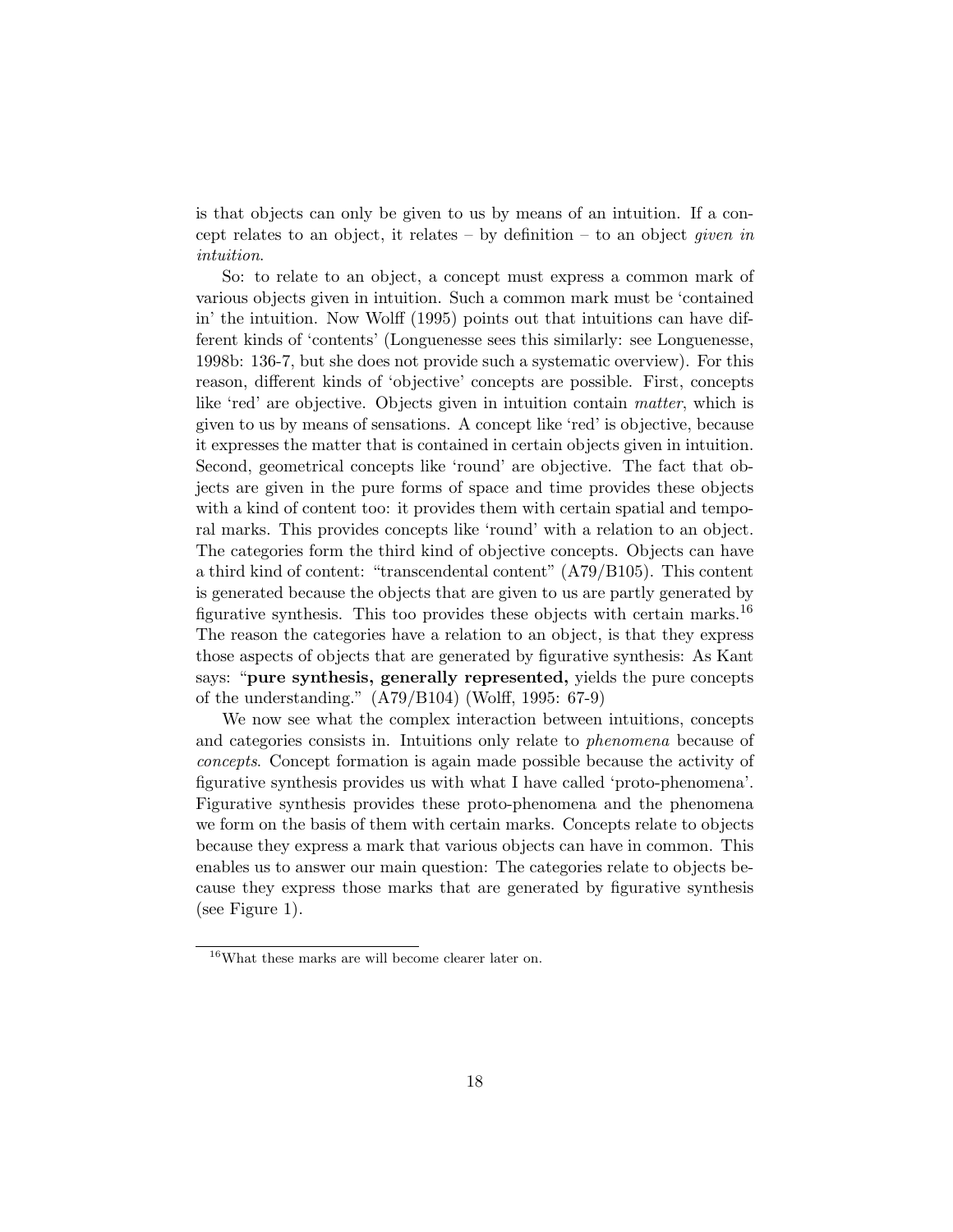

Figure 1

#### 1.3 Forms and Functions of Judgment

We now understand what provides the concepts of the understanding, the categories, with a relation to an object: The categories express those marks of objects that result from the act of figurative synthesis by means of which the understanding helps generating these objects. We do not yet grasp, however, what the relation between the logical forms of judgment and the categories consists in. To understand this, we need to have a closer look at these logical forms.

The reason Kant derives the categories from the logical forms of judgment, is that, for some reason, these logical forms can tell him which categories there are. Why would this be the case? The categories, we saw, express the result of the act of figurative synthesis. According to Longuenesse, Kant reasons as follows: If we want to know which categories there are, it is important to know how this act of figurative synthesis functions. If we know more about this act, it might become possible to say which concepts express the results of this act. Now Kant believes, for some reason, that the table of logical judgment forms provides us with information about the act of figurative synthesis. In this section and the following, we will see why this would be the case.

The act of transcendental synthesis, we saw in section 1.2, is an act that is exercised by the understanding. According to Kant, the understanding can only exercise particular types of acts. Kant's idea seems to be that if we can get a systematic overview of the types of acts the understanding can perform, this will provide us with an overview of possible acts of figurative synthesis. The Table of Judgments, Longuenesse thinks, provides us with a systematic overview of the acts the understanding can exercises. How exactly she sees this, however, she does not make very clear. Some ideas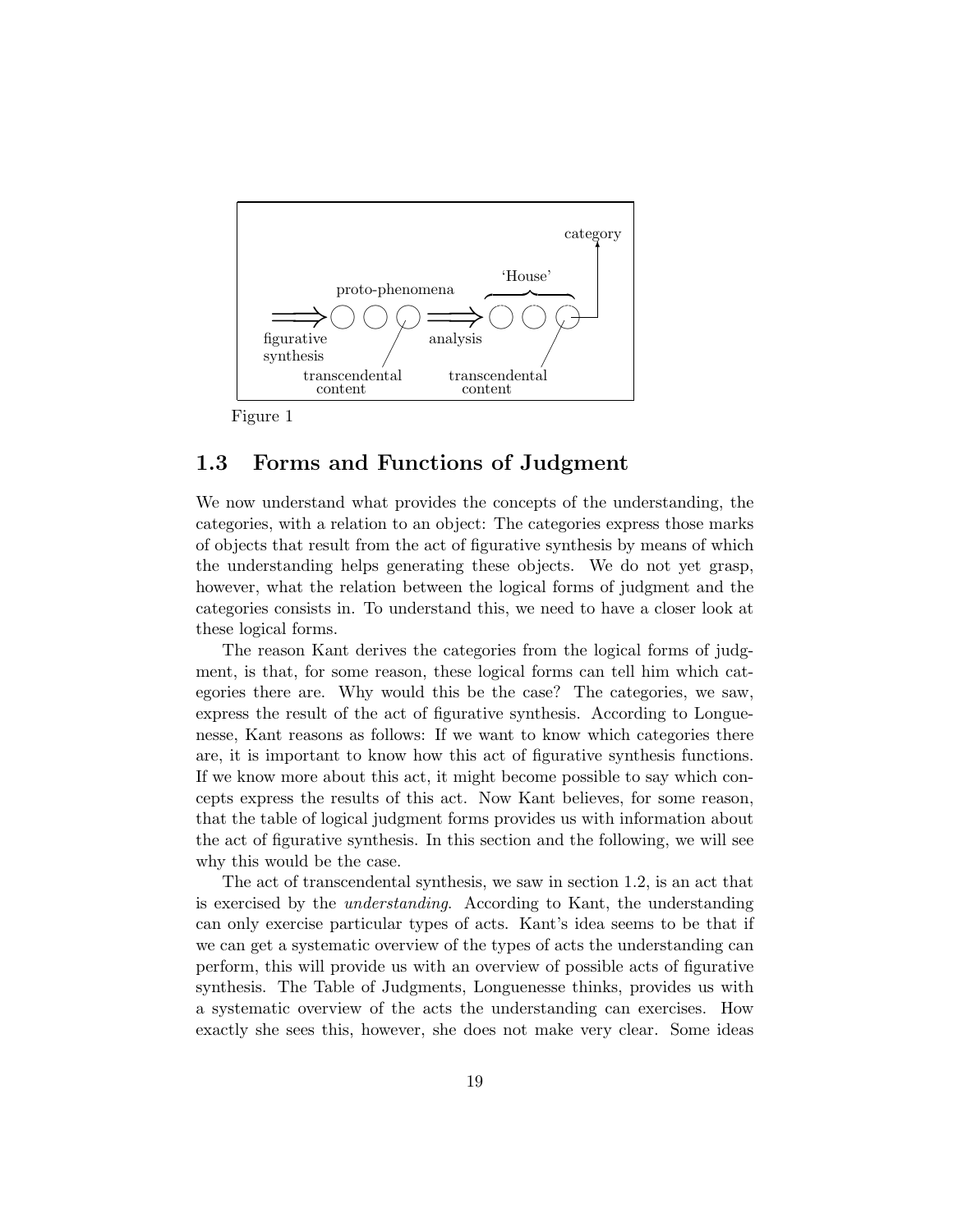that, I think, underlie Longuenesse's theory are explained very clearly by Wolff  $(1995)$ .<sup>17</sup> In this section, I will explain these ideas. This will help us understanding Longuenesse's interpretation.

How does Kant provide us with a systematic overview of types of acts the understanding can perform? According to Kant the only act the understanding can perform is *judging*. Kant says: "[T]he cognition of every, at least human, understanding is a cognition through concepts" (A68/B93). The understanding, however, "can make no other use of these concepts than that of judging by means of them" (A68/B93) (Wolff, 1995: 105). The act of judging is the act we perform in what Kant – in the Dissertation, but also in the *Critique* – calls the "logical" use of the understanding. The understanding can only judge, but we can judge in different ways.<sup>18</sup> Within the act of judging, moreover, we can perform certain other acts. Actions in general often 'contain' other acts. The act of cycling, for instance, 'contains' the acts of steering and moving one's legs  $(22).<sup>19</sup>$  The act of judging, like the act of cycling, is a complex act that contains certain other, elementary acts (27). Kant wants to give a systematic overview of the elementary acts the understanding can exercise within the act of judging.

Kant partly acquires this systematic overview by looking at the result of the act of judging. The result of the act of judging is a judgment: a certain linguistic object. Judgments as linguistic objects have a certain logical form. The logical form of a judgment is what we get if we abstract from the content of the concepts contained in it (121). A judgment like 'All mammals are mortal' has the same logical form as the judgment 'All humans are rational'. The form of both judgments, however, differs from the form of the judgment 'If an animal gets no food, it dies'. We can distinguish between *complex* and *elementary* forms of judgment. What we get if we abstract from the content of the concepts contained in a certain judgment, is the complex logical form of that judgment. The complex logical form of a judgment contains different 'moments'. The judgment 'All mammals are mortal' has the complex logical form of a universal, affirmative, categorical, assertoric judgment.<sup>20</sup> The 'moments' contained in this form are the universal logical form, the affirmative logical form, the categorical logical form and

 $17$ Wolff's (1995) main project is to provide a reconstruction of Kant's completeness proof for the table of judgments. I will not, here, evaluate Wolff's project. The reason I discuss Wolff is that, in the course of his project, he provides a very clear analysis of certain aspects of Kant's thought.

<sup>&</sup>lt;sup>18</sup>What these ways are will become clearer later on.

<sup>19</sup>Wolff's example.

 $20$ For an explanation, see Introduction, footnote 3.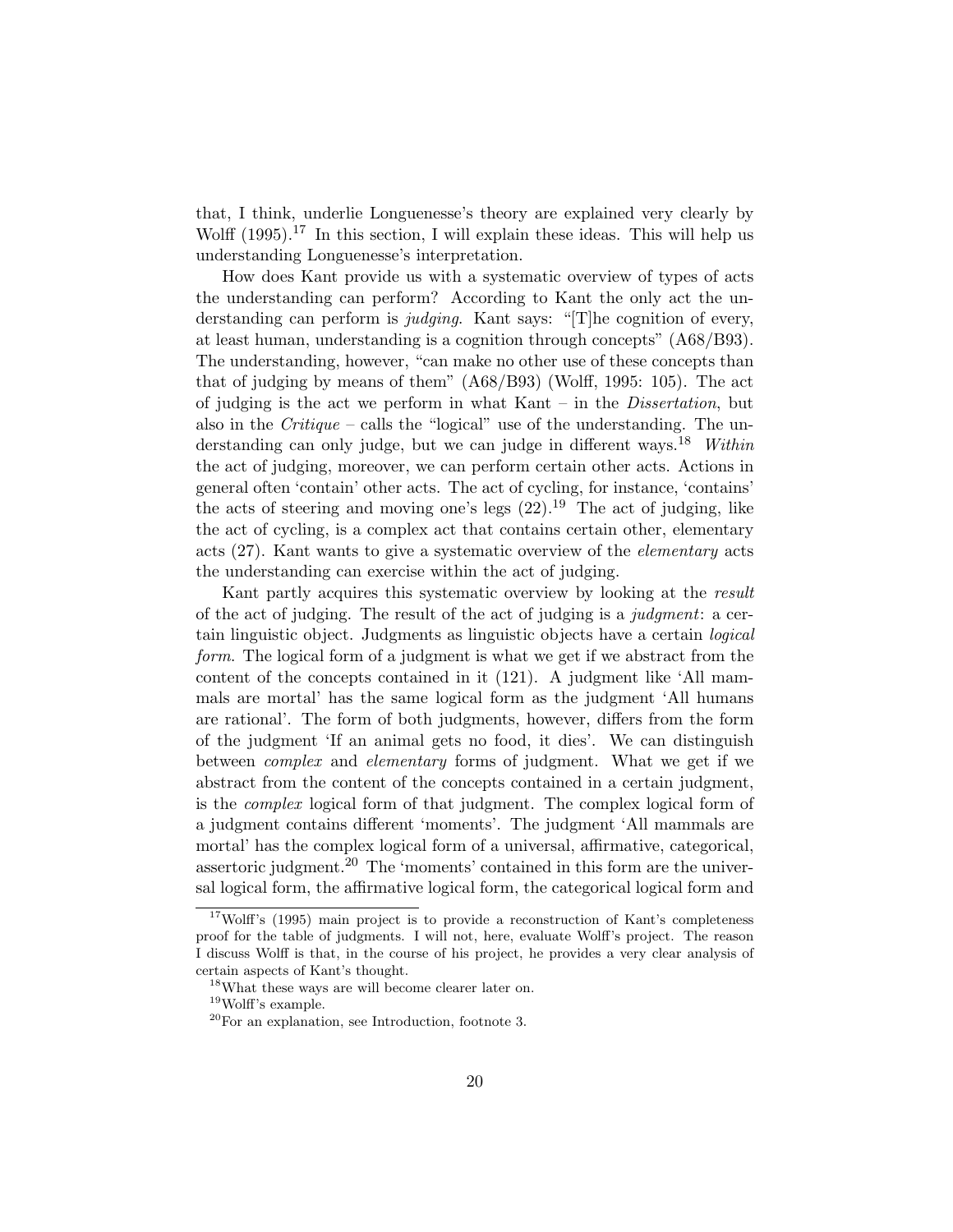the assertoric logical form. These logical forms are elementary logical forms. Kant's Table of Judgments lists the twelve possible *elementary* logical forms of judgments (12). The table divides these twelve forms into four groups: the quantitative, the qualitative, the relational and the modal logical forms.

Kant's table of twelve elementary judgment forms provides him with what he is looking for: a systematic overview of the possible elementary action-types performed in judgments. The table of judgment forms can fulfil this function, because it is supposed to be complete. Wolff believes that the Metaphysical Deduction provides a completeness proof for this table. Here, I will not discuss Wolff's reconstruction of Kant's proof. What is of interest to us is the following: assuming that the table of judgment forms is complete, why would it provide us with a systematic overview of possible action-types the understanding can perform?

This, Wolff explains as follows. The act of judging is a complex action that 'contains' certain elementary actions. The elementary action-types that can be exercised within the act of judgment Kant calls functions of the understanding. The action of judging itself, Kant calls a function too. The action of judging we can regard as a complex function that contains certain elementary functions (26-27). Within one judgment-act, we can exercise different elementary functions. Now the idea is that the elementary functions we can exercise in the act of judging stand in a one to one correspondence to the elementary logical forms a judgment as linguistic object can contain. Just like there are twelve elementary forms of judgment, there are twelve elementary functions of the understanding we can exercise in judgment. The idea is that the elementary functions we exercise in a judgment determine the logical form of the resulting judgment. If the complex logical form of a judgment contains a certain elementary logical form, this means that in forming this judgment, we exercise the corresponding function (20). So, in forming the judgment 'All mammals are mortal', we exercise the universal function, the affirmative function, the categorical function, and the assertoric function.

Like the elementary judgment forms, the elementary functions are divided into four groups: the quantitative, the qualitative, the relational and the modal functions. We can make the idea of 'functions we exercise within the act of judgment' slightly more concrete by having a closer look at Wolff's analysis of the functions this thesis is concerned with: the *quantitative* functions. The different acts we exercise within the act of judging consist in different uses we make of concepts in judgments (105-6). In the judgment 'All humans are mortal', for instance, the concept 'humans' is used differently than the concept 'mortal' is. The concept 'mortal' is predicated of the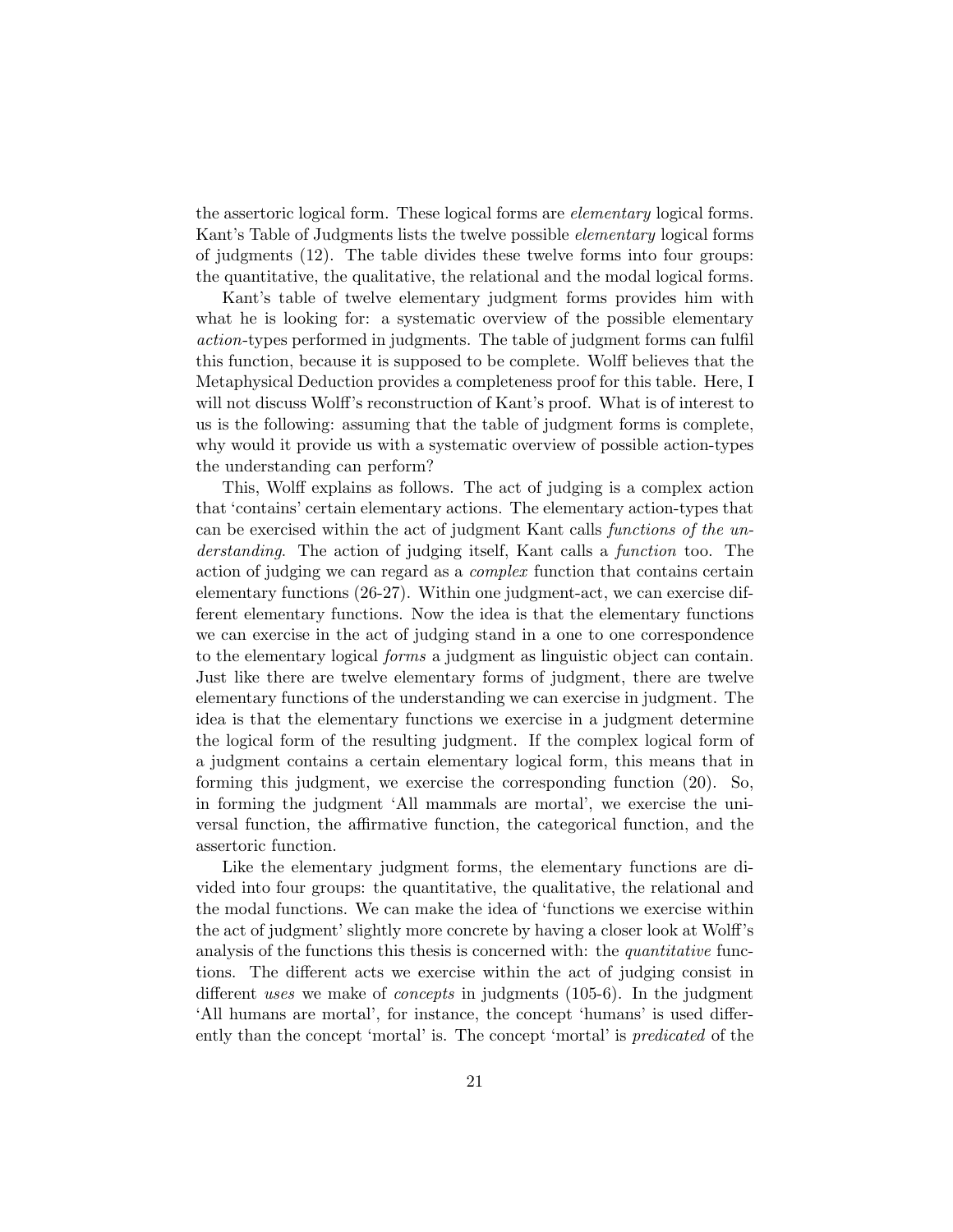concept 'humans'. This already provides us with two different ways in which a concept can be used: the concept 'rational' is used 'predicatively, the concept 'humans' is used 'non-predicatively' (80-1). Now the idea is that we can use concepts in a 'quantitative', a 'qualitative', a 'relational' and a 'modal' way. The *quantitative* functions of the understanding all consist in *pred*icative uses of concepts in judgments. In the predicative use of concepts, we order the non-predicatively used concept under the predicatively used one. This act can again be exercised in three different ways: We can order 'this human', 'some humans' or 'all humans' under the concept 'mortal'. This provides us with three different 'elementary' ways of using concepts in judgments (77). These uses are what the quantitative functions consist in. The qualitative, relational and modal functions can also be understood as specific uses we make of concepts in judgments.

The role of Kant's Table of Judgments is now getting slightly clearer. The table provides us, first, with the twelve possible elementary results of the act of judging: the twelve elementary logical forms a judgment can have. More importantly, however, it provides us with the twelve elementary acts that can be exercised in judging: the elementary functions of the understanding. As the understanding can only judge, this provides us with a systematic overview of acts the understanding can perform. Kant, we saw, needs such a systematic overview to get insight in the act of figurative synthesis. Because figurative synthesis is an activity the understanding exercises, and the understanding can only perform actions that are contained in the act of judging, figurative synthesis and judgment must somehow be closely related. In the next sections, we will see what their relationship consists in.

#### 1.4 Judgment and Objectivity

To get insight into the relationship between the activity of judging and figurative synthesis, we need to look at a specific aspect of the act of judging. This aspect of judging is its objectifying role. In the Transcendental Deduction (B-edition), Kant defines judgments as follows: "a judgment is nothing other than the way to bring given cognitions to the objective unity of apperception."  $(B141)^{21}$  This definition, Longuenesse thinks, expresses the objectifying role Kant assigns to judgments.

 $21$ As I said before, Longuenesse assumes the A- and B-Deduction complete each other (see footnote 5). According to Longuenesse, the A-Deduction explains why synthesis is necessary to represent empirical objects, whereas the B-Deduction links this idea to judgment and the logical forms in a more explicit way. The fact that, in the A-Deduction,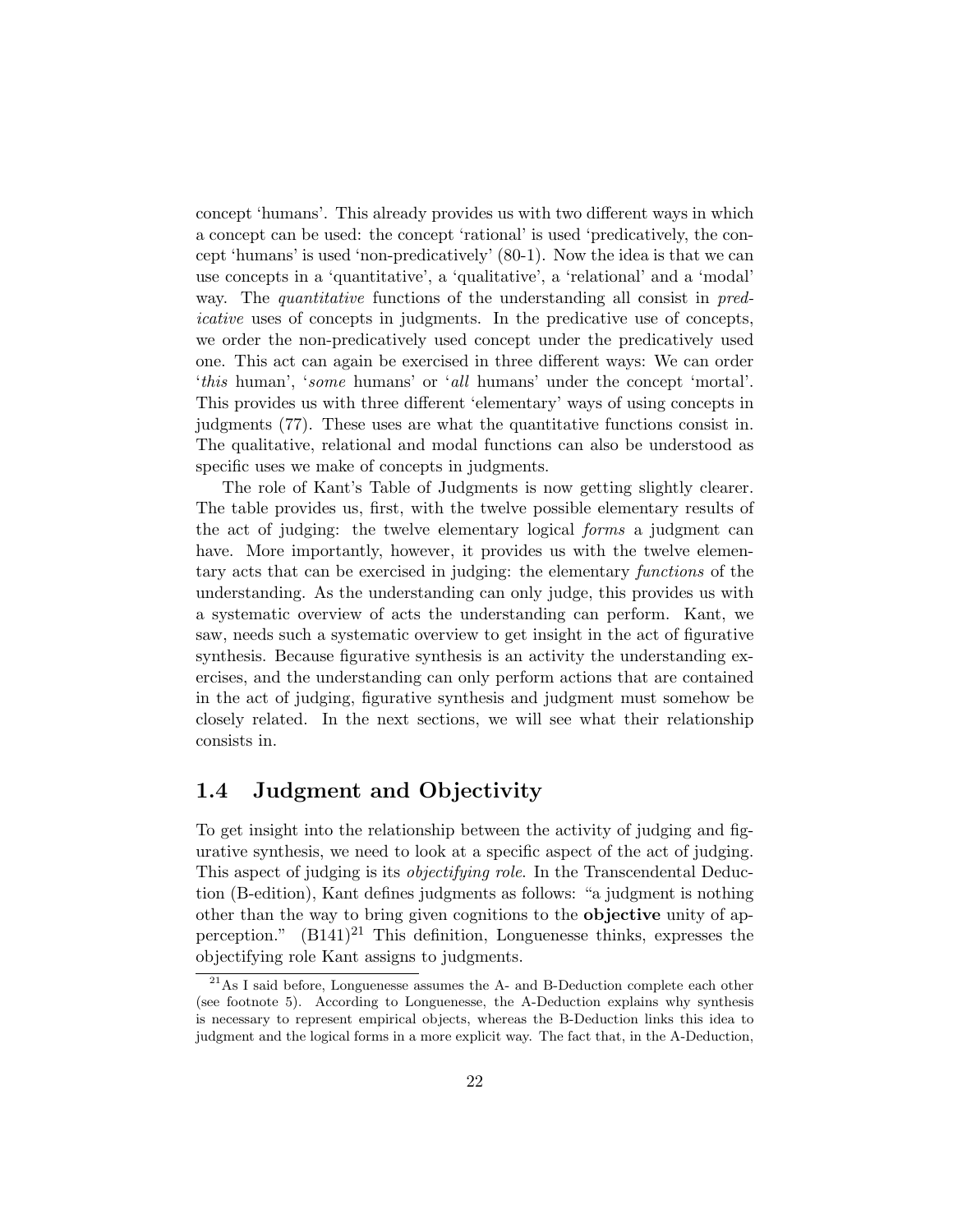To understand what the 'objectifying' role of judgment consists in, we must first note that not everything that we might call a judgment confirms to Kant's definition of judgment. Only if concepts are combined according to certain (complex) logical forms they "bring given cognitions to the objective unity of apperception". The table of judgments only lists the elementary logical forms that such judgments can contain.

We can see what distinguishes Kant's judgments from other sentences by looking at an example. First, consider the sentence 'I hold this stone and I feel warmth'. A sentence like this expresses a combination of two representations (the representation of the stone and the representation of warmth), but it expresses a *subjective* combination. It expresses that the representations 'stone' and 'warmth' are combined in my consciousness (consciousness is an aspect of apperception). Now compare this judgment with a Kantian judgment like "Bodies are heavy" (Kant's example in B142). This judgment, contrary to the previous one, expresses that the representations 'body' and 'heavy' are connected in an *object* (*KCJ*: 88-9). It expresses, therefore, that the representations 'body' and 'heavy' are combined independently from me. It states that this combination holds not just for my consciousness, but for any consciousness. Not just for me, but for anyone (88). This is typical for what Kant calls judgments: Judgments express an objective unity of representations, not a mere subjective one.

Now what is important to note, is that the objectivity of a judgment relies on its form. We need to distinguish, therefore, between the objective form of a judgment, and the 'matter' of that judgment. A judgment that has an objective form may not be true. If I have only encountered white swans, I might form the judgment 'All swans are white'. This judgment is false, but it is an objective judgment as to its form. The material 'filling' of the form of a judgment depends on accidental empirical circumstances, in this case: the circumstance that I have never encountered a black swan. Still, the judgment 'All swans are white' expresses that the concepts 'swan' and 'white' are related this way not just for me, but for everyone. In this sense, the judgment still is 'objective' (82-3).

We can now see what the 'objectifying' role of the activity of judging consists in: The activity of judging generates judgments with the logical forms which link concepts to objects.

the connection between synthesis and the logical forms of judgment remained unclear is the main reason Kant rewrote the argument (33-4).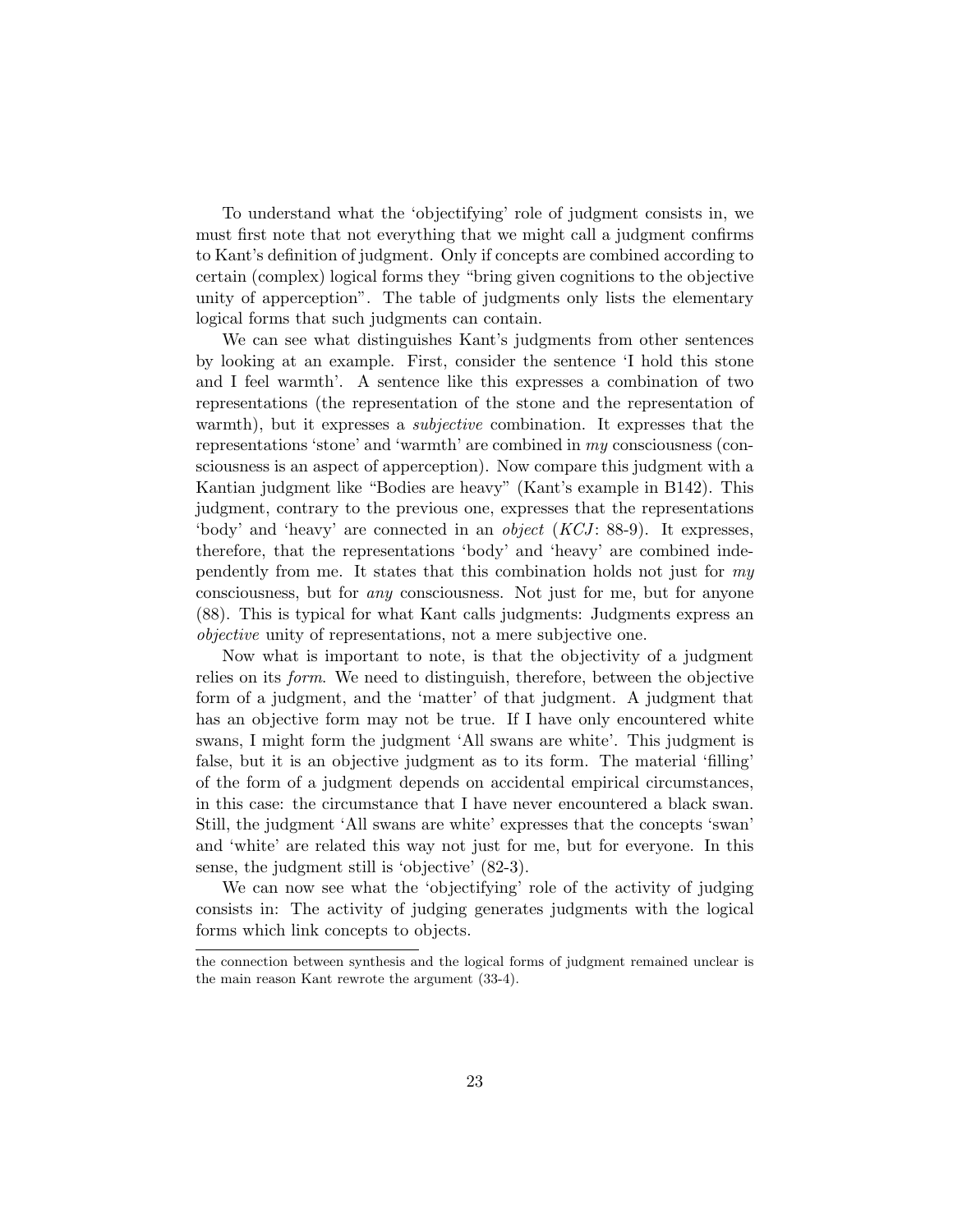#### 1.5 Sensible Forms of Objectivity

We now see that there is a relationship between logical form and objectivity. The objectivity of judgments is due to their form. Now Longuenesse thinks that the sensibly given 'proto-phenomena' are made possible by certain forms too. Recall the house example, and again imagine we see the house for the first time in our lives. The house will be given to us by means of an intuition. This intuition will only provide us with a certain aspect of the house: its front, for instance. Other aspects of the house can be given to us as well. If, for instance, we walk around the house, this will provide us with intuitions of the other sides of the house. The problem is, however, that merely perceiving the aspects of the house does not – in itself – make us represent the house as an object (as a 'proto-phenomenon'<sup>22</sup>). If we only perceive those various aspects, we represent those aspects, but we do not represent them as the various aspects of one object. This, however, is what is required to represent the house as object. Kant makes this point when stating:

Without consciousness that that which we think is the very same as what we thought a moment before, all reproduction in the series of representations would be in vain. For it would be a new representation in our current state, which would not belong at all to the act through which it had been gradually generated, and its manifold would never constitute a whole  $\left[\ldots\right]$   $(A103)^{23}$ 

Now how can a "series of representations" ever "constitute a whole"? How can we represent the various aspects of an object as the aspects of one object? We will only represent the various aspects of an object as forming a "whole", if we take a combination of those representations to be in some sense necessary, not arbitrary. We must take our representations to belong together according to a *rule*.<sup>24</sup> This idea has to do with Kant's ideas about the relationship between objects and concepts. In section 1.2, we saw that we only really represent an object 'as object' (as phenomenon) if we have developed an empirical concept and the empirical schema belonging to that concept. The schema of an empirical concept, we saw, is a kind of 'rule'

 $^{22}$ Remember that the term 'proto-phenomenon' is mine, not Kant's or Longuenesse's.  $^{23}\boldsymbol{KCJ}:$  44-7

 $^{24}$ Again, Longuenesse does not explicitly explain this in the way I do. That this is how she sees this can be derived from her discussion of the A-Deduction (esp.  $KCJ$ : p. 38-56), her discussion of Kant's various notions of object (ibid: 109-11) and her discussion of Kant's ideas about concept formation (ibid: 115-22).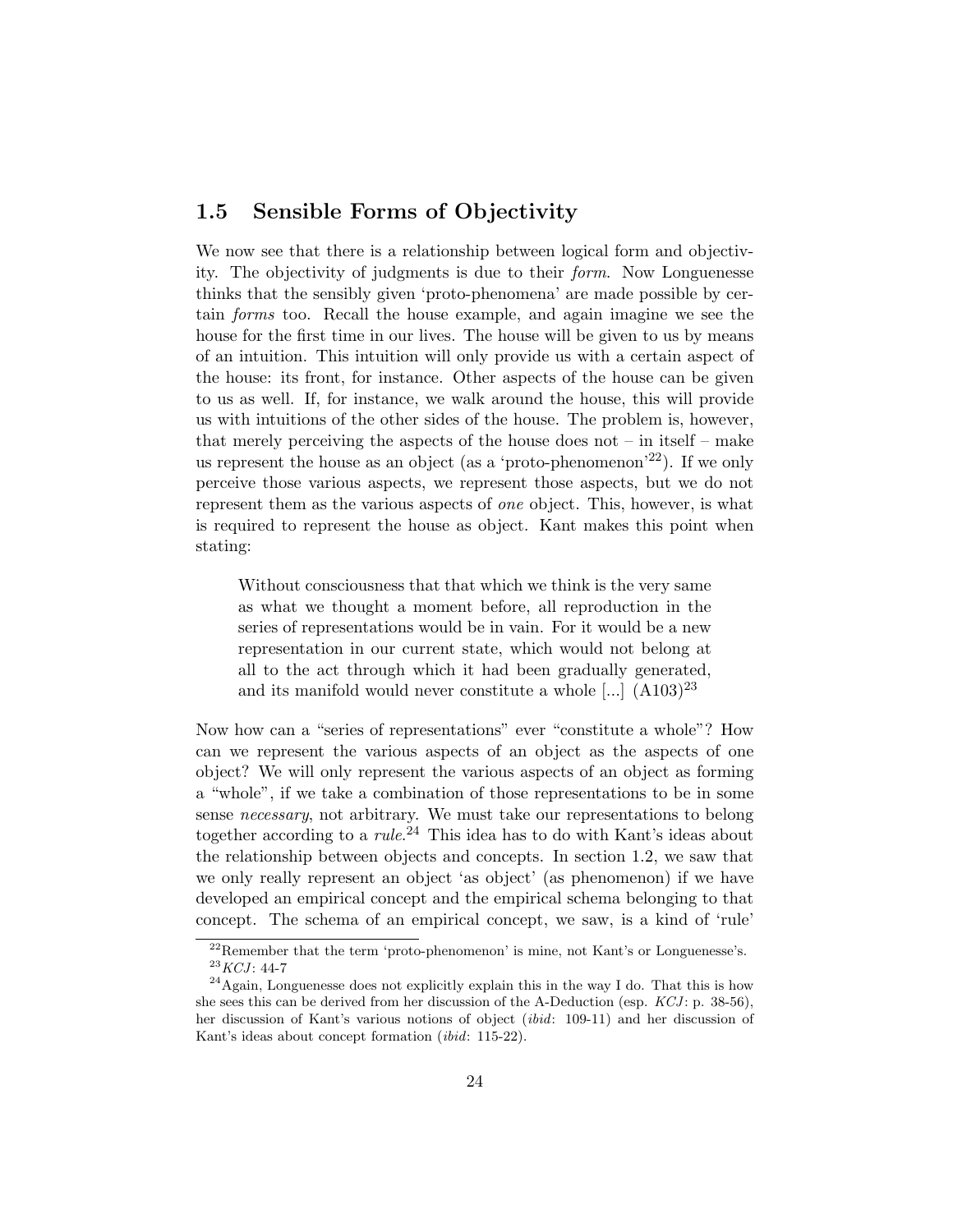that tells us which characteristics we should expect from an object thought under this concept. Now if I represent an object as proto-phenomenon, this actually means that I take it to be possible to form an empirical schema on the basis of this object. This means that I take certain representations (my representations of the various aspects of the house) to belong together according to a rule.<sup>25</sup>

If I represent certain representations according to a rule, this does not yet provide me with an empirical schema. To acquire an empirical schema, I must first observe various proto-phenomena of a specific kind. Regarding certain representations as belonging together according to a rule, however, is necessary to represent these proto-phenomena. We could say that these proto-phenomena contain potential schemata or 'proto-schemata'. If we have encountered a considerate amount of proto-phenomena of a certain kind, we 'actualize' the schema they contain and acquire the corresponding concept  $(118-20)$ .

So, if I take a combination of sensible representations to form an object, then I take the combination of these representations to be necessary. However: What makes me take a combination of sensible representations to be necessary? This, Kant seems to say, I do by taking them to be representations of an object:

We find, however, that our thought of the relation of all cognition to its object carries something of necessity with it, since namely the latter is regarded as that which is opposed to our cognitions being determined at pleasure or arbitrarily rather than being determined *a priori*, since insofar as they are to relate to an object our cognitions must also necessarily agree with each other in relation to it, i.e., they must have that unity that constitutes the concept of an object. (A104-5)

But this would mean that we represent objects because we link our representations to an object. This sounds circular. This explanation can become non-circular if we distinguish the various kinds of objects we have seen from a new kind of object: the *transcendental object*.<sup>26</sup>

<sup>&</sup>lt;sup>25</sup>This I infer from *KCJ*: 44-7, although Longuenesse explains these points differently.

 $26$  Again, Longuenesse presents these points differently. That this is how she sees this, I derive from her discussion of the Analogies of Experience (in particular KCJ, p. 361-8), her discussion of the A-Deduction (esp. ibid. p. 38-52) and her discussion of Kant's various notions of 'object' (ibid: 109-11). In her discussion of the Analogies, Longuenesse explains why a seemingly circular argument in Kant's Second Analogy is not in fact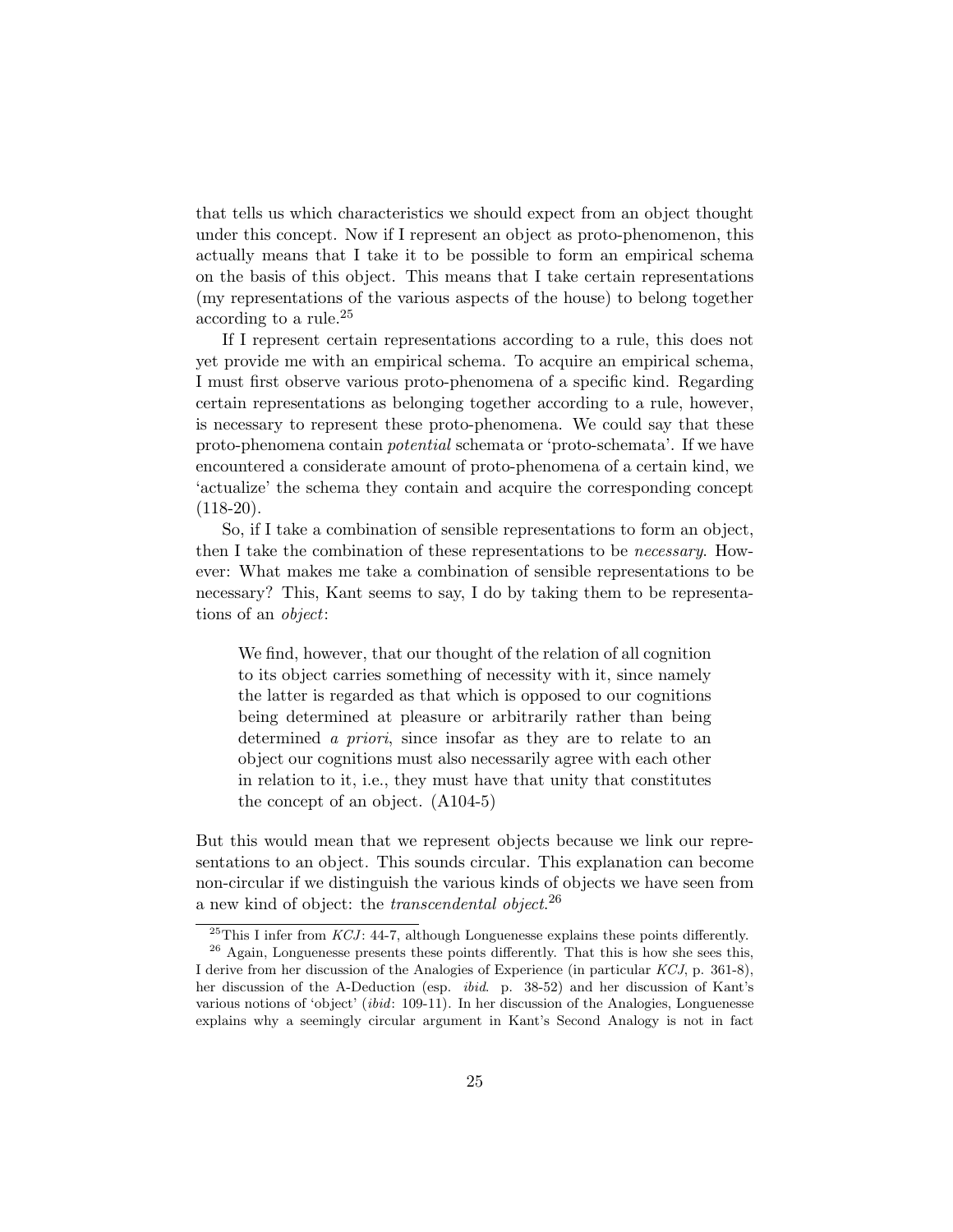What I have called 'proto-phenomena' are, in essence combinations of sensible representations: of appearances (109). We want to explain how these proto-phenomena are generated. Now consider sensible representations A, B, C and D. Although a proto-phenomenon is a combination of sensible representations, not every combination of sensible representations is a protophenomenon. The idea is that representations  $A, B, C$  and  $D$  can only form a proto-phenomenon if I take the combination of these representations to be in some sense 'necessary'. What Kant seems to say in the above passage, is that what can bestow necessity upon a certain combination of representations is the "thought of the relation" of these representations to their "object". This object is a different kind of object: the *transcendental* object. Although proto-phenomena cannot be entirely given to us at once (we always see, for instance, only one side of the house), they are still given to us in the sense that the different representations they are built up from are given to us. The transcendental object, on the other hand, is not given to us at all. It is "an object corresponding to and therefore also distinct from the cognition" (A104). Kant says:

It is easy to see that this object must be thought of only as something in general  $=X$ , since outside our cognition we have nothing that we could set over this cognition as corresponding to it.' (A104)

So, unlike the proto-phenomena, this "something in general  $= X$ " is not given to us at all. Now in what sense can representations  $A, B, C$  and  $D$  be said to have a relation to a transcendental object " $X$ ", if this object is not itself given to us? That what provides representations A, B, C and D with a relation to a transcendental object can only be some 'cognitive  $\text{act}$ ':<sup>27</sup>

It is clear, however, that since we have to do only with the manifold of our representations, and that  $X$  which corresponds to them (the object), because it should be something distinct from all of our representations, is nothing for us, the unity that the object makes necessary can be nothing other than the formal

circular by considering Kant's use of the notion 'object'. Here she does not explicitly link this explanation to Kant's notion of a transcendental object. In her discussion of the A-Deduction, however, she states that the 'necessity' that plays a role in the A-Deduction is clarified in the Analogies (see ibid: 49n.).

<sup>&</sup>lt;sup>27</sup>The term 'cognitive act' I take from Longuenesse's discussion of the Second Analogy (see  $KCJ$ : 361). As I said in footnote 26, here I combine points Longuenesse explains at various points in her book.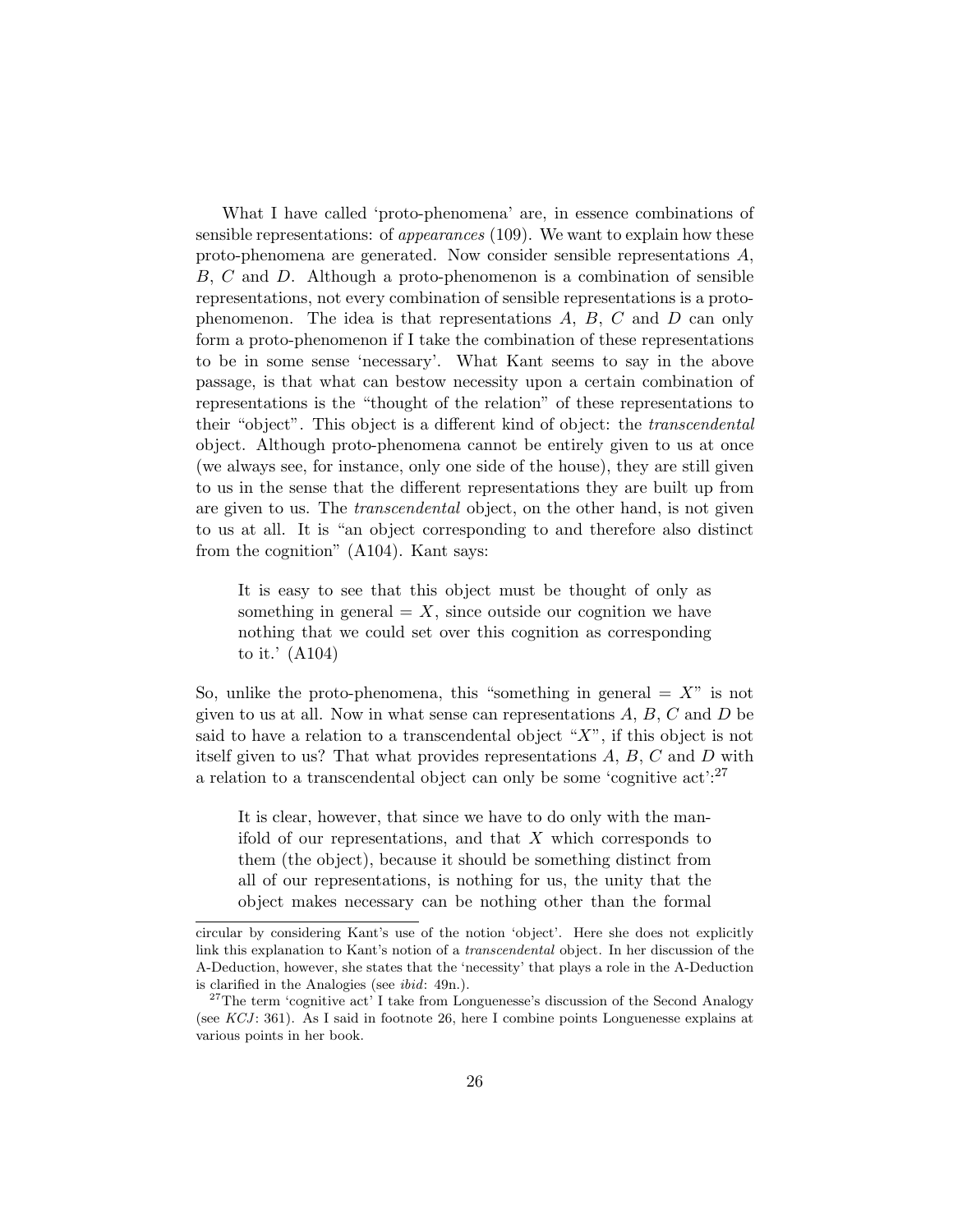unity of the consciousness in the synthesis of the manifold of the representations. Hence we say that we cognize the object if we have effected synthetic unity in the manifold of intuition. (A105)

What makes a combination of representations  $A, B, C$  and  $D$  a necessary combination, is that I take each of the representations  $A, B, C$  and  $D$  to be representations of an object "X" not itself given to us. Taking  $A, B, C$  and D to be representations of an object " $X$ ", however, consists in a cognitive act. By means of this act, I effect "synthetic unity" in the manifold of the representations  $A, B, C$  and  $D$ . This is what combines these representations into a proto-phenomenon.

The cognitive act by means of which I link representations to an object  $= X$  is, of course, the act of figurative synthesis. The act of figurative synthesis is similar to the act of judging. The act of judging, we saw in the previous section, consists in combining concepts in a way that links them to an object. The act of judgment links concepts to an object by combining these concepts according to the (complex) logical forms of judgment. In the act of transcendental synthesis, we do something similar. In transcendental synthesis, we combine sensible representations according to certain forms. We do not combine them according to the discursive logical forms of judgment but according to certain *sensible* forms  $(KCI: 184-5)$ . If we combine sensible representations according to these sensible forms, this links these representations to a transcendental object " $X$ ". This provides us with the objects I have called 'proto-phenomena'. It generates combinations of representations that contain 'potential' schemata. In judgment, we could say, we combine concepts according to discursive forms of objectivity. In figurative synthesis, we combine sensible representations according to *sensible* forms of objectivity.

#### 1.6 Judgment and Time

We are now in the position to explain how Longuenesse thinks the relationship between the logical forms of judgment and the categories should be understood. In 2.1, we saw that the categories are 'objective' because they express specific marks various objects can have in common: they express those marks of objects that are generated by figurative synthesis. Figurative synthesis, we saw in 2.2, is an activity the understanding exercises. In section 2.3, we saw that the understanding can only exercise one type of act: judging. Judging, we saw in 2.4, is an objectifying activity: in judging we combine concepts according to the 'objective' logical forms of judgment.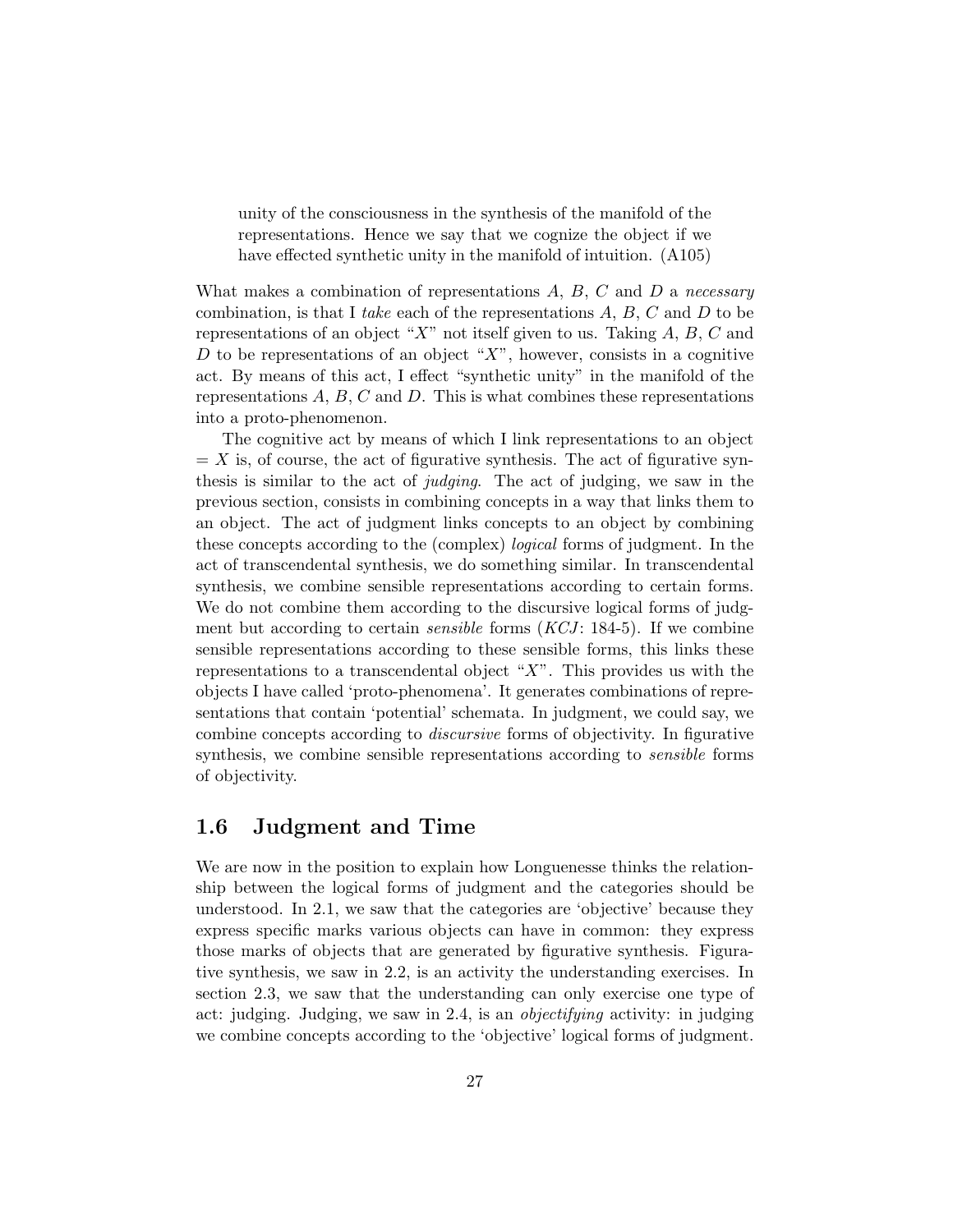In 2.5, we saw that figurative synthesis, like judgment, must consist in an objectifying activity. Because figurative synthesis is exercised by the understanding, and the understanding can only judge, judgment and synthesis must be closely related. The question is: what does their relation consist in?

In the Metaphysical Deduction, Kant states:

The same function that gives unity to the various representations in a judgment also gives unity to the mere synthesis of different representations in an intuition, which, expressed generally, is called the pure concept of understanding. The same understanding, therefore, indeed by means of the very same actions through which it brings the logical form of a judgment into concepts by means of the analytical unity, also brings a transcendental content into its representations by means of the synthetic unity of the manifold of intuition in general, on account of which they are called pure concepts of the understanding that pertain to objects a priori  $\left[ \ldots \right]$  (A79/B104-5)

We now understand this passage to a certain extent. We know that the understanding "introduces a transcendental content into its representations by means of the synthetic unity of the manifold in intuition": in figurative synthesis, the understanding generates those marks of objects the categories express. This is transcendental content. So, in figurative synthesis, the understanding "gives unity to the mere synthesis of various representations in an intuition, and this unity, universally represented, we entitle the pure concept of the understanding": The categories express the "synthetic unity" the understanding generates.<sup>28</sup> The question is: what does it mean that "[t]he same function which gives unity to the various representations in  $a$ judgment also gives unity to the mere synthesis of various representations in an intuition"?

The first question we need to answer, is what Kant means when he says that "the same function" generates two kinds of "unity". The "function" Kant mentions in this passage is the complex function we exercise in the act of judging. The question is in what sense "the same" complex function that combines concepts into a discursive unity, can combine sensible representations into a certain unity.

It seems we can interpret this passage in at least two ways. One way we could interpret this passage is to say that in actions of synthesizing a

 $28$ See section 1.2.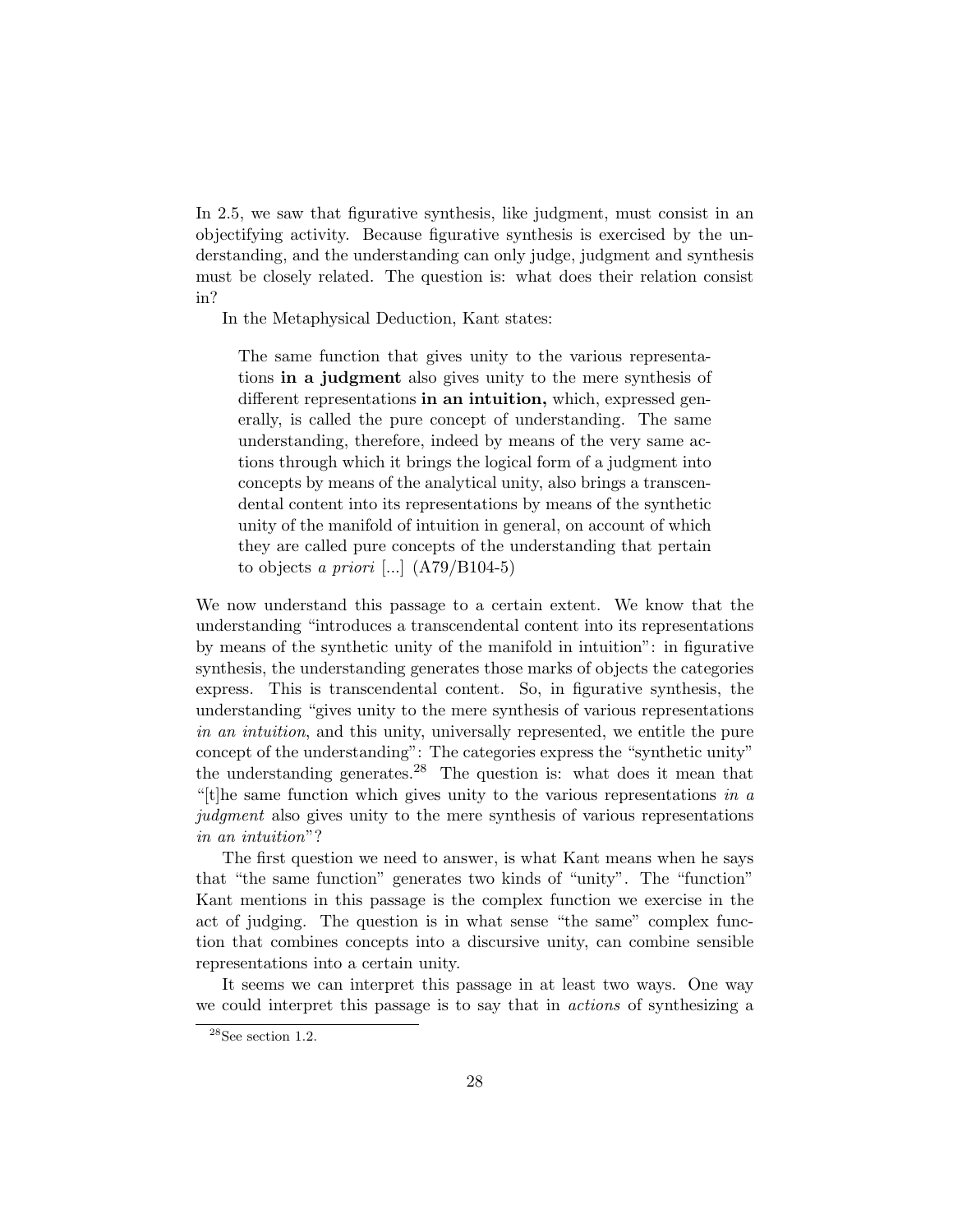sensible manifold, we exercise the same kind of action that we exercise in acts of judging. This would mean that Kant means by "the same function" that we exercise one type of action (function) twice: we exercise it in two distinct actions. (see Figure 2) Another possibility is that the act of judging begins 'earlier' than we might think. This would mean that synthesizing a sensible manifold and forming a discursive judgment consists – somehow – in one action, in which we perform one type of action (function) and exercise it once (see Figure 3).



Longuenesse chooses the latter interpretation: 'Only insofar as we strive to form judgments (combinations of concepts) do we generate in the sensible given of intuition the forms of unity providing their content to the categories.' (*KCJ*: 201) What this means exactly will become clearer later on.

A second, related, question we need to ask, is what exactly the sensible objective forms i.e. the forms according to which we combine sensible representation in figurative synthesis, are. How can the understanding generate other forms besides the discursive forms of judgment? This question, Longuenesse thinks, Kant answers in §24 and §26 of the B-Deduction (185- 6). The functions of the understanding alone would not be able to generate sensible objective forms. The understanding alone, Kant says, would only be able to perform a synthesis that is "purely intellectual" (B150). Such an intellectual synthesis (synthesis intellectualis) is the synthesis of concepts that takes place in judgment. However:

[...] since in us a certain form of sensible intuition a priori is fundamental, which rests on the receptivity of the capacity for representation (sensibility), the understanding, as spontaneity,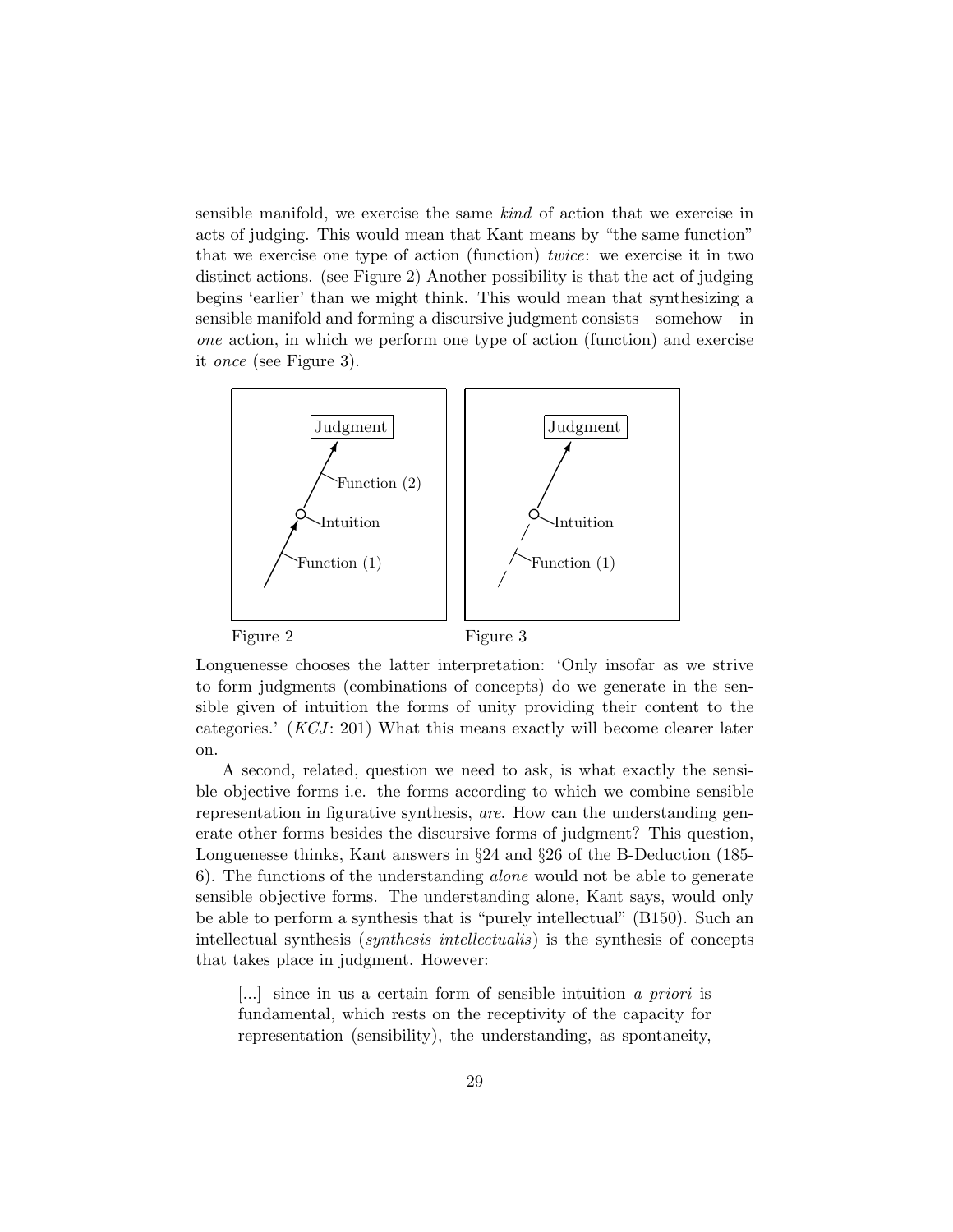can determine the manifold of given representations in accord with the synthetic unity of apperception, and thus think a priori synthetic unity of apperception of the manifold of sensible intuition  $\left[\ldots\right]$  (B150)

The understanding does not generate the sensible forms of objectivity on its own, but it generates these forms in cooperation with the sensible faculty, with the "form of sensible intuition a priori". The understanding has an "effect" on sensibility (B152). The understanding generates the sensible forms of objectivity by affecting the *a priori* forms of sensibility.<sup>29</sup>

The sensible forms figurative synthesis generates are forms by means of which we take sensible representations to be standing in one objective time, and – by means of that – in one objective space.<sup>30</sup> To understand this, we must first note that there is a difference between 'objective' and 'subjective' time. Kant calls time the form of "inner sense". This means, basically, that for us to become conscious of a representation, it must be placed in time.<sup>31</sup> So, for me to become conscious of the various sides of a house, I must successively represent each of these sides. This process necessarily takes place in time: I must represent each side at a different moment. Now time as form of inner sense should be distinguished from 'objective' time. That the various sides of a house are successively given to me, does not imply that these sides 'objectively' succeed each other. Objectively, these various sides all exist at the same time. For this reason, we should distinguish between *objective* and *subjective* temporal relations among our sensible representations.<sup>32</sup>

Now Kant's idea is that without figurative synthesis, I would not represent objective temporal relations. There would be no distinction between the situation in which I successively perceive the various aspects of a house, and the situation in which I perceive, for instance, the successive states of a

<sup>&</sup>lt;sup>29</sup>These points I infer from Longuenesse's analysis in *KCJ*, chapter 8 (in particular: p. 216-8 and p. 241n.)

<sup>30</sup>Longuenesse does not say this very clearly. That this is how she sees this, I infer from KCJ, chapter 8, in particular p. 241n., from ibid: p. 184-5 and from ibid: p. 324. How exactly Longuenesse sees the relationship between time and space remains slightly unclear.

 $31$ See Hannah (2005) p. 260-1 for an enlightening discussion of this point.

<sup>&</sup>lt;sup>32</sup> "The apprehension of the manifold of appearance is always successive. The representations of the parts succeed one another. Whether they also succeed in the object is a second point for reflection, which is not contained in the first." (A189/B234) Kant discusses the example of the house in the Second Analogy, see A190-1/B235-6. See KCJ, p. 240-1, p. 302-1 and chapter 11 (esp. p. 358-63 and 387-8) for Longuenesse's explanation of these points.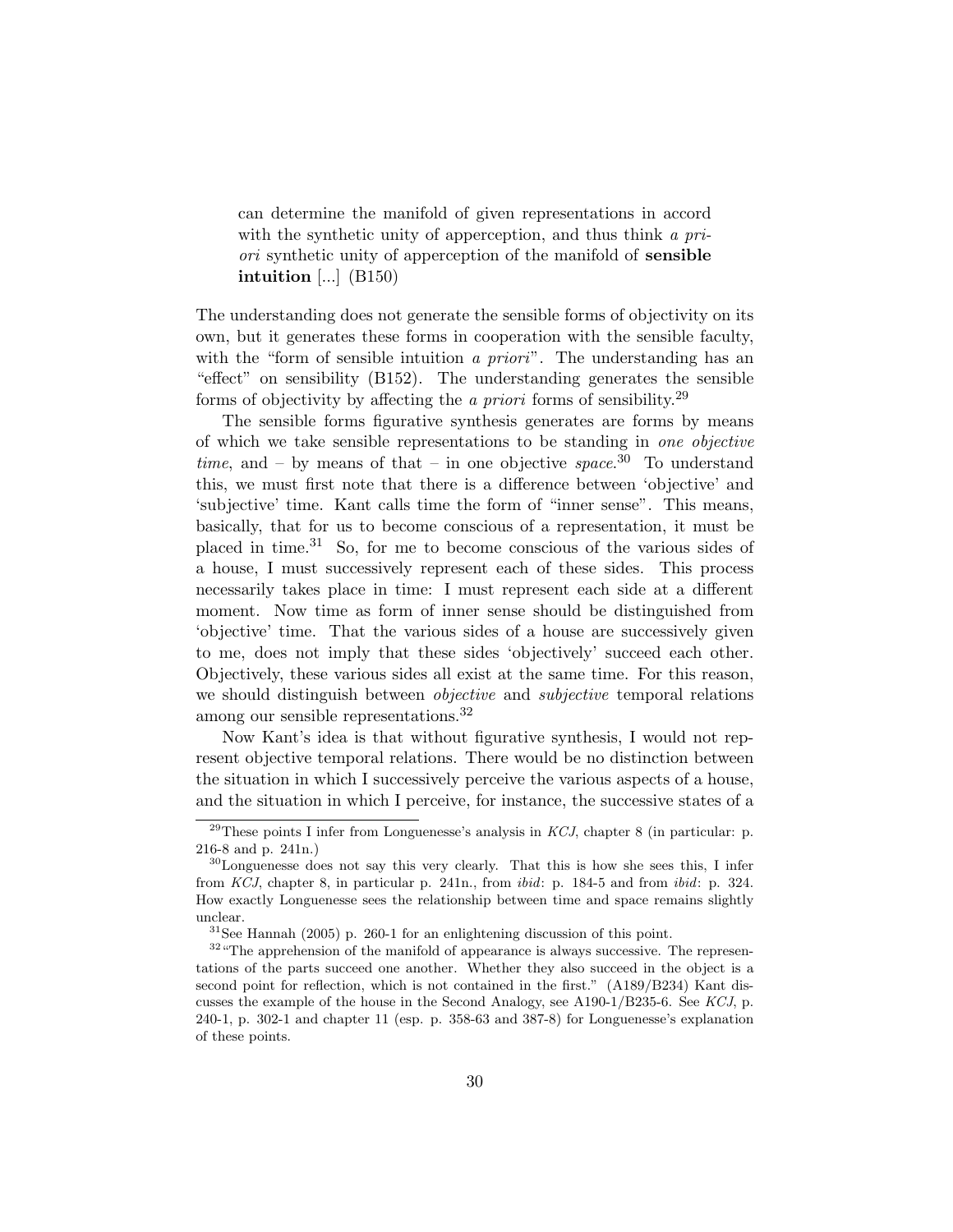moving ship. The objective sensible forms according to which we combine sensible representations in figurative synthesis consist in *objective* temporal relations like *succession* and *simultaneity*.<sup>33</sup> Combining sensible representations in sensible synthesis consists in taking these representations to be standing in such objective temporal relations. Transcendental synthesis makes me take the different sides of a house to exist *simultaneously*, whereas I take the different representations of a sailing ship to be successive states of that ship.<sup>34</sup>

An interesting result of this is that transcendental synthesis can also provide us with deceptive perceptions. In judgments, we saw, we had to distinguish between the objective form of that judgment and its subjective 'filling'. For the sensible forms, we need to make the same distinction. We have to distinguish between the objective *form* that temporal relations have, and the subjective filling of these forms. According to Longuenesse, even deceptive experiences are a result of 'filling' objective sensible forms. That I first see lightning, and then hear thunder, for instance, is the result of the fact that I have 'filled' the objective temporal form 'a succeeds  $b'$ with my representations of lightning and thunder  $(184-5)$ . Even though our representation of objective temporal relations may in some cases lead to deceptive experiences, representing such objective temporal relations is a condition for the acquisition of more reliable experience. If we would not represent objective temporal relations, we would not have experience at all.

So: the sensible objective forms consist in objective temporal relations. Now what exactly is the relationship between these temporal relations and the categories? In section 2.2, I stated that the categories express the 'result' of figurative synthesis. According to Longuenesse, the result of figurative synthesis has different aspects.<sup>35</sup> The *transcendental schemata*, or "transcendental time-determinations" (A139/B197) that Kant introduces in the Schematism-chapter form the various aspects of the result of figurative synthesis (245). The different categories express these different aspects of the result of figurative synthesis. In the next chapter, we will have a closer look

 $33$ This I infer from KCJ: 185. Kant discusses the ship-example at A192-3/B237-8.

<sup>34</sup>Some readers may ask whether this is not only the task of one specific group of categories: the categories of Relation. This is correct. However, as figurative synthesis in general always contains an act of synthesis according to the categories of Relation (among other acts of synthesis), objective temporal relations form the general result of figurative synthesis. I will say more about this point in the next chapter.

<sup>&</sup>lt;sup>35</sup> Longuenesse does not explicitly say this, but it follows from the fact that she says that the act of figurative synthesis has various aspects  $(KCJ: 241; 245)$  and that the transcencental schemata are 'specific results' of figurative synthesis (ibid: 245). It also becomes clear from her analysis of the various acts of synthesis (see ibid: chapter 9-11).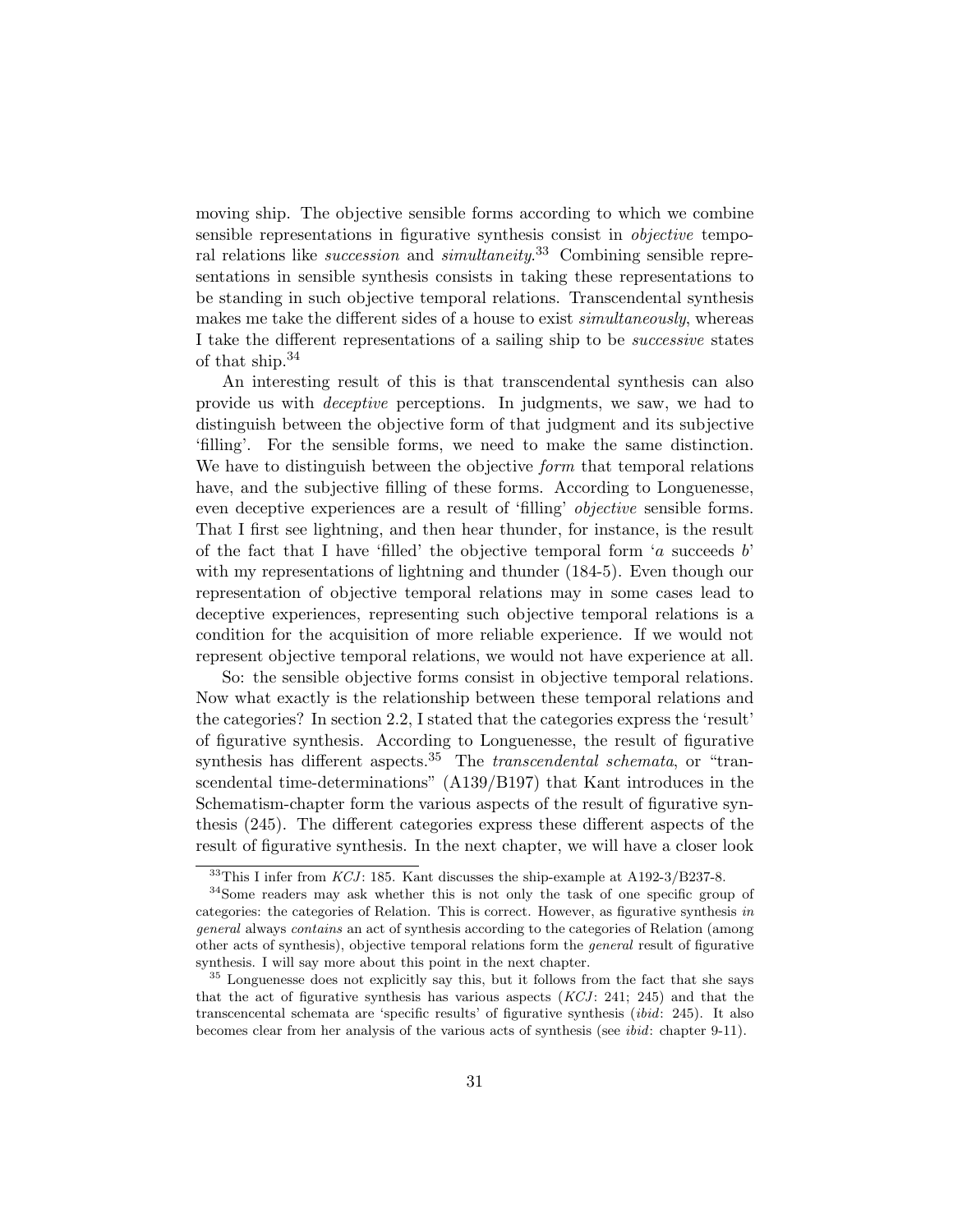at this idea.

#### 1.7 The Categories and the Logical Forms

We are now, finally, in the position to see how Longuenesse understands the relationship between Kant's two tables: his 'Table of Judgments', and his category table. The Table of Judgments, we saw in section 2.3, not only lists the twelve elementary logical forms of judgments, but also the twelve logical functions of the understanding. The logical functions of the understanding are the twelve elementary types of actions the understanding can perform. The understanding applies these functions when it combines concepts according to the logical forms of judgment. Before the understanding applies its functions in combining concepts, however, these functions affect sensibility in figurative synthesis. This figurative synthesis generates the very objects about which we can form judgments.

According to Wolff, we saw in section 2.3, Kant sees the act of judgment as a complex act that 'contains' various elementary actions. In judgment we exercise a complex function that consists of various elementary functions. Although Longuenesse does not explicitly say this, her idea seems to be that the act of figurative synthesis should be seen as a *complex* act too. This complex act of synthesis, 'contains' various elementary acts of synthesis. These elementary acts generate the different transcendental schemata: the different aspects of the result of transcendental synthesis. Kant's categories express these transcendental schemata. In the next chapter, we will have a closer look at the various elementary acts of synthesis. First, however, we will consider why Longuenesse's general interpretation has raised criticism.

#### 1.8 Friedman's Criticism

We now understand how Longuenesse sees the relationship between the logical forms of judgment and the categories. Also, we understand how she interprets the idea that the categories are "a priori conditions of the possibility of experiences" (A94/B126). Longuenesse's ideas about the relationship between the categories and the logical forms lead her to adopt a quite specific interpretation of the first Critique. She understands Kant's claim that the categories are "*a priori* conditions of the possibility of experiences" in a quite specific way.

To understand the relationship between the logical forms of judgment and the categories, Longuenesse uses a quite specific interpretation of the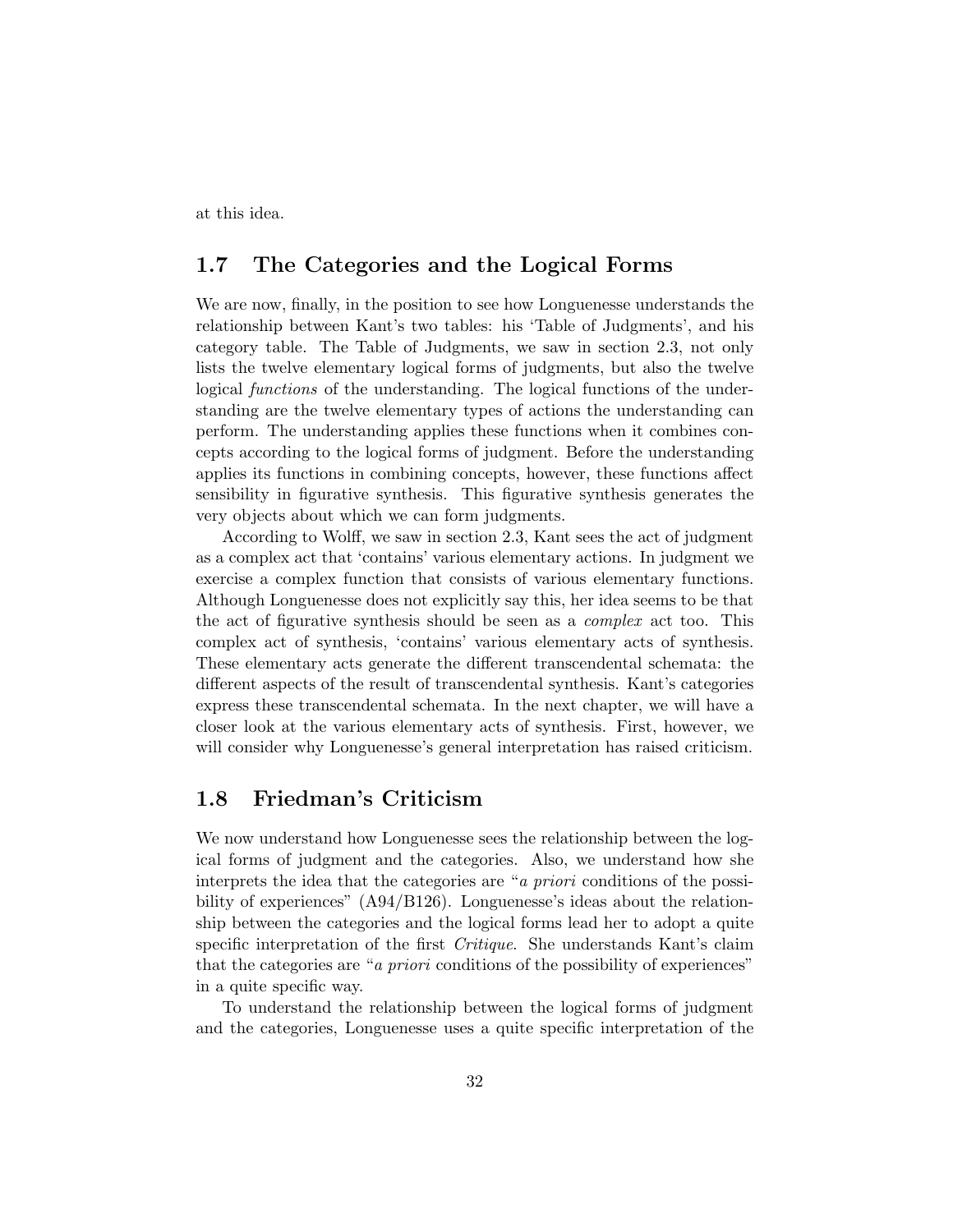notion 'category'. What makes experience possible are the functions of the understanding. These functions affect sensibility, and this enables us to represent objects. In as far as the categories make experience possible, therefore, they are not the categories Kant lists in his Table of Categories: concepts like 'cause', 'substance' or 'unity'. They are not the categories as 'full-fledged concepts', as Longuenesse calls them  $(KCI: 12)$ . The categories as full-fledged concepts only express the result of synthesis: that what is generated when the functions of the understanding affect sensibility (244- 4).

Friedman (2000) points out that Longuenesse does not only interpret the notion 'category' in a special way. She also uses a quite specific interpretation of Kant's conception of experience. Longuenesse assumes that in the Critique, Kant still uses the same notion of experience as he does in the Dissertation. Experience arises, simply, when we bring the objects given to us under concepts  $(213^{36})$ . The categories make experience possible because they warrant that objects are given to us in such a way that they can be brought under concepts.

Friedman criticizes Longuenesse's interpretation. According to Friedman, Longuenesse's interpretation leads her to adopt a too empiricist reading of Kant (204). This becomes clear, among other things, from her interpretation of Kant's notion of experience. Friedman denies that Kant's notion of experience in the *Critique* can be equated with his conception in the *Dissertation* (213). In the *Critique*, Kant uses a much stronger conception of experience. Experience is *scientific knowledge*. The categories make experience possible because they make scientific knowledge possible.

In which sense do the categories make scientific knowledge possible? The categories provide us with so-called a priori principles. These are the principles Kant presents in his System of Principles, such as "All alterations occur in accordance with the law of the connection of cause and effect" (B232) and "All substances, insofar as they can be perceived in space as simultaneous, are in thoroughgoing interaction" (B256).<sup>37</sup> Experience arises when we link our empirically formed judgments to these principles in a systematic way (Friedman, 2000: 213-4). When we do this, we form judgments that are not merely empirical, but *genuinely* scientific  $(213)$ .

Linking our empirical judgments to the a priori principles we must do

 $36$ See KCJ: 26.

<sup>&</sup>lt;sup>37</sup>A-edition: "Everything that happens (begins to be) presupposes something which it follows in accordance with a rule" (A188) and "All substances, insofar as they are simultaneous, stand in thoroughgoing community (i.e., interaction with one another" (A210).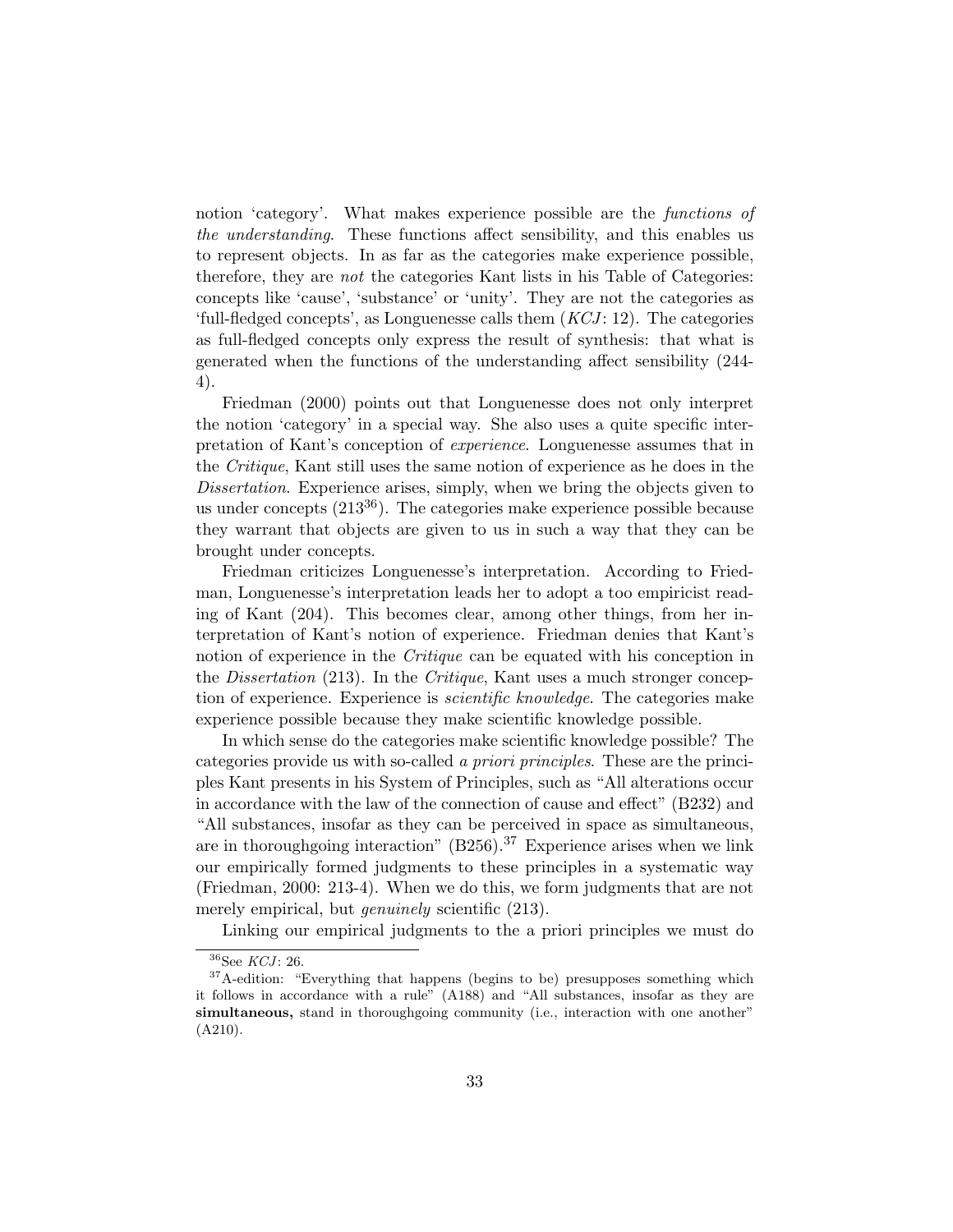in a specific way. Friedman (1992a) provides a detailed discussion of this procedure. By combining the a priori principles with empirical concepts, we can generate judgments with a so-called 'mixed' character (174). Such judgments are empirical in one sense, but necessary and a priori in another (*ibid*). This provides these judgments with a very special status. The purely a priori principles of the understanding we can regard as a collection of highly abstract rules (185). These rules are abstract in the sense that they apply to a large collection of objects<sup>38</sup>, namely to all 'interacting spatial substances' (186). By combining these a priori principles with empirical concepts we can generate judgments that hold for a smaller collection of objects, but that are still necessary for that collection of objects. Examples of judgments that can be formed in this way are Newton's laws of motion (185-6). These laws can be formed by combining the a priori principles with the empirical concepts 'matter', 'impenetrability' and 'weight' (185). Newton's laws are just as necessary as the a priori principles, but they apply to a more restricted domain. They only apply to 'non-living, purely material substances' (186). Other empirical laws can acquire a status similar to the Newtonian laws of motion if we find a similar way of linking them to the a priori principles  $(ibid).^{39}$ 

Friedman's theory makes clear we can interpret Kant's statement that the categories are "a priori conditions of the possibility of experiences" in a different way than Longuenesse does. What, however, is it that makes Longuenesse's interpretation 'empiricist'? The empiricist character of Longuenesse's interpretation becomes clearest if we compare her ideas about how scientific knowledge arises to those of Friedman.<sup>40</sup>

Longuenesse does not deny that, in some parts of his work, Kant discusses the possibility of what we might call experience 'in the strong sense': scientific knowledge. This Kant does, for instance, in the *Prolegomena*.<sup>41</sup> In the Prolegomena, Kant distinguishes between what he calls "judgments of experience" and "judgments of perception". Judgments of perception are of "subjective validity only" (Prolegomena, §20, Ak. 4: 300). Judgments of experience have "objective validity" (298). Kant's clearest example of a

<sup>38</sup>Friedman says this in a slightly different way.

<sup>39</sup>These ideas Friedman infers from various passages in Kant. He considers, in particular, the Prolegomena and the Metaphysical Foundations of Natural Science.

<sup>40</sup>Here, I provide a more elaborate explanation of the point Friedman (2000) makes at p. 211.

<sup>&</sup>lt;sup>41</sup>The Prolegomena to any Future Metaphysics is a work Kant published in 1783, between the two editions of the Critique. In this work, Kant attempts to provide a summary and clarification of the Critique of Pure Reason.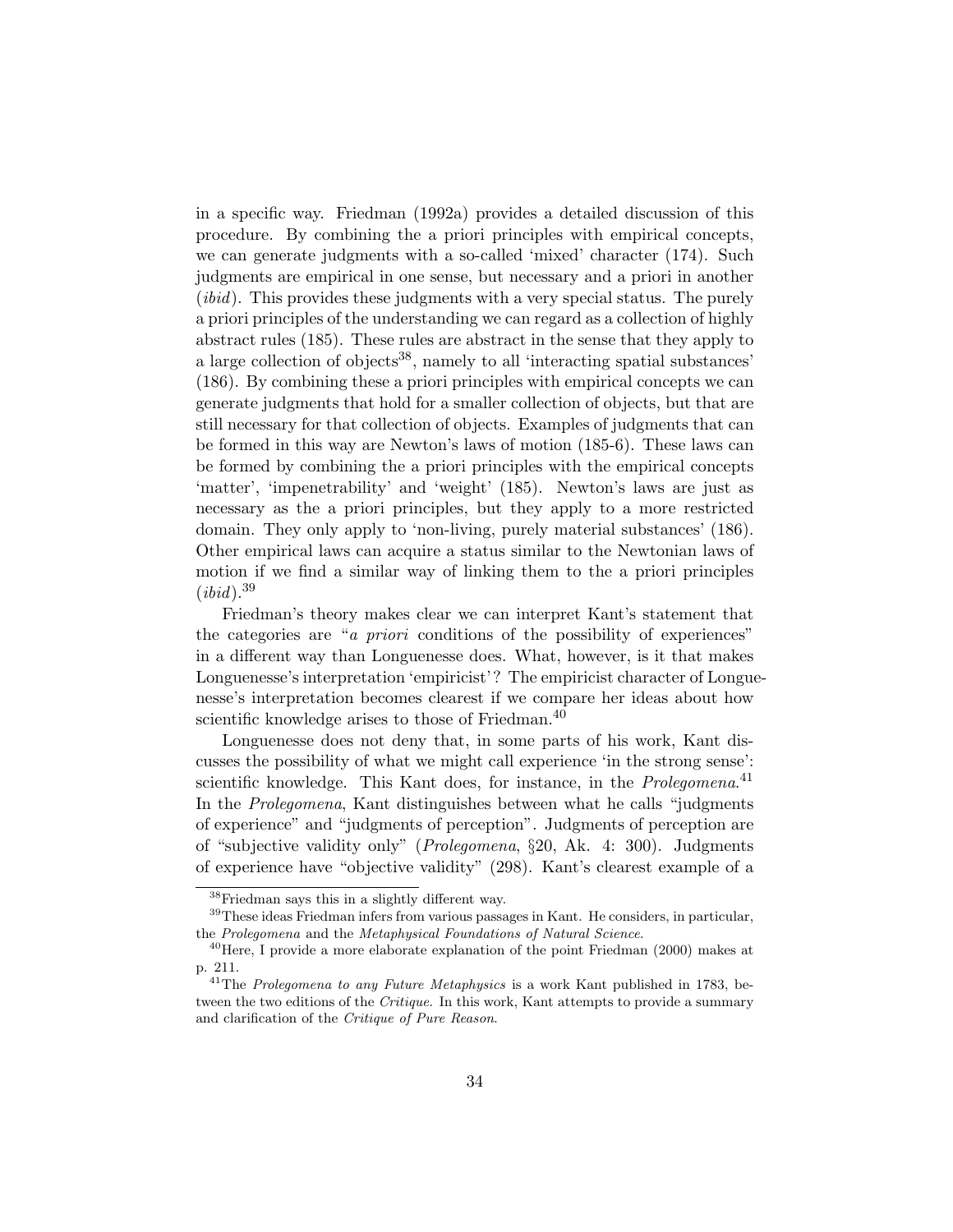judgment of perception is the judgment "when the sun shines on the stone, it grows warm" (301n.). This judgment he contrasts to the judgment of experience "the sun warms the stone" (ibid). If we follow Longuenesse's interpretation, Kant's distinction seems puzzling. According to Kant, the judgment 'when the sun shines on the stone, it grows warm' is only subjectively valid, as it is a judgment of perception. This is strange. The judgment has an objective logical form. The judgment expresses that the representations 'sun', 'stone' and 'warm' are combined objects. As we saw in section 1.4, Longuenesse thinks such judgments are to be distinguished from a judgment like 'I hold this stone and I feel warmth'. According to Longuenesse's interpretation, therefore, the judgment 'when the sun shines on the stone, it grows warm' is objective. How is this possible?

Longuenesse explains the difference between the *Critique* and the *Pro*legomena by pointing out that in the two works, Kant considers judgments from different perspectives  $(KCI: 170-88)$ . I will not discuss what this difference consists in. What is important to us is that her analysis makes clear that she distinguishes between judgments that are 'objective' in a weak sense, and judgments that are 'objective' in a strong sense.<sup>42</sup> A judgment is objective in the weak sense when it has an 'objective' logical form. Both judgments of perception and judgments of experience are objective in this weak sense. Judgments of experience, however, also are objective in a stronger sense.<sup>43</sup> What does this strong sense of objectivity consist in?

The difference between judgments of experience and judgments of perception, Kant states, is that in judgments of experience we apply a category. What distinguishes the judgment "when the sun shines on the stone, it grows warm" from the judgment "the sun warms the stone" is that in the latter judgment we apply the category cause (Prolegomena, §20, Ak. 4: 301n.). The second judgment expresses that the sun causes the warming of the stone, the first judgment does not do this.

Kant's explanation suggests that the application of a category can change a subjective judgment into an objective one. This is strange: why would the mere application of a concept change the status of a judgment?  $(KCI:$ 168) Longuenesse understands this in the following way. Under certain conditions we are justified to apply the categories as 'full-fledged concepts' in our judgments.<sup>44</sup> Because the categories – as functions of the understand-

<sup>42</sup>Longuenesse does not herself explain this distinction in terms of experience 'in the weak sense' and experience 'in the strong sense'.

 $43$ This becomes clear from  $KCI$ : 183-6.

<sup>&</sup>lt;sup>44</sup>That in the passages discussed, Longuenesse considers the application of the categories as full-fledged concepts becomes clear from  $KCJ$ : 166-8. See also *ibid*: 243-4.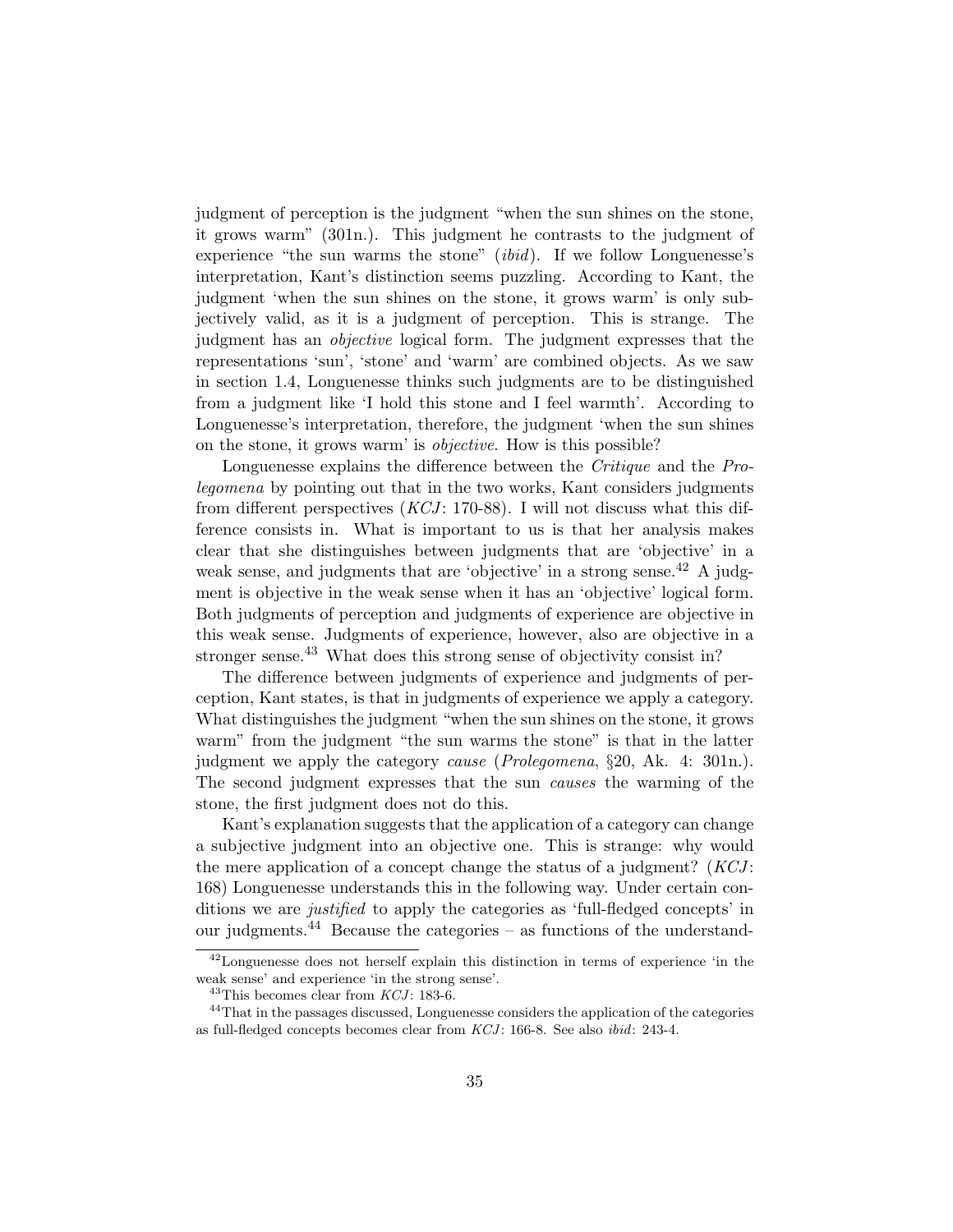ing – help generating empirical objects, we know a priori that those objects conform to certain principles: the a priori principles Kant lists in his System of Principles. We thus know, for instance, that "[a]ll alterations occur in accordance with the law of the connection of cause and effect". This a priori principle, however, does not tell us which causal connections there are. This, we can only find out empirically.<sup>45</sup> Now the idea is that if I observe for a few times that when the sun shines on a stone, that stone grows warm, I can judge 'when the sun shines on the stone, it grows warm'. This judgment is objective in the weak sense, but not in the strong sense. The judgment expresses that certain representations are combined in an object. However, it may very well be that every time  $I$  checked whether some stone grew warm when the sun was shining it did, even though there is no causal connection between the two events.<sup>46</sup> Only if I have formed the judgment 'when the sun shines on the stone, it grows warm' in a great many situations and have compared it to other judgments myself and others have formed, I am justified to conclude that there is a causal connection between the two events (177; 179). When I have compared my judgment to many others, I am justified to apply the category cause as a 'full-fledged' concept. My judgment of perception will then be transformed into a judgment of experience: 'the sun warms the stone' (179).

Longuenesse's analysis of the relationship between judgments of experience and judgments of perception shows that her interpretation is more empiricist than Friedman's. As Friedman points out, Longuenesse thinks that what enables us to transform our judgments of perception into judgments of experience are inductive methods (2000: 211). Friedman denies that induction can transform a judgment of perception into a judgment of experience. By means of induction only judgments of perception can arise (212-3). Judgments of experience can be found by means of inductive methods, but induction only does not provide them with the status of a judgment of experience. A judgment only acquires the status of a judgment of experience when it is systematically linked to the a priori principles. This we must do in the way described above (213-4). We must combine empirical concepts with the a priori principles. This method is deductive rather than inductive ('top-down' rather than 'down-top' (214)). Friedman emphasizes that Kant's ideas should be regarded as modifications of the metaphysical

<sup>45</sup>Longuenesse makes clear that the a priori principles make possible judgments of experience  $(KCI: 182-3)$ . Why this is the case, she explains later. This is what I take to be her explanation. This I infer, in particular, from  $KCI$ : 368-70. See also Longuenesse, 2005: 41-3.

 $46$ This explanation I infer from KCJ: 184-6.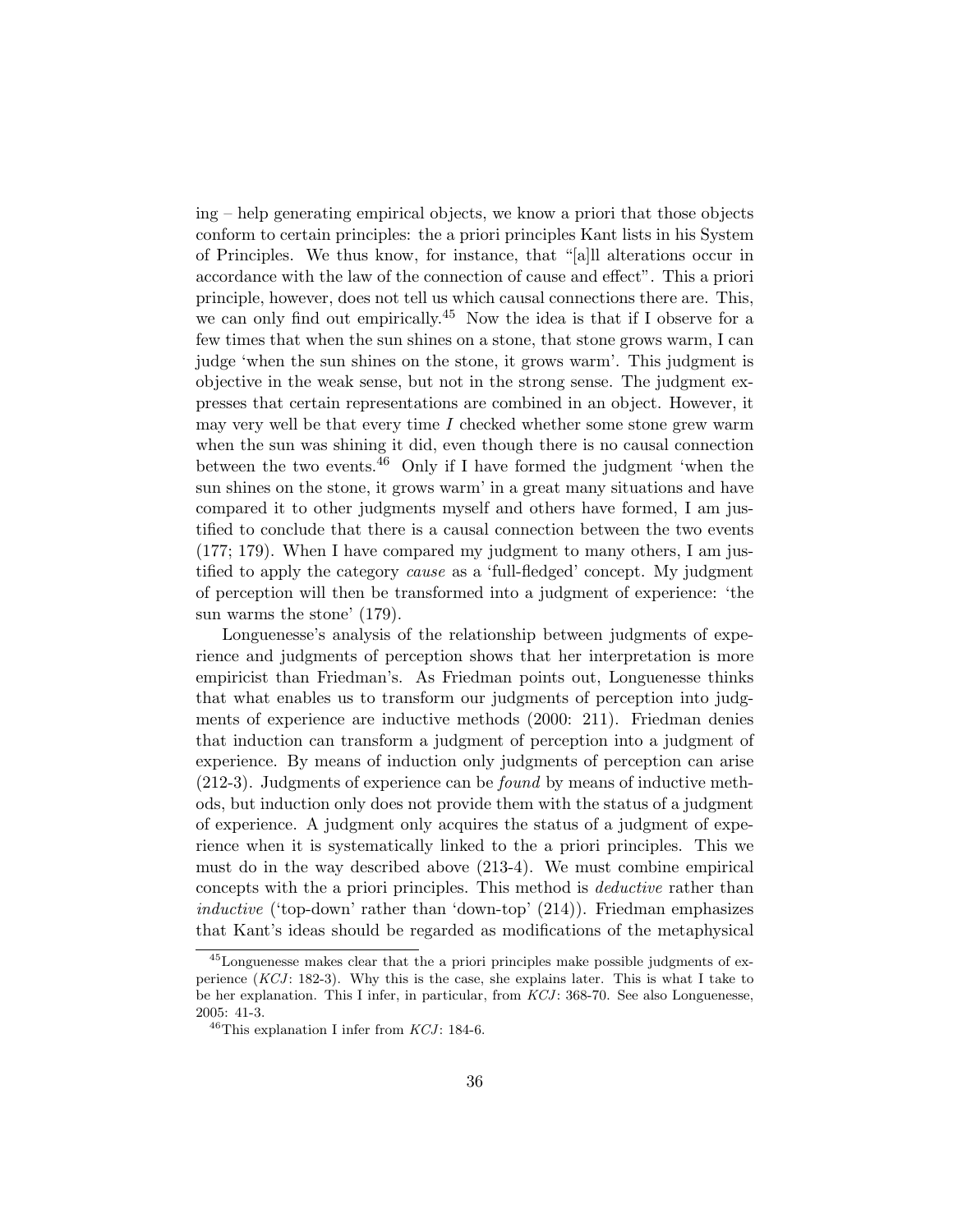systems of his rationalist predecessors Leibniz and Wolff (1992b: Introduction (esp. p. 4)). Just like his rationalist predecessors Kant thinks scientific theories should be justified by a metaphysical system. Crontra these predecessors, however, he denies that scientific laws can be inferred a priori from such a metaphysical system. Scientific laws should be justified in the way described: by combining a priori metaphysical laws with empirical concepts.<sup>47</sup>

Friedman's criticism of Longuenesse's conception of the difference between judgments of perception and judgments of experience makes clear that Longuenesse's interpretation contains an empiricist element. We should wonder, however, whether calling Longuenesse's approach 'empiricist' and Friedman's approach 'rationalist' captures the main difference between their interpretations. I think the difference between the two interpretations is better captured by saying that Longuenesse reads Kant in a cognitive way, whereas Friedman reads him in an *epistemological* way. According to Longuenesse, Kant considers how our day to day experience of empirical objects is possible. According to Friedman, Kant wonders how scientific knowledge is possible. The question is whether these readings exclude each other. This I doubt. Longuenesse does not deny that Kant also wants to know how scientific knowledge is possible. To answer this question, however, we should consider how experience in the 'weak' sense is possible.<sup>48</sup> I think Friedman's criticism of Longuenesse's ideas about the way judgments of experience are generated is justified. I believe, however, it is possible to fit this part of Friedman's analysis into Longuenesse's theory.<sup>49</sup>

Although Friedman slightly exaggerates the differences between Longuenesse's interpretation and his own, his criticism of Longuenesse contains very interesting aspects. According to Longuenesse's cognitive reading, the categories as functions of the understanding enable us to bring objects under concepts. Friedman argues that this idea leads to various problems. It leads,

<sup>&</sup>lt;sup>47</sup>That this is how Friedman sees this I infer from his claim that Kant thinks the a priori principles make experience possible in a 'top-down' manner (213) and from his analysis in Friedman, 1992b: Introduction, especially p. 15-24 and 34-47.

 $^{48}$  See, in particular,  $\emph{KCJ: }$  183, footnote 31 and Longuenesse, 2005: 41-3.

<sup>49</sup>Longuenesse herself points out that Friedman considers a different aspect of Kant's ideas: 'in a way, my story ends where Friedman's begins' (Longuenesse, 2005: 52). As she says this in the context of Friedman's ideas about the categories of Quantity, I am not certain she would also say this about Friedman's ideas about judgments of experience and judgments of perception. I agree with Longuenesse that Friedman's story cannot be complete either. I agree with her that Friedman does not provide satisfactory account of what justifies the a priori principles  $(KCJ: 183, 6$  other 31. See also Longuenesse, 2005: 58).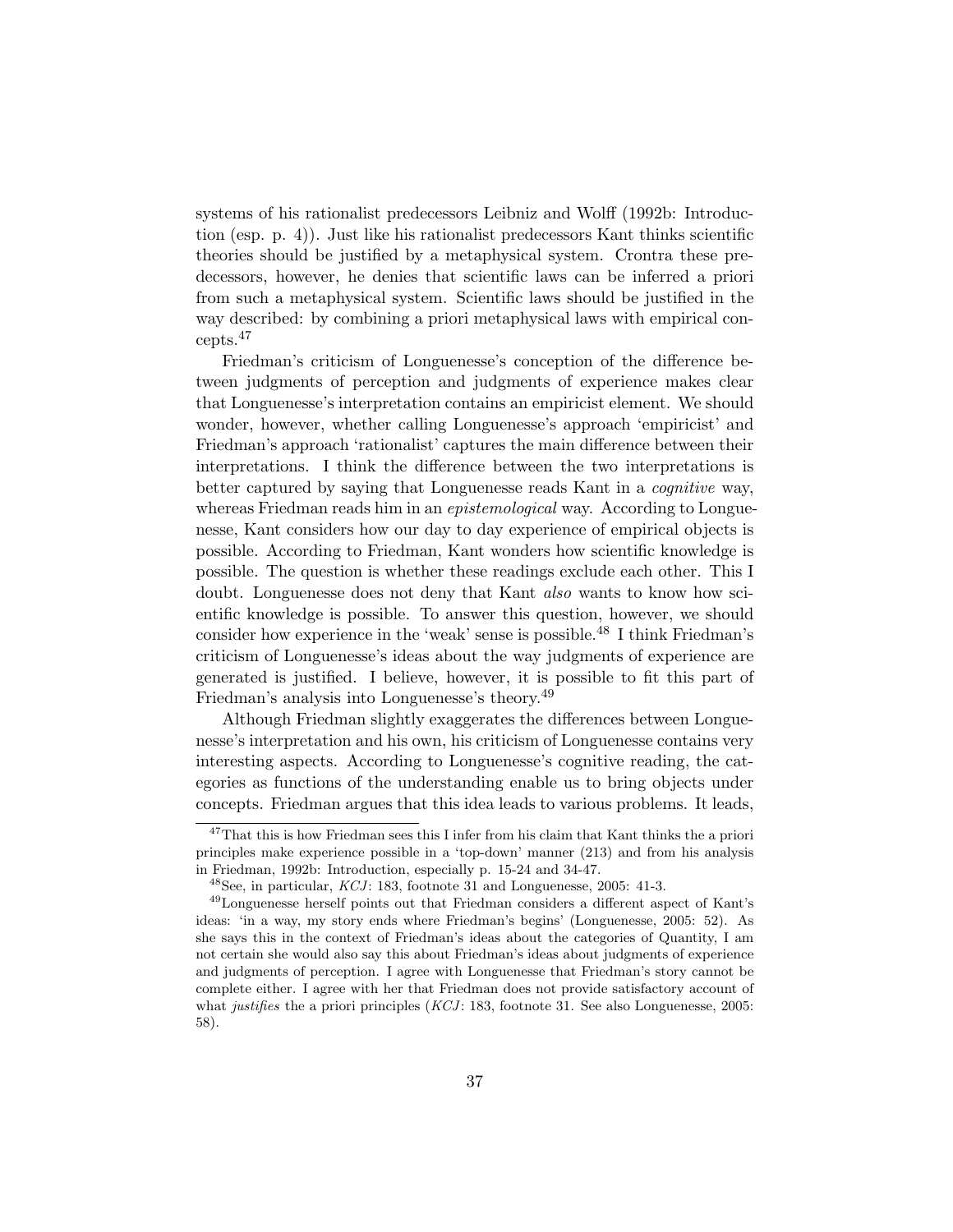among other things, to problems in Longuenesse's analysis of the categories of Quantity. Longuenesse applies her general theory to the various groups of categories. She explains how each category relates to the logical form it is derived from. This she does by showing that the aspect of figurative synthesis a certain category expresses makes possible the corresponding logical form. In the next chapter I will explain how Longuenesse applies this story to the categories of Quantity. In chapter three, we will see why Friedman finds this theory problematic.

## 1.9 Conclusion

In this chapter, I have explained Longuenesse's general theory. Contrary to most authors, Longuenesse thinks that, to understand why Kant's categories are "conditions of the possibility of experiences", we must consider the relationship of these categories to the logical forms Kant derives them from.

Experience arises when we think objects under concepts combined in judgments with an objective logical form. The logical forms Kant lists in his Table of Judgments are the elementary logical forms such an objective judgment can contain. Judgments are generated by the logical functions of the understanding. Each elementary function of the understanding generates one of the elementary logical forms. Therefore, the Table of Judgments contains two tables in one: a table of logical forms, and a table of functions.

To make experience possible, objects must be given to us in a way that enables us to bring them under concepts. This is warranted by *figurative* synthesis. In figurative synthesis the functions of the understanding affect sensibility. The understanding generates combinations of sensible representations, which provides us with proto-phenomena: empirical objects that can be brought under concepts. This also explains why the categories as 'full-fledged' concepts – the categories as Kant lists them in the category table – can be applied to empirical objects. In figurative synthesis, the functions of the understanding generate the transcendental schemata. These schemata form a special kind of marks of empirical objects. The categories as full-fledged concepts express those marks.

Longuenesse's interpretation of Kant, we saw, can be described as 'cognitive'. According to Longuenesse, Kant is mainly concerned with experience in a rather weak sense. Kant considers how our day to day experience of empirical objects is possible. Longuenesse's interpretation differs from Friedman's epistemological reading. According to Friedman, Kant only considers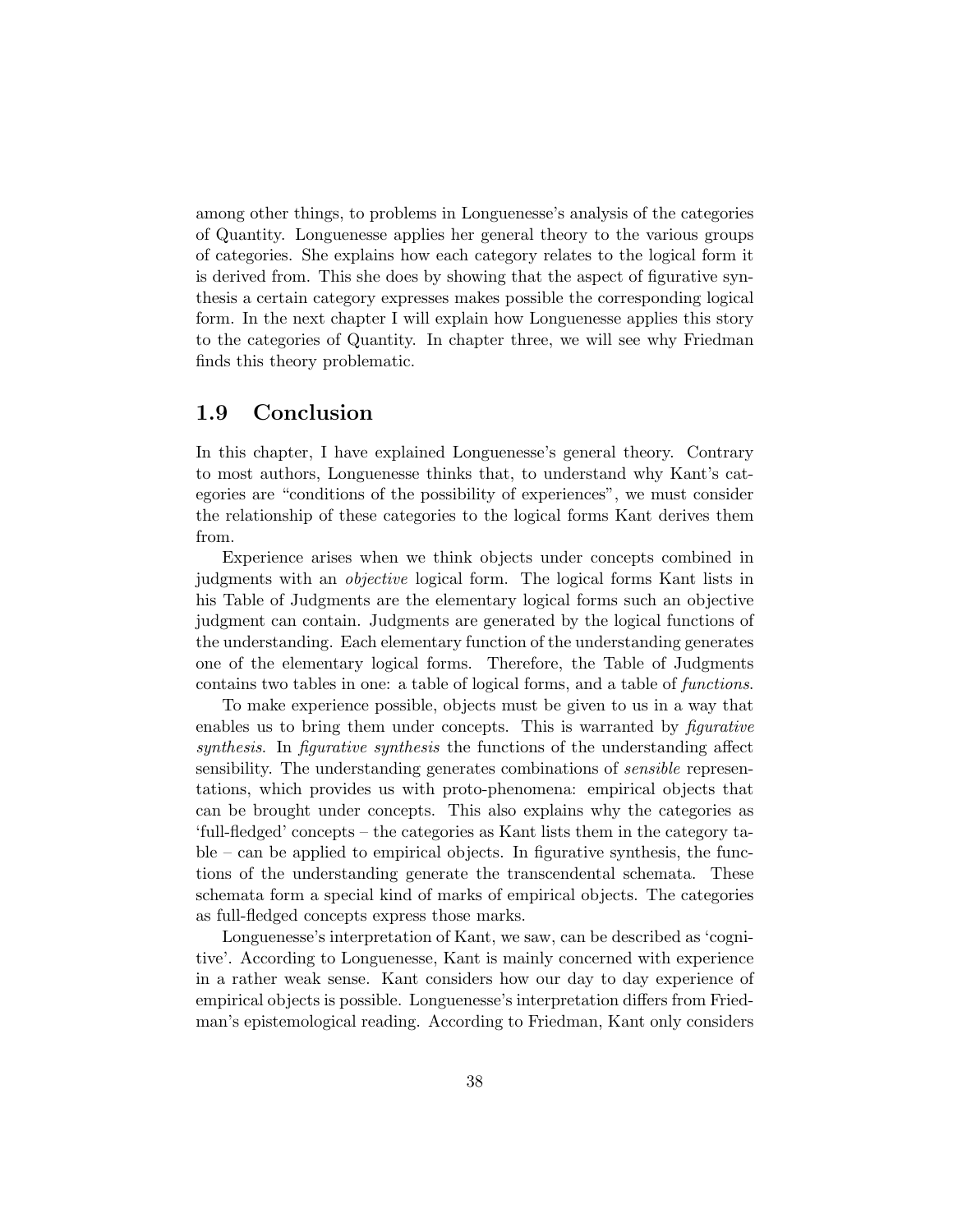how scientific knowledge is possible.

In chapter 2, we will have a closer look at Longuenesse's theory. There, we will see how she applies her theory to the categories and logical forms of Quantity.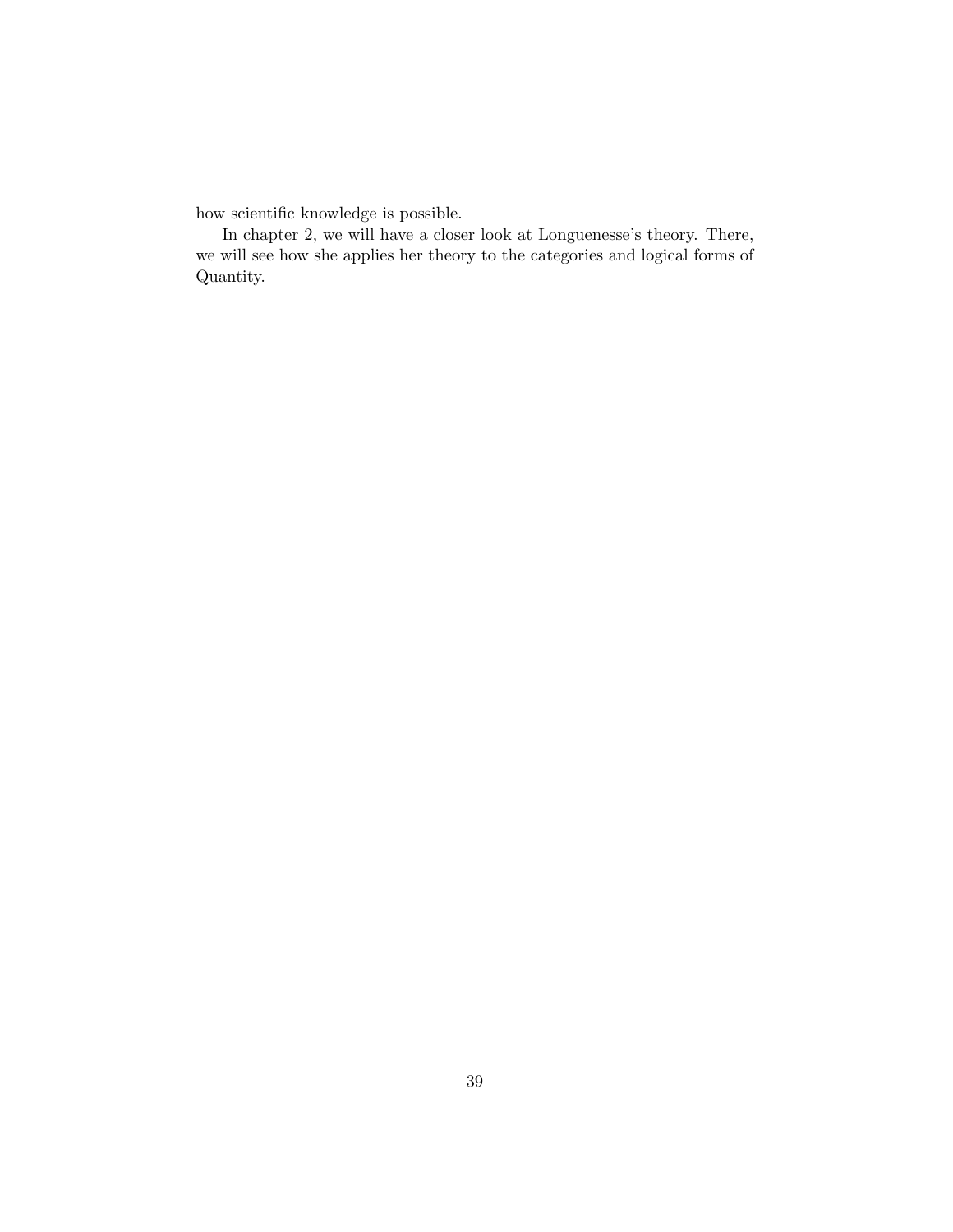## Chapter 2

# Quantity

In the previous chapter I discussed Longuenesse's theory that we can only understand how the categories make experience possible by looking at the logical forms of judgment. In Kant and the Capacity to Judge, Longuenesse applies this general theory to three groups of categories: the categories of Quantity, the categories of Quality and the categories of Relation. In this chapter, we will see how she applies her theory to the categories of Quantity.

I will begin this chapter by explaining what Longuenesse means by 'quantitative synthesis'. Longuenesse distinguishes between 'quantitative', 'qualitative' and 'relational' synthesis. In section 2.1, I discuss the relationship of these different acts of synthesis to the act of figurative synthesis discussed in chapter 1. In 2.2, we will have a closer look at the different kinds of syntheses and see what 'quantitative' synthesis consists in. We will see that quantitative synthesis enables us to represent "manifolds" of representations. In 2.3 we will consider the logical forms of Quantity. As we will see, these forms are possible because quantitative synthesis enables us to represent collections of representations we think under the one concept. In 2.4, I discuss how the schema of Quantity is related to the act of quantitative synthesis and the logical forms of Quantity. I will show why we can regard this schema as being generated by the activity of quantitative synthesis that aims at making possible the logical forms of Quantity. In 2.5 we will consider how the categories of Quantity apply to different kinds of quantities, and consider the exact relationship between these categories and the logical forms of Quantity.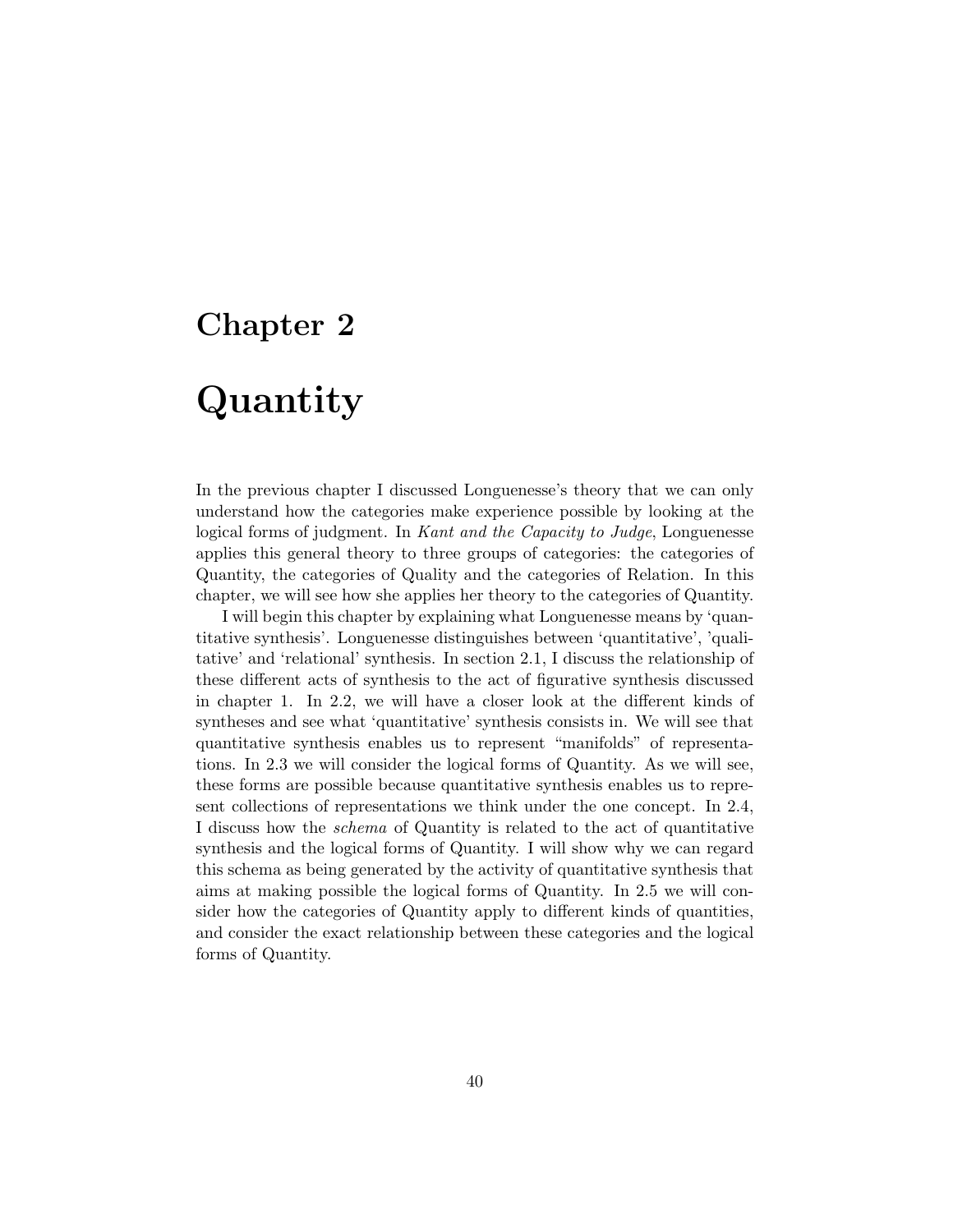## 2.1 Elementary Syntheses

In chapter 1 we saw that, according to Wolff, the activity of judgment can be said to contain different 'aspects'. Within the act of judgment, we exercise a complex action which Kant calls a function of the understanding. This function of the understanding is a *complex* function. Within the complex act of judgment we exercise various elementary actions. These elementary actions are "functions" as well: elementary functions. There are, we saw, four kinds of elementary functions that can be exercised in judgment: quantitative, qualitative, relational and modal functions. Each of these functions can be exercised in three different ways.<sup>1</sup>

Longuenesse, we saw, thinks empirical objects (proto-phenomena and phenomena) are generated by figurative synthesis. Figurative synthesis, we saw, is an "effect of the understanding on sensibility". The complex logical function the understanding exercises begins 'earlier' than we might think. We do not start judging the moment we begin to form discursive judgments about empirical objects. The act of figurative synthesis that generates empirical objects should be seen as a part of the activity of judgment. The activity of figurative syntheses makes sure empirical objects are given to us in such a way that these objects can be brought under concepts combined in judgments.

In figurative synthesis the complex function of the understanding, with its four elementary functions, affects sensibility. Now within figurative synthesis, these elementary functions can be distinguished as well. Just like the activity of judgment, figurative synthesis is a complex act that 'contains' certain elementary actions. Both the complex act of figurative synthesis and the elementary actions it contains, Kant calls 'syntheses'. Following Wolff, we can call these acts 'elementary' syntheses. Just like there are four kinds of elementary logical functions, there are four kinds of elementary syntheses: quantitative, qualitative, relational and modal synthesis.<sup>2</sup>

The complex act of figurative synthesis warrants empirical objects are given to us in such a way that forming judgments about these objects becomes possible. The four kinds of figurative synthesis Longuenesse distinguishes: quantitative, qualitative, relational and (probably<sup>3</sup>) modal synthe-

 $1$ See section 1.3.

<sup>&</sup>lt;sup>2</sup>As I said in chapter 1, footnote 35, Longuenesse does not explicitly explain these points in this way. From her analysis of the different acts of synthesis, however, we can derive that this is how she sees this. See  $KCI$ , chapter 9-11. As Longuenesse only discusses the categories of Quanity, Quality and Relation, she does not discuss 'modal' synthesis.

<sup>&</sup>lt;sup>3</sup>As I said, Longuenesse does not discuss this latter synthesis.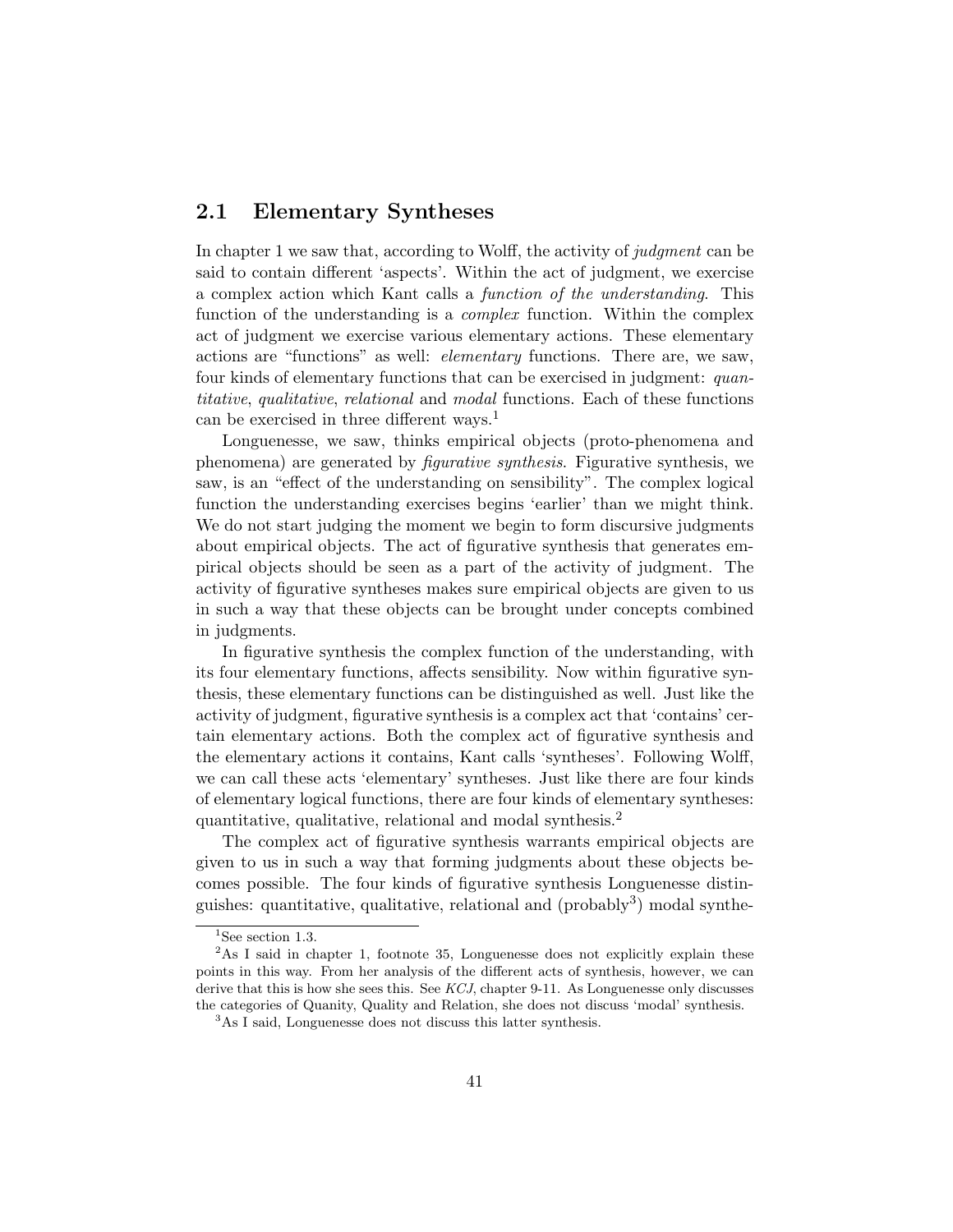sis, all aim to make possible those forms of judgment that belong to them. Each of the syntheses warrants that empirical objects are given in such a way that these forms of judgment become possible. By doing this, these syntheses generate in these empirical objects the various transcendental schemata. The categories express these transcendental schemata  $(KCI: 245-6)$ . Relational synthesis, for instance, warrants that objects are given to us in such a way that the categorical, hypothetical and disjunctive forms of judgment become possible. Relational synthesis thus generates in these objects the transcendental schemata of Relation. These schemata justify the application of categories like 'cause' and 'substance' to these empirical objects. In the upcoming sections, we will see how Longuenesse applies this theory to the categories of Quantity.

### 2.2 Quantitative Synthesis

To understand Longuenesse's ideas about the categories of Quantity, we first need to understand what she means by 'quantitative synthesis'. This will become clear in this section. First, I will show that – within the act of figurative synthesis – we can distinguish a 'relational' act of synthesis from 'quantitative' and 'qualitative' acts of synthesis. Second, I will show how 'quantitative' acts of synthesis can be distinguished from 'qualitative' acts. Distinguishing between these three acts of synthesis will enable us to understand what 'quantitative synthesis' consists in.

#### 2.2.1 Relational Synthesis and Apprehension

In the previous chapter, we saw that, according to Longuenesse, the complex act of figurative synthesis generates 'proto-phenomena'. Proto-phenomena are empirical objects we can represent without possessing a concept of that object. From proto-phenomena, we can abstract schemata and the empirical concepts that express these schemata. I have explained this idea by means of the example of a house: A person who has never seen a house will not have developed the schema belonging to the concept 'house', and will therefore not be able to see a house as house. Confronted with a house, this person will see something different than we: people who do have acquired the concept 'house', do. This person, however, will still see some kind of object: a proto-phenomenon. In figurative synthesis, he will combine his various representations of the house into such a proto-phenomenon. When this person has represented a few proto-phenomena of this kind, these proto-phenomena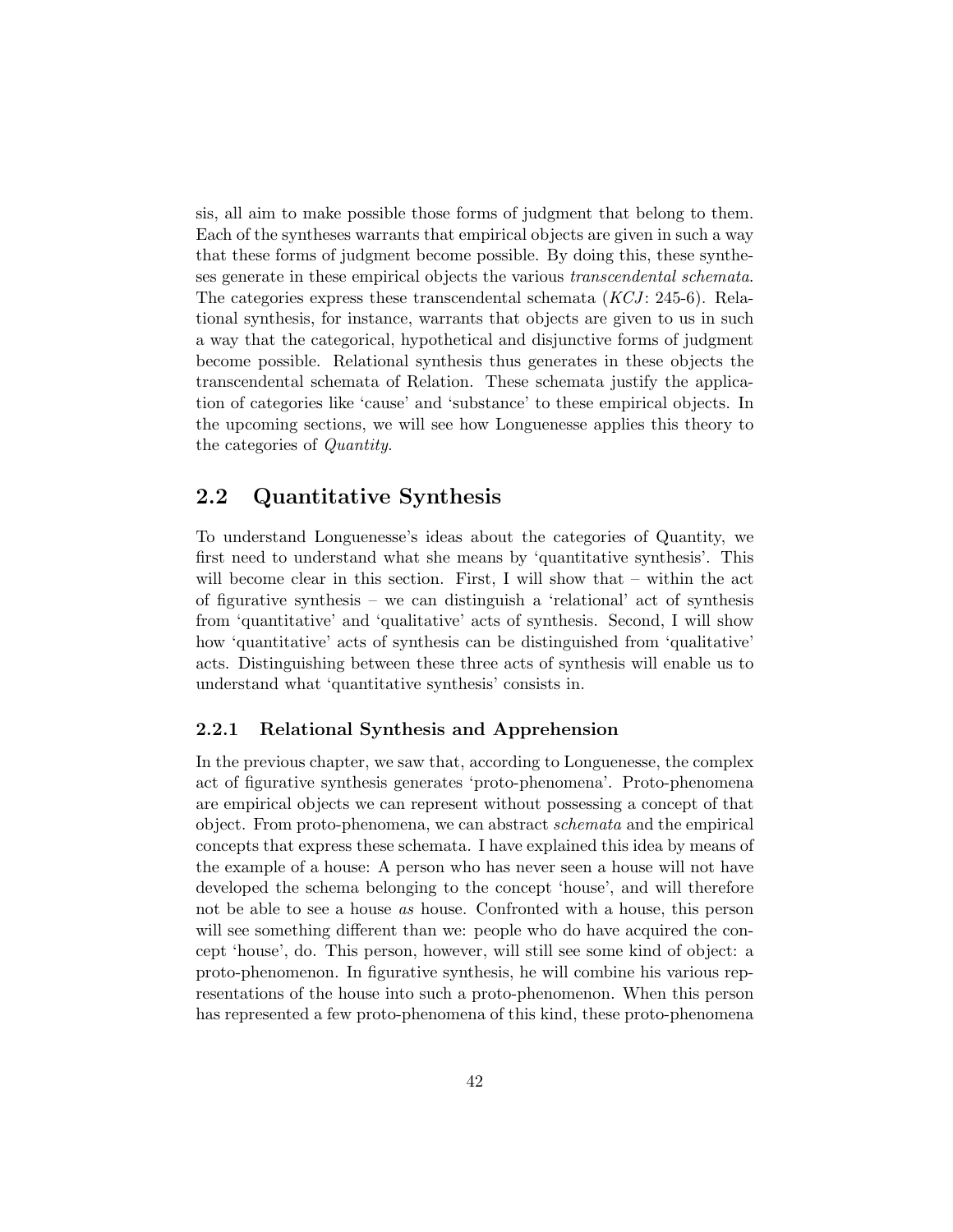allow him to abstract the schema and the concept 'house'.<sup>4</sup>

In essence, proto-phenomena are combinations of sensible representations. However: not every combination of representations, we saw, is a proto-phenomenon. To represent a proto-phenomenon we must combine our sensible representations according to so called 'objective sensible forms'.<sup>5</sup> When we combine our representations according to these forms, we regard our representations as standing in the objective temporal relations of succession and simultaneity. <sup>6</sup> The sensible representations that form a protophenomenon on the basis of which I can form the schema belonging to the concept 'house', for instance, I regard as existing simultaneously.

Within the act of combining sensible representations according to objective sensible relations, Longuenesse thinks, we can distinguish different aspects. First, we can distinguish a relational aspect from a quantitative and qualitative aspect.

In order to be able to combine sensible representations according to objective sensible forms, I need to become conscious of these representations. To be able to regard the four sides of a house as existing in time simultaneously, I need to have had conscious representations of these sides. In chapter 1, we encountered Kant's notion of inner sense. I become conscious of a representation when that representation is placed in inner sense. For us, human subjects, inner sense has a certain form: time. Because time is the form of inner sense, the only way in which we can become conscious of representations is by placing them in time.<sup>7</sup> Kant says:

Wherever our representations may arise [...] as modifications of the mind they nevertheless belong to inner sense, and as such all of our cognitions are in the end subjected to the formal condition of inner sense, namely time, as that in which they must all be ordered, connected, and brought into relations. (A99)

At one moment in time, Kant says, we can become conscious of one representation only: "as contained in one moment no representation can ever by anything than absolute unity." (ibid) This implies that to become conscious of a multiplicity of representations, we must have these representations at successive moments in time. The only way to become conscious

<sup>4</sup>See section 1.2.

 ${}^{5}$ See section 1.5.

 ${}^{6}$ See also section 1.6.

<sup>7</sup>See section 1.6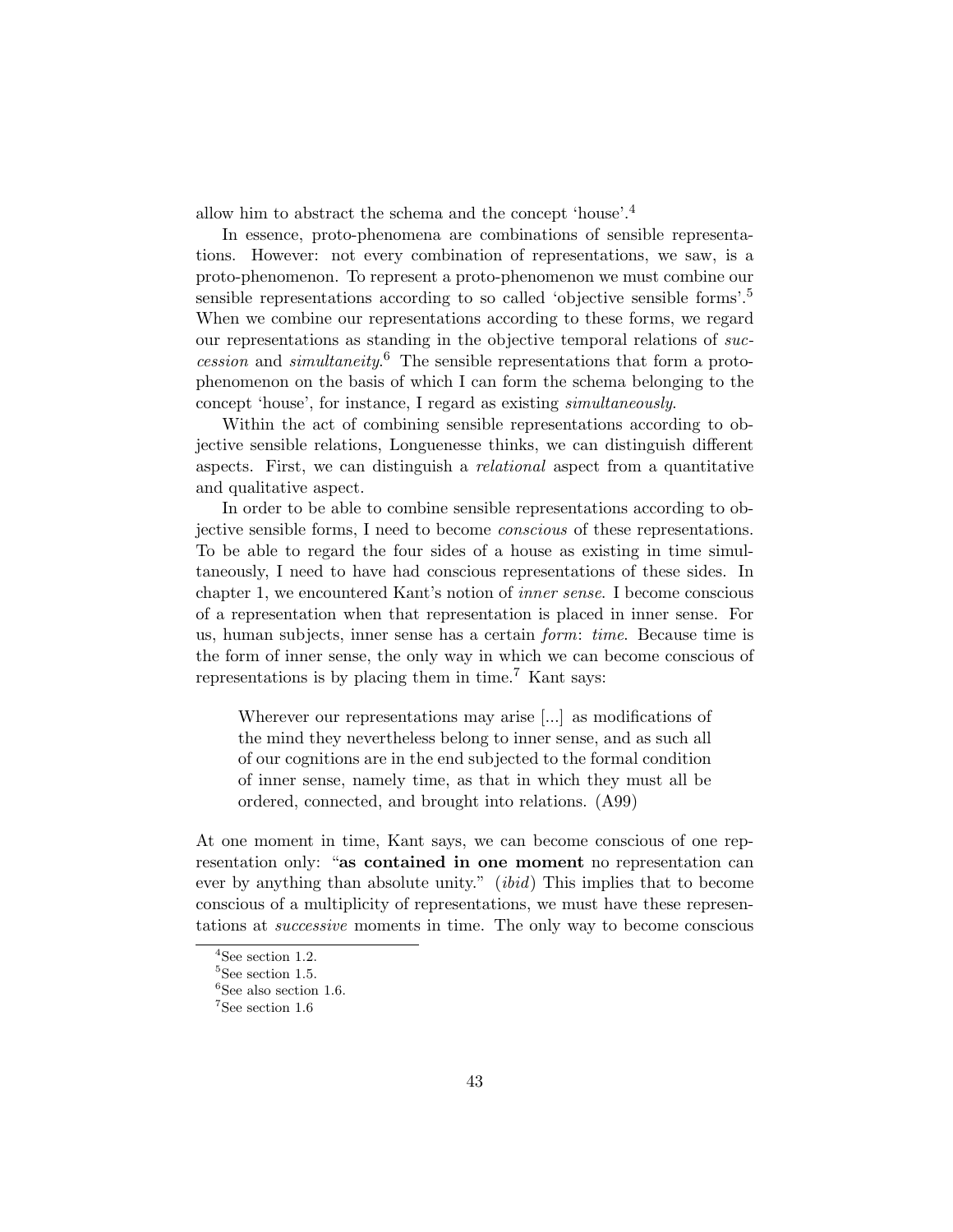of the four sides of a house, therefore, is to place them in inner sense one by one.<sup>8</sup>

The activity of successively placing sensible representations in inner sense, Kant calls apprehension. When I place a sensible representation in inner sense, I *apprehend* that representation. Now Longuenesse's idea is that the activities of quantitative and qualitative synthesis are two aspects of the activity of apprehension of empirical representations (these two aspects we will distinguish later). The activity of apprehension as a whole makes possible the activity of *relational* synthesis.<sup>9</sup>

What role does relational synthesis play? This becomes clear in the Analogies of Experience. Relational synthesis makes me combine those representations I have successively apprehended according to the objective sensible forms. It makes me regard these sensible representations as standing in objective temporal relations. This generates a distinction between two kinds of temporalities. On the one hand: the subjective succession of representations in inner sense the activity of apprehension generates. On the other hand: the objective temporal relations between objects and states of objects.<sup>10</sup> This is necessary to represent empirical objects (proto-phenomena and phenomena). As Kant says:

[B]y means of our perception no appearance would be distinguished from any other as far as the temporal relation is concerned, since the succession in the apprehending is always the same [...] (A194/B239)

Suppose I generate a house as proto-phenomenon.<sup>11</sup> To be able to represent this proto-phenomenon as an object that has four sides, I must represent these sides. This, we saw, I can only do by representing them at successive

<sup>8</sup>Again, Longuenesse does not explain these points in this way. That this is how she sees this, I derive from her analysis of the different kinds synthesis (see KCJ: chapter 8-11), her discussion of quantitative synthesis (see ibid: chapter 9, in particular p. 271-4 (here Longuenesse also discusses the example of a house)) and her analysis of the 'threefold synthesis' in the A-Deduction (see ibid: chapter 2).

<sup>9</sup>These points I derive from Longuenesse's analyses of quantitative and qualitative synthesis. See, in particular,  $KCJ$ : p. 271-4, 290 and 302-3.

<sup>&</sup>lt;sup>10</sup>See, for example,  $KCJ$ : p. 302-3, 324. See also *ibid*: 240-1.

<sup>11</sup>As we saw in chapter 1, Kant himself uses the example of a house to explain the importance of the categories of Relation: "[T]he apprehension of the manifold in the appearance of a house that stands before me is successive. Now the question is whether the manifold of this house itself is also successive, which certainly no one will concede." (A190/B236)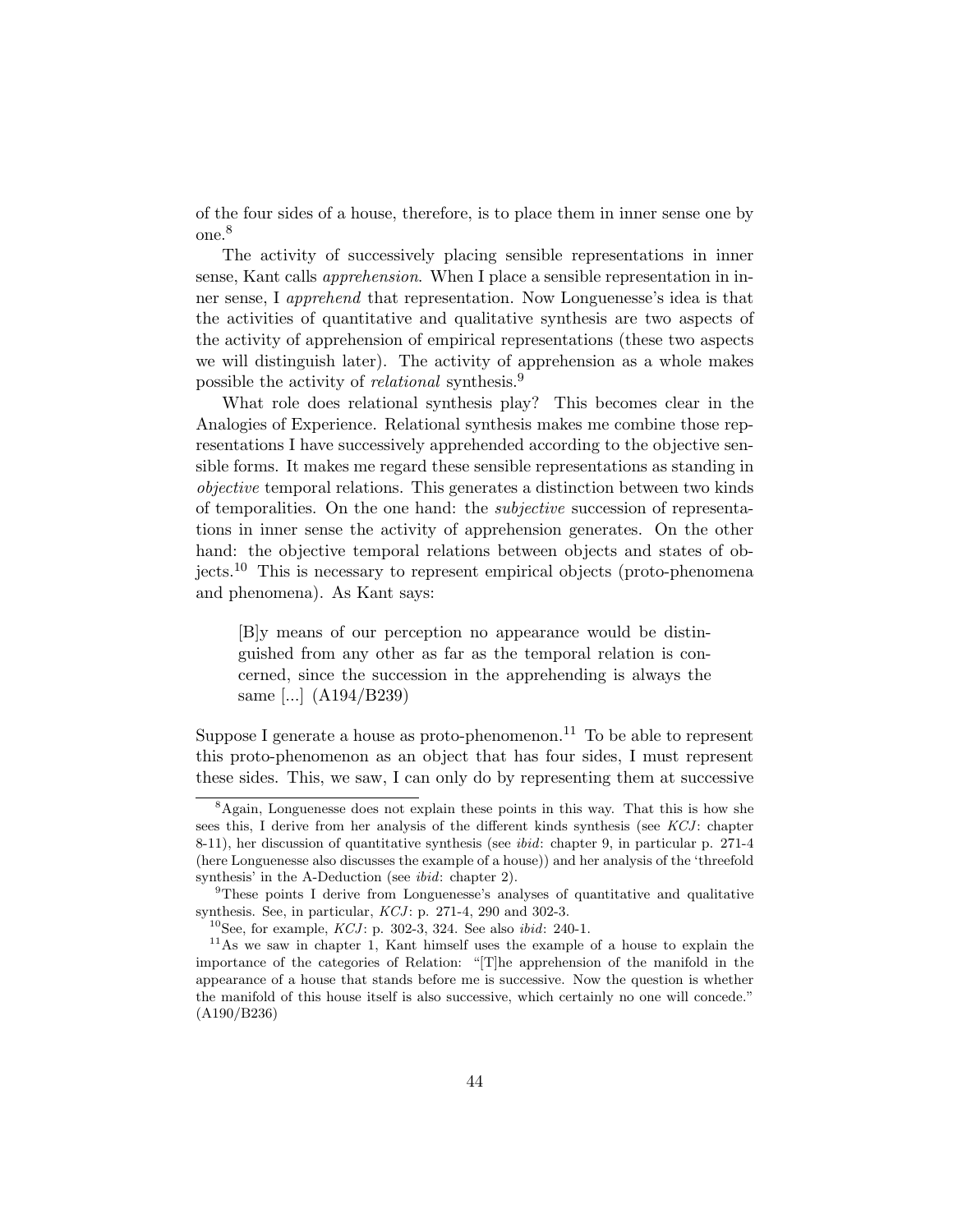moments in time. By apprehending the four sides of a house, I thus generate subjective temporal relations among my representations. I represent the sides of the house as succeeding each other, even though they do not objectively succeed each other. If I would only apprehend these representations, I would not be able to represent the house as object. Subjecting my successively apprehended representations of the house to a relational synthesis makes me regard these representations as simultaneously existing aspects of an object.<sup>12</sup> This enables me to represent the house as object. Relational synthesis also enables us to represent an object that *changes*. If I see a changing object, this means relational synthesis makes me regard my representations as objectively successive. If I see, for instance, a sailing  $\sinh^{-13}$ , this means relational synthesis makes me regard my representations of the ship as successive states of that ship.<sup>14</sup>

Within relational synthesis, we can distinguish the roles of the three categories of Relation. When I regard two representations as simultaneous, this means I have synthesized them according to the category of *community*. If I regard them as 'objectively' succeeding each other, I have synthesized them according to the category of cause. In both cases, I will have synthesized my representations according to the category of *substance* as well: I regard the representations as, respectively, succeeding or simultaneous states of an *object*: of a substance.<sup>15</sup>

The role relational synthesis plays within the complex act of figurative synthesis should now be clear. If we would synthesize our representations 'quantitatively' and 'qualitatively' only, we would only apprehend these representations. All that would be given to us, would be a subjective succession of sensible representations. We would not regard any of these representations as objectively succeeding or as objectively simultaneous, and we would not regard them as states of objects. We would, therefore, not be able to represent empirical objects.

<sup>&</sup>lt;sup>12</sup>See again *KCJ*, chapter 11, especially p. 387-8.

<sup>13</sup>Kant also uses the ship-example. See A192/B237.

<sup>&</sup>lt;sup>14</sup>See, in particular  $KCJ$ : p. 361-3 and 387-8. As I explained in the previous chapter, the figurative synthesis of representations can also lead to deceptive experiences (see 1.6). Theoretically, relational synthesis could make us represent the sides of the house as successive.

 $^{15}$ These points I derive, in particular, from KCJ, p. 388, p. 361-3 and p. 334-7. As I understand it, regarding my representations as related to an object is what generates the 'necessity' in a combination of representations necessary to represent proto-phenomena (see section 1.5).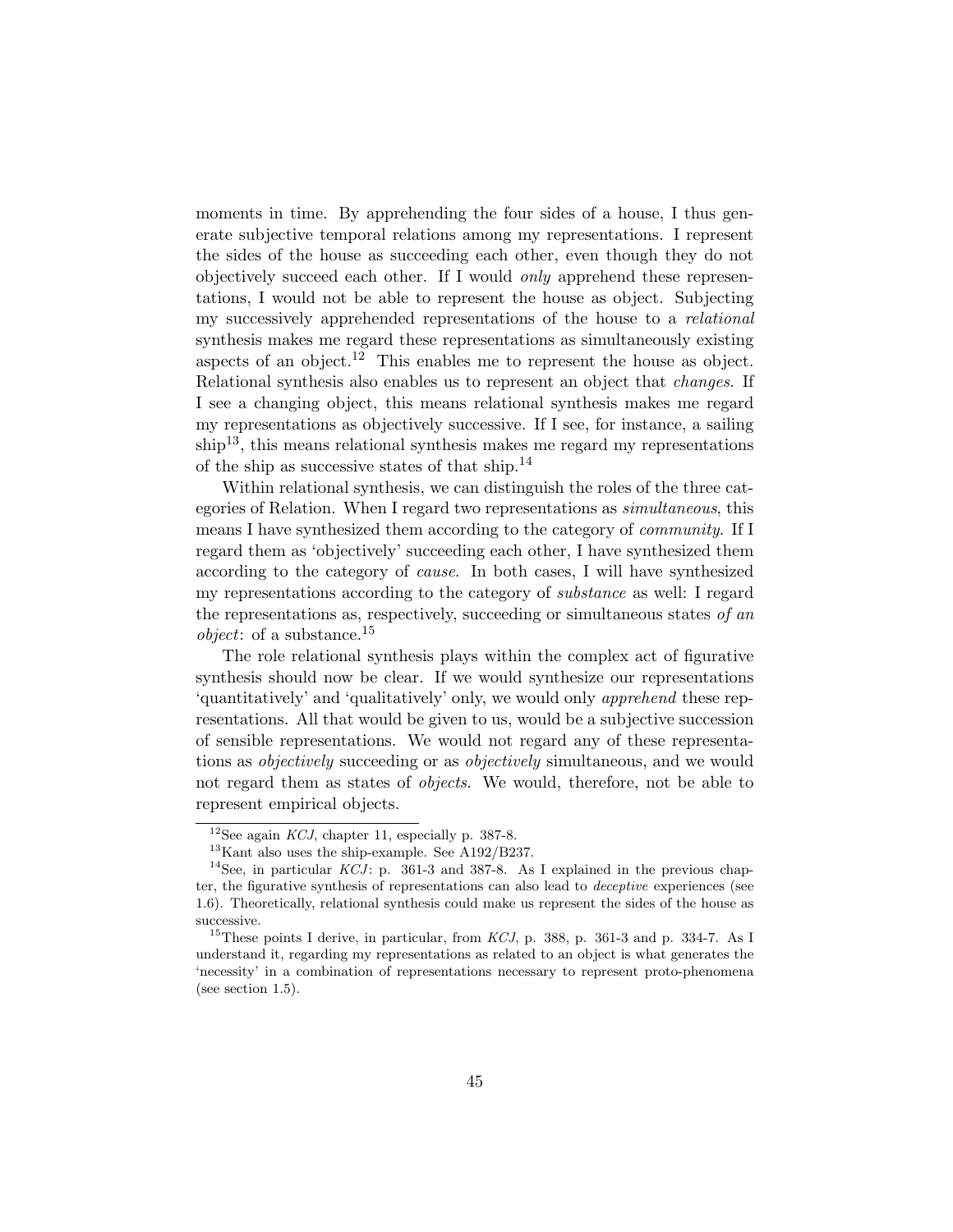#### 2.2.2 Apprehension

Before we distinguish between quantitative and qualitative synthesis, let us first have a closer look at the activity of apprehension these syntheses form aspects of. Our description of relational synthesis made clear that apprehension is important. Apprehension is a condition for relational synthesis. Whether relational synthesis makes us regard representations  $A$  and  $B$  as objectively successive or as objectively simultaneous, in both cases A and B first need to be *given*. This requires we *apprehend* them. Combining representations in inner sense makes them available for relational synthesis.

Apprehending representations is necessary more often than we might think. In our house-example, it was clear that the four sides of the house could not all be given to us at one moment in time. It is clear, therefore, that in order for us to be able to generate a representation of a house with four sides, we need to apprehend these sides. Kant, however, seems to think that empirical objects (phenomena and proto-phenomena) also combine representations for which this is less clear. An empirical object does not only combine representations that cannot be represented at one moment in time. It also combines, Longuenesse points out, representations that can be represented at one moment. In the A-Deduction, in which Kant provides an extensive description of the act of figurative synthesis<sup>16</sup>, he says:

Every intuition contains a manifold in itself, which however would not be represented as such if the mind did not distinguish the time in the succession of impressions on one another; for as contained in one moment no representation can ever be anything than absolute unity. (A99)

Again, our house-example can shed light on this passage. When, for instance, the front of a house is given to me, a "manifold" of representations is given to me. My representation of the front of the house "contains" representations of windows, of a door, of a part of the roof, of bricks, etcetera. It is in this sense that my intuition of the house "contains a manifold" of representations. However, if I have an intuition of the front of the house only, I do not represent this "manifold" of representations "as such". I represent windows, a door and the roof of the house as parts of a larger representation of the house's front, but I do not represent these aspects of the house on

 $16$ Kant does not himself apply the term 'figurative synthesis' to the acts of synthesis he describes in the A-Deduction. The idea that the syntheses of the A-and B-Deduction can be equated is specific to Longuenesse's interpretation. See chapter 1, footnote 5.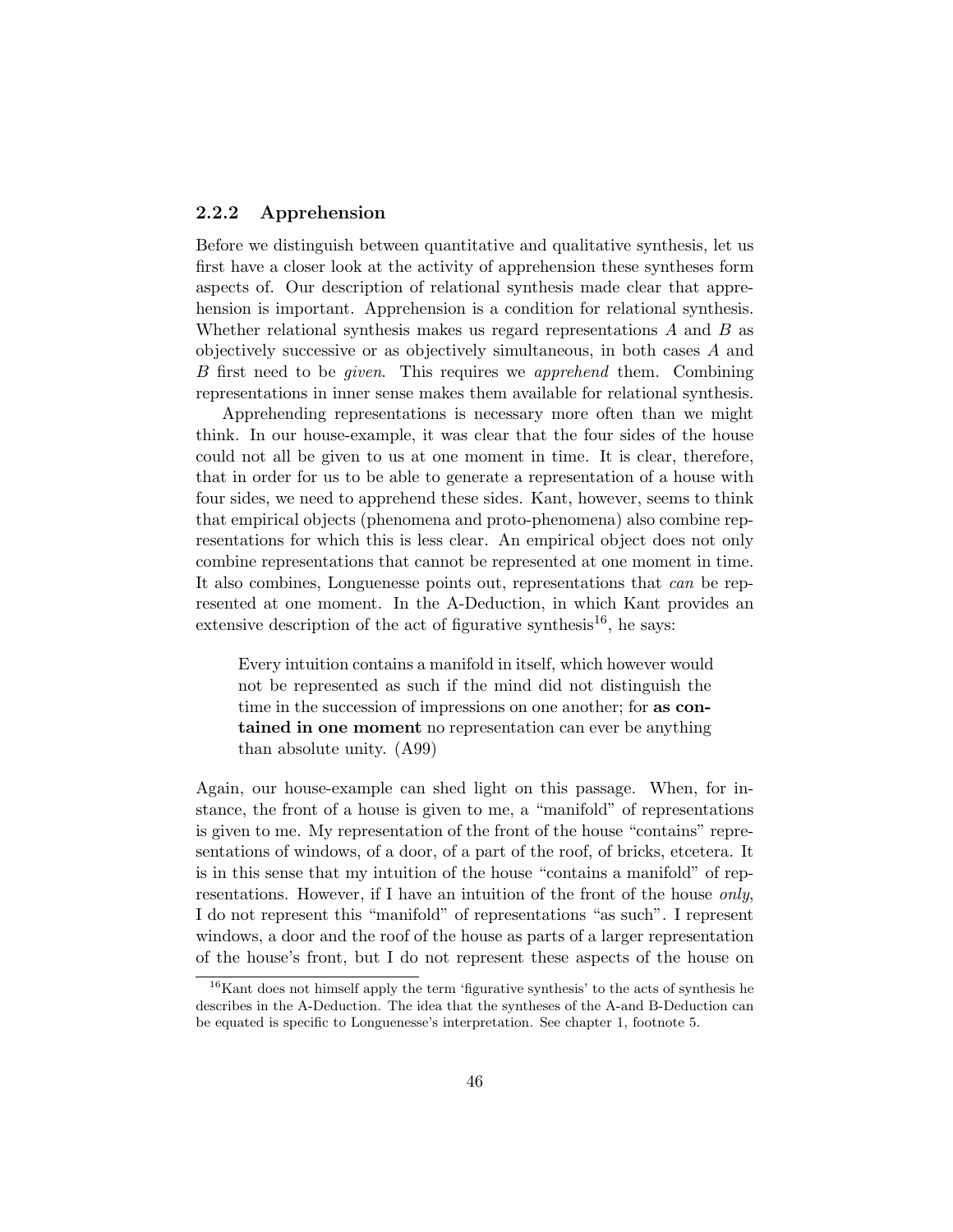their own.<sup>17</sup> At least for certain goals, Kant seems to find this insufficient.

Longuenesse's ideas about the function of figurative synthesis make this comprehensible. Figurative synthesis makes sure empirical objects are given to us in such a way that forming judgments about these objects becomes possible. If we see the front of a house at one glance, we will not be able to tell how many windows it contains, which colour the door has or how exactly the roof is shaped. In order for us to be able to form judgments about these matters, we must actively direct our attention to these details. We must apprehend them. When Kant says that to represent a manifold as manifold, we must "distinguish the time in the succession of impressions on one another", he seems to mean that to represent the details our representation of the house contains, we must represent them at distinguished moments. We must represent its door at one moment, its window at a second moment and its roof at a third moment. Doing so allows us to represent the details of our complex intuition as these details. The more time we have to study a certain object, the more details we will be able to form judgments about.<sup>18</sup>

Being able to represent as manifold the manifold contained in an intuition is also necessary for those judgments by means of which we generate concepts. In chapter 1, I mentioned the activity of analysis. Analysis is the act of generating concepts  $(KCI: 11)$ . In analysis, we compare various proto-phenomena and focus on their similarities while we abstract from their differences  $(115-6)$ .<sup>19</sup> This enables us to form empirical schemata (115-20). Analysis is itself a kind of judgment  $(121-2)$ .<sup>20</sup> I generate the schema belonging to the concept 'house' by comparing various proto-phenomena, and by taking those marks they have in common while abstracting from their differences. In order for me to be able to form the schema belonging to the concept 'house' on the basis of a few proto-phenomena, it is necessary that these proto-phenomena contain certain details. They must contain such details as doors, windows and a roof, otherwise they would not allow me to form a 'rule' that makes me represent a rectangular building with a roof, a door and a few windows. To be able to represent proto-phenomena

<sup>&</sup>lt;sup>17</sup>This is what I take Longuenesse to be explaining at  $KCJ$ : p. 36-8 and 271-4 (at p. 271-4 she also uses the example of a house). Longuenesse does not explicitly distinguish between the situation in which we represent the four sides of a house, and the situation in which we represent the representations contained in one representation of the house.

<sup>&</sup>lt;sup>18</sup>That this is how Longuenesse sees this, she suggests at  $KCJ$ : 270-4. Longuenesse does not explicitly explain this connection to judgments, but it follows naturally from her ideas.

 $^{19}\mathrm{See}$  also section 1.2.

 $20$  For an explanation of the idea that the act of analysis consists in an act judgment, see Longuenesse, 1998b: 139-41.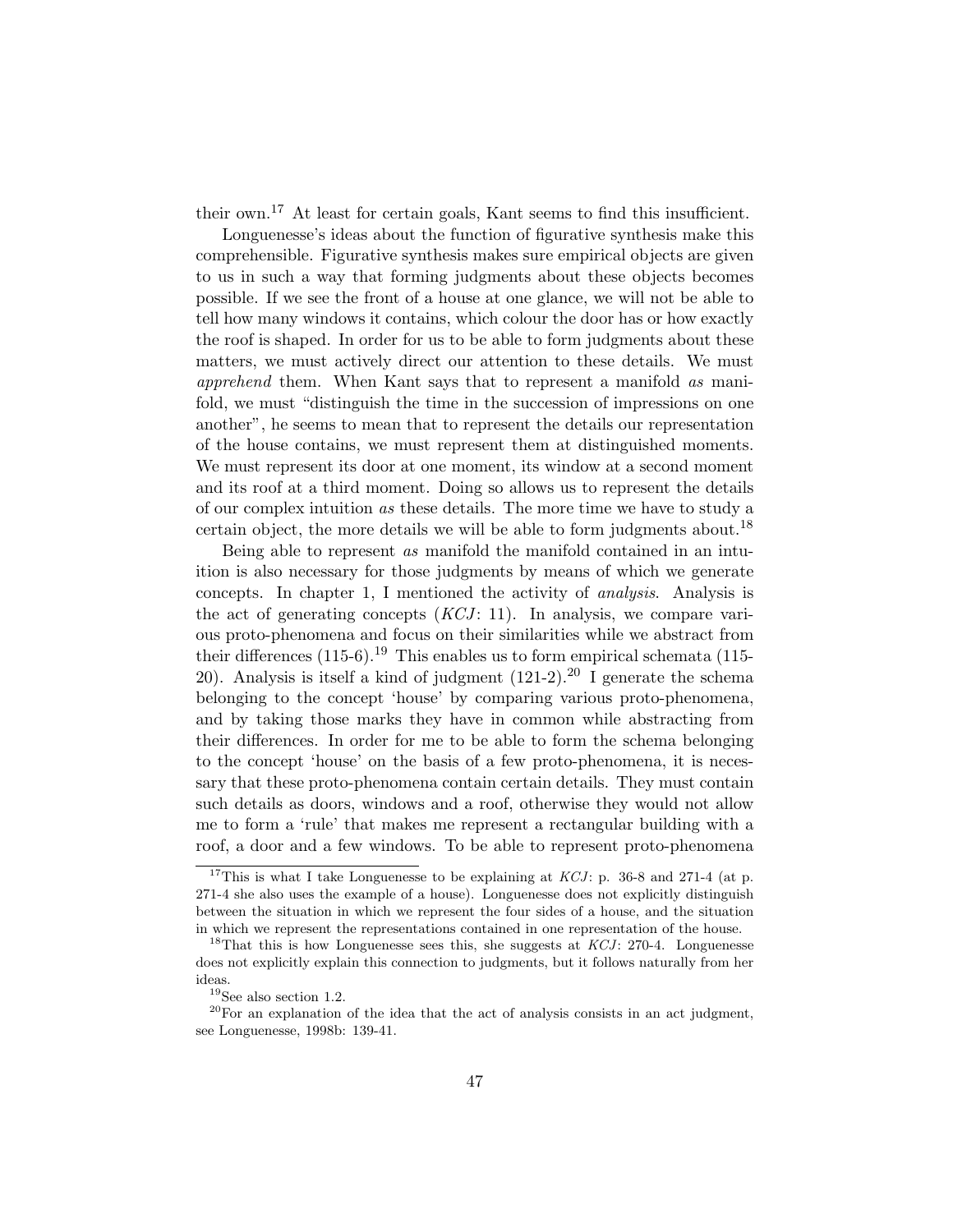that contain these details, I must represent these details. The activity of apprehension enables me to do this.<sup>21</sup>

We now see why the activity of apprehension is important. Figurative synthesis generates proto-phenomena on the basis of which we can form empirical schemata and discursive judgments. Such proto-phenomena are combinations of sensible representations: on the one hand, sensible representations that cannot be given at one moment in time (like the four sides of a house), and, on the other hand, sensible representations that cannot, at one moment in time, be given "as such" (like the door, the windows and the bricks contained in the front of a house). In relational synthesis, we saw, we combine these representations according to objective forms, and this generates proto-phenomena. The activity of apprehension makes sure these representations become available for combination. It enables us to represent "manifolds" of representations by successively placing them in inner sense.

#### 2.2.3 Quantitative vs. Qualitative Synthesis

We have now distinguished two aspects of figurative synthesis: *relational* synthesis, on the one hand, and apprehension, on the other. The activity of the apprehension of empirical representations, Longuenesse thinks, again contains two aspects. Apprehension is a combination of quantitative and qualitative synthesis. In the Schematism-chapter, Kant says the following:

Now one sees from all this that the schema of each category contains and makes representable: in the case of magnitude, the generation (synthesis) of time itself, in the successive apprehension of an object; in the case of the schema of quality, the synthesis of sensation (perception) with the representation of time, or the filling of time; in the case of the schema of relation, the relation of the perceptions among themselves to all time (i.e, in accordance with a rule of time-determination); [...] (A145/B184)

In this passage, we recognize the role of relational synthesis: relational synthesis combines sensible representations according to objective temporal relations. It thus generates "the relation of the perception among themselves to all time". In this passage we also see a distinction between a 'quantitative' and a 'qualitative' aspect of synthesis. Kant distinguishes between

 $21$ Again, Longuenesse does not explicitly explain this in this way, but it follows naturally from the points she makes at KJC: 115-9 (especially footnote 29) and her analysis of the A-Deduction in ibid: chapter 2 (esp. p. 44-52).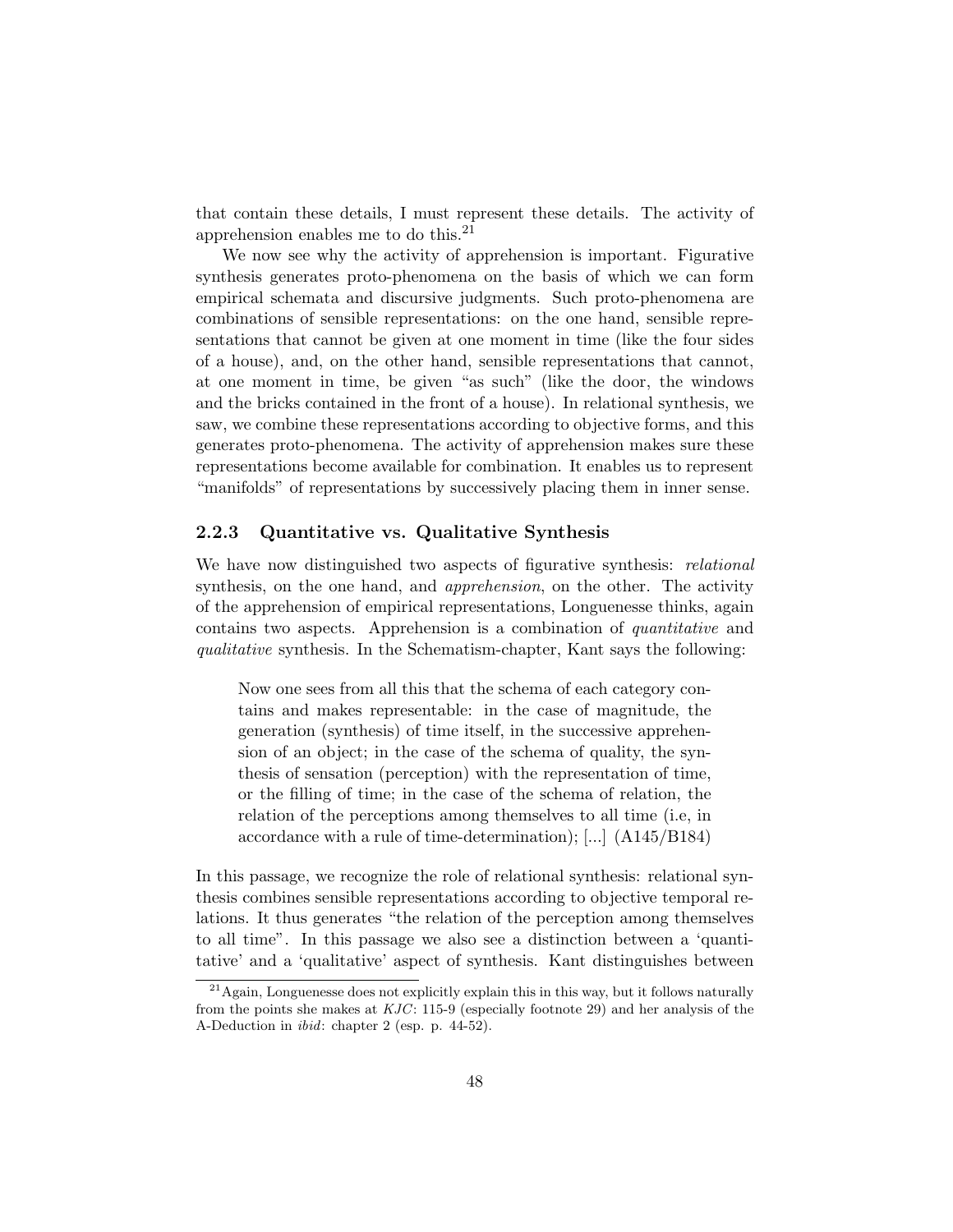"the generation (synthesis) of time itself" and "the synthesis of sensation (perception) with the representation of time". We can link these two kinds of synthesis to our description of the activity of apprehension.

When we apprehend empirical representations, we distinguish certain representations and combine them in inner sense. This enables us to represent a manifold of such representations. Kant's idea seems to be that we are able to distinguish and combine empirical representations because we distinguish and combine pure representations of a certain kind: moments in time. I distinguish and combine sensible representations in as far as I place them in distinguished, but combined moments of time.<sup>22</sup>

Quantitative synthesis consists precisely in this synthesis of moments in time. It is, therefore, "the generation (synthesis) of time itself". This synthesis is necessary for the activity of apprehension. By synthesizing moments in time quantitative synthesis generates a *form* that enables us to represent manifolds of representations  $(KCI: 38, 270)$ .

This idea also clarifies the role of qualitative synthesis. Quantitative synthesis is necessary to represent manifolds of empirical representations, but not sufficient. We would not represent these manifolds if no empirical representations would be given. Qualitative synthesis provides us with these empirical representations.

How does this work? In the first chapter, we saw that 'things in themselves' affect sensibility and that this generates a particular kind of representations: *sensations*.<sup>23</sup> Kant's idea seems to be that we only become conscious of these sensations when we place them in inner sense and thus in time. This placing sensations in time is what qualitative synthesis consists in: qualitative synthesis is "the synthesis of sensation (perception) with the representation of time".<sup>24</sup> Combining quantitative and qualitative synthesis enables us to represent manifolds of sensations.

Considering the precise relationship between qualitative and relational synthesis sheds some light on a point we discussed in the previous chapter. Sensations, we saw, are subjective representations. They are only 'objective' in as far as they form the content of an empirical intuition. For a sensation to become 'objective', both qualitative and relational synthesis are required. Qualitative synthesis makes us conscious of sensations by placing these sensations in inner sense. Relational synthesis links these qualitatively synthesized representations to objects, which makes them *objective* (300-3).

 $^{22}$ This I take Longuenesse to be explaining at KCJ: 36-8 and 270.

 $^{23}\mathrm{See}$  section 1.2.

 $^{24}$ See KCJ: 302-3. Longuenesse does not use the above quote to make her point.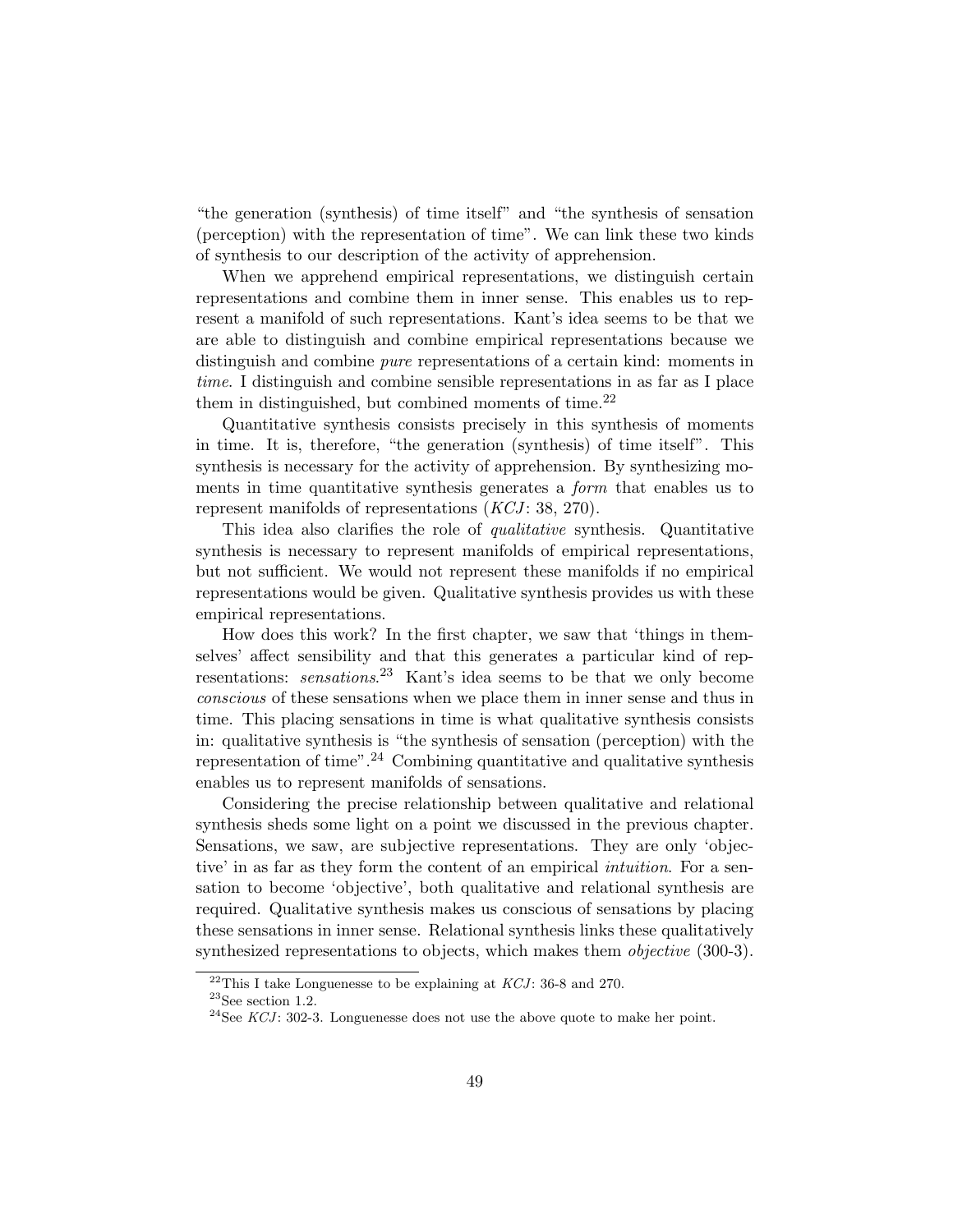To summarize: Combining quantitative and qualitative synthesis enables us to represent the various aspects of an object. Quantitative synthesis enables us to combine the various aspects of the object by combining moments in time. Qualitative synthesis provides us with the aspects to be combined: colours, smells, sounds (270). This it does by synthesizing these aspects with time.

#### 2.2.4 Other Applications of Quantitative Synthesis

We now see which role quantitative synthesis plays within the complex act of figurative synthesis. We have seen that, combined with qualitative synthesis, quantitative synthesis allows us to represent manifolds of empirical representations. This is necessary for us to be able to represent the various aspects of empirical objects.

What has not become clear yet is the relationship between this act of quantitative synthesis and the schema, the categories and the logical forms of Quantity. In order to understand this relationship, we need to note that sensations are not the only kinds of representations the activity of quantitative synthesis can be applied to. In 2.3.3, we saw that quantitative synthesis generates a form that enables us to represent a manifold of sensations. Longuenesse thinks this form can be 'filled' with sensations, but that it can be filled with other sensible representations too. Quantitative synthesis thus has different applications. To understand Longuenesse's ideas about the schema, the categories, and the logical forms of Quantity, we have to consider a few of these applications in more detail.

One other representation we can apply quantitative synthesis to, is the pure intuition of space. Quantitative synthesis enables us to represent spatial manifolds as manifolds. What is a spatial manifold? Consider, for instance, a line. A line is a pure spatial shape. Just like the empirical intuition of a house, this line contains a "manifold" of representations. It contains a "manifold" of smaller lines. This manifold can only be represented as manifold if we subject our representation of the line to quantitative synthesis (265-6). Quantitative synthesis enables us to distinguish and combine parts of the line. As we will see later, such a quantitative synthesis is necessary if we want to measure the line.

The quantitative synthesis of space has multiple applications. First, we should note that an empirical intuition like the intuition of a house is also a spatial intuition. The house has a certain spatial *shape*. When we apprehend a manifold of representations contained in the empirical intuition of a house, we can apprehend a manifold of *sensations*: colours, scents, sounds, etc., but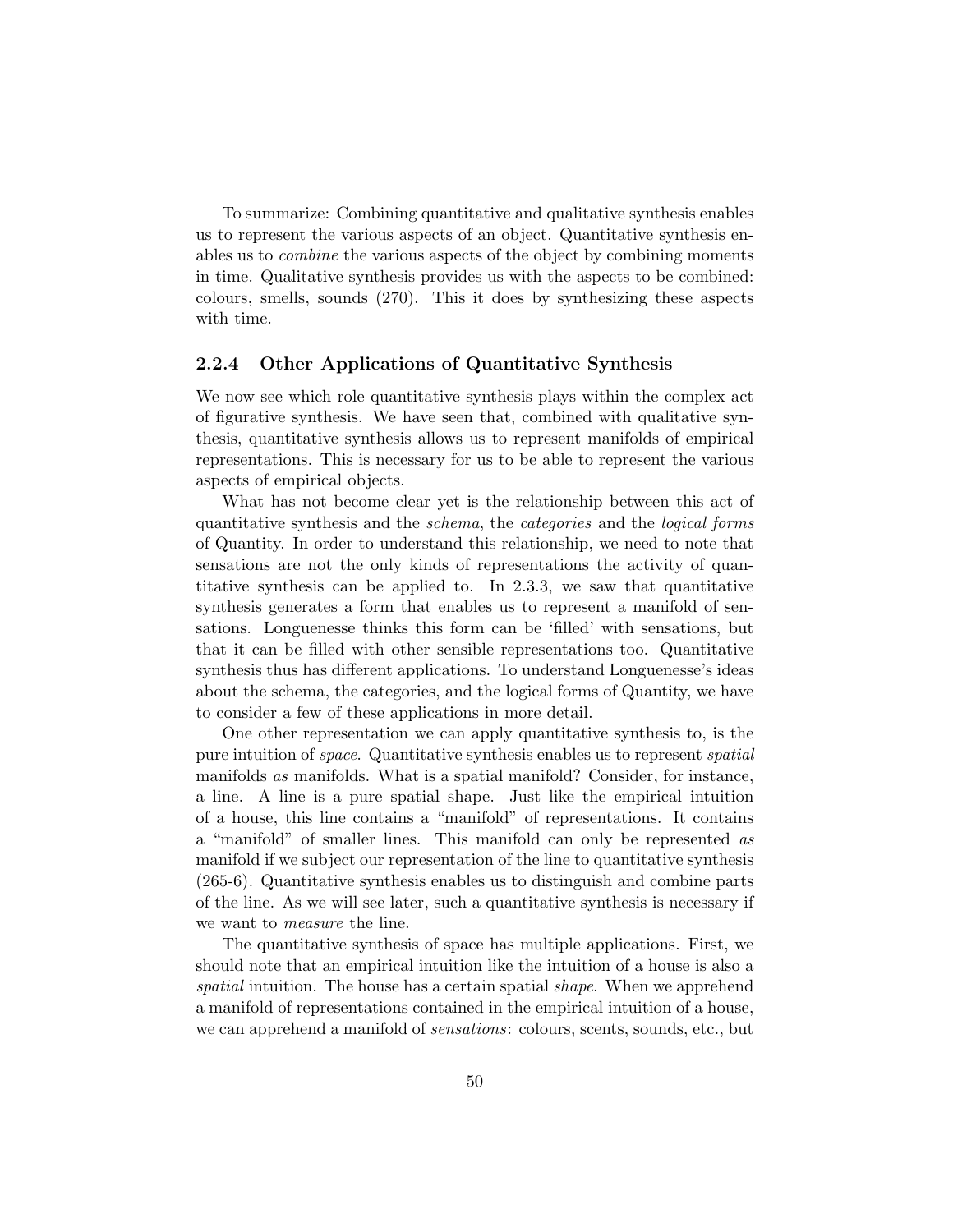also a manifold of spatial forms. When we apprehend the various windows of a house, for instance, we apprehend a manifold of spaces contained in the house's spatial form. We can also consider the manifold of lines of a certain length that are contained in an imaginary line that we can draw between the top of house and the ground. This, we will see, enables us to measure the house.<sup>25</sup> The quantitative synthesis of spatial representations has a second application. Geometry also consists in the application of quantitative synthesis on the pure intuition of space (283). How Longuenesse sees this, I will not explain here.

Besides sensations and the pure intuition of space, it seems, quantitative synthesis can synthesize a third kind of sensible representations. Quantitative synthesis can be applied to representations that themselves *result* from figurative synthesis.<sup>26</sup> This allows us, for instance, to synthesize collections of empirical objects. Once sensible representations are combined into an empirical object, this empirical object becomes a singular representation itself. By applying quantitative synthesis to empirical objects, we can represent manifolds of objects as manifolds. This enables us to represents collections of empirical objects as collections.

Why would this be necessary? Assume, for instance, I stand in front of a table on which are lying twenty apples. Seeing this table at one glance will make me represent the collection of apples, but I will not represent it as collection. I will, for instance, not be able to tell how many apples there are. To represent the collection of apples as collection, I have to apply quantitative synthesis to them. Just like the manifold of representations contained in an intuition of a house cannot, by that intuition, be given to me "as such", an intuition of a set of apples on a table cannot be given "as such" by one intuition either.

Longuenesse's ideas about quantitative synthesis can be summarized as follows: First, quantitative synthesis has a role to play within the complex act of figurative synthesis. Combined with qualitative synthesis, it enables us to represents manifolds of empirical representations, which makes these representations available for relational synthesis. Quantitative synthesis,

 $^{25}$ See KCJ: 271-4. Longuenesse is not very clear about the exact role she assigns to the quantitative synthesis of space, and how it is related to the quantitative synthesis of sensations (to represent a manifold of empirical representations, both seem to be required). At some points, she suggests the synthesis of space makes the synthesis of empirical manifolds possible (see, for instance,  $KCJ$ : p. 38 and 270-2). How she sees this, however, does not become clear. As this question is not too important for the following, I will not attempt to clarify this.

<sup>&</sup>lt;sup>26</sup>Longuenesse does not explicitly say this, but this follows from her ideas about the various roles quantitative synthesis plays. See  $KCJ$ : chapter 9.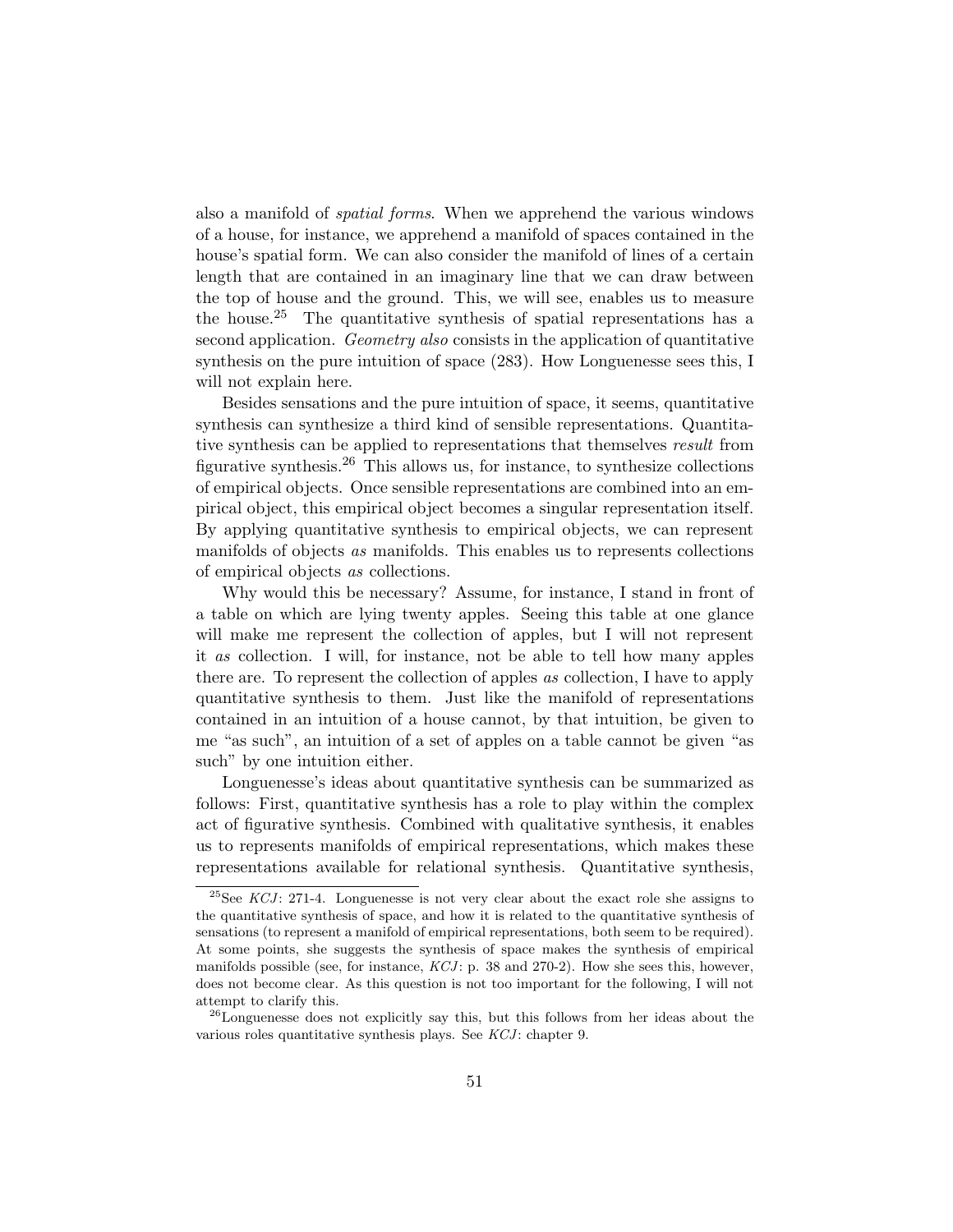however, also plays certain autonomous roles. Applied to space, quantitative synthesis enables us to represent as manifolds, manifolds of spatial shapes. Quantitative synthesis can also be applied to representations that result from figurative synthesis, like empirical objects. This allows us to represent as manifolds, manifolds of such representations. These autonomous roles of quantitative synthesis, we will see, are important if we want to understand the relationship between quantitative synthesis and the schema, the categories and the logical forms of Quantity.

## 2.3 The Logical Forms of Quantity

The relationship between the categories and logical forms of Quantity, Longuenesse thinks, should be understood as follows: In quantitative synthesis, the understanding affects sensibility in its striving to bring the sensible given under concepts combined according to the logical forms of Quantity. In quantitative synthesis, we are striving to form judgments of the forms 'All A's are B', 'Some A's are B' and 'This A is B'. In doing this, quantitative synthesis generates the schemata that enable us to apply the categories of Quantity to empirical objects.<sup>27</sup> In this and the upcoming sections, I will make this idea more concrete. First, we will take a closer look at Kant's quantitative logical forms.

Kant, Longuenesse points out, defines the quantitative logical forms in terms of extensions of concepts:

In the *universal* judgment, the sphere of one concept is wholly enclosed within the sphere of another; in the particular, a part of the former is enclosed under the sphere of the other; and in the singular judgment, finally, a concept that has no sphere at all is enclosed, merely as part then, under the sphere of another.  $(Logic, §21; Ak. 9: 102)<sup>28</sup>$ 

When I form the judgment 'All  $A$ 's are  $B'$ , I state that concept  $A$ 's extension is fully contained in the extension of concept  $B$ . In the judgment 'Some  $A$ 's are  $B'$ , I claim that concept A's extension is partly contained in the extension of concept  $B$ . In the judgment 'This  $A$  is  $B$ ', finally, I state that "concept" that has no sphere at all" is contained in the extension of concept  $B^{29}$ .

<sup>&</sup>lt;sup>27</sup>See *KCJ*, chapter 9, especially p. 250.

 $^{28}KCJ: 247$ 

 $^{29}$ What Kant means by this latter remark, Longuenesse does not really explain (she says something about it at  $KCJ$ : 247f., but it hardly makes Kant's remark more compre-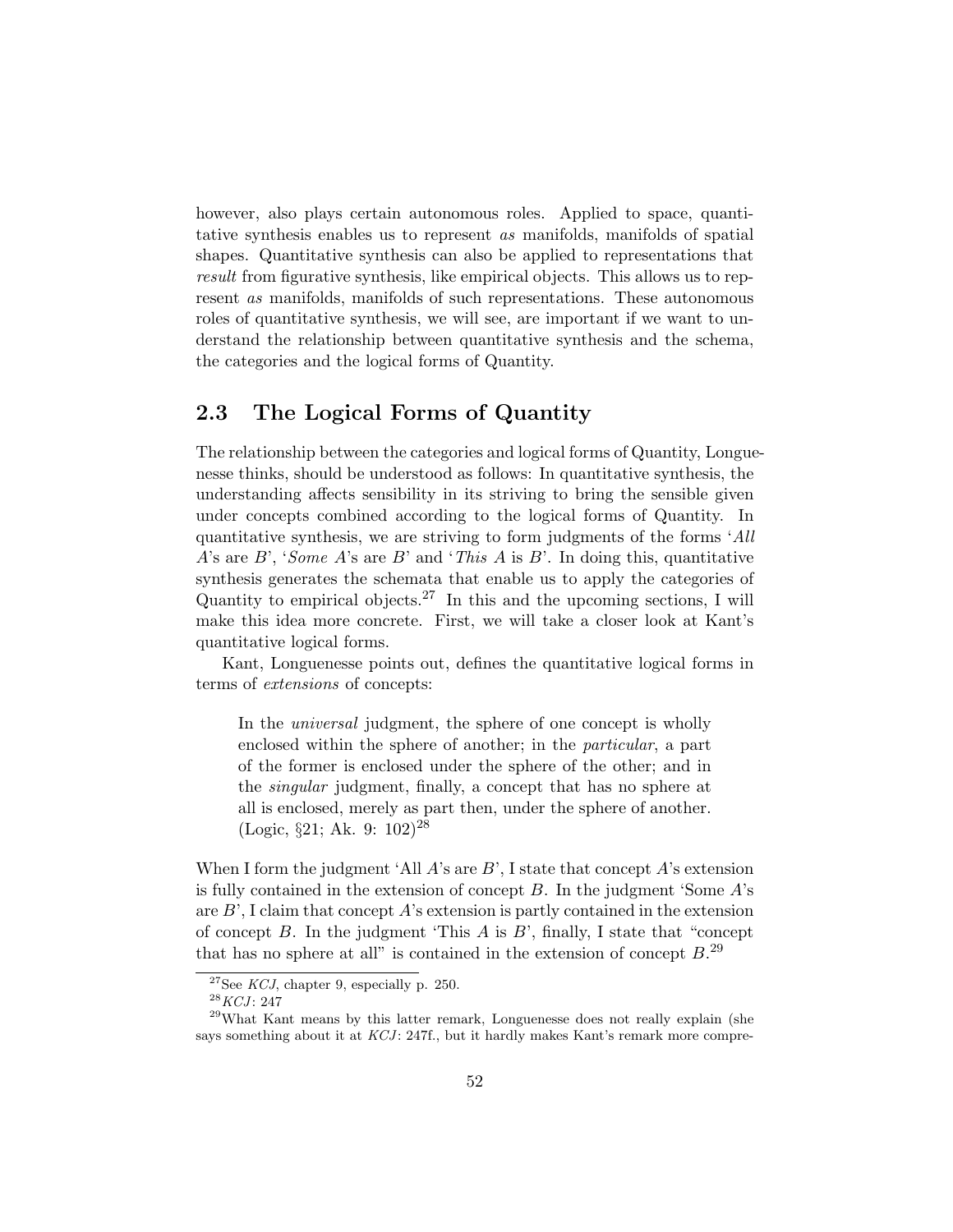We can understand Kant's quantitative logical forms in two ways. Some judgments can be seen as mere combinations of concepts. If concept  $B$  is contained in concept  $A$ 's intension, then concept  $A$  and  $B$  can be combined to the judgment 'All A's are B' merely by analyzing concept  $A (KCJ: 247)$ . Only *analytical* judgments can be formed in this way.<sup>30</sup> To form the *synthetic* judgment 'All  $A$ 's are  $B$ ', however, considering concept  $A$ 's intension is not sufficient. The justification of a synthetic judgment 'All  $A$ 's are  $B$ ' requires sensibility. The synthetic judgment 'All  $A$ 's are  $B$ ' can only be justified by considering whether concept B applies to all sensibly given objects that are thought under  $A$  (247-8).

This observation enables us to solve the problem concerning the logical forms of Quantity we encountered in the Introduction. In his Table of Judgments, Kant presents the quantitative logical forms of judgment in the following order: universal, particular, singular. This is puzzling, because Kant presents the categories of Quantity in the order unity, plurality, totality. This suggests that Kant infers the category unity from the universal, plurality from the particular, and totality from the singular logical form.

| 1. Quantity of Judgments | 1. Of Quantity |
|--------------------------|----------------|
| Universal                | Unity          |
| Particular               | Plurality      |
| Singular                 | Totality       |

Longuenesse combines her ideas about the different kinds of judgments with an analysis of the categories and logical forms of Quantity Frede and Krüger (1970) have provided. Frede and Krüger have pointed out that Kant does not always present the logical forms of Quantity in the order in which he presents them in the Critique. In some of his lectures and notes on metaphysics, Kant arranges them in the order *singular*, *particular*, *universal.*<sup>31</sup> In his published works and in his lectures on logic, he follows the order universal,

hensible). In chapter 5 I will argue that Longuenesse's interpretation of the logical forms of Quantity does not enable her to account for Kant's remark.

 $30$ This follows from Longuenesse's explanation on KCJ: 247-8 and her remarks on *ibid*: 127n.

 $31$ See Reflection 4700, Ak. 17: 679; *Metaphysic Volckmann*, Ak. 28-1: 396; *Metaphysic* von Schön, Ak. 28-1: 480; Metaphysic Dohna-Wundlacken, Ak. 28-2: 626 (KCJ: 248n.).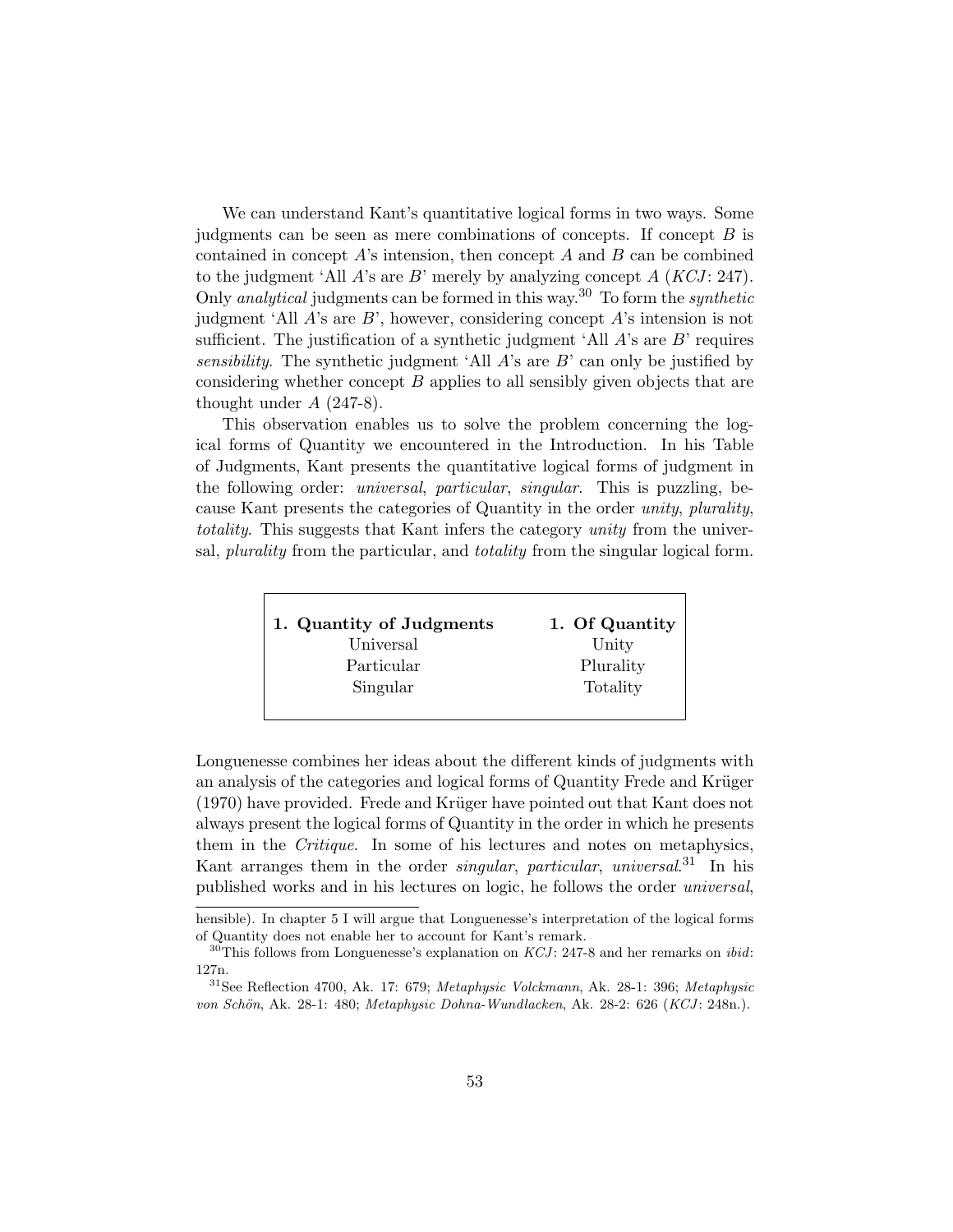particular, singular (KCJ: 248; Frede and Krüger, 1970: 31-2).<sup>32</sup> In these published works Kant follows the Aristotelian tradition (32). Within this tradition, universal judgments are considered prior to particular judgments. The judgment 'Some  $A$ 's are  $B$ ' should be seen as a 'limitation' of the judgment 'All  $A$ 's are  $B'$  (33).

The two kinds of judgments Longuenesse distinguishes, she states, help us understand why Kant presents the logical forms of Quantity in two different orders. The traditional order universal, particular, singular applies to judgments that combine concepts without appealing to sensibility. In such judgments, general judgments are prior to particular judgments. We regard the extensions of the concepts combined as given, and the subject concept's extension can either fully or partly be contained in the extension of the predicate concept. For such judgments, therefore, the particular judgment 'Some A's are B' should be seen as a limitation of the universal judgment 'All  $A$ 's are  $B'$  (*KCJ*: 248).

For judgments that do rely on sensibility, this is different. Consider the synthetic judgments 'Some swans are white', 'All birds have a beak' or 'All apples on this table are red'. We should not see the judgment 'Some swans are white' as a limitation of the universal judgment 'All swans are white'. Rather, we should understand this judgment as a conjunction of singular judgments. We form this judgment by determining for various sensibly given objects we think under the concept 'swan' that the concept 'white' applies to them. We thus move from singular judgments ('This swan is white', 'That swan is white') to a particular judgment *(ibid)*. In forming a universal judgment like 'All birds have a beak', we do the same. In this case, we progress from singular judgments to a particular judgment, and, eventually, to the universal judgment 'All birds have a beak'  $(ibid).^{33}$  To the logical forms of Quantity we can apply the distinction between judgments of perception and judgments of experience we encountered in chapter  $1^{34}$ (ibid). The judgment "All birds have a beak" might be a mere judgment of perception. In this case, the judgment results from the accidental circumstance I have never seen a bird without a beak. The judgment, however, may also be the result of an extensive investigation. In that case, it is a judgment of experience.

Taking into account the sensible conditions under which most judgments are formed gives rise to an order of the quantitative logical forms that dif-

 $32$ See Logic, §21, Ak. 9: 102; Prolegomena, §21, Ak. 4: 302; Metaphysic Pölitz, Ak. 28-2: 747 and all Kant's lectures on logic  $(KCI: 248n.)$ .

 $^{33}\rm{Frede}$  and Krüger see this similarly, see Frede and Krüger (1970): p. 44.  $34$ See section 1.8.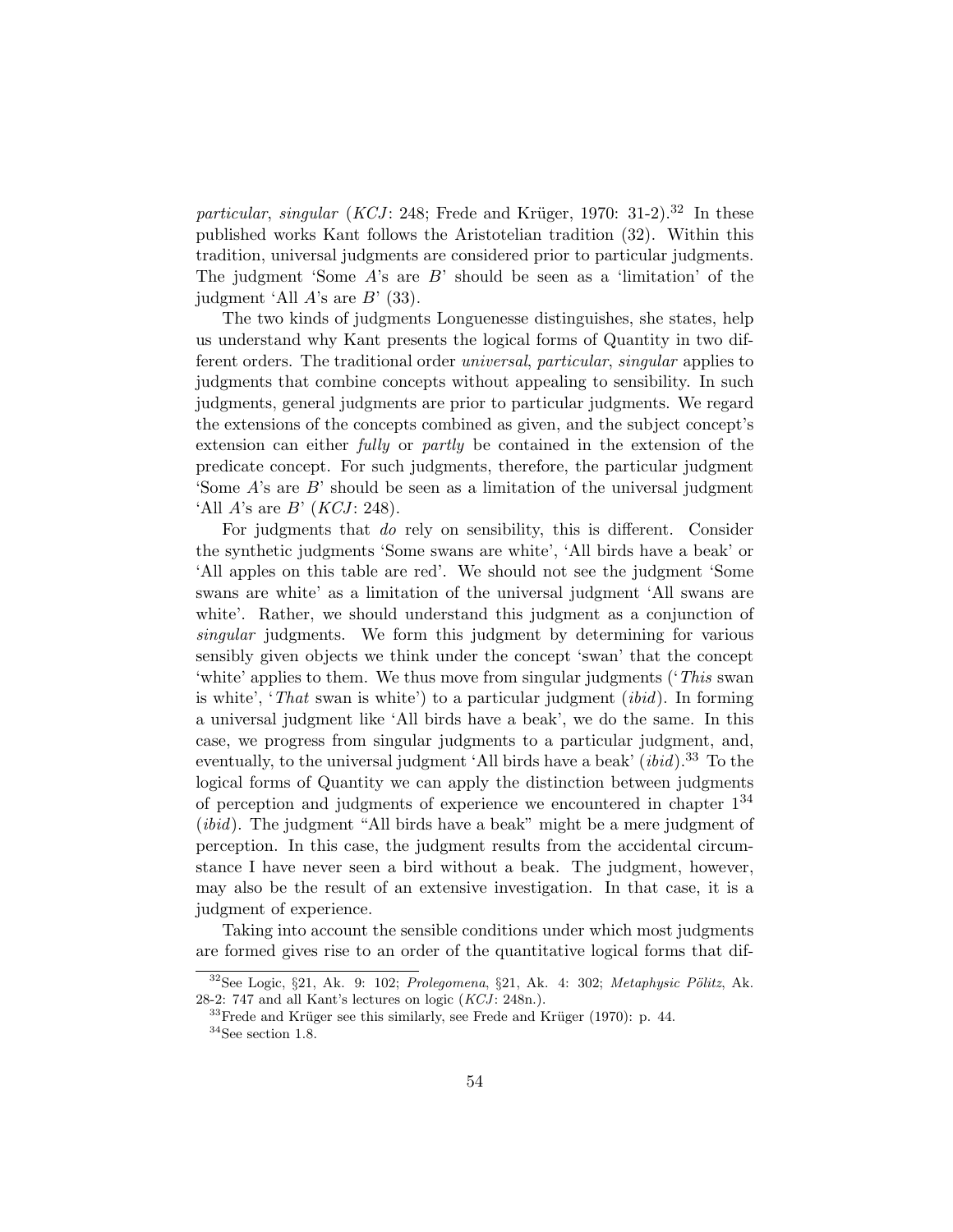fers from the traditional one. If we adopt this perspective on judgments, we should regard singular judgments as prior to particular judgments, and regard particular judgments as prior to universal judgments. This gives rise to the order singular, universal, particular (ibid).

Now the question is: which order of logical forms does Kant use to derive the categories of Quantity? This becomes clear from a footnote in the *Prolegomena* Frede and Krüger point to:

I would prefer this designnation [judica plurativa] for judgments that are called in logic particularia. For the latter expression already contains the thought that the judgments are not universal. But when I start from unity (in singular judgments) and so proceed to totality, I cannot yet include any reference to totality; I only think plurality without totality, not the exclusion of totality. This is necessary if logical moments are to underlie the pure concepts of the understanding; in logical usage, things can stay they are. (*Prolegomena*,  $\S20n$ ., Ak. 4, 302; 45, n. 13)<sup>35</sup>

In this footnote Kant explains why he prefers to call particular judgments 'plurative' judgments. The reason he prefers this name is that the name 'particular judgment' implies the judgment is not universal. Kant seems to say that calling particular judgments 'plurative' would do justice to the fact we form these judgments on the basis of singular ones, and that we infer universal judgments from particular ones. This "is necessary, if logical moments are to underlie the pure concepts of the understanding". The passage suggests, therefore, that Kant infers the categories of Quantity from the logical forms in the order *singular*, *particular*, *universal.* This would mean that he relates the category unity to singular, the category plurality to particular, and the category *totality* to universal judgments. This, it seems, is indeed what Kant has in mind: we "start from unity (in singular judgments)", and "proceed to totality". Why, then, does Kant present his logical forms of Quantity in the order universal, particular, singular? This is answered by the last remark: "In logical usage, things can stay as they are". In logic, where sensibility does not play a role, the logical forms of judgment can be understood in their traditional way. This explains why

 $35$  See KCJ: 249. This translation is derived from Thompson (1989): 171. Thompson follows the translation provided by Peter G. Lucas (1953) Manchester: Manchester University Press. This translation differs slightly from the translation Longuenesse is using and the Carus-Ellington translation I use. I think this translation is more accurate. Because this passage returns in the later chapters, I have chosen to use this translation.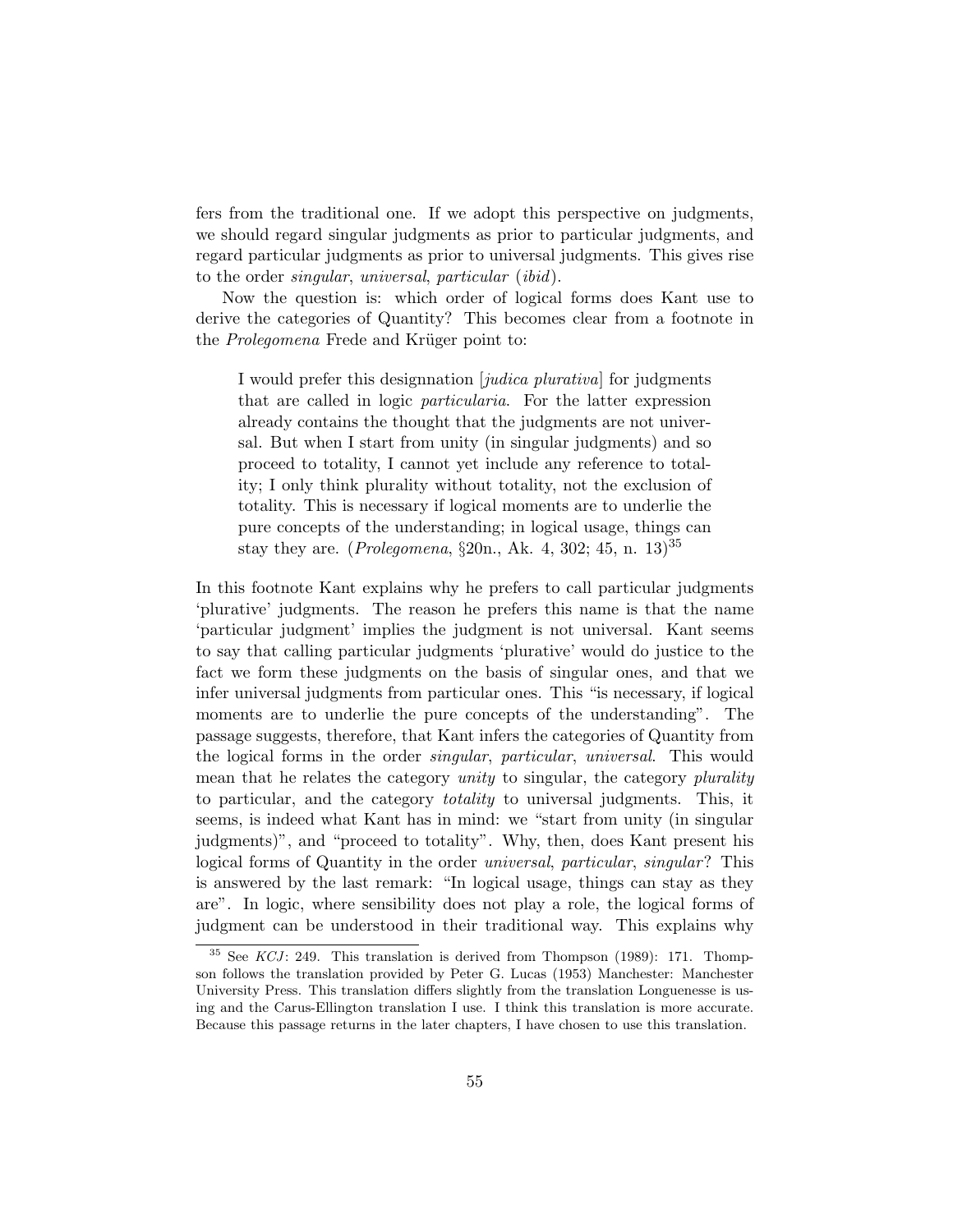Kant presents them in their traditional order, and keeps calling particular judgments 'particular' in stead of 'plurative'.<sup>36</sup>

## 2.4 The Schema of Quantity

As we saw in section 2.2, quantitative synthesis enables us to represent manifolds of representations as manifolds. Longuenesse believes that because quantitative synthesis aims at making possible the logical forms of Quantity, it generates the schemata the categories of Quantity express. How should we understand this?

A problem we have regarding the schemata of Quantity is the fact that Kant does not present three schemata of Quantity, but only one:

The pure **schema of magnitude** (*quantitatis*) [...] as a concept of the understanding, is number, which is a representation that summarizes the successive addition of one (homogeneous) unit to another. (A142/B182)

It seems, therefore, that there is one schema of Quantity, whereas there are three categories. Later, we will consider how Longuenesse solves this problem. In short, her idea is that each of the categories of Quantity expresses a different aspect of this one schema. Understanding this, however, becomes easier if we first take a closer look at the schema itself.

#### 2.4.1 Generating the Extension of a Subject Concept

Kant describes the schema of Quantity as "a representation that summarizes the successive addition of one (homogeneous) unit to another." This "representation" he equates with the notion "number". Let us first consider what Kant could mean by "a representation that summarizes the successive addition of one (homogeneous) unit to another."

In 2.2, I have explained what the activity of quantitative synthesis consists in. This activity as a whole, Longuenesse thinks, generates representations "that [summarize] the successive addition of one (homogeneous) unit to another". Generating such representations makes possible the logical forms of Quantity in judgments (249). Kant, we saw, defines the quantitative logical forms in terms of the extensions of concepts. When our judgment relies on sensibility, Longuenesse thinks, it can only have a quantitative logical form if its subject-concept has an extension. A judgment like 'All birds

 $36$ See KCJ: 249 and Frede and Krüger, 1970: 34-7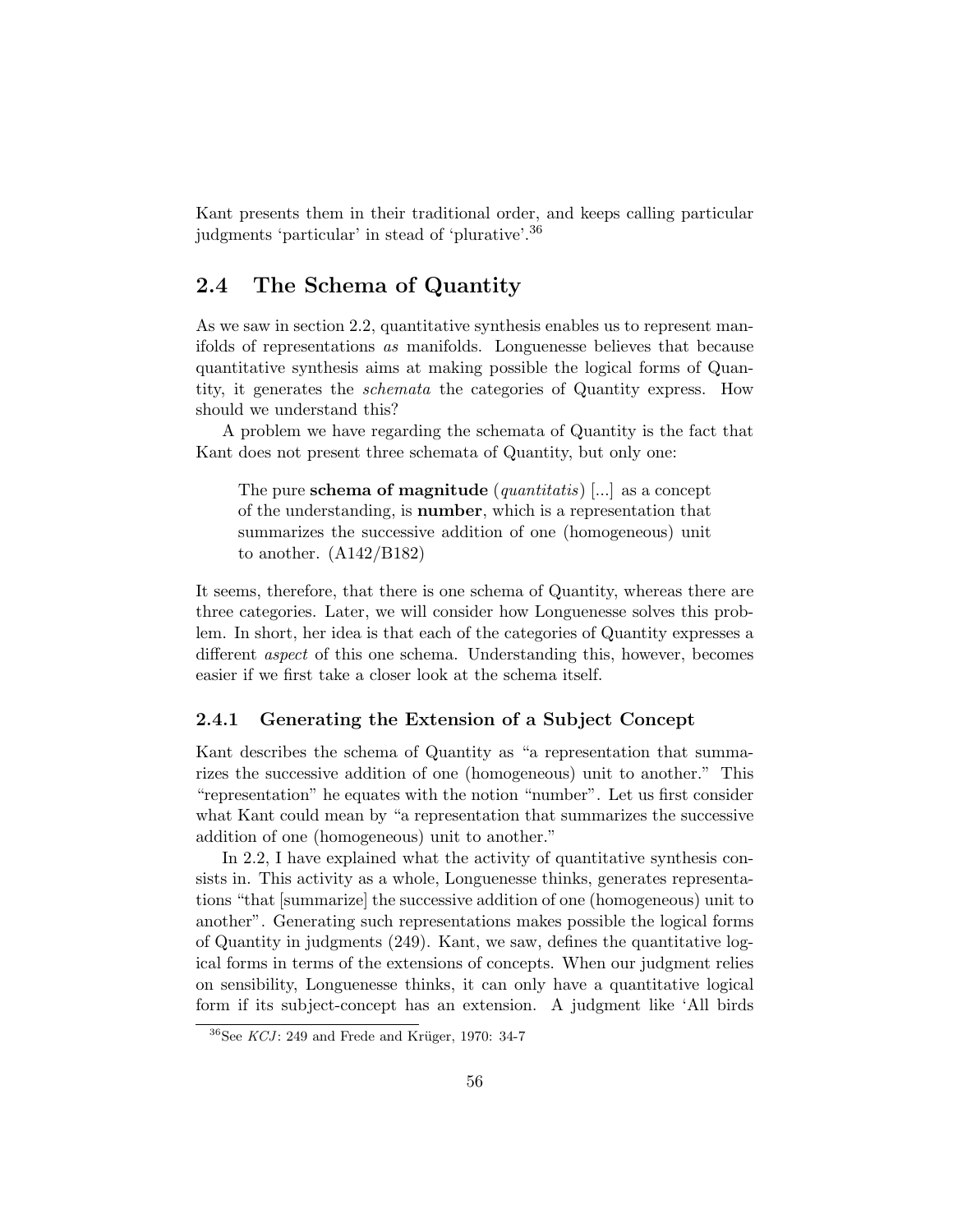have a beak' we form by considering whether the predicate 'has a beak' applies to all sensible objects thought under the concept 'bird'. This requires that we are able to represent a manifold of objects we think under that concept. Now the idea is that quantitative synthesis generates such manifolds of objects, and that this generates "a representation that summarizes the successive addition of one (homogeneous) unit to another": the schema of Quantity (251-3).

How does this work? Quantitative synthesis, we saw, enables us to represent a manifold of sensible representations as manifold. Now Longuenesse's idea is that because quantitative synthesis aims at making possible quantity in judgments, it eventually generates manifolds of representations that can be thought under the same concept. Representing manifolds of representations that are thought under the same concept is what makes quantity in judgments possible. It provides our concepts with an extension (249-50). Let us look at an example: As we saw in 2.2, quantitative synthesis enables us, for instance, to represent as manifold the windows the front of a certain house contains. By bringing these representations under one concept ('windows in the front side of the house'), it becomes possible to form such judgments as 'All windows in the front of the house are closed' or 'Some windows in the front of the house are broken'. In this way, quantitative synthesis makes quantity in judgments possible. $37$ 

This analysis enables us to understand in which sense quantitative synthesis generates "a representation that summarizes the successive addition of one (homogeneous) unit to another". By "homogeneous" Kant means thought under the same concept (276). For quantity in judgments to be possible we need to generate a representation of a collection of representations thought under the same concept. Doing so requires, first, that we regard certain representations as individual instances of one and the same concept. Each of these representations becomes a "unit" homogeneous with the other 'units'. For a representation of a collection of representations to arise, we must represent multiple representations as 'units' by succesively placing them in time. We must successively add "one (homogeneous) unit to another". By successively adding homogeneous to another we generate the manifolds of representations thought under the same concept that are necessary for Quantity in judgments (249-50).

Why, then, does Kant describe the schema of Quantity as "a representation that summarizes the successive addition of one (homogeneous) unit to another"? For most judgments, successively adding homogeneous units to

<sup>&</sup>lt;sup>37</sup>This, I take Longuenesse to be explaining at  $KCJ$ : 249-50 and 271-2.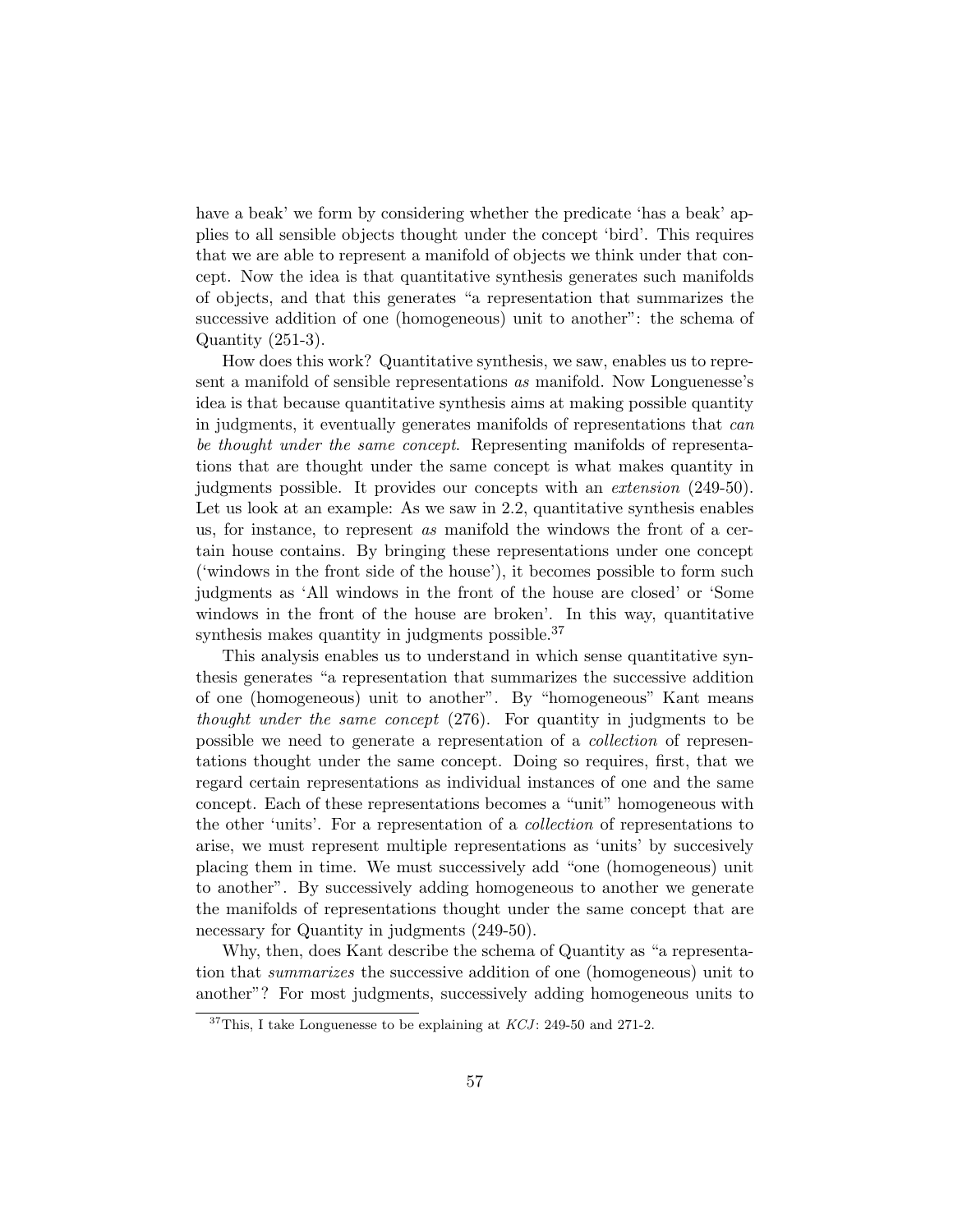another suffices. For a judgment like 'All windows in the front of the house are closed', it suffices we represent a collection of objects thought under the concept 'window in the front of the house'. Summarizing the successively added units, however, is necessary if we want to assign a number to the collection of objects we have represented. This is necessary for judgments like 'the house has five windows'.<sup>38</sup> This brings us to the second part of Kant's definition of the schema of Quantity: number, which I will discuss in the next subsection.

So: the schema of Quantity is generated because in quantitative synthesis we generate representations of collections of things (objects or aspects of objects) that can be thought under the same concept. We can now understand how the categories of Quantity relate to this schema: The categories of Quantity express the different stages within the generation of the schema of Quantity. The category unity applies to each of the representations we regard as "(homogeneous) unit". A "successive addition" of such units generates a representation to which we the category plurality can be applied. The category *totality*, finally, applies to the representation "that summarizes" such a "successive addition" (254). In 2.5, we will have a closer look at the categories of Quantity.

#### 2.4.2 Number as the Schema of Quantity

We now understand why Longuenesse thinks Kant describes the schema of Quantity as "a representation that summarizes the successive addition of one (homogeneous) unit to another." We still need to explain, however, why she thinks Kant equates this representation with the notion *number*.<sup>39</sup>

To understand what Kant means when he describes the schema of Quantity as "number", it is useful to remind ourselves what exactly transcendental schemata are. In chapter 1, we saw that Kant thinks that for concepts to be 'objective' (to be related to an object), they must express a mark multiple intuitions can have in common. 'Red' clearly is an 'objective' concept, because it expresses a mark that intuitions of strawberries and tomatoes can have in common. The categories, we saw, are special concepts because – unlike 'red' – they do not express marks of objects that can be given to us by means of a sensation. The categories also differ from geometrical concepts like 'circle', because they do not – like these concepts – express the spatial shape an object can have. The categories express very different

 $^{38}{\rm This},$  I take Longuenesse to be explaining at  $KCI$  : 253-4.

<sup>&</sup>lt;sup>39</sup>Remember: "The pure **schema of magnitude** (*quantitatis*) [...] as a concept of the understanding, is number".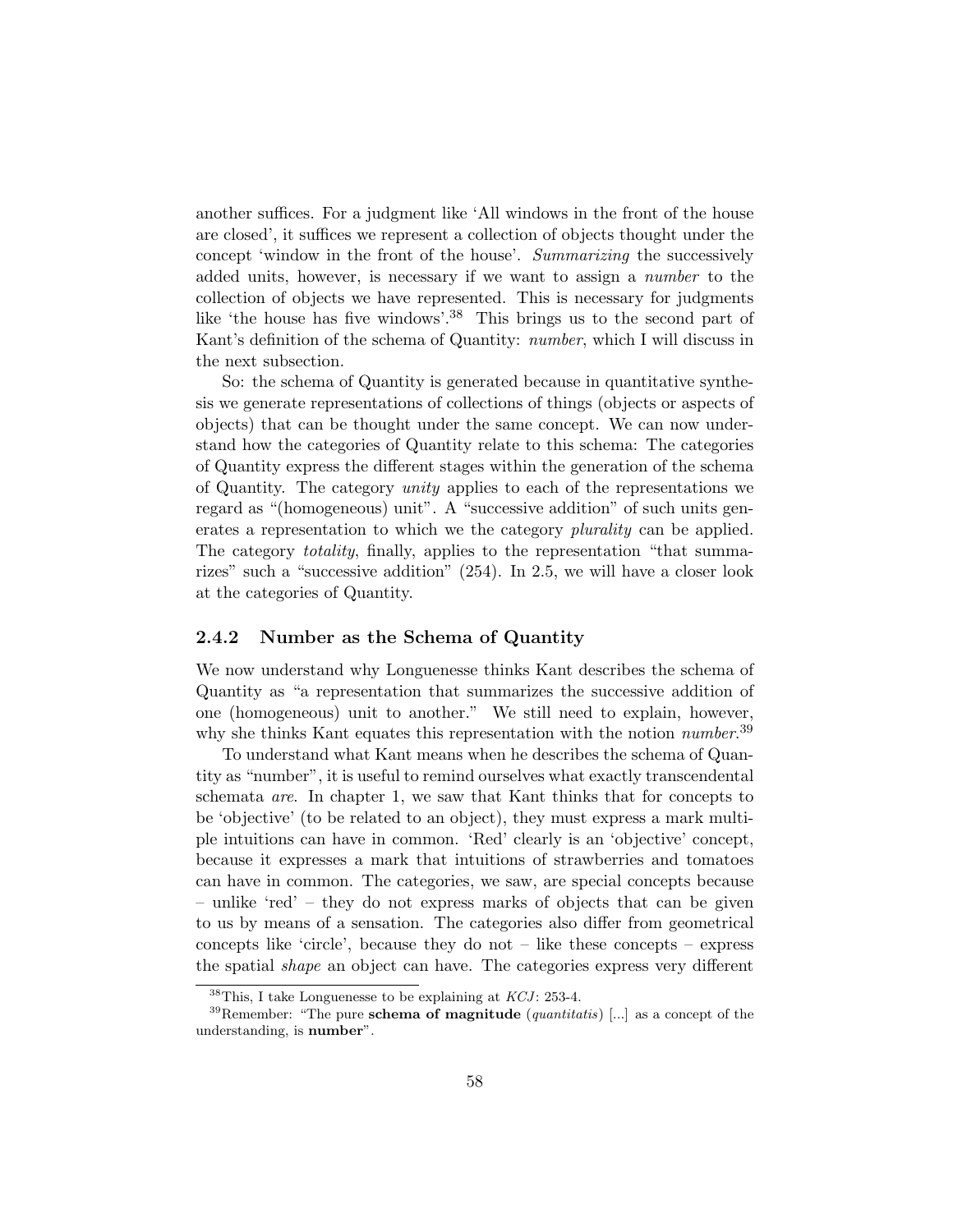kinds of marks. They express those marks of objects that result from the figurative synthesis by means of which the understanding helps generating those objects.<sup>40</sup> The transcendental schemata are precisely these marks.<sup>41</sup>

If the transcendental schemata are a special kind of marks, this must also be the case for the schema of Quantity: number. We can imagine one regards 'number' as a kind of mark. A collection of things (objects or aspects of objects), thought under a certain concept, will have a certain cardinality. One could say that all sets with a certain cardinality have some sort of mark in common. All collections with cardinality nine, for instance, have a certain mark in common. Further, we could say that all collections that have *some* cardinality have a mark in common: the mark 'having *some* cardinality'.<sup>42</sup>

This idea explains why Kant, on the one hand, describes 'number' as a transcendental schema, but, on the other hand, also refers to numbers as concepts.<sup>43</sup> Probably, Kant regards the number concept n as the concept that expresses that mark all collections with cardinality  $n$  have in common. The concept 'number' then expresses the mark all collections with some cardinality have in common.<sup>44</sup>

This has interesting implications. In 2.4.1, we saw that we generate the schema of Quantity by regarding certain representations as singular instances of one and the same concept. By combining these representations into a representation of a collection, we generate the schema of Quantity. What we generate by generating the representation of such a collection is the representation of a collection that has a definite cardinality: it has a mark that can be expressed by a number concept.<sup>45</sup> If this indeed is how Kant sees this, this means he regards the mark of 'having cardinality  $n'$  as generated by figurative synthesis. This implies that the concept 'number' and the various number concepts have a very special status. In fact, their status is similar to that of the categories. Just like the categories, number

 $40$ See section 1.2.

 $^{41}$  See section 1.6.

<sup>&</sup>lt;sup>42</sup>These points, Longuenesse explains differently. This, however, is the point I think she wants to make when she says: 'Thinking a concept of number is reflecting the specific rule for generating a given homogeneous multiplicity. Then we have not only a schema (number as a "representation gathering the successive addition of homogeneous units"), but also a concept reflecting the schema (a concept of number).'  $(KCJ: 256)$  Remember that, according to Longuenesse, every concept expresses a rule for synthesis.

 $43$ Kant says, for instance "Thus the concept of a **number** (which belongs to the category of allness) is not always possible  $[...]$ " (B111) (KCJ: 255).

<sup>44</sup>Longuenesse does not explicitly make this distinction, although she does make some remarks about this distinction at KCJ: 256.

<sup>45</sup>In section 2.5 I will say more about collections that, according to Kant, do not have a definite cardinality, such as infinite collections.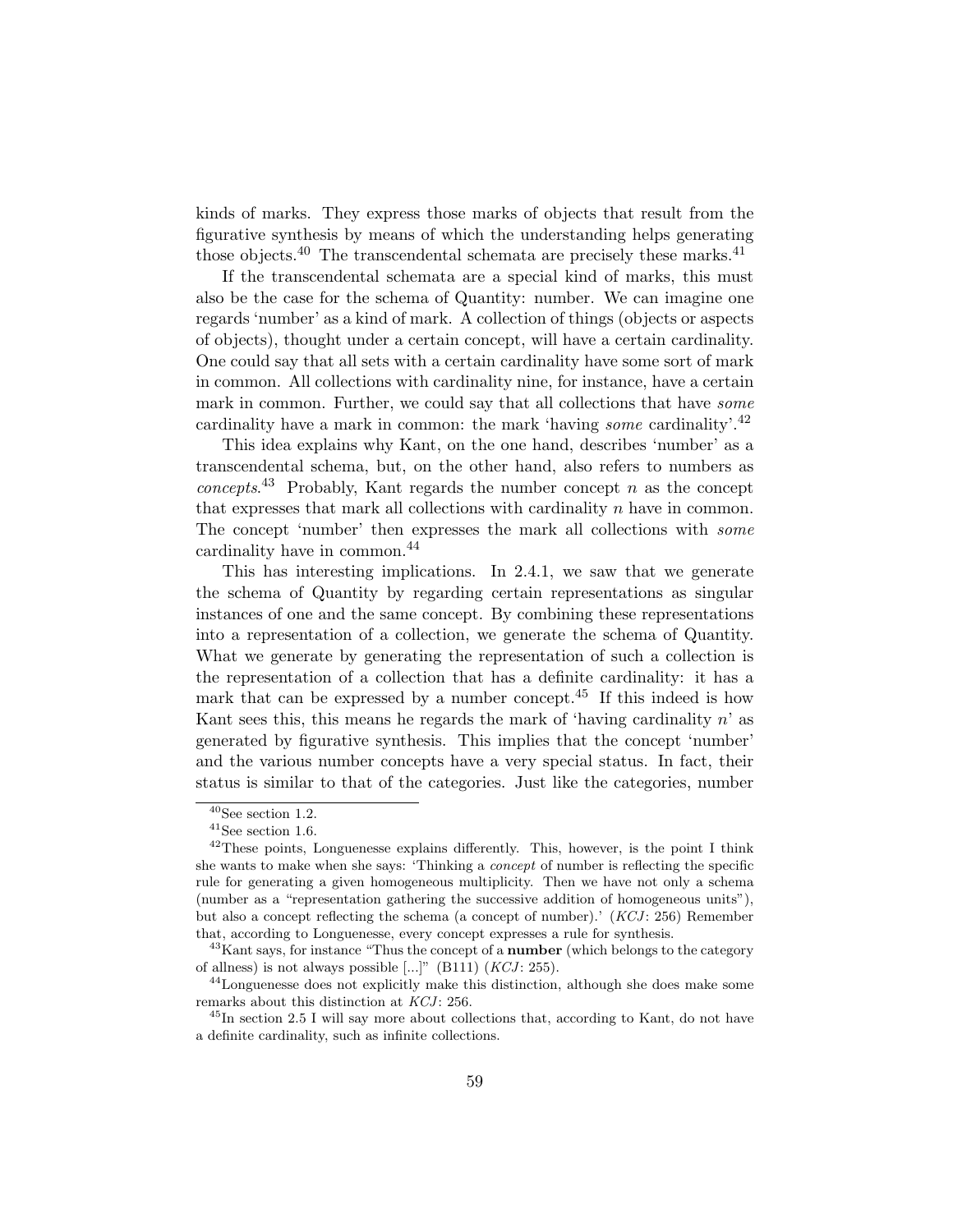concepts express marks of objects that are generated by figurative synthesis  $(261).^{46}$ 

An interesting implication of Longuenesse's analysis of Kant's notion of number is that it suggests that Kant's ideas about number are rather close to those of Frege.<sup>47</sup> In his Foundations of Arithmetic (1884), Frege argues that numbers do not express marks of objects. One of Frege's arguments for this claim, is that whether a number  $n$  applies to some empirical object, is underdetermined by that object itself. He says, for instance: 'One pair of boots may be the same visible and tangible phenomenon as two boots. Here we have a difference in number to which no physical difference corresponds [...]' ( $\S 25$ ). For concepts that do clearly express marks of objects, like 'brown', this is not the case (§22). After he has argued numbers do not express marks of objects, Frege raises the question how it is possible we can use number concepts to form objective judgments  $(\S 26)$ . Even though the number 'two' does not express a mark of an object, the judgment 'I am wearing two shoes' is objectively true or objectively false. Frege solves this problem by stating that numbers do not express marks of objects, but of concepts (§46). As Frege says: 'If I say "the King's carriage is drawn by four horses", then I assign the number four to the concept "horse that draws the King's carriage".'  $(ibid)^{48}$ 

The special status Kant assigns to number concepts suggests he struggles with a problem similar to Frege's. Just like the categories, numbers do not express marks of objects that can be given by means of a sensation. Neither do they, like geometrical concepts, express an object's possible spatial form. Still, number concepts are objective. Just like Frege, Kant explains this by appealing to our conceptual capacities. The marks numbers express are generated because we generate collections of representations (objects and

<sup>46</sup>Longuenesse does not explicitly say that number-concepts have a similar status as the categories, but she does emphasize that number-concepts have a special status  $(KCI:$ 255-6; 259). Also, she says that number concepts are concepts of the understanding: 'The notion of a (homogeneous) multiplicity, like that of the determinate unity of this multiplicity, is a pure concept of the understanding, dependent on one of its original logical functions.'  $(KCJ: 261)$  This might seem to raise a problem for the completeness of the category-table, but I do not think it does. As Kant says: "the categories, as the true acestral concepts of pure understanding, also have their equally pure derivative concepts [...]" (A81-B107). The number concepts might be examples of such "derivative" concepts of the understanding.

 $^{47}$ Longuenesse discusses the similarities between Kant and Frege at  $KCJ$ : 257-63. Because the comparison with Frege helps understanding Longuenesse's idea, I have provided a slightly more elaborate comparison. Although Longuenesse does not discuss all of the points I discuss here, I think the points I make are in line with her analysis.

 $48$ See also  $KCJ$ : 257n.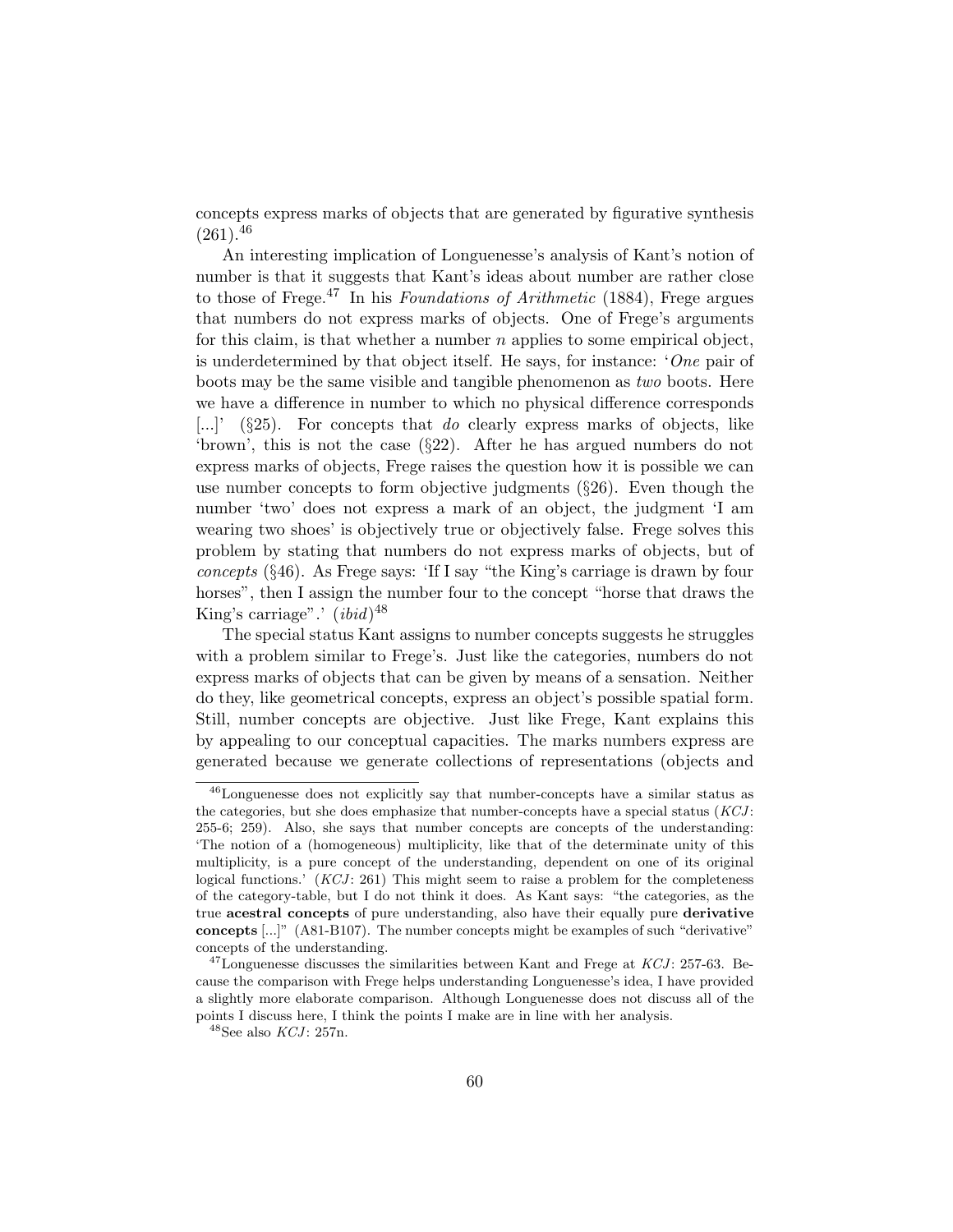aspects of objects) we think under the same concept. Kant would agree with Frege that, in itself, no number concept applies to a pair of shoes. To apply a number concept to a pair of shoes, we must first regard these shoes as individual instances of a certain concept. As we can do this in various ways, various numbers can be applied to them.<sup>49</sup>

### 2.5 Different Kinds of Quantities

The following has become clear: Quantitative synthesis aims at making possible the logical forms of Quantity (2.1). To make these logical forms possible, concepts need to have an extension (2.3). Quantitative synthesis enables us to represent collections of objects as collections (2.2.4). This enables us to provide our concepts with an extension, because it enables us to represent a collection of objects and think them under the same concept. When quantitative synthesis generates a collection of objects, it generates the schema of Quantity: number. This schema justifies the application of the categories of Quantity to empirical objects (2.4.1), and also the application of number concepts (2.4.2).

A question which has not been fully answered yet, is what exactly the relationship between the categories and the logical forms of Quantity consists in. What has become clear is the general relationship between the categories and the logical forms. What we would like to know, however, is whether each of the categories of Quantity has a relationship to a specific logical form.

Earlier, we saw that Longuenesse adopts certain ideas from Frede and Krüger. Frede and Krüger explicitly link the category *unity* to singular judgments, the category *plurality* to particular judgments, and the category *all*ness to general judgments. Representing a unity makes singular judgments possible, representing a plurality makes particular judgments possible, and representing an allness makes general judgments possible (1970: 40-41).

Longuenesse is vaguer about this. To be able to form a general or particular judgment, she states, we need to represent a plurality of objects. By striving towards such judgments, therefore, we generate representations to which the category *plurality* applies. The category *allness* becomes important only later. It becomes important if we want consider the result of our synthesis. We do this, in particular, when we want to assign a *number* to the generated *plurality*. When we do so, we 'summarize' the "successive

<sup>49</sup>The fact that Kant's ideas regarding this point are similar to those of Frege does not mean, of course, that Frege agrees with Kant's ideas about number.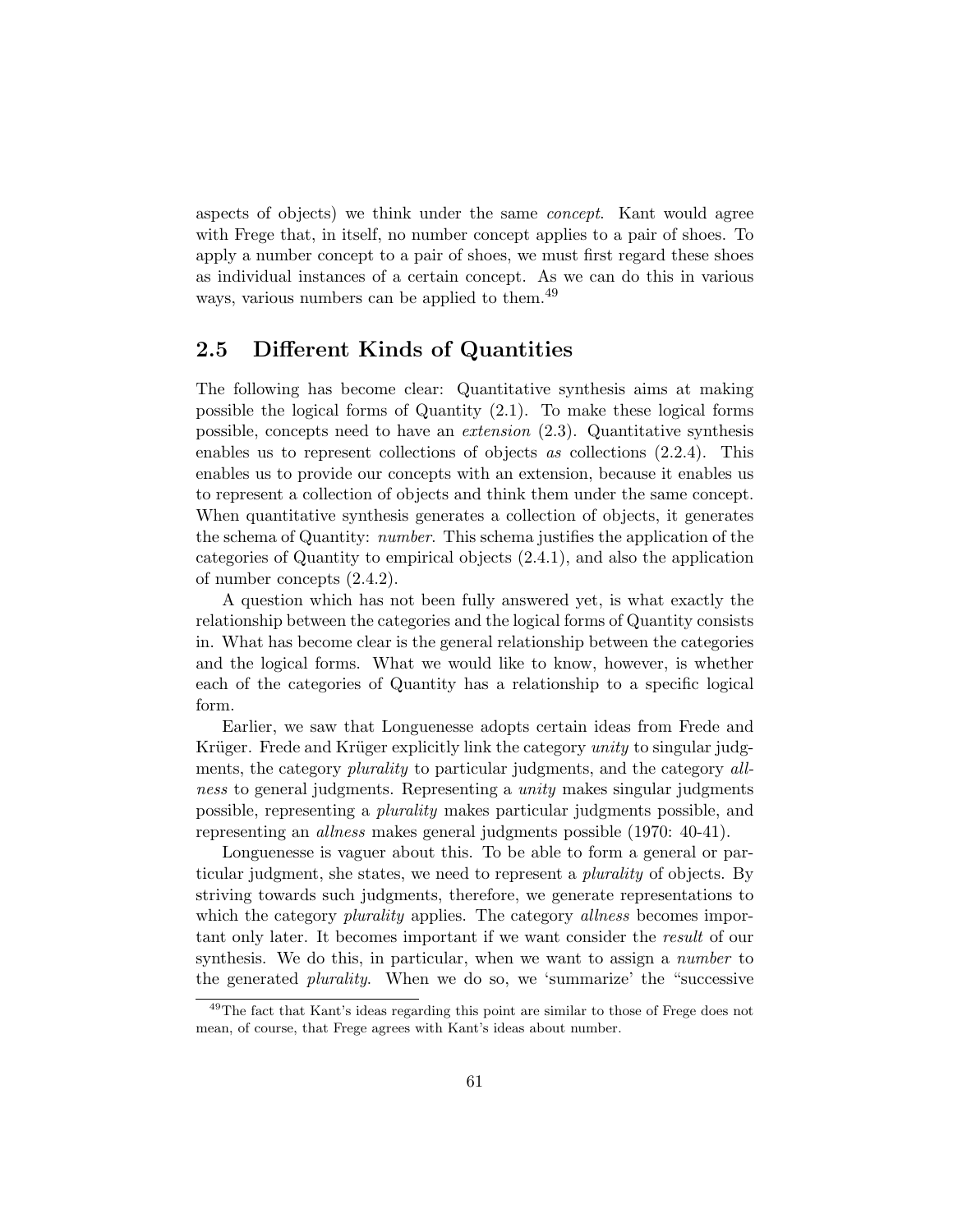addition of one (homogeneous) unit to another" and represent an allness  $(KCI: 254)$ . The relationship between the logical forms and the categories, therefore, is less strict than Frede and Krüger suggest: by striving towards particular or universal judgments we generate the schema of Quantity. This schema justifies the application of the various quantitative categories. Still the category *unity* should be linked to singular, the category *plurality* to particular, and the category allness to general judgments. The order in which the categories are generated: *unity, plurality, allness*, corresponds to the *order* in which empirical judgments are generated: singular, particular, universal (248-9).

An important point Longuenesse makes, is that 'summarizing' a manifold of representations is not always possible. Kant describes the category totality as "plurality considered as a unity" (B111). The concept totality, however, is "not always possible wherever the concepts of multitude and of unity are"  $(ibid)^{50}$  (*KCJ*: 255; 255n.<sup>51</sup>). Longuenesse does not explain why this is the case. The reason the concept allness is not always possible, I think, is that – as Kant says – the "the concept of a **number**  $\ldots$  belongs to the category of allness" (B111). Here, Kant seems to mean that to every sensible representation the category *allness* (or *totality*) applies to, some number concept applies.<sup>52</sup> This would mean that something the category totality applies to must always have a definite cardinality. This explains why the concept *totality* cannot always be applied to representations the concept plurality applies to. Not to every representation the concept plurality applies a number concept can be applied. Not every representation to which the concept plurality applies has a determinate cardinality. In particular, this holds for *infinite* collections (B111). When we represent an infinite collection, we successively add homogeneous units to another, but are incapable of summarizing these units into a representation of a totality.

There is a final point that needs consideration. Longuenesse's analysis

 $50$ Full quotation: "[...] the concept of a **number** (which belongs to the category of allness) is not always possible wherever the concepts of multitude and of unity are [...]" (B111).

 $51$  Longuenesse also points to Kant's arguments in the Antinomies of Pure reason (*KCJ*: 255).

 $52$ The notion "belongs to" in this passage can be interpreted in various ways, but I think this is he most plausible interpretation. In the Critique, Kant uses the notion "belongs to" in this way in at least one other passage. In his discussion of the difference between the philosophical and the mathematical method, he says: "For I am not to see what I actually think in my concept of a triangle (this is nothing further than its mere definition), rather I am to go beyond it to properties that do not lie in this concept but still belong to it." (A718/B746)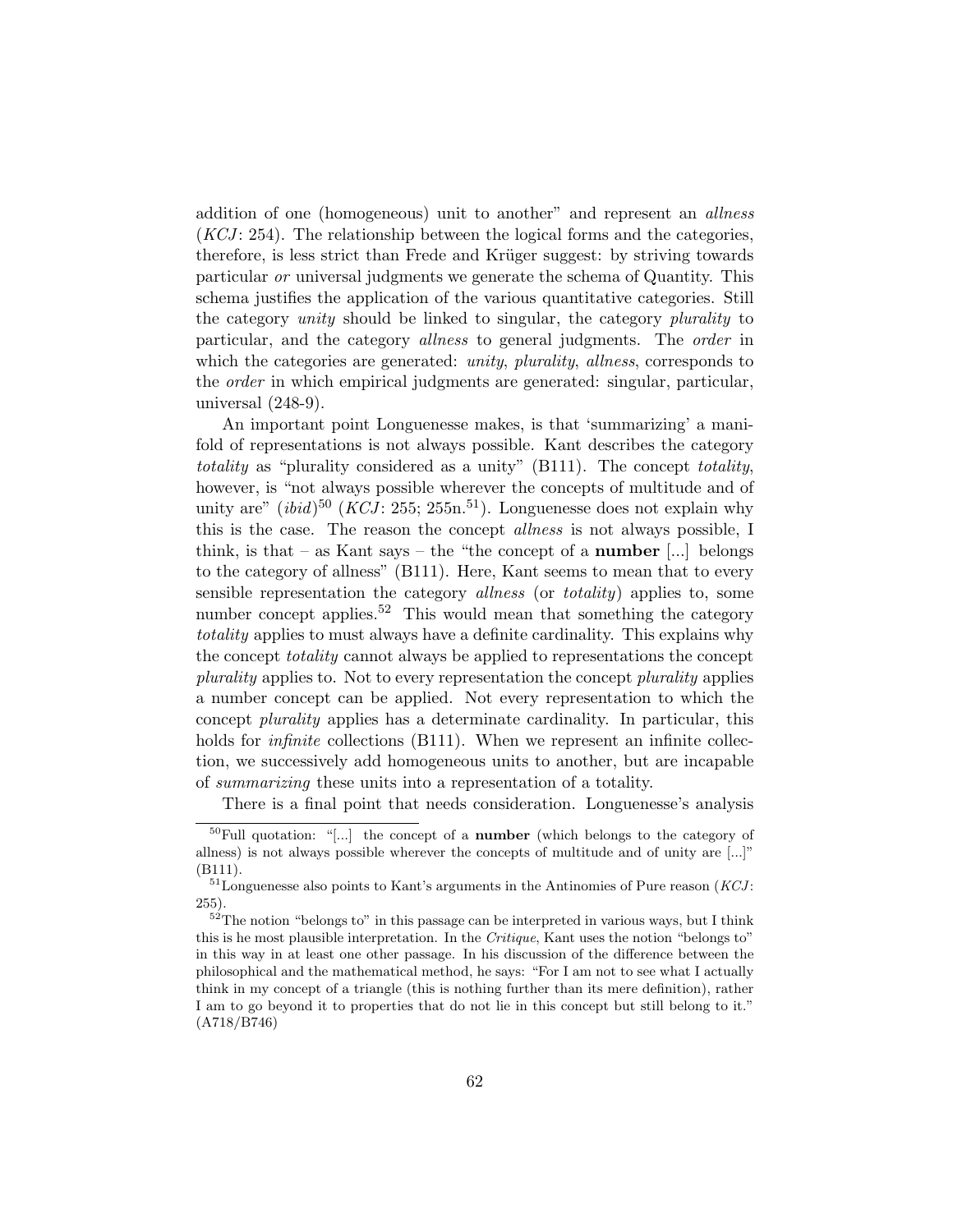explains how the categories of Quantity can be applied to discrete collections of objects. In the Prolegomena, however, we see that Kant recognizes another application of these categories. The categories can also be applied to *individual* objects. This is possible if objects are regarded as *quanta*: as objects with a certain magnitude or size. Kant makes clear, for instance, that the categories can be applied to the representation of a line:

The principle that a straight line is the shortest distance between two points presupposes that the line is subsumed under the concept of quantity  $[Gr\ddot{o}l\acute{e}l]$ , which certainly is no mere intuition but has its seat in the understanding alone and serves to determine the intuition (of the line) with regard to the judgments which may be made about it in respect to the quantity  $[Quantitative]$ , that is, to plurality [*Vielheit*], (as *judica plurativa*.)\* For under them it is understood that in a given intuition there is contained a plurality of homogeneous parts [daß in einer gegebenen Anschauung vieles Gleichartige enthalten sei]. (Prolegomena, §20, Ak. 4,  $301-2$ <sup>53</sup>

Kant, moreover, presents the categories of Quantity in a slightly different way than he does in the *Critique*. After each category of Quantity he places a second concept between brackets: measure (das Maß), quantity  $(Gr\ddot{o}Be)$ and whole (das Ganze) (Prolegomena, §20, Ak. 4, 303).

> 1. As to Quantity Unity (Measure) Plurality (Quantity) Totality (Whole)

These concepts, Longuenesse states, are the categories of Quantity applied to continuous magnitudes, such as individual empirical objects  $(KCI: 265)$ .

How does the application of the categories of Quantity to continuous magnitudes fit into Longuenesse's theory? Earlier, we saw that synthesis according to the categories of Quantity enables us, for instance, to represent a collection of twenty apples as collection of twenty apples. Now the idea is that our capacity to regard a collection of objects as collection of objects also

 $53$ See also  $KCI$ : 265.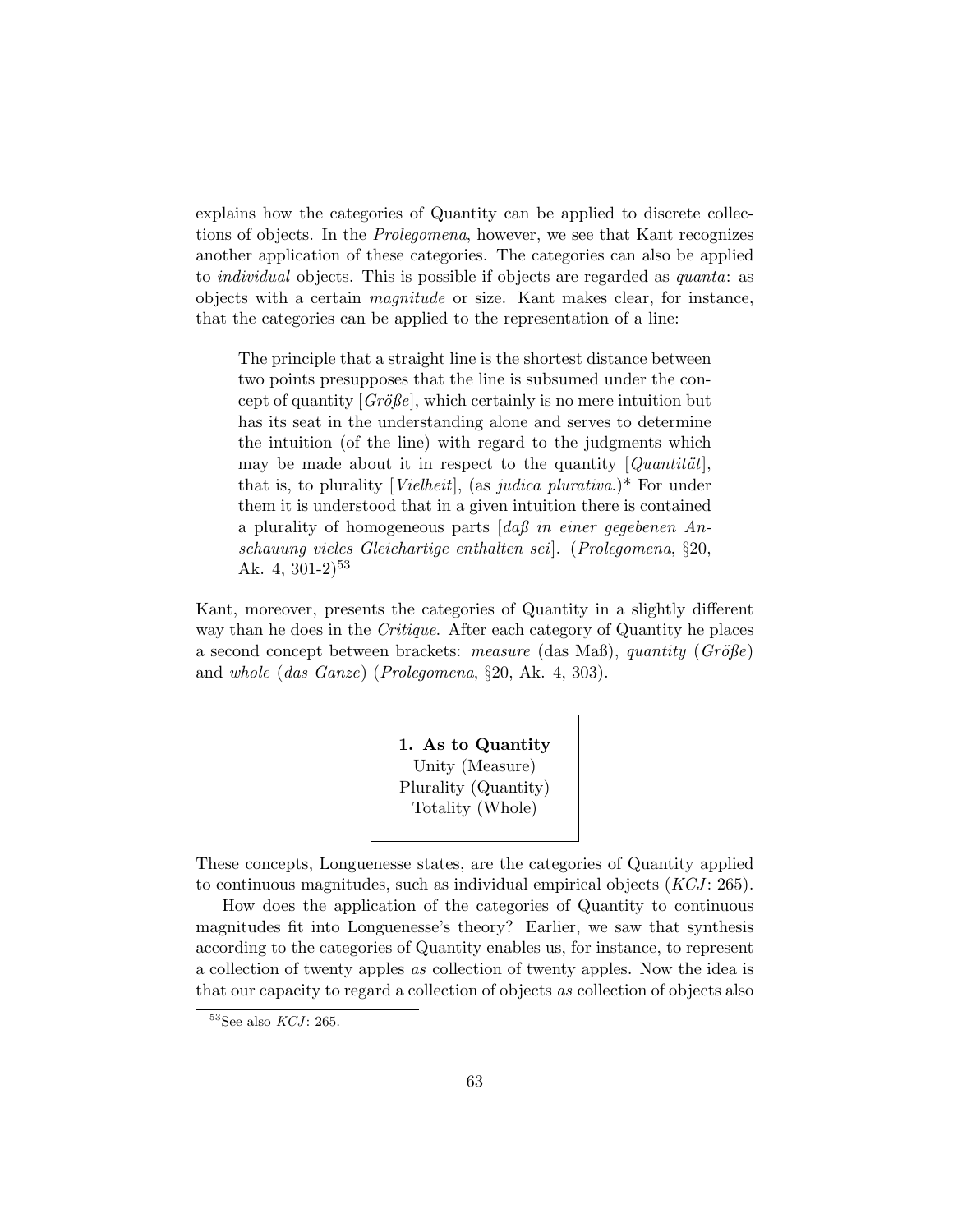enables us to regard individual objects as objects with a certain magnitude. It enables us, for instance, to regard a line as a line of twenty centimetres.

How this is possible, we saw earlier: in 2.2.4. Quantitative synthesis, we saw, enables us to represent manifolds of representations as manifolds. To represent a collection of twenty apples as a collection of twenty apples, we must first separately represent these twenty apples, and then take them together. We must represent these apples one by one, and then take them together. When we want to regard spatial representations like a line as spatial representations with a certain magnitude, we must do something similar. We must take a certain measure unit as a *unity* and then consider how many times this *unity* fits into the spatial representation. We can consider, for instance, how often the measure unit 'centimetre' fits into a line. This we do by considering the line as a plurality of lines of a centimetre. Again, we do this by one by one representing these lines, and taking them together.<sup>54</sup>

Longuenesse does not explain how exactly the concepts measure, quantity and whole fit into this story. She seems to understand this as follows: If we measure, for instance, a line, we first take a measure unit by means of which we measure that line. This generates a *measure*. By adding such measures one by one, we generate a *quantity*. If we want to measure a line, we must continue to add such *measures* until we represent the *whole*: the complete line. So: to measure a spatial object, we need all three categories of Quantity: measure (unity), quantity (plurality) and whole (allness).

This explanation shows that for continuous magnitudes, the relationship between the logical forms and the categories is slightly looser than for discrete magnitudes. Our striving towards particular and general judgments, we saw, makes us represent collections of discrete object: *pluralities*. If we want to assign a number to such a collection we regard it as an *allness*. For continuous magnitudes this relationship is slightly vaguer. When we consider a line as a plurality or a totality of lines of a certain length, we do not necessarily do this to form a particular or general judgment. Kant's point is rather that our capacity to form such judgments enables us to regard a line in such a way.<sup>55</sup>

 $^{54}\mathrm{Here},$  I provide a slightly more elaborate explanation of the point I take Longuenesse to be making at  $KCJ$ : 263-9.

 $55$ This is how I read Longuenesse's remark on the *Prolegomena* passage quoted earlier: 'Thanks to the logical form of "plurative" judgment, says Kant, "it is understood that in a given intuition there is contained a plurality of homogeneous parts." He means I think, that the same capacity to judge that makes us capable of reflecting our intuitions according to the logical form of quantity also makes us capable of recognizing in the line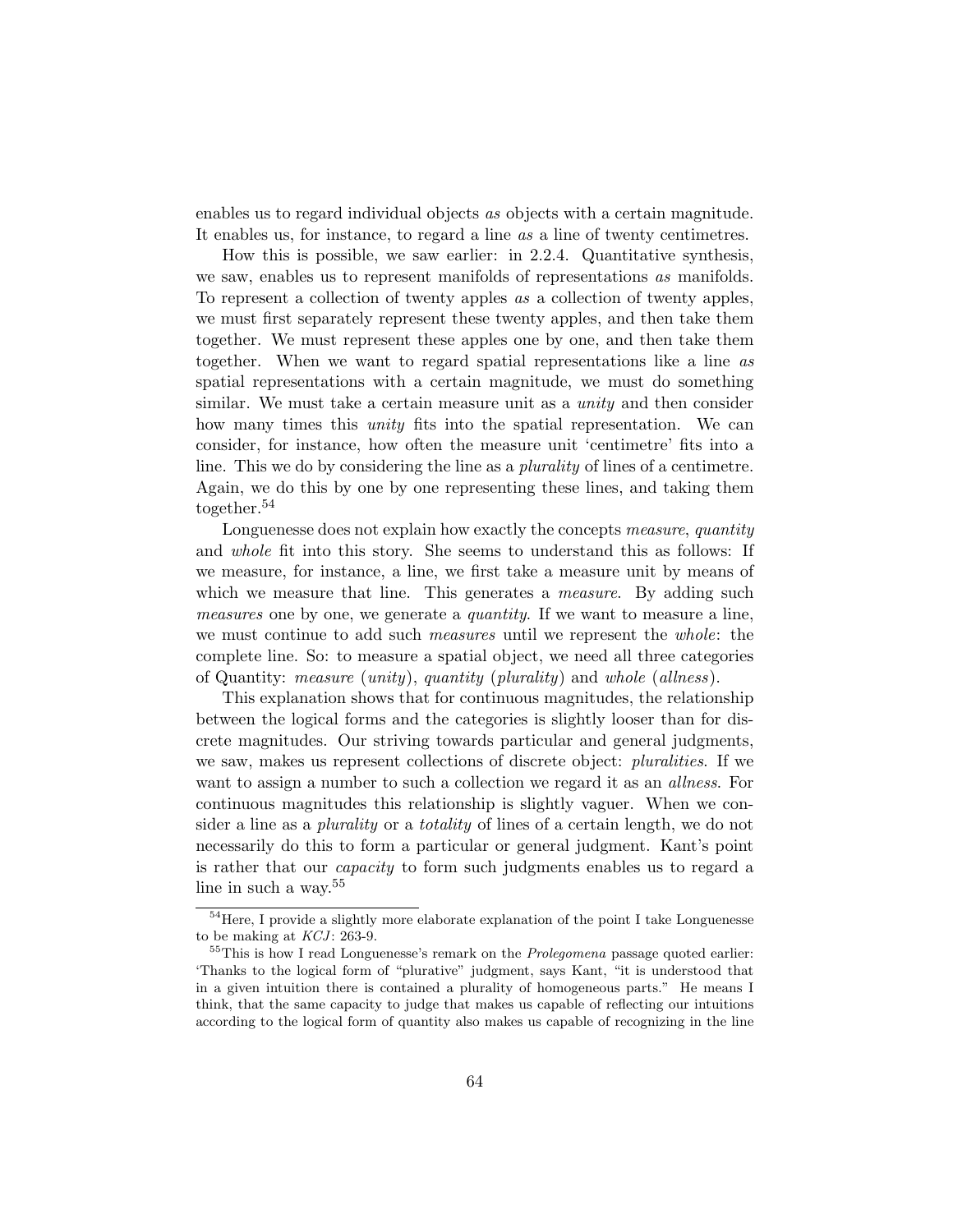## 2.6 Conclusion

In this chapter I have explained how Longuenesse applies her general theory – as explained in chapter  $1 -$  to the categories of Quantity. Within the act of figurative synthesis we can distinguish various acts of synthesis: quantitative, qualitative and relational synthesis. Together, these acts enable us to represent empirical objects. Quantitative synthesis forms one element of the act of synthesis. Quantitative synthesis enables us to represent the manifold of representations an empirical object is build up from as manifold.

Each of the syntheses the act of figurative synthesis contains aims to make possible a specific logical form in judgments. Quantitative synthesis aims to make possible the logical forms of Quantity. Quantitative synthesis not only enables us to collect the materials needed to generate empirical objects. It also enables us to represent collections of such empirical objects (or aspects of such objects). This enables us to think collections of objects under one concept. This enables us to provide our empirical concepts with an extension, which makes possible the logical forms of Quantity. When quantitative synthesis generates collections of objects, it generates the schema of Quantity: number. It makes us represent collections of objects to number concepts can be applied to. The schema of Quantity justifies the application of the categories unity, plurality and allness to objects. Applied to the pure intuition of space quantitative synthesis enables us to measure objects. In the next chapter, we will see why Friedman criticizes Longuenesse's analysis.

a plurality of homogeneous segments, thought under the concept "equal to segment s, the unit of measurement."'  $(KCI: 265)$  I will say more about this in chapter 5.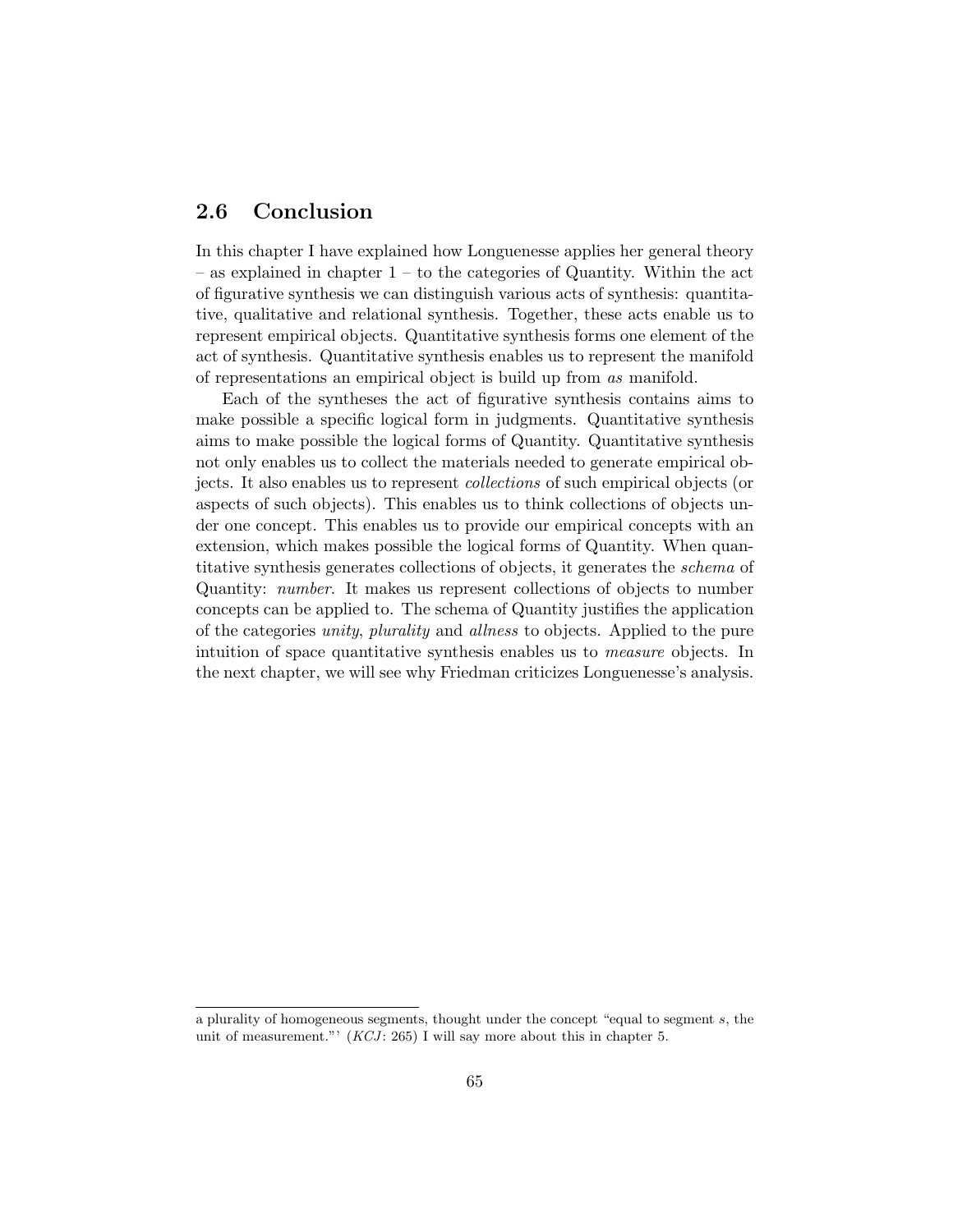## Chapter 3

# Friedman's Criticism

In the previous chapter, I have explained how Longuenesse applies her general theory to the categories of Quantity. Quantitative synthesis, we saw, enables us to represent manifolds of representations. This enables us to represent collections of objects or aspects of objects and to think them under one and the same concept. For this reason, quantitative synthesis enables us to generate the extensions of concepts, which makes the logical forms of Quantity possible. Quantitative synthesis also justifies the application of number concepts and the categories of Quantity to empirical objects. As we saw in chapter 1, Michael Friedman (2000) criticizes Longuenesse's interpretation of the Critique. One aspect of Longuenesse's interpretation he criticizes is her analysis of the categories of Quantity. In this chapter, I will discuss Friedman's criticism.

### 3.1 Friedman's Criticism

In chapter 1, we have seen that Friedman and Longuenesse interpret Kant's transcendental project in quite different ways. Longuenesse, we saw, reads Kant in a cognitive way, Friedman in a more epistemic way. The previous chapters have clarified why Longuenesse's reading of Kant can be described as 'cognitive'. Longuenesse interprets Kant's idea that the categories are "a priori conditions of the possibility of experiences"  $(A94/B126)$  in a specific way. By 'experience' Kant means: intuitions thought under concepts. More precisely, 'experience' consists of intuitions thought under concepts combined according to the logical forms of judgment.<sup>1</sup> Experience in this sense is not made possible by the categories as 'full-fledged concepts'  $(KCI: 199)$ , but

<sup>&</sup>lt;sup>1</sup>See section 1.1 and 1.8.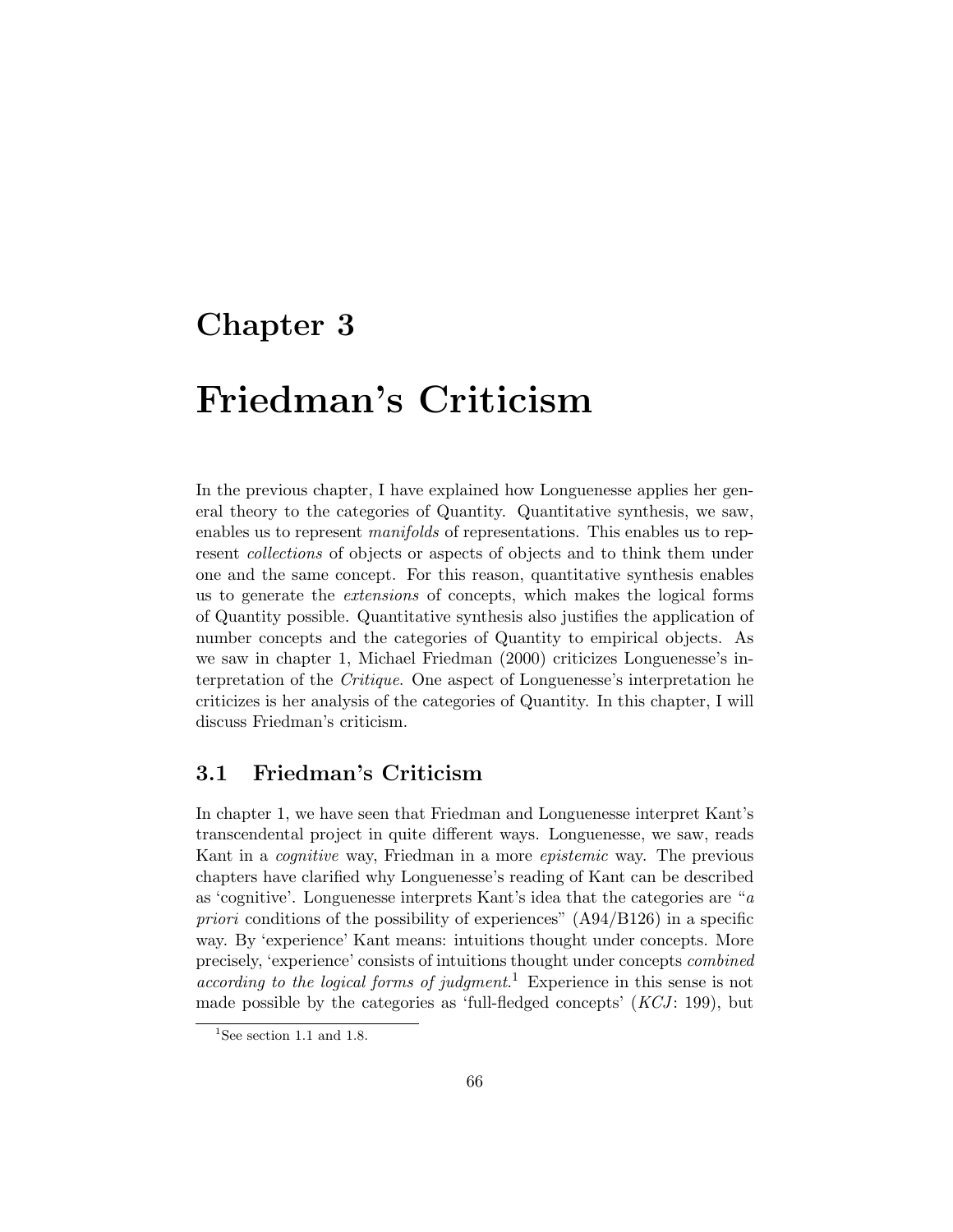rather by the *functions of the understanding* that form the sources of these concepts. The activity of figurative synthesis ensures empirical objects are given to us in such a way that they can be brought under concepts. Within the act of figurative synthesis, we exercise the various functions of the understanding. These functions of the understanding ensure our intuitions can be thought under concepts combined according to the various logical forms. This is how the functions of the understanding, and thus the categories, make experience possible.

Friedman, we saw in chapter 1, provides a different interpretation of Kant's notion of 'experience'. By 'experience' Kant means scientific knowledge. This leads Friedman to interpret Kant's idea that the categories are "a priori conditions of the possibility of experiences" in a different way. The categories make experience possible because they provide us with the Principles of the Understanding. These principles enable us to justify scientific laws. The categories make experience possible in this sense.<sup>2</sup>

In Kant's work, Friedman recognizes the ideas of Thomas Kuhn.<sup>3</sup> Kuhn's The Structure of Scientific Revolutions (1962) has introduced the notion 'paradigm' into the philosophy of science. As Kuhn has observed, sciences tend to work with sets of theories that cannot be tested within that science itself. To carry out the empirical investigations of that scientific field, we must presuppose these theories. These basic theories a science works with, form the paradigm of that science. The paradigm a science works from determines what can be thought and investigated within that science. What Kant has recognized, Friedman thinks, is that certain Newtonian laws have a paradigmatic status for Newtonian physics. These laws cannot be investigated empirically, because they make empirical investigations first possible.<sup>4</sup> The categories and the Principles of the Understanding are conditions for experience, because they make *empirical science* possible.<sup>5</sup>

Longuenesse's cognitive reading of the *Critique*, Friedman thinks, leads

 $2$ See section 1.8.

<sup>3</sup>This becomes clear from, for instance, Friedman (1997), esp. p. 12-4. See also footnote 18.

<sup>4</sup>These points I again derive from Friedman (1997): 12-4.

 $5$ See Friedman, 2000: 213-4; 204. This, we already saw in chapter 1. Friedman (1997) does not make entirely clear whether the a priori principles Kant lists in the System of Principles have such a 'paradigmatic' status, or – for instance – Newton's laws of motion which, as we saw in 1.8, can be derived from these principles. I think Friedman assigns this status to both groups of principles. As we saw in chapter 1, these principles are equally necessary, although Newton's laws of motion are necessary for a more limited group of objects. See Friedman 1992a (181-6) for the relationship between the a priori principles and Newton's laws of motion.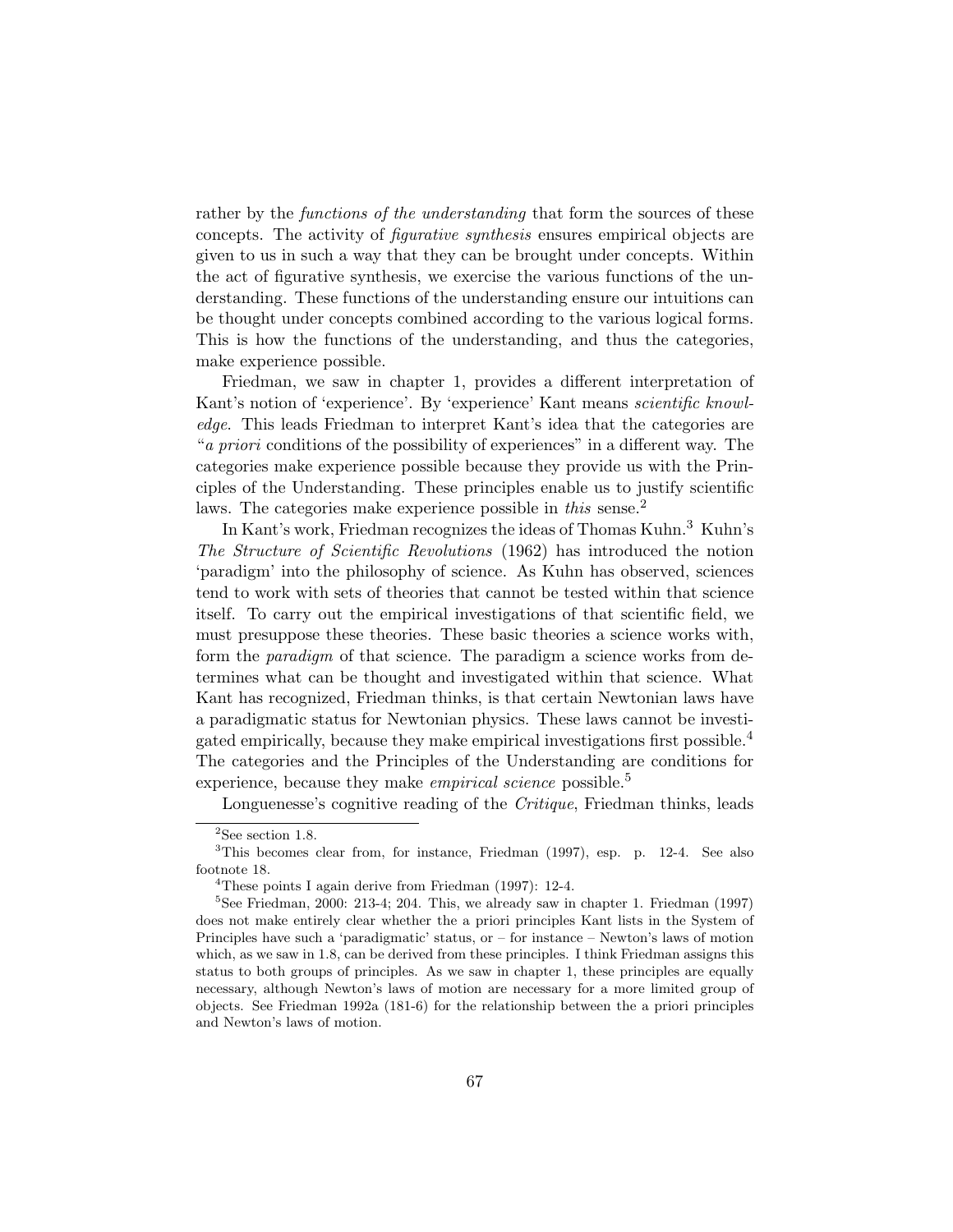to problems. Longuenesse's interpretation of Kant does not allow her to reconstruct convincing proofs of Kant's Principles of the Understanding. We see this, among other things, in her ideas about the categories of Quantity. If Longuenesse's interpretation would be correct, Kant would not be able to prove the Principle of the Understanding belonging to the categories of Quantity: the principle Kant proves in the 'Axioms of Intuition'. In the Axioms of Intuition, Kant proves that the mathematics of continuous mathematics can be applied to empirical objects. Kant wants to prove that the laws of geometry apply to these objects and that these objects can be measured (Friedman, 2000: 206-7).

Showing that the mathematics of continuous magnitudes can be applied to empirical objects, Friedman argues, is one of Kant's most important projects. Before the scientific revolution, philosophical thinking was governed by the Aristotelian distinction between the sublunary and the superlunary sphere. According to this world picture, the superlunary sphere is governed by the laws of geometry. The sublunary sphere is not governed by these laws, and can therefore only be described by the laws of teleology. The scientific revolution led to an overthrow of this Aristotelian worldview. One of the ideas that guided the scientific revolution was the idea that the sublunary and the superlunary spheres should be regarded as one sphere, and that this entire sphere is governed by geometrical laws (1996: 437). This idea strongly influenced philosophers such as Descartes, Spinoza and Leibniz. Kant thought his predecessors failed to *justify* the idea that mathematics can be applied to nature. Kant's attempts to justify the application of mathematics have led to his ideas about the pure forms of intuition and the categories. (ibid) In particular, they led to his proof of the Axioms of Intuition (2000: 207).

In the Axioms of Intuition, Kant proves the principle "All intuitions are extensive magnitudes"  $(B202)$ .<sup>6</sup> Because intuitions are extensive magnitudes, mathematics can be applied to them. Kant justifies his Principles of the Understanding by showing that the phenomenal world must confirm to these principles for us to be able to experience her. If we follow Longuenesse's interpretation, Friedman argues, this implies that Kant's proofs of the Principles of the Understanding have a specific structure. What Kant shows, is that if the phenomena would not confirm to the Principles of the Understanding, we would not be able to bring these phenomena under concepts. More precisely: We would not be able to think the phenomena under

 ${}^{6}$ A-edition: "All appearances are, as regards their intuition, extensive magnitudes." (A162)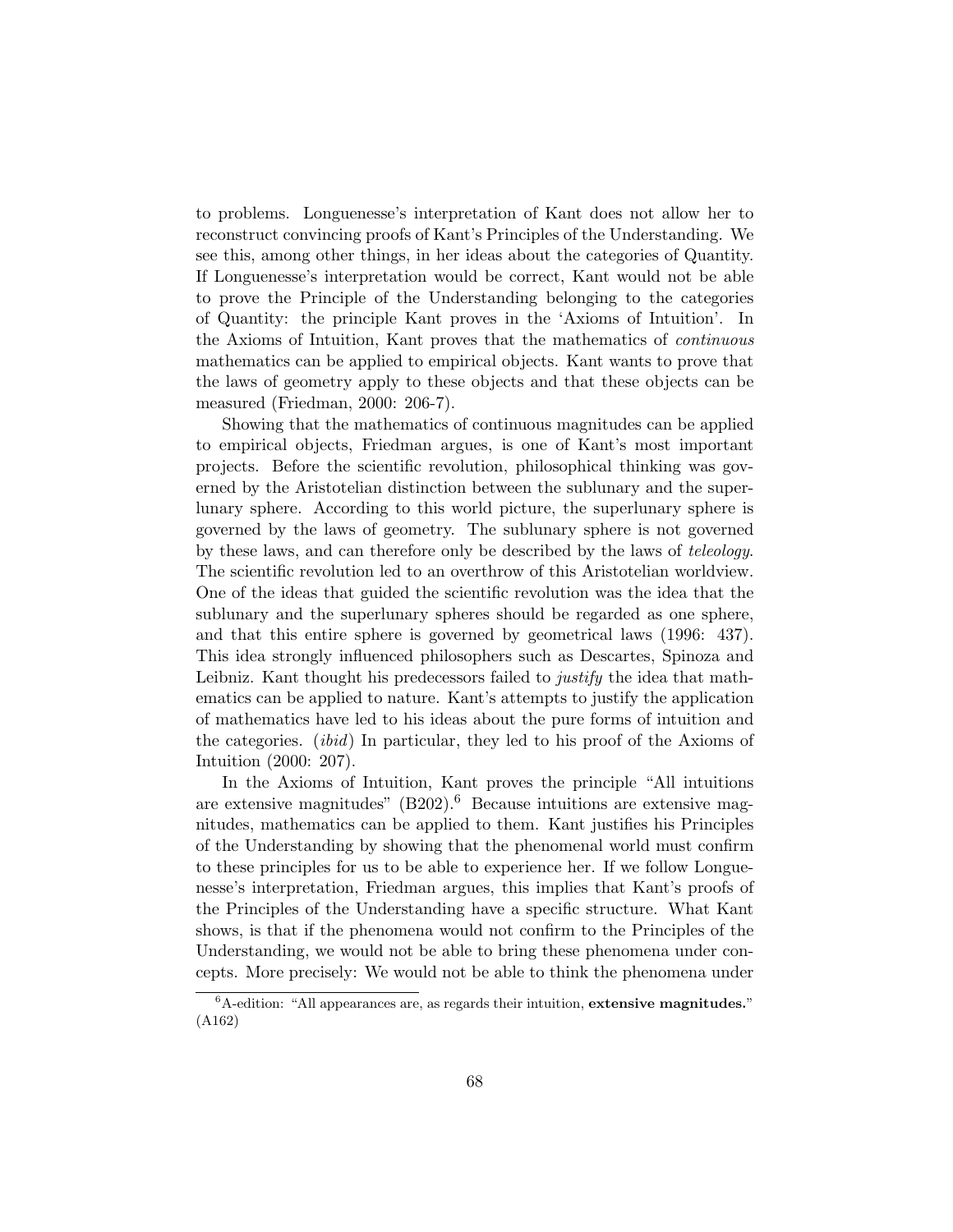concepts combined according to the logical forms of judgment.<sup>7</sup> This suggests that Kant's Axioms of Intuition should be interpreted as follows: If phenomena would not be extensive magnitudes, it would not be possible to think them under concepts combined according to the logical forms of Quantity.<sup>8</sup>

This reconstruction of Kant's proof in the Axioms is problematic. To think objects under concepts combined according to the logical forms of Quantity, we saw in chapter 2, we must generate collections of objects and think them under the same concept. What this generates, however, are discrete magnitudes: it generates discrete collections of empirical objects. All Longuenesse's analysis can explain, therefore, is that the mathematics of discrete magnitudes can be applied to the phenomenal world. It does not explain why the mathematics of *continuous* magnitudes can be applied to it (207). It does not become clear why geometry applies to empirical objects and  $-$  in particular  $-$  it does not become clear why it would be possible to measure these objects (206). Longuenesse discusses these points, but her explanation is unsatisfactory (ibid). Longuenesse attempts to understand continuous magnitudes in terms of discrete magnitudes. This, however, is impossible. We can understand discrete magnitudes in terms of continuous magnitudes, but not the other way around. Discrete magnitudes we can understand in terms of the proportions between continuous magnitudes ('line segment a fits five times into line segment  $b'$ ). There is, however, no way continuous magnitudes can be understood in terms of discrete magnitudes (ibid). Longuenesse's interpretation of Kant's notion of 'number', therefore, is incorrect. Kant understands numbers in the traditional way: in terms of proportions between line segments. He does not understand them in terms of sets of objects thought under the same concept (ibid).

## 3.2 Thompson on Mathematical Objects

To what extent Friedman's criticism of Longuenesse is justified, I will discuss in chapter 4. First, however, we must look at a specific aspect of Friedman's criticism. In her analysis of the categories of Quantity, we saw, Longuenesse uses certain ideas of Frede and Krüger's. She uses the idea that Kant links the category *unity* to singular, and the category *totality* to general judg-

<sup>7</sup>That this is how Friedman reconstructs Longuenesse's general argument becomes clear from Friedman, 2000: 203-4.

<sup>8</sup>That this is how Friedman reconstructs Longuenesse's argument with respect to Kant's Axioms of Intuition becomes clear from Friedman, 2000: 205-6.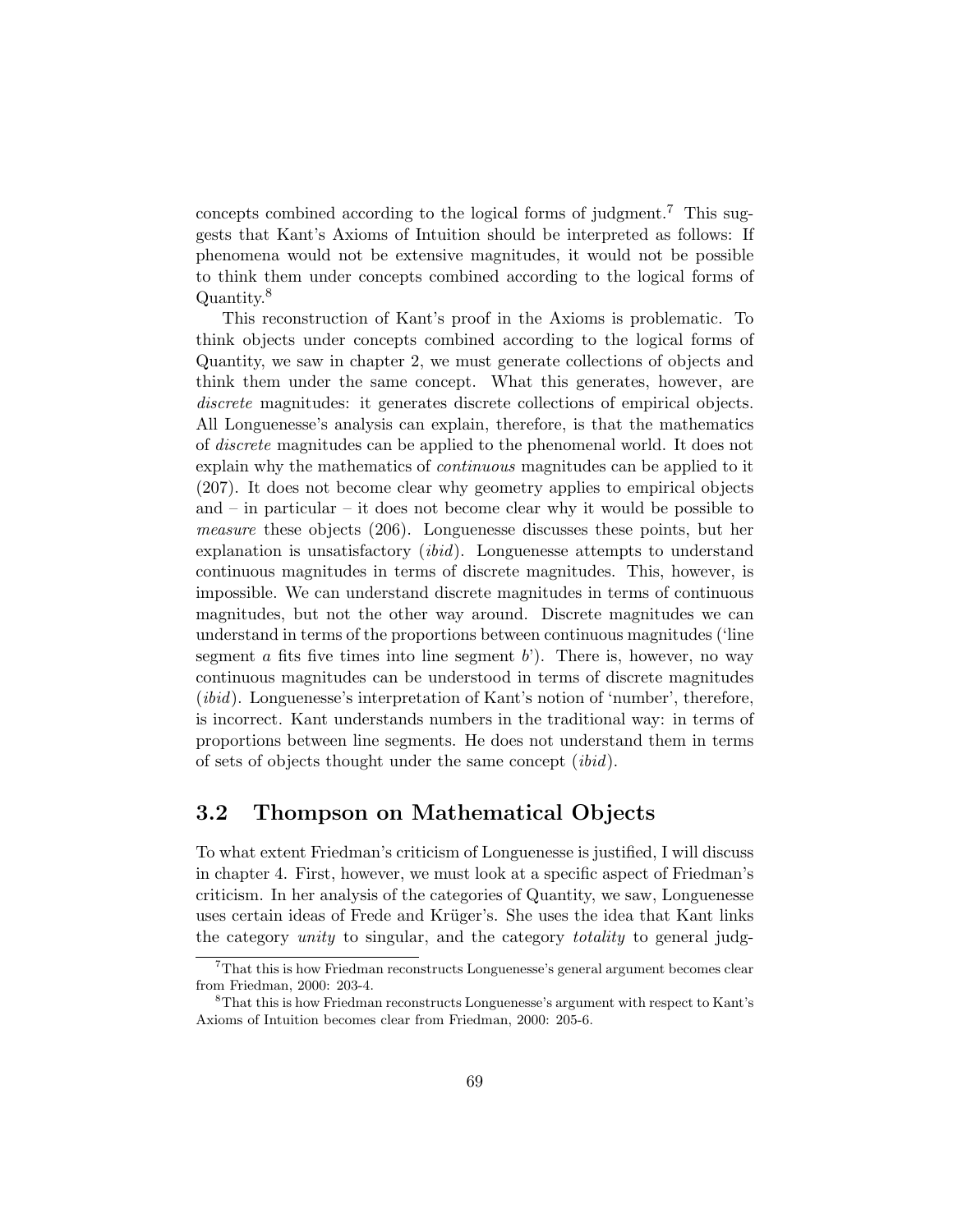ments. Manley Thompson (1989), Friedman states, has refuted Frede and Krüger's argument (Friedman, 2000: 206n.). Although Friedman mentions Thompson's article only briefly, this aspect of his criticism is interesting. It is interesting, because Longuenesse has admitted that Thompson's argument has at least partly refuted Frede and Krüger's article. Some of her ideas, therefore, should be revised. She denies, however, that Thompson's article is problematic to her general theory (Longuenesse, 2005: 45-6). In chapter 4, I will consider whether this is the case. First, however, I will provide a detailed discussion of Thompson's theory.

To understand Kant's ideas regarding the categories of Quantity, Thompson states, we should distinguish between two kinds of objects: empirical objects, or bodies, on the one hand, and mathematical objects on the other. Mathematical objects are spatial shapes. They are not, themselves, empirical objects, but they are possible *forms* of empirical objects.<sup>9</sup> Empirical objects can be regarded in two ways: as empirical object, or as mathematical object. An empirical object's spatial form is a mathematical object. When we form judgments about this spatial form, we judge about a mathematical object. This we do, for instance, when we measure the object. We then determine the size of its spatial form (Thompson, 1989: 174-6). This is different when, for instance, we want to determine the empirical object's weight. An object's weight is not determined by its spatial form, but by its causal interaction with other empirical objects. In such judgments, we thus judge about empirical objects regarded as empirical objects (176). This we do in most empirical judgments.<sup>10</sup>

To judge about an object, that object must be synthesized. Judgments about a mathematical object, or an empirical object regarded as mathematical object, require a different kind of synthesis than judgments about empirical objects regarded as empirical objects. For the first kind of judgments, only a mathematical synthesis is required. For the second kind of judgment, a *dynamical* synthesis is required  $(174-7)$ .<sup>11</sup> Kant explains the difference between these two syntheses as follows:

#### All combination (*conjunction*) is either composition (*compo*-

<sup>&</sup>lt;sup>9</sup>See A223/B271.

<sup>10</sup>These ideas, Thompson mainly derives from Kant's examples in §26 of the B-Deduction (see B162-3) and his discussion of the distinction between dynamic and mathematical synthesis (see B201n.).

 $11$ Thompson's interpretation of Kant's notion of mathematical synthesis is in line with Longuenesse's description of the quantitative synthesis of pure spatial shapes. His interpretation of the notion 'dynamical' synthesis is in line with Longuenesse's notion of relational synthesis.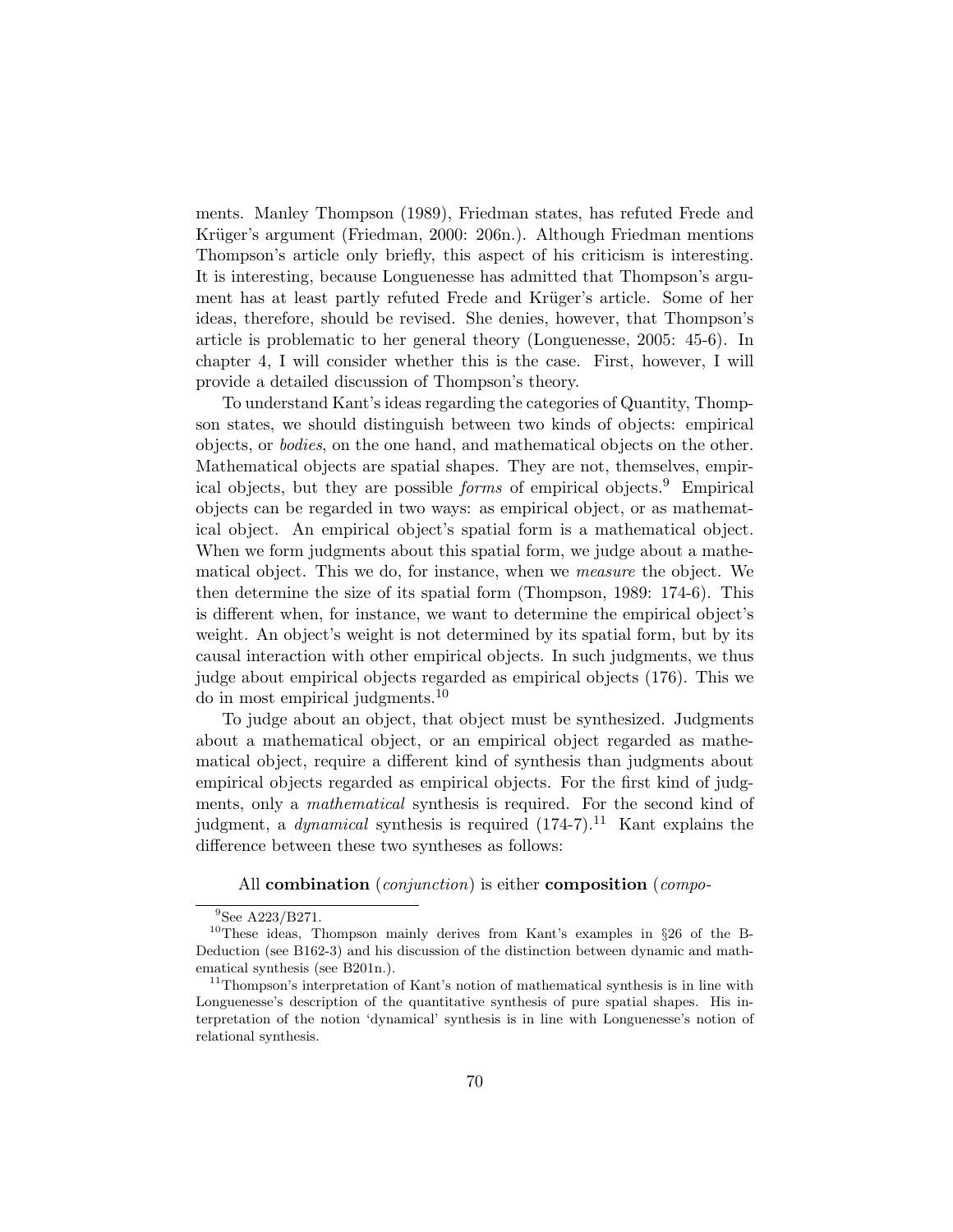sition) or **connection** (nexus). The former is the synthesis of a manifold of what does not necessarily belong to each other [...] and of such a sort is the synthesis of the **homogeneous** in everything that can be considered mathematically [...]. The second combination (*nexus*) is the synthesis of that which is manifold insofar as they **necessarily** belong to one another, as e.g. an accident belongs to some substance [...]. (B201n.)

By pointing to the distinction between mathematical and empirical objects, Thompson criticizes Frede and Krüger's reading of the footnote from the Prolegomena we saw in the previous chapter:

I would prefer this designnation [judica plurativa] for judgments that are called in logic particularia. For the latter expression already contains the thought that the judgments are not universal. But when I start from unity (in singular judgments) and so proceed to totality, I cannot yet include any reference to totality; I only think plurality without totality, not the exclusion of totality. This is necessary if logical moments are to underlie the pure concepts of the understanding; in logical usage, things can stay they are. (*Prolegomena*,  $\S20n$ ., Ak. IV, 302; 45, n.  $13^{12}$ )

In this passage, we saw in chapter 2, Kant explains why he prefers to call particular judgments 'plurative' judgments. According to Longuenesse and Frede and Krüger, we saw, Kant prefers this name because it does justice to the fact that we form universal judgments on the basis of these 'plurative' judgments. The passage shows, moreover, that if we want to derive the categories from the logical forms, we must regard these logical forms in the order singular, particular, universal. Singular judgments then correspond to the category unity, particular judgments to plurality and universal judgments to *totality*.<sup>13</sup>

This reading of the passage, Thompson argues, is not justified (1989: 171-2). Although Kant does connect the category unity to singular judgments ("when I start from unity (in singular judgments)") in this passage, we cannot conclude from this that *unity* should always be connected to singular judgments. This footnote stands in a particular context. It is a

 $12$ Translation derived from Thompson, 1989: 171. Thompson follows the translation provided by Peter G. Lucas (1953) Manchester: Manchester University Press (see chapter 2, footnote 35).

 $13$ See section 2.3. See also Thompson, 1989: 171-2.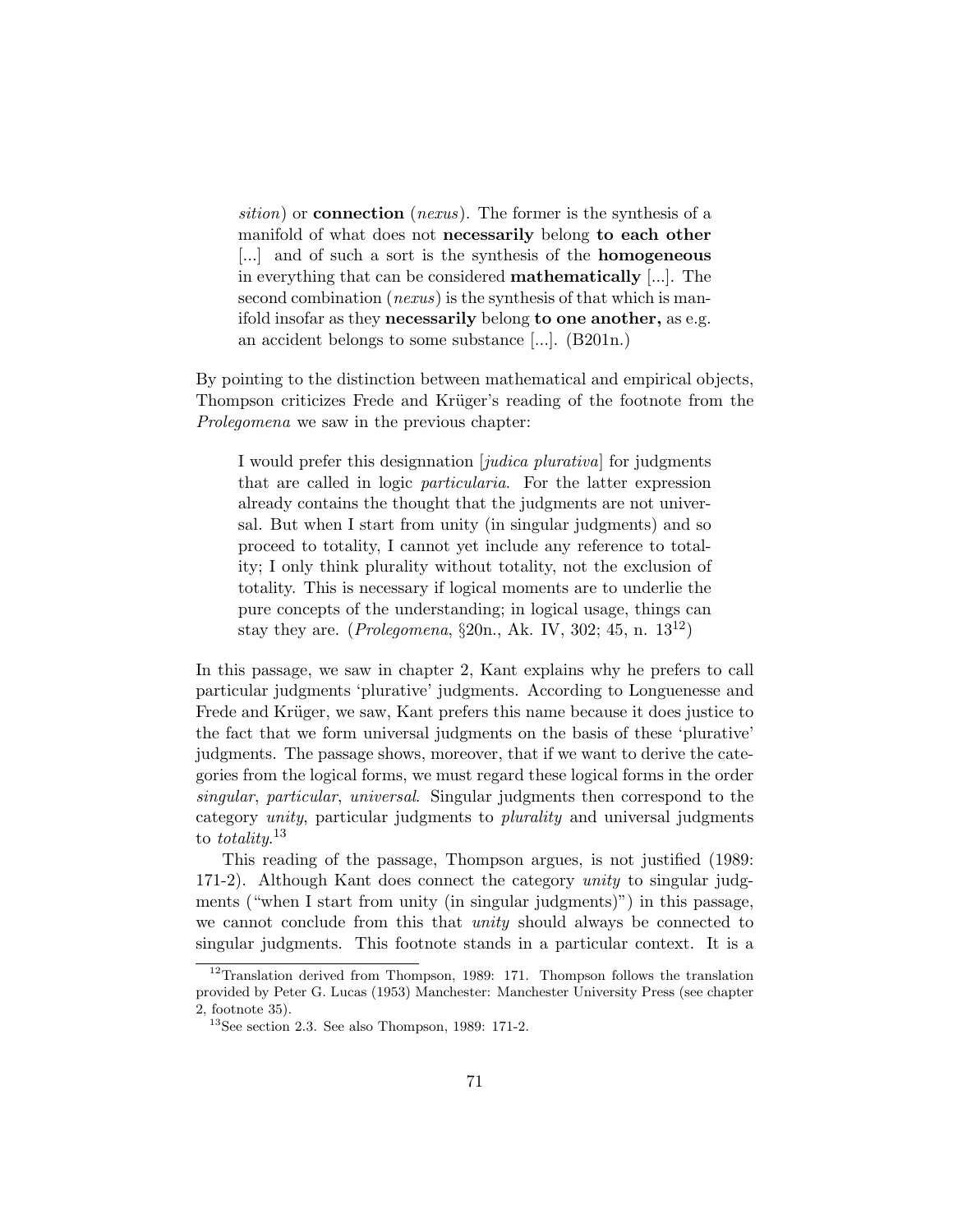footnote to a section in the Prolegomena in which Kant argues that a judgment requires the categories to be "objectively valid" (Prolegomena, §20, Ak. 4, 302). This is even required for mathematical judgments:

Even the judgments of pure mathematics in their simplest axioms are not exempt from this condition. The principle that a straight line is the shortest distance between two points presupposes that the line is subsumed under the concept of quantity  $[Gr\ddot{o}j\theta e]$ , which certainly is no mere intuition but has its seat in the understanding alone and serves to determine the intuition (of the line) with regard to the judgments which may be made about it in respect to the quantity  $[Quantit\ddot{a}t]$ , that is, to plurality [*Vielheit*], (as *judica plurativa*.)\* For under them it is understood that in a given intuition there is contained a plurality of homogeneous parts [daß in einer gegebenen Anschauung vieles Gleichartige enthalten sei $\cdot$ <sup>14</sup> (Prolegomena, §20, Ak. 4, 301-2)

The judgment 'a straight line is the shortest distance between two points' is a judgment about the intuition of a straight line: a mathematical object. This means, Thompson points out, that Kant's footnote concerns a specific kind of judgments: judgments about *mathematical* objects, not about *em*pirical objects (1989: 172). For judgments about mathematical objects the relationship between the categories and logical forms of Quantity should be understood in a specific way. The reason for this is that mathematical objects form specific kinds of 'pluralities'. The line about which we form the judgment 'a straight line is the shortest distance between two points', Kant says, contains "a plurality of homogeneous parts". This plurality strongly differs from the plurality a collection of empirical objects forms. A collection of empirical objects is a discrete magnitude. A line is a continuous magnitude (ibid).

Because a line is a continuous magnitude, we can regard it in a few different ways. We can regard the line as one individual object. We can, however, also regard it as a finite collection of lines of a specific length. Finally, we can even regard it as an infinite collection of smaller lines: as the line is continuous, it has infinitely many parts  $(ibid)$ . For a discrete collection of empirical objects, this is different. Such a collection can, for instance, not be regarded as one individual object. This leads to an important difference. To a mathematical, continuous magnitude like a line, the category unity

<sup>14</sup>A part of this passage we already encountered in 2.5.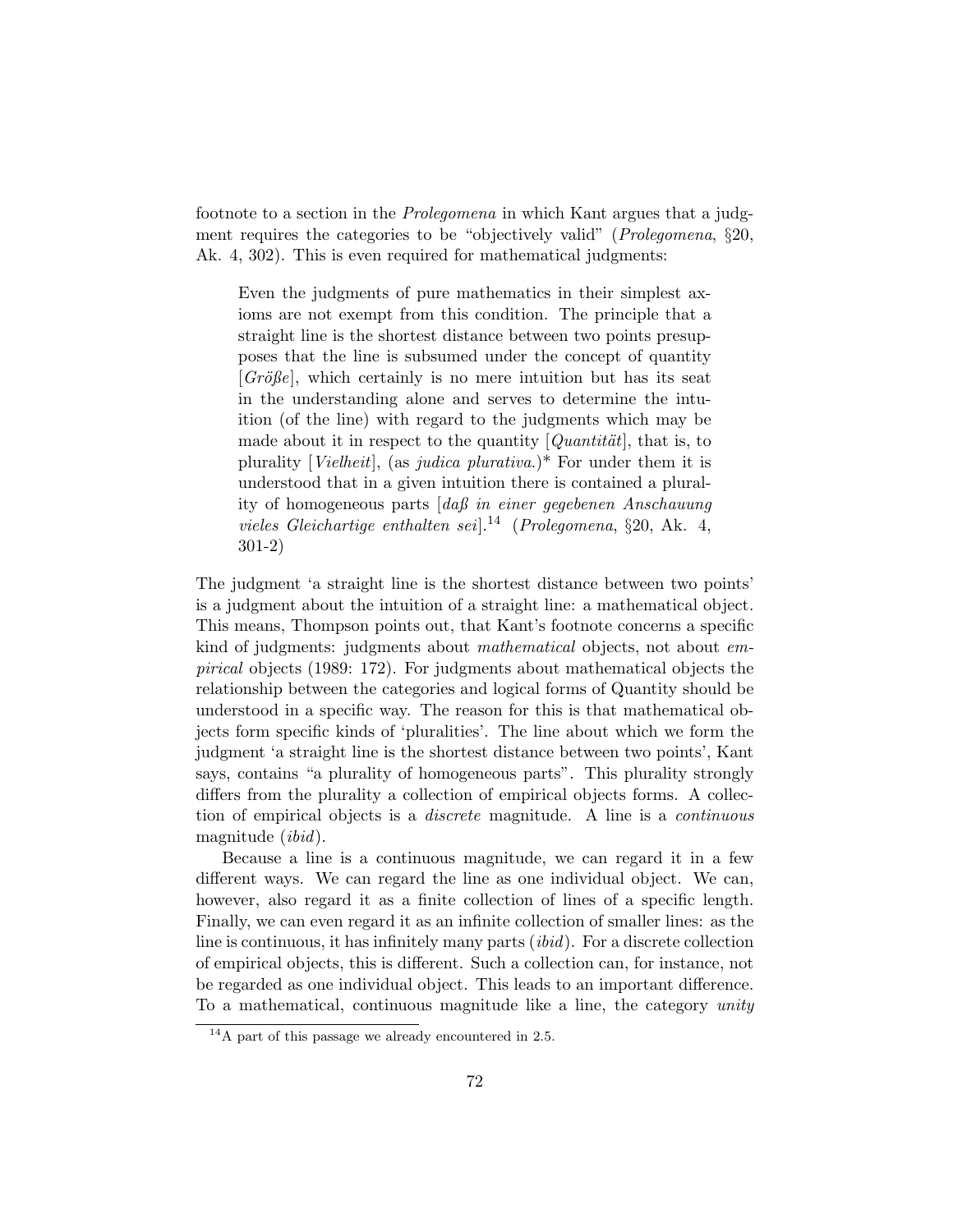can be applied in two different ways. First, the category unity applies to the unit of measurement by means of which a continuous magnitude can be measured. The category, however, also applies to the mathematical object as individual object. So: the category unity applies both to the length-unit by means of which we measure a line, and to the line as individual object (173). To a discrete collection of empirical objects, the category 'unity' can only be applied in one way. The category unity does not apply to such a collection as a whole. It only applies to the collection's members.<sup>15</sup>

Because there are two ways in which unity applies to mathematical objects, for judgments about mathematical objects, unity must sometimes be linked to singular judgments (183). Kant, however, links unity primarily to universal judgments (182). In the Prolegomena, we saw in the previous chapter, Kant presents the categories of Quantity in the following way (Prolegomena, §20, Ak. 4, 303):

> 1. As to Quantity Unity (Measure) Plurality (Quantity) Totality (Whole)

Thompson thinks, like Longuenesse, that the concepts "measure", "quantity" and "whole" should be regarded as the categories of Quantity applied to continuous magnitudes. Unity as unit of measurement should be linked to universal judgments. We fix such units of measurement by means of universal judgments like 'Every line of exactly this length is to be counted as unit' (173).<sup>16</sup> The *unity* Kant links to *singular* judgments is the *unity* that applies to a mathematical object as a whole. When Kant says "when I start from unity (in singular judgments)", unity refers to the line considered as unity. Unity in this sense should be linked to singular judgments like 'This line is a quantity'  $(ibid)$  or 'This line has length' (176). If we intend to measure the line, we "start" from judgments like those. We first judge 'this line has length', and then determine this length. We then "proceed" to a judgment like 'This line has such and such a length' (173).

<sup>&</sup>lt;sup>15</sup>In the next section, I will say more about the application of the categories of Quantity to discrete collections. As we will see there, the category unity applies to each object thought under the subject concept of a universal judgment.

 $16$ See also Thompson, 1989: 182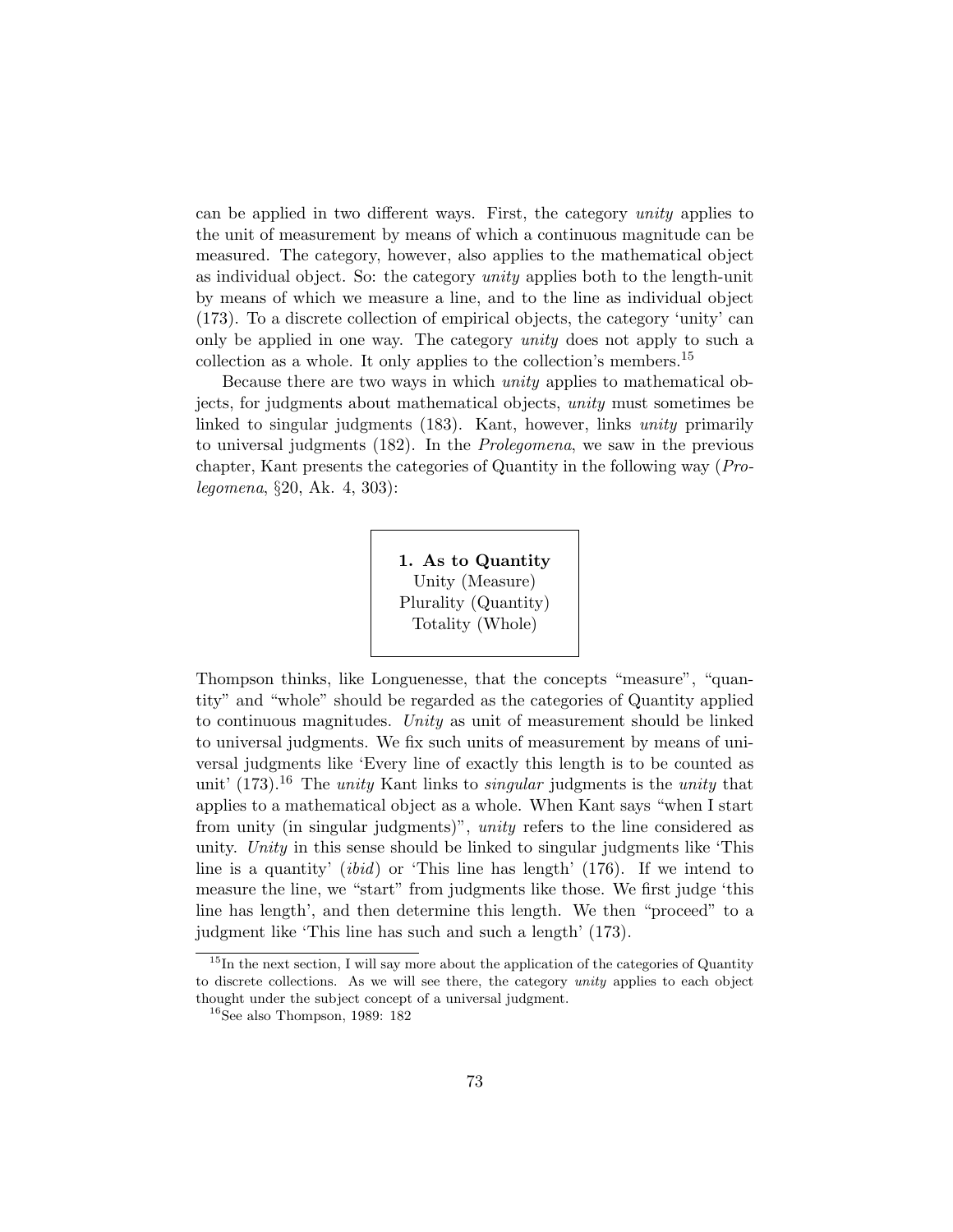The judgment 'This line has such and such a length', Thompson thinks, can be regarded as plurative and singular at the same time  $(ibid)$ . Why would this be the case? That the judgment can be regarded as a singular judgment is clear: The judgment's subject is an individual object (173-4). To see why the judgment can be considered a plurative judgment, we must note that because the line is a continuous magnitude, it contains an infinite manifold of homogeneous parts. By means of the judgment 'This line has such and such a length', we count the number lines of a certain length the line contains. Because we only count the lines of one specific length, we do not count all parts of the line. This makes the judgment plurative, but not universal (172-3). This explains Kant's remark "when I start from unity (in singular judgments) and so proceed to totality, I cannot yet include any reference to totality". When I want to measure a line's length, I intend to count all its parts, and thus the totality of its parts. I can, however, only count some of these parts. Therefore I "proceed to totality": I strive towards it. However: "I cannot yet include any reference to totality". I never reach it. I only count a plurality of parts of the line, so "I think plurality without totality". However: I do not think "the exclusion of totality". I can regard the line as a totality of parts. This I do in the judgment 'This line has such and such a length' regarded as a singular judgment (173). Regarded as singular judgment, the judgment applies to the line as a whole, and as such, the line can be regarded as a *totality* of parts (172-3). These ideas are confirmed by the category table in the Prolegomena. Singular judgments, Kant links to the concept *whole*. Particular or plurative judgments, he links to the concept quantity (182).

## 3.3 Thompson on Empirical Objects

In the case of mathematical objects, Thompson makes clear, Kant seems to connect the category unity to universal judgments, and the category totality to singular judgment. Unity (measure) he links to judgments like 'Every line of exactly this length is to be counted as unit'. Plurality (quantity) he links to judgments like 'This line has such and such a length' regarded as plurative. Totality (whole) is linked to these judgments regarded as singular. Now the question is how the correspondence of the categories and judgment forms should be understood for judgments about empirical objects.

At first sight it seems that for empirical judgments the category *allness* should be linked to universal judgments, whereas unity should be linked to singular judgments. It seems that a singular empirical object an only be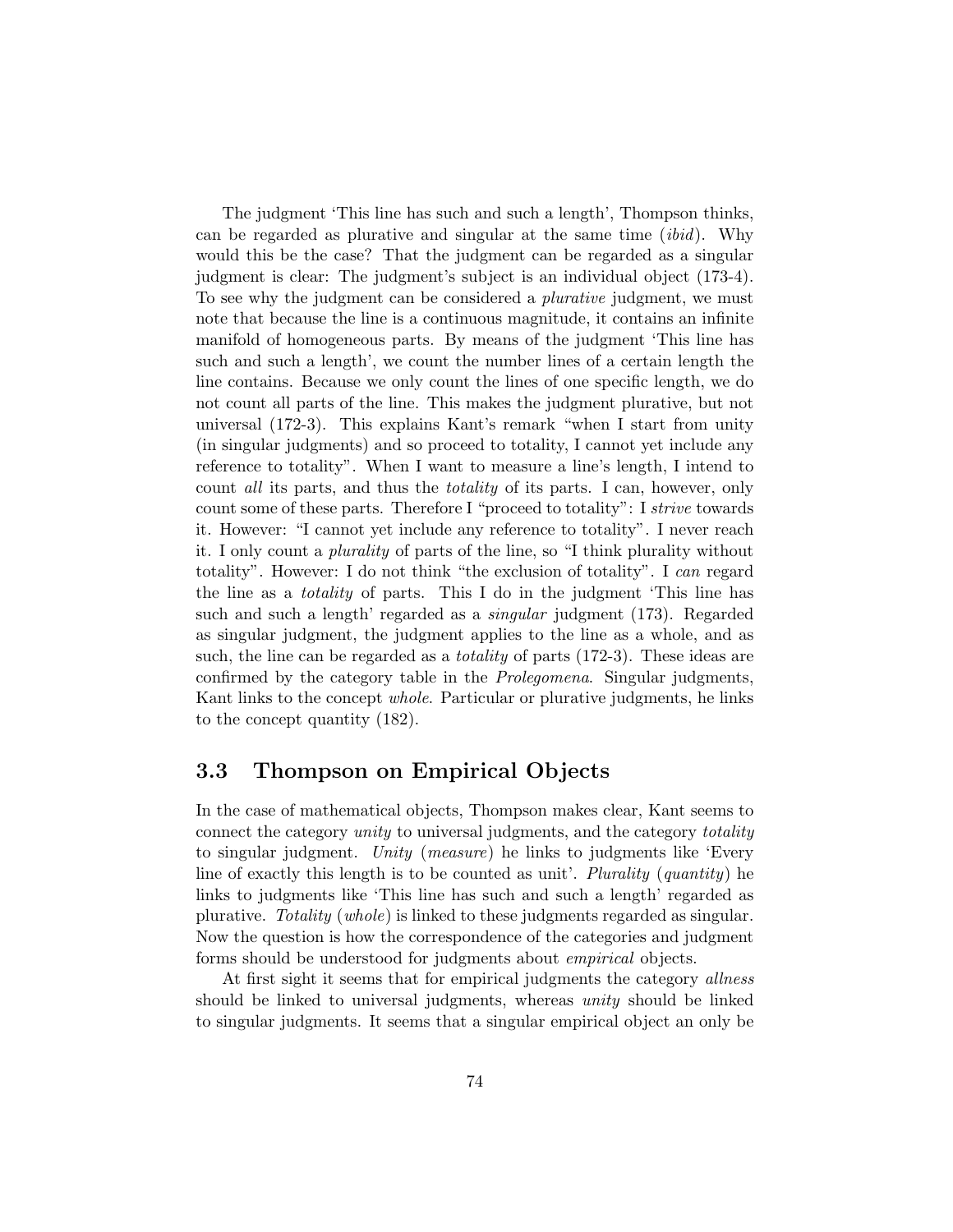regarded as a unity. In a particular (plurative) judgment, it seems, we judge about a *plurality* of such *unities*, and in a general judgment about a *totality* of them (177). This idea, however, can be refuted too (ibid).

The category *unity* cannot only be linked to singular judgments, but can be linked to universal judgments as well. In a universal judgment like 'All men are mortal' we think each individual human as a unity. We regard all humans as 'unities' under the concept 'man', and think them without distinction  $(179)$ . Unlike Longuenesse and Frede and Krüger, Thompson does not think that Kant's universal judgments can be regarded as 'conjunctions of singular judgments' (ibid). The judgment 'All men are mortal' should not be regarded as a conjunction of judgments like 'John is mortal', 'Mary is mortal', etc. What this judgment expresses, is that each object we think under the concept 'man' should also be thought under the concept 'mortal'  $(ibid).$ 

In a particular (or 'plurative') judgment like 'some men are mortal', we do not regard the objects we think under the concept 'man' as unities. We think them as potentially different. We take it to be possible that the concept 'mortal' applies to some of these objects, but not to others. We think each individual human as part of a possible plurality, and not as a unity. For this reason, particular judgments should be linked to the category *plurality*  $(ibid).^{17}$ 

The question which remains to be answered is whether singular judgments can be linked to the category *totality* (or *allness*). To show that this is possible, Thompson uses a complicated argument. According to Leibniz, Thompson points out, knowledge of individual objects is made possible by a certain kind of allness. In the part of the Transcendental Dialectic Kant calls The Transcendental Ideal', he criticizes this aspect of Leibniz's thought.<sup>18</sup> However, what Kant criticizes is not the idea that knowledge of individual objects is made possible by a kind of allness. What he criticizes is Leibniz's conception of this allness. Kant assigns his own meaning to this notion of allness, and allness in this sense, he links to singular judgments. Let us have a closer look at this idea.

In 'The Transcendental Ideal' Kant makes the following remark: "the determination of a thing is subordinated to the allness *(universitas)* or the sum total of all possible predicates" (A572/B600). This remark occurs

<sup>&</sup>lt;sup>17</sup>What it means exactly to regard an object as part of a possible plurality, Thompson does not explain.

<sup>&</sup>lt;sup>18</sup> Kant does not explicitly mention Leibniz in these passages. Thompson thinks it becomes clear from Kant's remarks elsewhere in the Critique (A273-4/B329-30) that the position he is criticizing here is Leibniz's. (Thompson, 1989: 180n.)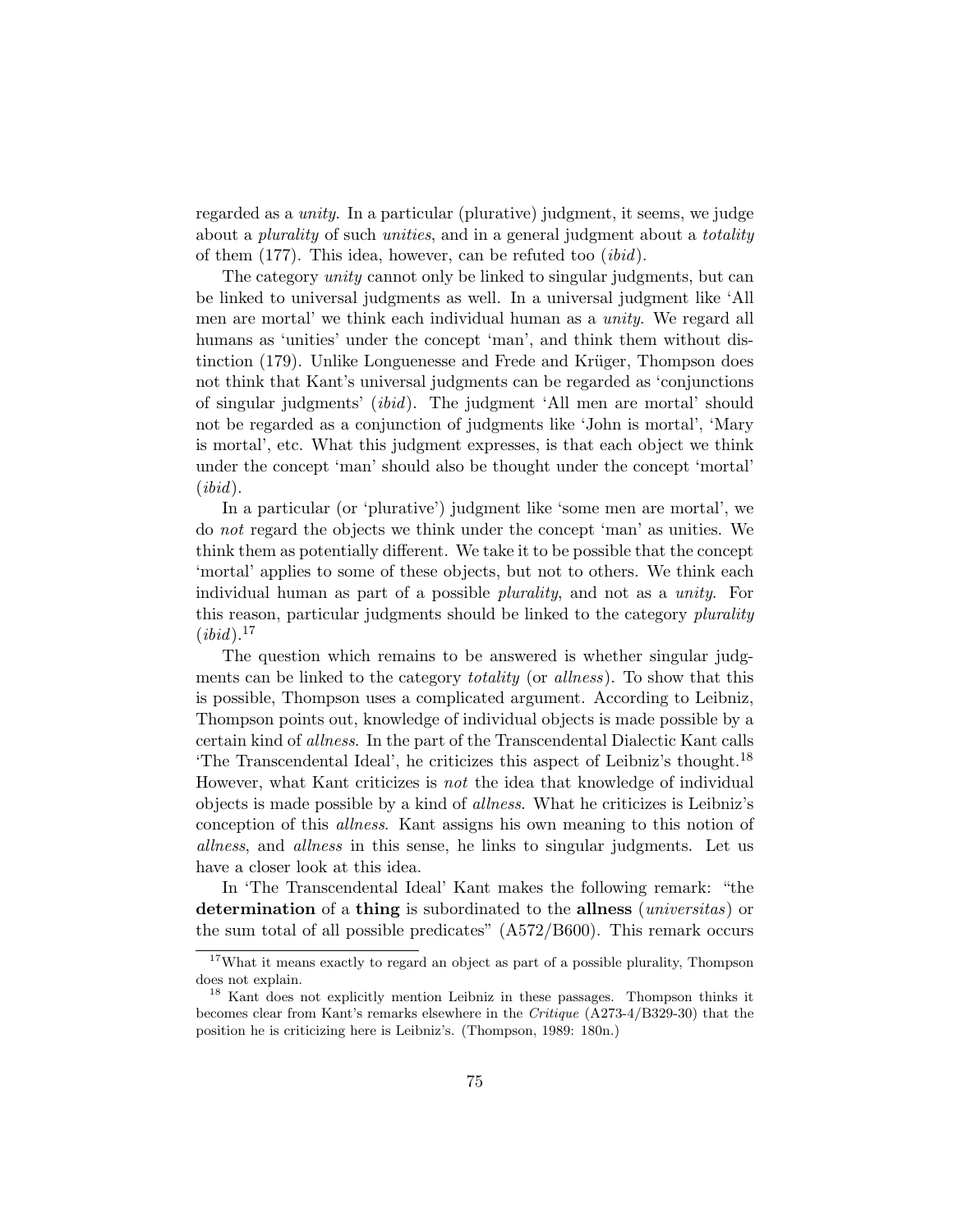in his description of Leibniz's views on individuals. Kant criticizes these views, and the idea that "the determination of a thing is subordinated to the allness *(universitas)* or the sum total of all possible predicates" is one idea he criticizes.

Let us first consider in which sense Leibniz thinks "the determination of a thing is subordinated to the allness (universitas) or the sum total of all possible predicates".<sup>19</sup> In the New Essays Concerning Human Understanding (1765), Leibniz says the following:

The most important point in this [problem of individuation] is that individuality involves infinity, and only someone who is capable of grasping the infinite could know the principle of individuation of a given thing. This arises from the influence that all things in the universe have on another.' (Leibniz, New Essays, Book III, chapter 3, §6, quoted by Thompson (1989): 180)

In the passage quoted, Leibniz reacts to Locke's views on the formation of general ideas. In his Essays Concerning Human Understanding (1690), Locke explains how we, humans, form general ideas. Humans abstract general ideas from individual ideas (Book III, chapter 3, §6). Children, for instance, first form individual ideas like 'mother' or 'nurse'. When they get to know more and more people, they will, at some point, abstract from the differences among these people and acquire the concept 'man' (§7).

This idea, Leibniz criticizes. Leibniz agrees with Locke that abstraction enables us to generate more and more general ideas. He denies, however, that general ideas are generated on the basis of individual ideas (Leibniz, *New Essays*, Book III, chapter 3,  $\S6$ ). Individual ideas require general ideas. A child that has not yet formed the concept 'man' does not have a clear idea of his mother either. The child cannot distinguish his mother from other women very well, and will easily apply the concept 'mother' to other women (§8).

In which sense 'individuality involves infinity' and why 'only someone who is capable of grasping the infinite could know the principle of individuation of a given thing', becomes clearer in Leibniz's Discourse on Metaphysics (1686). In this work, Leibniz claims that individuals are ontologically structured in such a way that the 'complete' concept of an individual would enable us to tell for each possible predicate  $P$  whether  $P$  applies to this individual. We humans do not possess complete notions of individuals, but God does:

<sup>&</sup>lt;sup>19</sup>In order to be able to explain Thompson's idea, I provide a slightly more elaborate explanation of Leibniz's ideas than Thompson does.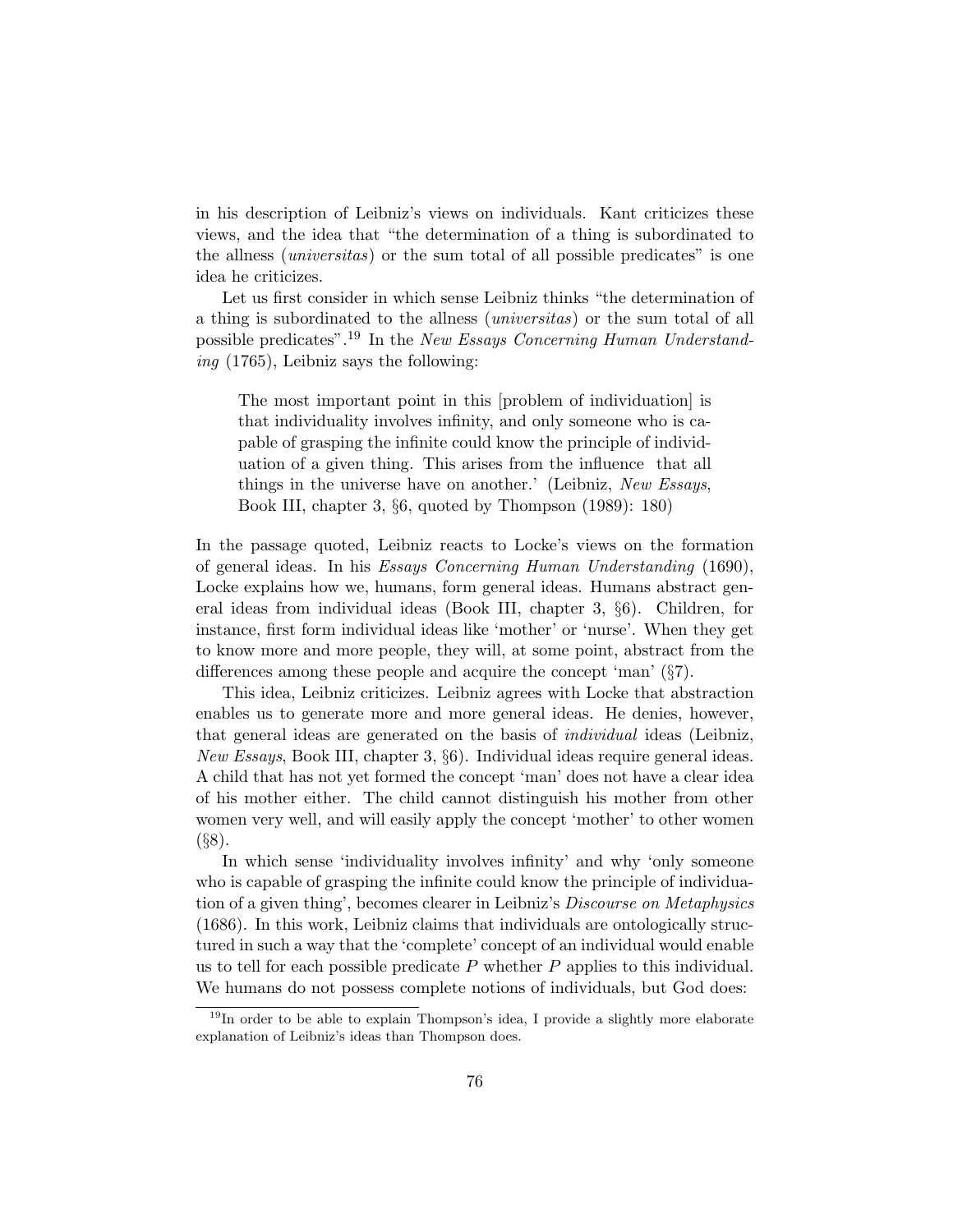[...] God, seeing Alexander's individual notion or haecceity, sees in it at the same time the basis and reason for all the predicates which can be said truly of him, for example, that he vanquished Darius and Porus; he even knows a priori (and not by experience) whether he died a natural death or whether he was poisoned, something we can know only through history. (Leibniz, Discourse on Metaphysics: §8)

When Leibniz says 'only someone who is capable of grasping the infinite could know the principle of individuation of a given thing', Thompson thinks, he means that someone who knows the principle of individuation of a given thing should know for each predicate in the infinite collection of possible predicates, whether it applies to this thing. One should know the infinite set of predicates the intension of such an individual notion contains.<sup>20</sup>

Considering Leibniz's views on individuals, we can understand what Kant means when he says that, according to Leibniz, "the determination of a thing is subordinated to the allness (universitas) or the sum total of all possible predicates". To cognize an individual as individual, Leibniz thinks, I must be able to tell for every possible predicate  $P$  whether  $P$  or whether not-P applies to x. In this sense, determining an individual requires that we subordinate it to "the sum total of all possible predicates".

The idea that "the determination of a thing is subordinated to the allness (universitas) or the sum total of all possible predicates", we saw, is an idea Kant criticizes. Now the question is: why does Kant criticize this view? The idea Kant criticizes, Thompson argues, is not the idea that "the determination of a thing is subordinated to [...] allness (*universitas*)". What Kant criticizes, is the idea that this *allness* (*universitas*) can be equated with "the sum total of all possible predicates" (Thompson, 1989: 181). The reason Kant finds this problematic, is that he denies Leibniz's principle of the identity of indiscernibles  $(180)$ . Leibniz thinks that if to some objects  $a$  and b the same predicates apply, a and b must be the same object.<sup>21</sup> Kant denies this principle, because he believes that two empirical objects to which the same predicates apply can still be numerically distinct. Two objects to which the same predicates apply can take in two different places in space: "a place  $= b$  can just as readily accept a thing that is fully similar and equal to another

<sup>&</sup>lt;sup>20</sup>Thompson does not say this very clearly. That this is how Thompson reads Leibniz (or how Thompson takes Kant to be reading Leibniz), I derive from Thompson, 1989: 180, footnote 24 and 25.

<sup>&</sup>lt;sup>21</sup>See, for instance, Leibniz, *Discourse on Metaphysics*: §9: '[...] it follows that it is not true that two substances can resemble each other completely and differ only in number.'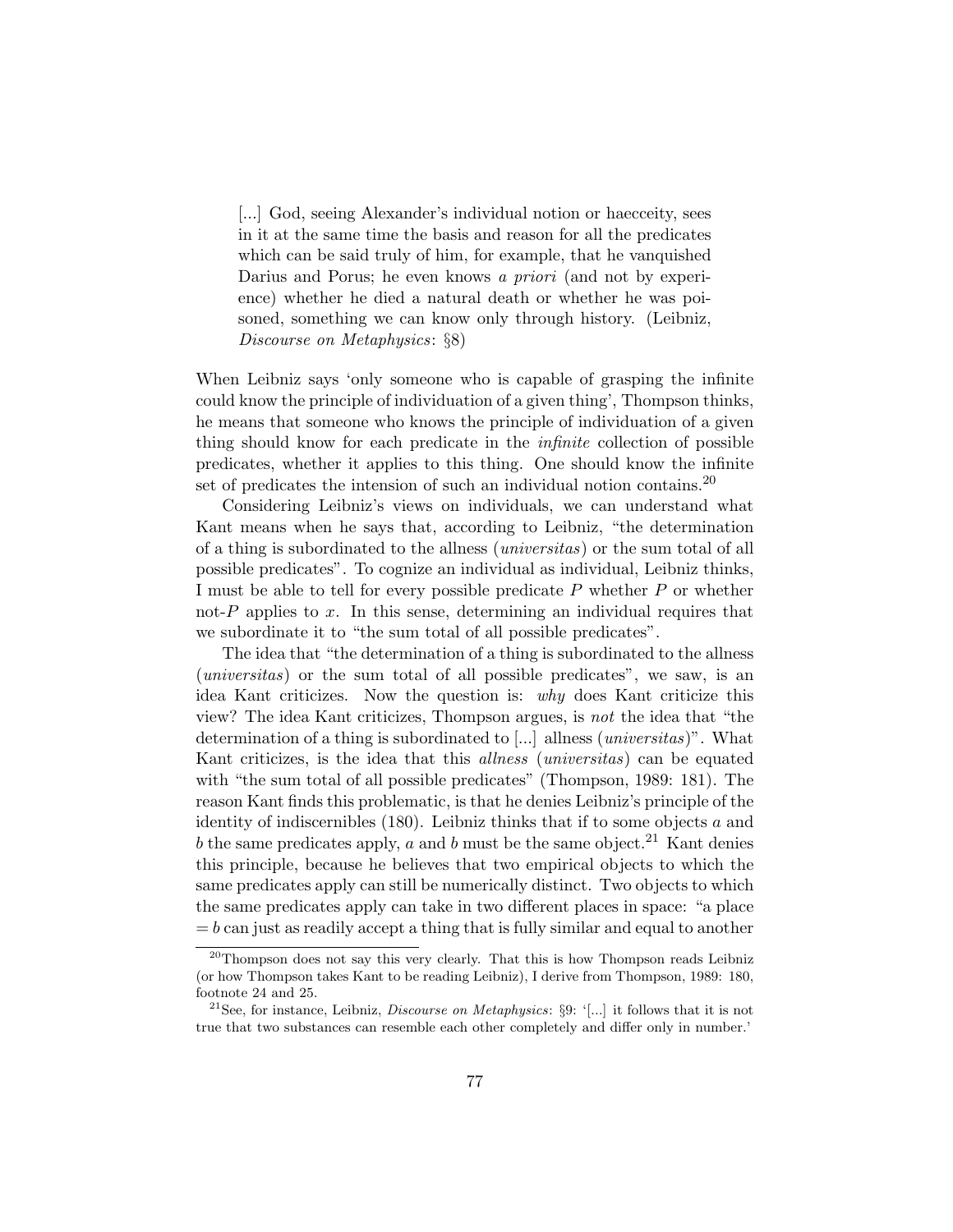in a place  $= a$  as it could if the former were ever so internally different from the latter." (A272/B328) In the Transcendental Ideal, Thompson states, Kant criticizes Leibniz because Leibniz thinks "the sum total of all possible predicates" is sufficient to uniquely determine an individual object. Kant denies that *allness* in this sense suffices to distinguish an individual from all others. Two individuals that are equal with respect to "the sum total of all possible predicates" may still be numerically distinct. Therefore the allness (universitas) to which "the determination of a thing is subordinated" cannot be equated with "the sum total of all possible predicates" (1989: 180-1).

That Kant himself does think that "the determination of a thing is subordinated to [...] allness (universitas)", becomes clear from a passage earlier in the Transcendental Dialectic. In the passage Thompson points to, Kant explains that the judgment 'Caius is mortal' can be formed in two different ways. The judgment can be formed by the *understanding*, or by reason. If we form it by means of the understanding, we form it on the basis of experience. If we form the judgment by means of reason, the judgment forms conclusion of some syllogism (177). In the syllogism 'All men are mortal, Caius is a man, so Caius is mortal', for instance, reason infers the judgment 'Caius is mortal' from two other judgments. In this case, the judgment follows a priori. As Kant puts it:

The function of reason in its inferences consisted in the universality of cognition according to concepts, and the syllogism is itself a judgment determined a priori in the whole domain of its condition. I can draw the proposition "Caius is mortal" from experience merely through the understanding. But I seek a concept containing the condition [Bedingung] under which the predicate (the assertion in general) of this judgment is given (i.e., here, the concept "human"), and after I have subsumed [the predicate] under this condition, taken in its whole domain ("all humans are mortal"), I determine the cognition of my object according to it ("Caius is mortal"). (A321-2/B378)

Directly after Kant has explained that the judgment 'Caius is mortal' cannot only be formed by the understanding, but also by reason, he says:

Accordingly, in the conclusion of a syllogism we restrict a predicate to a certain object, after we have thought it in the major premise in its whole domain under a certain condition. This complete magnitude of the domain, in the relation to such a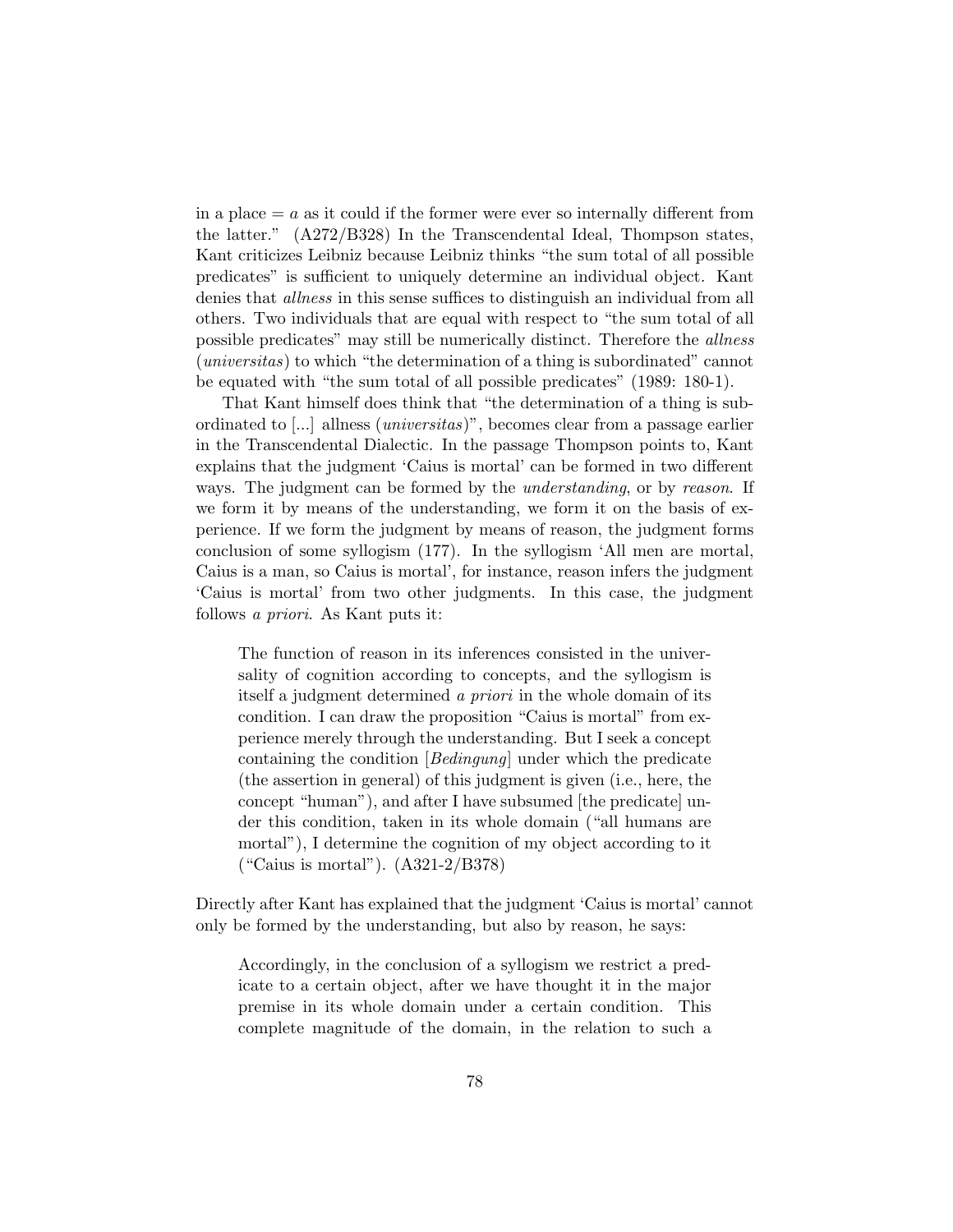condition, is called **universality** (*universalitas*). In the synthesis of intuition this corresponds to **allness** *(universitas)*, or the totality of conditions.  $(A322/B379-8)^{22}$ 

Here, we recognize the allness (universitas) we encountered in 'The Transcendental Ideal'. In this passage, however, Kant does not describe this allness as "the sum total of all possible predicates", but as a "totality of conditions". What could this "totality of conditions" be?

To answer this question we must wonder what Kant means by the "synthesis of intuition" this *allness* "corresponds to". For this, there are two candidates (Thompson, 1989: 178). The "synthesis of intuition" might be the synthesis of intuitions that enables us to derive the judgment 'All men are mortal' on the basis of experience. It could, however, also be the "synthesis of intuition" that enables us to form the judgment 'Caius is mortal' on the basis of experience. Given the context, the second option is more plausible. Before, Kant used the judgment 'Caius is mortal' as an example of a judgment that can be inferred from experience. The judgment 'All men are mortal', he only uses as an example of a major premise of a syllogism the judgment 'Caius is mortal' could be inferred from *(ibid)*.

Both interpretations of the "synthesis of intuition" can be united with Kant's remark that: "This complete magnitude of the domain, in the relation to such a condition, is called **universality** (*universalitas*)". 'Universality' concerns the logical universality of a judgment. Allness is its ontological counterpart. Logically, both the judgment 'All men are mortal' and the judgment 'Caius is mortal' are universal.<sup>23</sup> The allness corresponding to this universality could be either the "totality of conditions" that makes possible the application of the predicate 'mortal' to 'all men'. It could, however, also be the "totality of conditions" that makes possible the application of the predicate 'mortal' to 'Caius' (178-9). Because, as we saw before, the second interpretation is more likely, we should consider in what sense a "totality of conditions" makes possible the judgment 'Caius is mortal'.

To form the judgment 'Caius is mortal' I must regard Caius as an individual object distinguishable from other objects (179). The fact that Caius exists as such an individual object, and the fact that certain predicates apply

 $2<sup>22</sup>A$  question this passage raises is why, in the judgment 'All men are mortal', we think the predicate 'mortal' "in its whole domain". Do we not, rather, think the concept 'men' "in its whole domain"? What Kant means, Thompson thinks, is that in this judgment 'one judges that the predicate applies universally under the condition that the subject is all humans' (1989: 178).

<sup>23</sup>As Kant says: "The logicians rightly say that in the use of judgments in syllogisms singular judgments can be treated like universal ones." (A71/B97)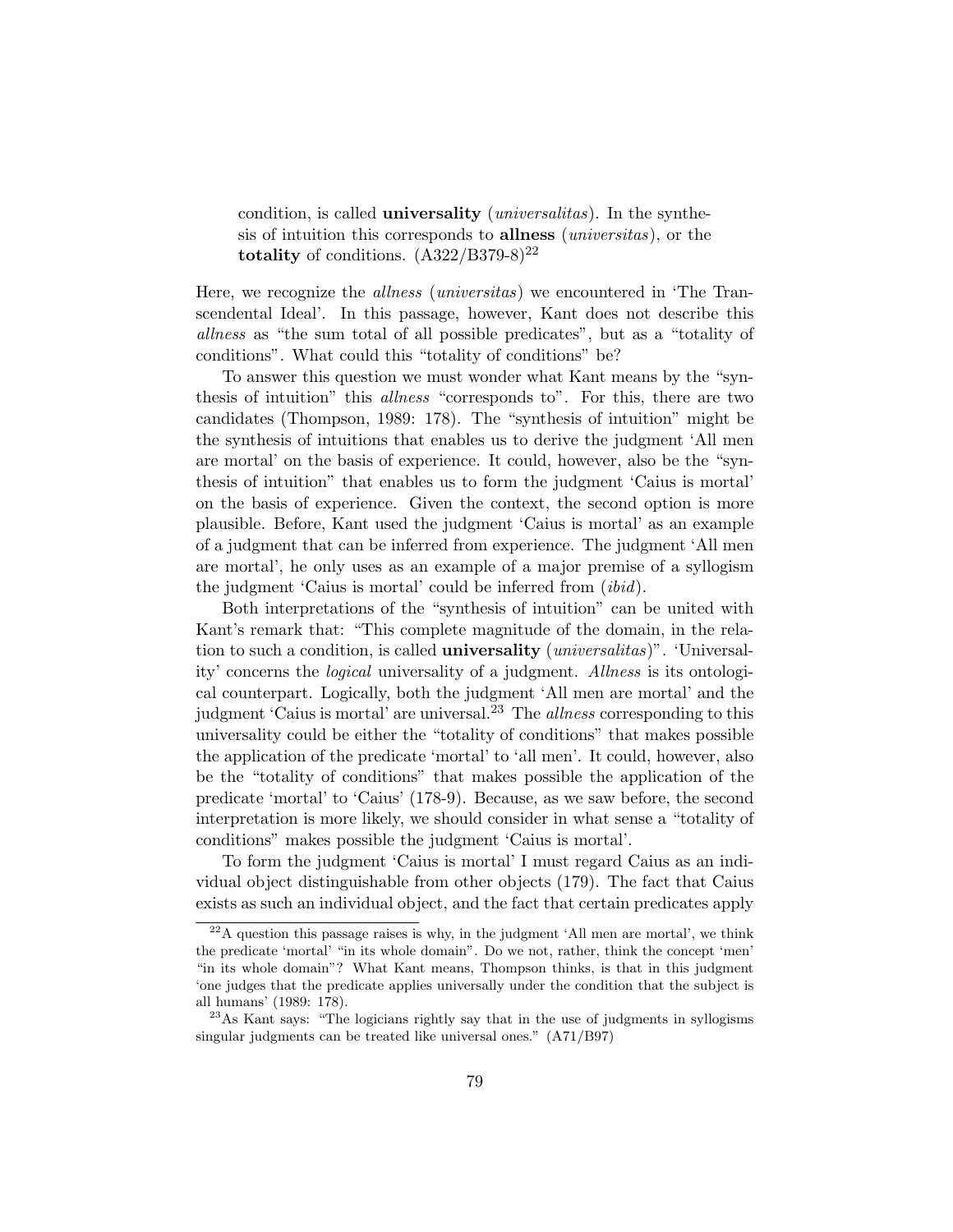to Caius, is determined by the causal influences of other empirical objects. Objects, Kant thinks, stand in a constant causal interaction, and therefore they determine each others properties. The fact I can regard Caius as an individual object, and can apply the concept 'mortal' to it, is determined by the influence of empirical objects existing before and at the same time as Caius (ibid). As Thompson puts it:

As all co-existing substances are in principle interacting with each other throughout the time of their existence, and as the existence of each substance is the result of the causal interactions of substances that existed before it, the conditions that determine the applicability of predicates to a given substance constitute an indefinite plurality. (ibid)

The factors that enable us to recognize Caius as an individual object form an 'indefinite plurality'. This, Thompson infers from Kant's solution to the First Antinomy. The Antinomies of Pure Reason are contradictions reason necessarily encounters in attempting to apply the categories beyond the limits of possible experience. Kant distinguishes four Antinomies of Pure Reason, that all consist in a thesis and an anti-thesis. This thesis and anti-thesis seem equally convincing, but as they contradict each other, they cannot both be true. The first Antinomy consists in the thesis: "The world has a beginning in time, and in space is also enclosed in boundaries" (A427/B455), and the anti-thesis "The world has no beginning and no bounds in space, but is infinite with regard to both time and space." (A427/B455) Kant solves the first Antinomy by stating that the "series of conditions for a given perception" (A518/B546) does not form an *finite* series, nor an *infinite* series, but an *indefinite* series (*regressus in indefinitum*)  $(A519-20/B547-8).^{24}$  According to Kant there is thus an indefinite series of 'conditions' causing Caius to exist, and causing him to have the property of being mortal (Thompson, 1989: 179).

The indefinite plurality of conditions determining an individual we can regard as a unity. This provides us with an allness of conditions (as we saw before, "allness (totality) is nothing other than plurality considered as a unity"  $(B111)$ ). The concept *allness* as *universitas* applies to the *allness* of conditions that enable me to regard Caius as an individual object and to apply the predicate 'mortal' to him. Contrary to *allness* as "the sum total of all possible predicates", this allness of conditions enables us to distinguish an object from every other object. By bringing my intuition of Caius under

<sup>24</sup>See Thompson, 1989: 179n.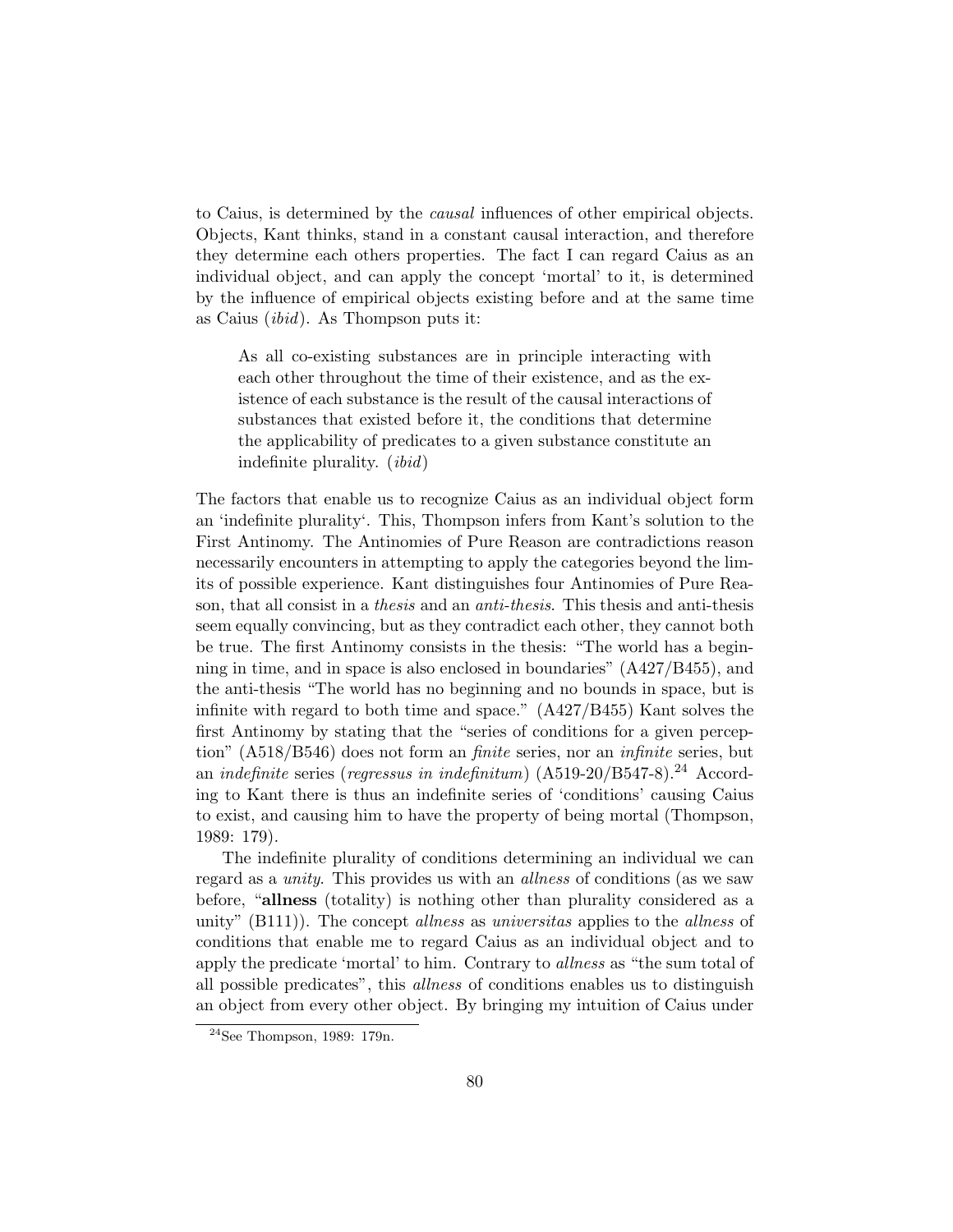this concept I regard Caius 'as a single individual distinct from every other in the universe' (Thompson, 1989: 179).

#### 3.4 Two Notions of Allness

In the previous sections, we saw that Thompson distinguishes two kinds of allness. He distinguishes between allness that can be applied to individual empirical objects, and *allness* that can be applied to mathematical objects. Thompson refers to the first kind of allness as 'allness as universitas'.

Thompson's analysis of allness as universitas raises a few questions. In the previous chapter, we saw that Kant links the category *allness* to the notion of *number*: "the concept of a **number** [...] belongs to the category of allness" (B111). I have explained this passage as follows: according to Kant, to every sensible representation the category *allness* (or *totality*) applies, some number concept must apply.<sup>25</sup> This implies that a representation to which the category *allness* applies must have a definite cardinality. Now the problem is that, according to Thompson, the allness of conditions which determines an individual object forms an indefinite plurality (see 3.3). This suggests that this *allness* does not have a definite cardinality.<sup>26</sup>

Thompson solves this problem in the following way. The allness Kant mentions in B111 is not *allness* as *universitas*, but the *allness* which applies to mathematical objects. A mathematical object considered as *allness* must have a finite magnitude. To such an object we can apply a number (183).

A related point which needs consideration is how Kant sees the relationship between the categories and the logical forms for arithmetical judgments. According to Thompson, Kant finds this relationship obvious. Arithmetical judgments apply to numbers. Arithmetical judgments, moreover, are "not general" (A164/B205), but singular: "Although it is synthetic, however, [the judgment  $7 + 7 = 12$  is still only a singular proposition."  $(A164/B205)$ (Thompson, 1989: 183). Because Kant links numbers to the category allness, this confirms the idea that Kant links singular judgments to *allness*. The *allness* arithmetical judgments apply to is not the *allness* as *universitas* which applies to individual, empirical objects. It is the *allness* which applies to geometrical judgments (ibid).

 $^{25}\rm{See}$  section  $2.5$ 

 $26$ See also Thompson, 1989: 182-3.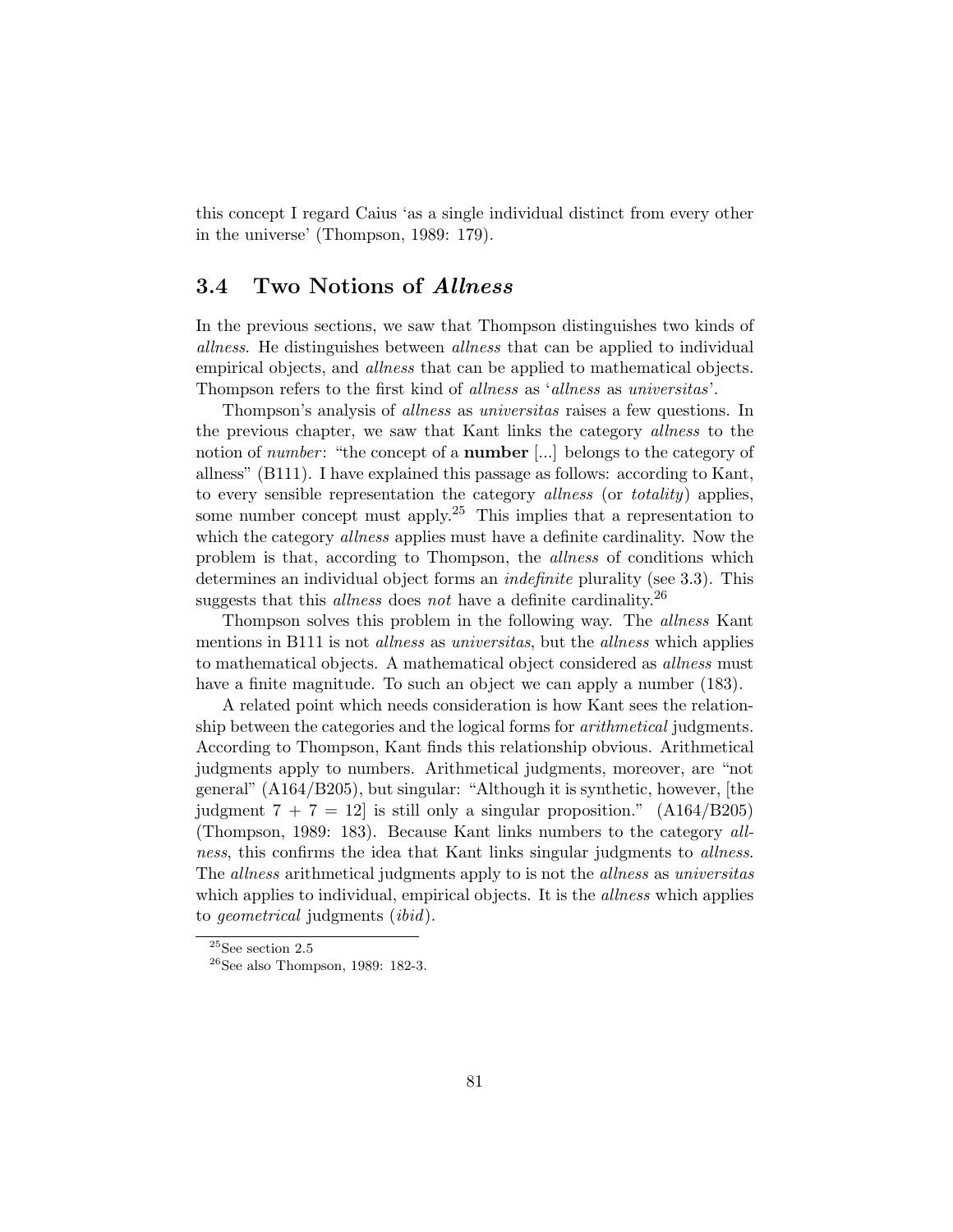## 3.5 Conclusion

In this chapter, I have discussed Friedman's criticism of Longuenesse's theory. Friedman, we saw, interprets Kant's Critique differently than Longuenesse does. Friedman focuses on epistemological issues in Kant, Longuenesse's focuses on the cognitive aspects. Friedman believes that Longuenesse's reading of the *Critique* leads to problems. This we see, among other things, in her analysis of the categories of Quantity. Longuenesse assumes that synthesis according to the categories of Quantity aims at generating the extensions of concepts. The fact that empirical objects are synthesized according to these categories, should guarantee Kant's principle "All intuitions are extensive magnitudes". Longuenesse's ideas about the goal of quantitative synthesis, however, only explain why we are capable of representing discrete magnitudes. An aspect of Friedman's criticism I have granted special attention to is his remark about Thompson's views. In her analysis, Longuenesse assumes that Kant infers unity from general judgments, and allness from singular judgments. This idea, she adopts from Frede and Krüger. Thompson criticizes Frede and Krüger's argument, and shows we have good reasons to think that Kant links unity to general, and *allness* to singular judgments.

What implications do these criticisms have for Longuenesse's analysis? To answer this question, we should first consider whether Friedman's criticism is justified and whether Thompson's analysis is convincing. This will be the topic of the next chapter.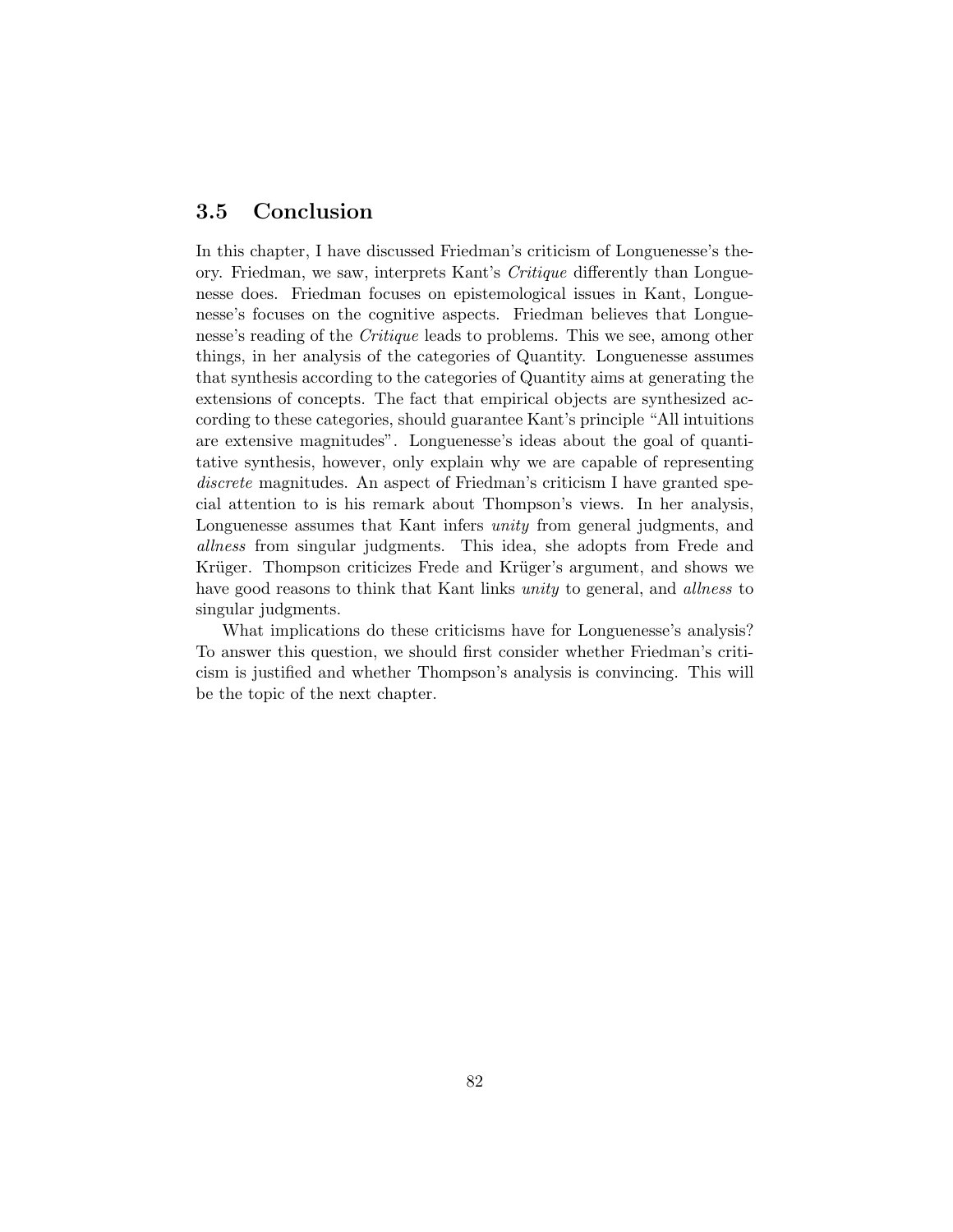# Chapter 4

# Evaluation

In the previous chapter, I have discussed Friedman's criticism of Longuenesse's interpretation of Kant's ideas on Quantity. Friedman, we saw, criticizes Longuenesse for regarding discrete magnitudes as prior to continuous magnitudes. Also, Friedman finds it problematic that Longuenesse's interpretation is partly based on Frede and Krüger's claim that the category unity should be linked to singular, and the category *allness* to universal judgments. Frede and Krüger's argument is refuted by Manley Thompson. Thompson, we saw, has shown that we do have good reasons to think Kant intends to link unity to universal, and allness to singular judgments. In this chapter I will evaluate both Friedman's and Thompson's arguments and consider to what extent Longuenesse's views need to be revised.

#### 4.1 Discrete and Continuous Magnitudes

The first point we need to consider is Friedman's claim that Longuenesse regards discrete magnitudes as prior to continuous magnitudes, and attempts to understand continuous magnitudes in terms of them. I think it is possible to defend Longuenesse against this line of criticism. This I will show in this section.

Friedman reconstructs Longuenesse's position as follows: Quantitative synthesis is what makes possible the logical forms of Quantity, because it enables us represent *collections* of empirical objects and to think them under one and the same concept. Thinking collections of objects under one concept enables us to provide our concepts with an extension. This is what makes possible the logical forms of Quantity. As Friedman points out, this analysis explains that quantitative synthesis enables us to represent *discrete*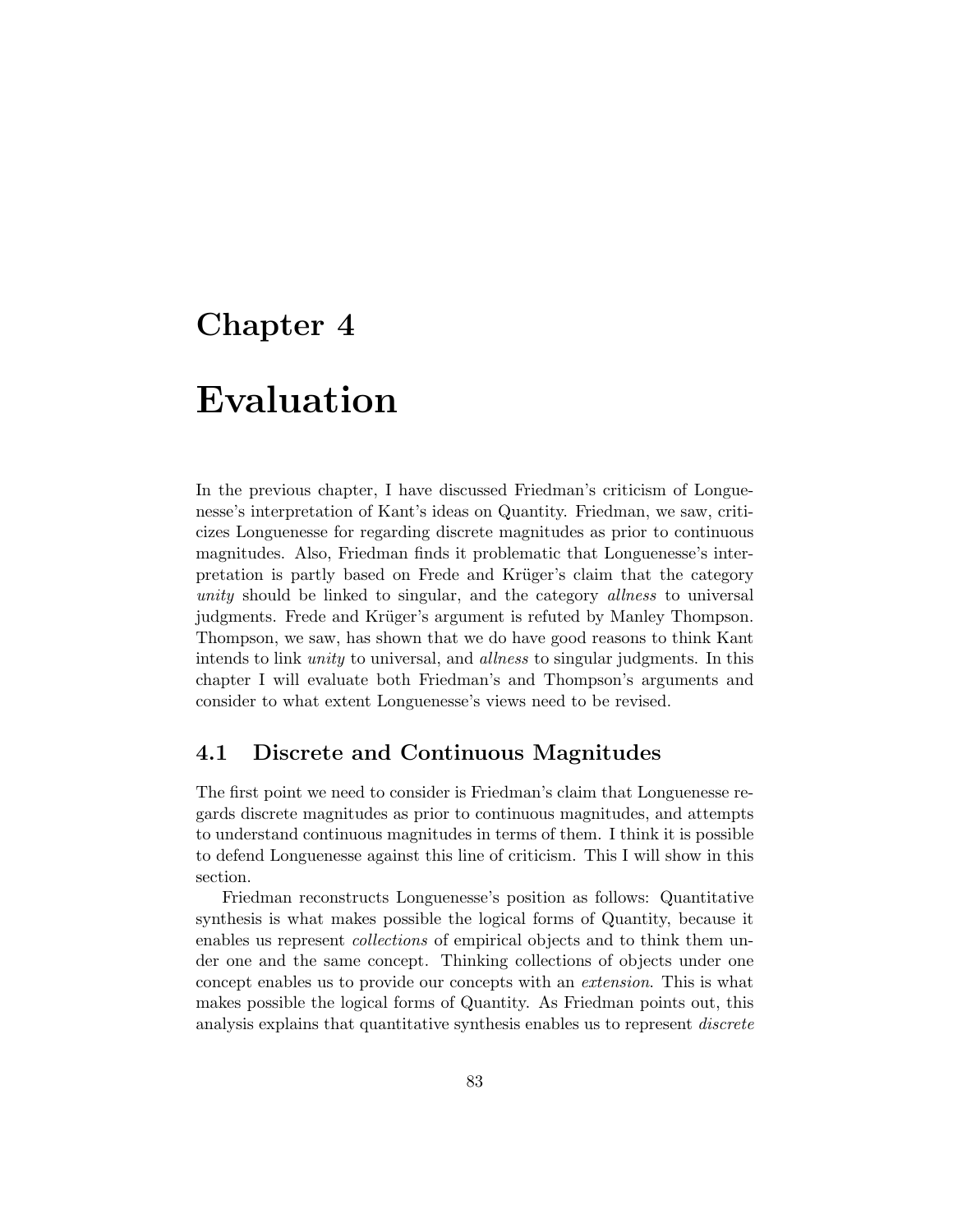magnitudes. It does, not however, explain why it enables us to represent continuous magnitudes. Longuenesse fails to account for the continuity of space and time and the empirical objects given in them.<sup>1</sup>

The question we should ask is whether Longuenesse's analysis of quantitative synthesis should account for our capacity to represent continuous objects. I think Longuenesse does not need to explain this. As Longuenesse points out in her reaction to Friedman (Longuenesse, 2005: chapter 2), she does not think it is quantitative synthesis that enables us to represent such objects. What enables us to represent empirical objects as continuous is the fact these objects are given to us in space and time.<sup>2</sup> The representations of space and time are no products of quantitative synthesis (47). The representation of an objective space and an objective time are generated by the activity of figurative synthesis, but they are prior to quantitative synthesis (47-8). Just like quantitative synthesis makes possible syntheses according to the categories of Quality and Relation, the representations of time and space make possible quantitative synthesis.<sup>3</sup>

How should we understand this? In chapter 1, I have explained that Longuenesse understands figurative synthesis as an activity in which we combine sensible representations according to the 'sensible forms' of the objective unity of apperception. By combining representations according to these forms, we regard these representations as standing in one objective time and one objective space. We combine sensible representations according to the sensible forms of the objective unity of apperception because the understanding affects sensibility.

Now in which sense are space and time prior to the activity of quantitative synthesis? The figurative syntheses according to the various categories lead us to regard our representations as standing in one objective space and one objective time. To regard our representations in this way, however, we need the representations of an objective space and an objective time. These representations are what enable us to combine our representations according to the objective sensible forms of the objective unity of apperception.<sup>4</sup> Space and time, one could say, are the sensible counterparts of the objective unity of apperception itself. In the beginning of the B-Deduction, in

<sup>&</sup>lt;sup>1</sup>See section 3.1.

 $2$ This is what I take Longuenesse to explain at Longuenesse, 2005: 46-7.

 $3$ See Longuenesse, 2005: 47-8. I assume Longuenesse regards space and time as *logically* prior to quantitative synthesis, not temporarily.

<sup>&</sup>lt;sup>4</sup>This is how I understand Longuenesse's remark that we represent 'space and time [...] as one whole within which all appearances ought to be situated and ordered' (Longuenesse, 2005: 47). She quite clearly explains this point at ibid, p. 36.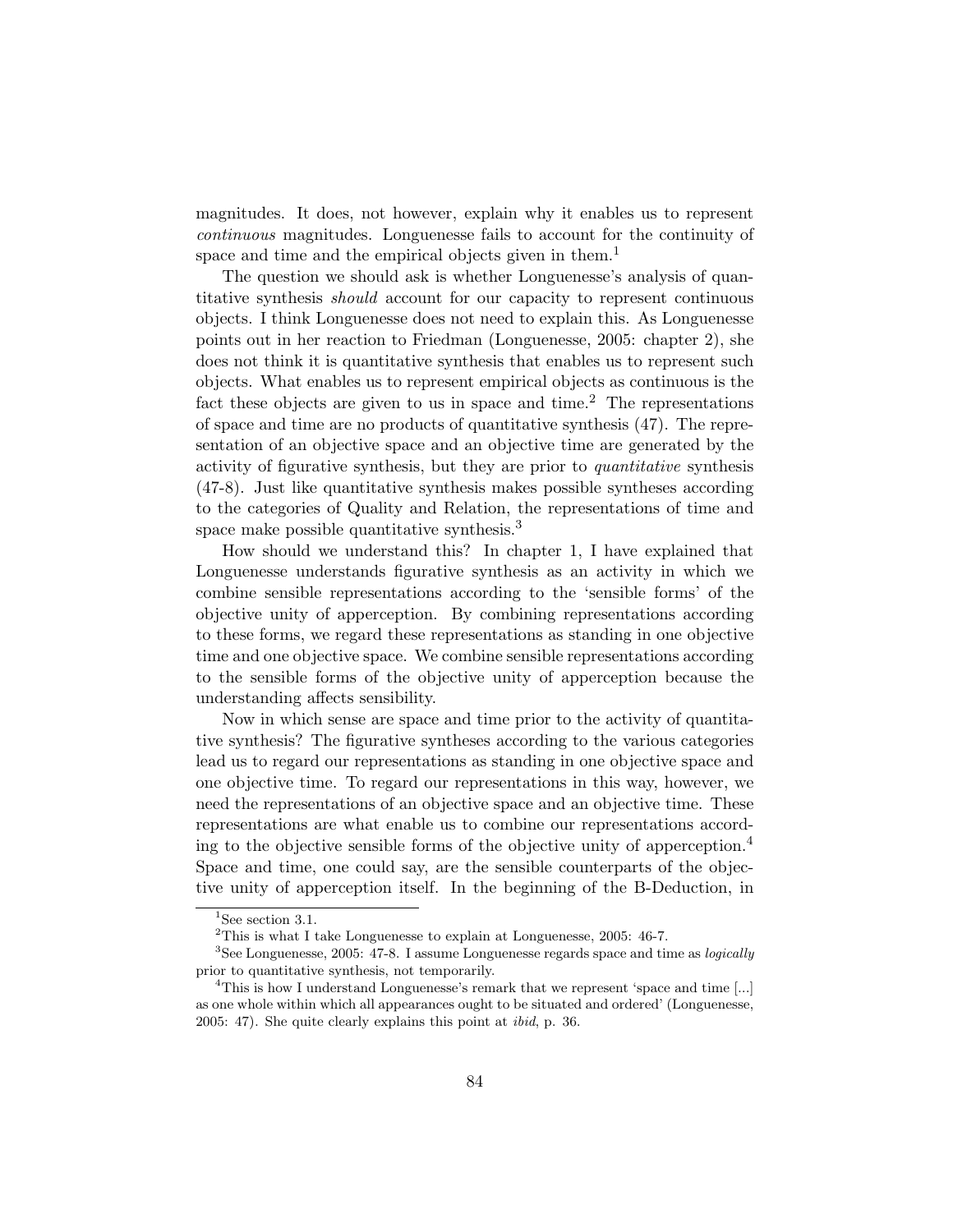§15, Kant discusses "the possibility of a combination in general" (B129). He wonders what it is that makes the synthesis of representations possible. This question he answers by analyzing the concept "combination" (Verbindung). "Combination" or synthesis requires three things. It requires (1) a manifold of representations, (2) the synthesis of these representations, and (3) something Kant calls "the concept of the unity of the manifold":

But in addition to the concept of the manifold and of its synthesis, the concept of combination also carries with it the concept of the unity of the manifold. (B130)

This "concept of the unity of the manifold" is not a category, but something "higher" than the categories:

The representation of this unity cannot, therefore, arise from the combination; rather, by being added to the representation of the manifold, it first makes the concept of combination possible. This unity, which precedes all concepts of combination a priori, is not the former category of unity  $(\S10)$ ; for all categories are grounded on logical functions in judgments, but in these combination, thus the unity of given concepts, is already thought. The category therefore already presupposes combination. We must therefore seek this unity (as qualitative, §12) some place higher, namely in that which itself contains the ground of the unity of different concepts in judgments [...] (B130-1)

Right after Kant has said this, he introduces, in §16, the "synthetic", or the "objective"<sup>5</sup> unity of apperception: the "I think" that "must be able to accompany all my representations" (B131). The "unity" of §15 clearly is the objective unity of apperception.<sup>6</sup>

When, in figurative synthesis, the understanding affects sensibility, what affects sensibility first is the objective unity of apperception. The objective unity of apperception 'generates the a priori representation of a complete unity of our representations'  $(KCI: 241n)$ . Space and time are sensible

 $5$ The synthetic unity of apperception Kant mentions in, for instance,  $§16$  is the *objective* unity of apperception he discusses in  $\S 19$ . Kant states, for instance: "The **transcendental** unity of apperception is that unity through which all of the manifold given in an intuition is united in a concept of the object. It is called objective on that account, and must be distinguished from the subjective unity of consciousness [...]" (B139)

 $6$ See KCJ: 241-2n. and Longuenesse, 2005: 36.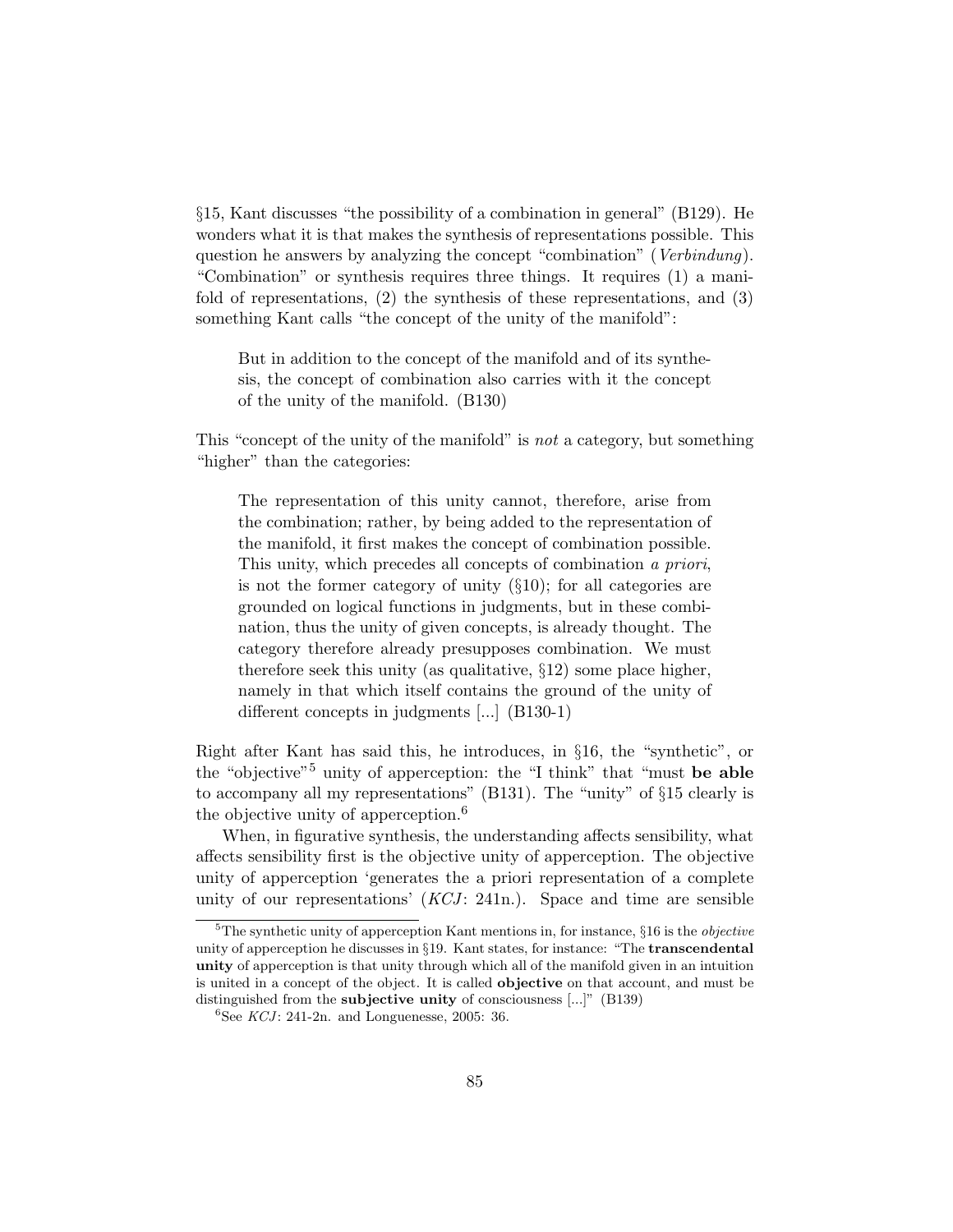forms of this a priori representation. Therefore, prior to any synthesis according to the various categories, figurative synthesis generates the representations of 'space and time as qualitative unity, preceding and conditioning all unity according to the categories' (241). This is Kant's point in §26 of the B-deduction:

Space, represented as **object** (as is really required in geometry), contains more than the mere form of intuition, namely the comprehension of the manifold given in accordance with the form of sensibility in an intuitive representation, so that the form of intuition merely gives he manifold, but the formal intuition gives unity of the representation. (B160n.)

When understanding affects sensibility in figurative synthesis, it first generates the representation of "[s]pace, represented as object" or the "formal intuition" of space. This representation precedes the various acts of synthesis according to the categories. This becomes clearer from what Kant says immediately after:

In the Aesthetic I ascribed this unity merely to sensibility, only in order to note that it precedes all concepts, though to be sure it presupposes a synthesis, which does not belong to the senses, but through which all concepts of space and time first become possible. For since through it (as the understanding determines the sensibility) space or time are first given as intuitions, the unity of this a priori intuition belongs to space and time, and not to the concept of the understanding  $(\S 24)$ . (B160-1n.)

The *unity* of space and time is not generated by means of a category: a "concept of the understanding". It "precedes all concepts". Still, this unity is generated because "the understanding determines the sensibility". From this, Longuenesse infers that the representations of an objective time and an objective space are generated because the understanding, and thus the objective unity of apperception, affects sensibility, but that they are generated prior to any act of synthesis according to the categories.<sup>7</sup>

 $7$ That this is the point Longuenesse wants to make, I derive from Longuenesse, 2005: p. 36, especially footnote 27. See also ibid, p. 68 and p. 70. There, she makes a slightly different, but related point.

According to Longuenesse, the formal intuitions of space and time – the first products of figurative synthesis – are space and time as Kant presents in the Transcendental Aesthetic (see KCJ, chapter 8). Note that this is also suggested by the footnote of B160-1.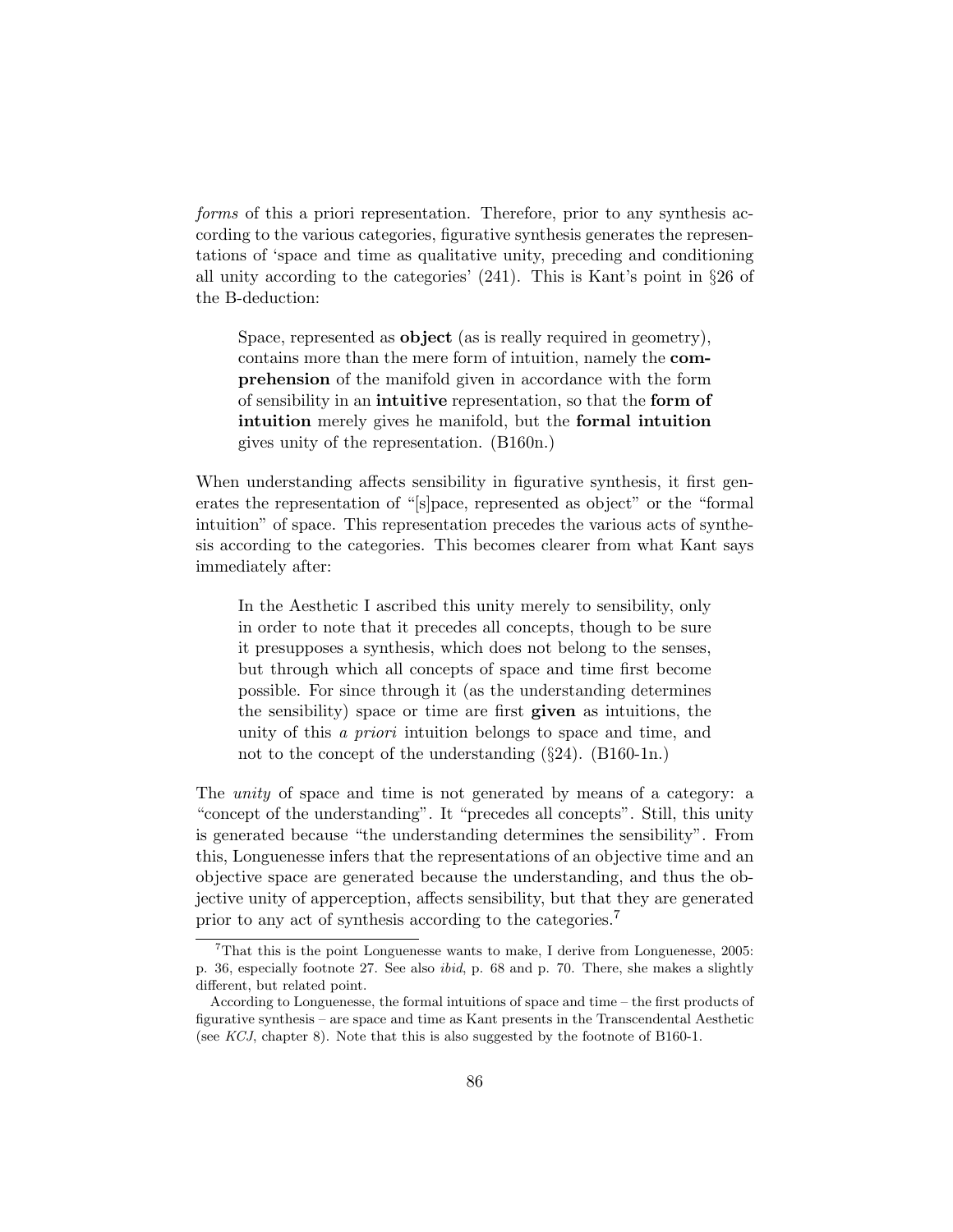So: although space and time are generated by figurative synthesis, they are not generated by quantitative synthesis. This means that Longuenesse's analysis of quantitative synthesis does not have to account for all characteristics of space and time. What, then, does account for these characteristics? Although space and time are partly generated by the understanding, the understanding does not determine all of their characteristics. Space and time are generated because the understanding affects sensibility. The sensible faculty, therefore, contributes to the "formal intuitions" this figurative synthesis generates as well. Space and time are continuous as a result of the combination of understanding and sensibility.<sup>8</sup>

Longuenesse's analysis raises various questions, but I do not want to discuss these problems here. What is important for us, is that Longuenesse is not – like Friedman suggests – forced to understand continuous magnitudes in terms of discrete magnitudes. Space and time as formal intuitions are continuous and their continuity accounts for the continuity of empirical objects given in them. Empirical objects are not continuous because they are generated by means of quantitative synthesis. They are continuous because they are given in space and time.

Which effect, then, *does* quantitative synthesis have on objects? Quantitative synthesis enables us to represent manifolds of representations as manifolds. It enables us, among other things, to represent a manifold of spaces within the representation of space. The fact that space contains an infinite plurality of spaces is not due to quantitative synthesis. This is due to the specific nature of our sensible faculty. Representing this manifold of spaces as manifold, however, we do in quantitative synthesis.<sup>9</sup> In quantitative synthesis, we can represent these spaces one by one to combine them into a representation of a manifold of spaces. Quantitative synthesis also is necessary to *measure* objects: to measure an object we must represent its spatial form as a manifold of spaces. The fact, however, that an empirical object has a continuous spatial form which allows it to be measured is not a result of quantitative synthesis.

I think we can conclude that Friedman is correct that Longuenesse's analysis of quantitative synthesis does not account for the fact that empirical objects are continuous. Friedman is incorrect, however, that this is problematic. Because Longuenesse assigns a quite autonomous status to space and time, space and time can account for some of the characteristics Kant ascribes to empirical objects. One of the characteristics space accounts

<sup>8</sup>This point, I take Longuenesse to be making at Longuenesse, 2005: 34-5 and 48-9.

<sup>9</sup>This follows from Longuenesse's remarks at Longuenesse, 2005: 48-9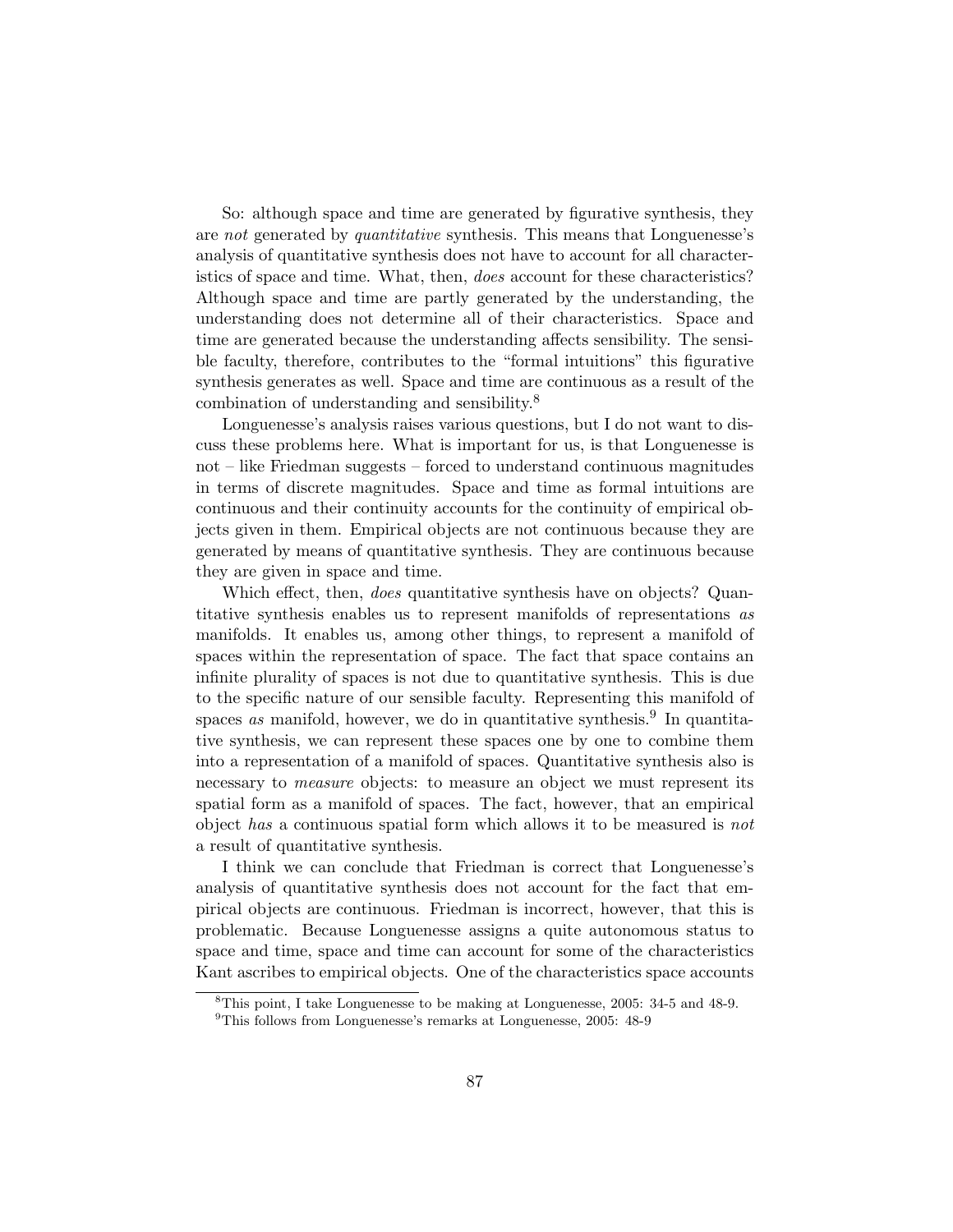for is the continuity of these objects. Longuenesse, therefore, does not need to explain how quantitative synthesis accounts for this.

#### 4.2 Thompson's Argument: Universal Judgments

From the previous section, it follows that we do not need to follow Friedman's first line of criticism. How is this for the other problem we saw in chapter 3: Thompson's refutation of Frede and Krüger's argument? Before I consider whether Longuenesse should revise her views, we should wonder whether Thompson's argument is convincing. In this section and the following, I will evaluate Thompson's views.

For mathematical judgments, Thompson's analysis seems to work out fine. For empirical judgments, his analysis is more problematic. Even this part of Thompson's analysis, however, contains some very interesting aspects. Especially, the idea that the universal form of judgment should be linked to unity rather than allness is convincing. It is convincing for two reasons.

One argument in favour of this idea is provided by Thompson himself, although he does not himself present it as a direct argument for his claim. Suppose the category allness would be linked to the universal form of judgment. Consider the judgment 'All humans are mortal'. If we link this universal judgment to *allness*, we take *allness* to be referring to the complete extension of the concept 'humans'. Given Kant's definition of the categories, however, it is not very plausible that this is what *allness* refers to. Kant provides the following definition of the categories: "[The categories] are concepts of an object in general, by means of which its intuition is regarded as determined with regard to one of the logical functions for judgments." (B128) If allness would be linked to universal judgments, allness would be a concept by means of which the intuition of the collection of all humans is regarded determined with regard the universal logical function of judgments (Thompson, 1989: 178). We can ask, however, whether Kant really regards 'all humans' as an object of which we can have intuitions. As Thompson says: '[...] Kant nowhere indicates that he regards "all humans" as an object of intuition' (ibid). An advantage of the analysis Thompson provides, is that it does not require us to regard the collection of all humans as an object of intuition. A universal judgment requires we bring individual objects under the category unity. This is what makes us regard them as "determined" with regard to the universal logical function. The only thing Thompson's analysis requires is that we regard these individual objects as objects of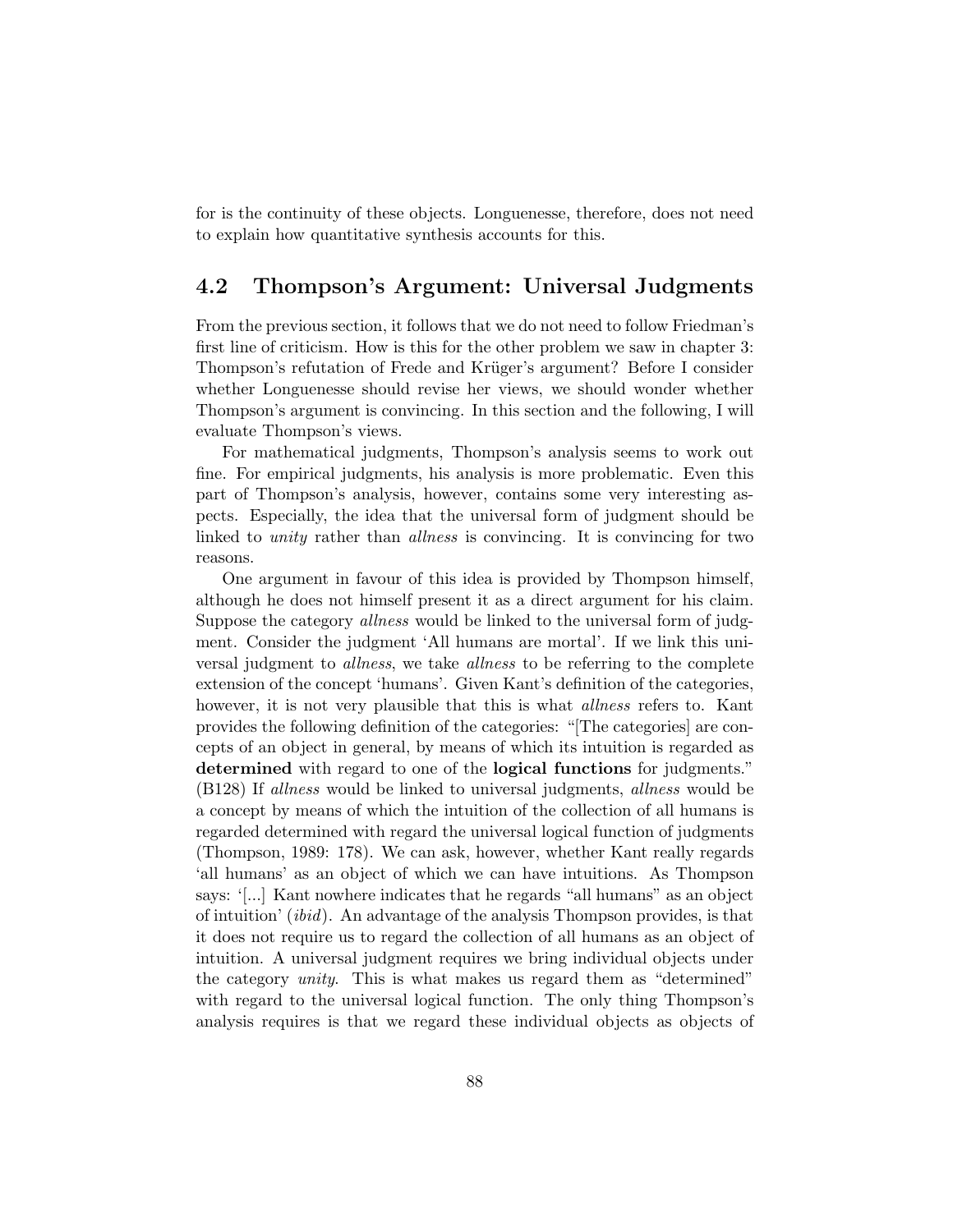intuition.

This brings us to a second, more important advantage of Thompson's analysis. Thompson's idea leads to a much more convincing interpretation of Kant's universal judgments than the interpretation Longuenesse and Frede and Krüger provide. According to Thompson, we saw in the previous chapter, in a universal judgment like 'All men are mortal' we do not think 'a conjunction of singular judgments' (179). Rather, we think that 'any object falling under the concept "human" also falls under the concept "mortal"'  $(ibid).^{10}$  Longuenesse's explanation of the relationship between the categories and logical forms of Quantity leads her to understand universal judgments as conjunctions of singular judgments. In figurative synthesis, Longuenesse thinks, we first generate the representation of a *unity*, then of a plurality of such unities, and eventually of an allness of such unities. The quantitative logical forms are generated analogously. We first form singular judgments like 'This bird has a beak', 'That bird has a beak', etc. These singular judgments we can combine to particular judgments like 'Some birds have a beak'. Eventually, we can combine these judgments to universal judgments like 'All birds have a beak'. According to this analysis, universal judgments are conjunctions of singular judgments.<sup>11</sup>

Considering the status Kant assigns to judgments, it is implausible he regards universal judgments as conjunctions of singular judgments. As Kant emphasizes, judgments are rules. In the Prolegomena, Kant says "Judgments, when considered merely as the condition of the unification of given representations in a consciousness, are rules." (Prolegomena, §23, Ak. 4:  $305$ .<sup>12</sup> In the *Critique*, Kant describes the understanding – the "faculty for judging"  $(AG9/B94)$  – as a "faculty of *rules*"  $(A299/B356$ , emphasis mine). There is an important difference between universal judgments considered as rules, and universal judgments considered as conjunctions of singular judgments. This follows from Nelson Goodman's (1947) analysis of rules.<sup>13</sup> Consider, for instance, the judgment 'All the coins in my pocket are silver'.<sup>14</sup> This judgment is a typical example of a universal judgment that should be understood as a conjunction of singular judgments. The fact that all coins in my pocket are silver is a coincidence. There is no connection between the property 'being a coin in my pocket' and the property 'being silver'. For this reason, this judgment is not a rule. By means of this judgment, I do

 $10$ Thompson does not really provide an argument for this claim.

<sup>&</sup>lt;sup>11</sup>See section 2.3. for Longuenesse's analysis of Kant's quantitative logical forms.

 $12$ This is pointed out by Longuenesse, see  $KCI$ : 93.

<sup>13</sup>For a very clear explanation of Goodman's point, see Counihan 2008: 95-8.

<sup>&</sup>lt;sup>14</sup>Example derived from Goodman, 1947: 124.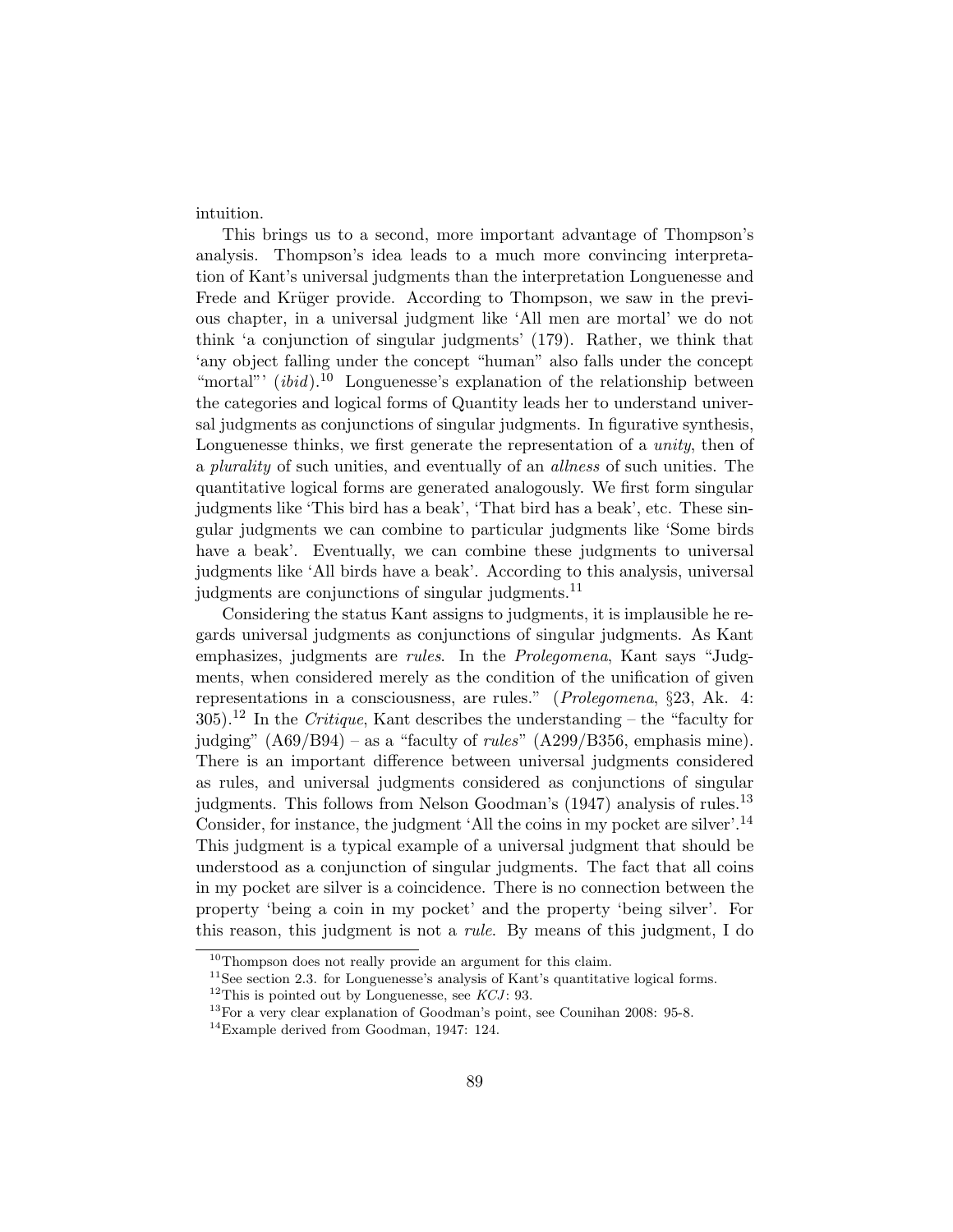not intend to say that to every object I bring under the concept 'coin in my pocket', the concept 'silver' should be applied (Counihan, 2008: 96). For the judgment 'All men are mortal' this is different. It is no coincidence that to every object the concept 'human' applies the concept 'mortal' applies as well. We can say the concept 'mortal' applies to an object *because* that object is human.<sup>15</sup>

That Kant is aware of the distinction between universal judgments that are rules and universal judgments that are conjunctions of singular judgments, is suggested by his Reflection 3286:

Logical generality says something about kind or species and not about all individuals in an aggregate of them; the latter only provides particular sentences. Like: all planets in our system are dark bodies.

Empirical generality is merely analogous to logical [generality]. (Reflection 3286 (1776-89), Ak. 16: 758-9)<sup>16</sup>

In this passage, Kant distinguishes between two kinds of general judgments. A genuine general judgment expresses something about arts and species, not about a collection of individuals. The judgment 'All planets in our system are dark bodies', Kant seems to say, is not a proper general judgment. This judgment, we could say, is formed by determining for each planet in our solar system that it is dark. A proper general judgment would be a judgment like 'All planets are dark bodies'. This judgment states that planets are a species of the art of dark bodies. This judgment expresses a necessary relationship between the concepts 'planet' and 'body'.<sup>17</sup>

 $15$ See Counihan, 2008: 98. Goodman thinks a universal statements that is a rule ('law', in his terminology) 'is accepted as true while many cases of it remain to be determined, the further, unexamined cases being predicted to conform with it.' (Goodman, 1947: 124) A sentence like 'All the coins in my pocket are silver', on the other hand, 'is accepted as a description of contingent fact after the determination of all cases, no prediction of any of its instances being based upon it.' (ibid)

<sup>&</sup>lt;sup>16</sup>Die logische Allgemeinheit sagt etwas von Gattung oder Arten und nicht von allen individuen in einem aggregat derselben; denn letztere giebt nur particulare satze. Als: alle Planeten unseres Systems sind dunkele Korper. Empirische allgemeinheit ist nur analogon der logischen.

<sup>&</sup>lt;sup>17</sup>One might ask whether, in the context of the Transcendental Logic, Kant is not interested in "empirical generality" rather than "logical" generality. I do not think this is the case. Note that Kant does not say that genuine general judgments are analytic. His definition accounts for certain synthetic judgments as well. Within the context of transcendental logic, I think, Kant is interested in judgments that form necessary combi-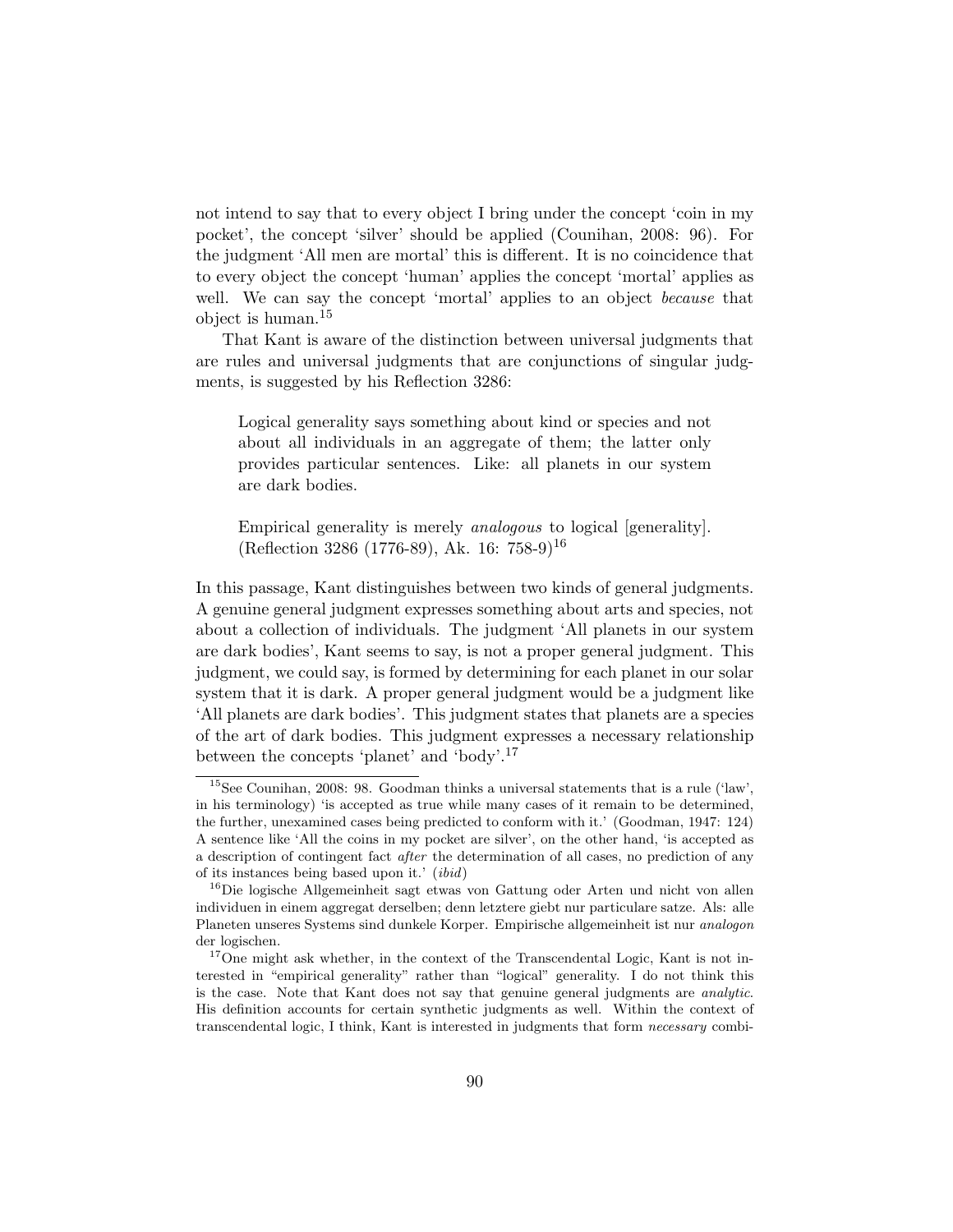By analysing the quantitative logical forms in the way she does, Longuenesse assigns to universal judgments the status of the judgment 'All coins in my pocket are silver' or 'All planets in our system are dark bodies'. What is interesting is that this aspect of Longuenesse's analysis is not even in line with her own ideas about Kant's logical forms of judgment. According to Longuenesse, the logical forms of judgment are – primarily – forms of *anal*ysis  $(KCI: 11)$ . They are the forms of those judgments by means of which we generate concepts. To form a concept like 'tree', for instance, we need certain judgments:

[W]e generate the concept 'tree' [...] insofar as we learn to attribute to every object thought under the concept 'tree', without any added condition, the predicates 'having a trunk', 'having branches', and so on. But we also recognize an object under the concept 'tree' by learning to attribute to it various characters dependent on added conditions: "If the whether gets cold, trees lose their leaves," "If a tree gets no water, it perishes," etc.  $(KCI: 145)$ 

From this it follows that we acquire a concept like 'tree' by forming certain universal judgments: judgments like 'All trees have a trunk', 'All trees have branches' and 'If the whether gets cold, trees lose their leaves'.<sup>18</sup> The rules we form when we acquire the concept 'tree' enable us to recognize trees, and to recognize them under various circumstances. The universal judgments we generate when acquiring the concept 'tree' inform us what 'counts' as a tree. This implies that the judgment 'All trees have property A' does not only tell me something about the trees I have encountered up till now. It also tells me something about the objects I will encounter in the future. This means the universal judgments by means of which we generate concepts cannot be conjunctions of singular judgments.

nations of concepts. Such judgments can express necessary relationships, such as causal relationships, among empirical objects. I think that because we are capable of forming judgments in this sense, we can, in synthesis, generate necessary relationships among objects. I think, therefore, that the general judgments Kant is interested in are "logical" rather than merely "particular". Also note that if the general judgments Kant is interested in in transcendental logic would, in fact, be merely particular, it would not have made sense to add the general judgment form to his table of judgments.

<sup>&</sup>lt;sup>18</sup>Longuenesse does not say that forming a concept like 'tree' requires we form *explicit* judgments. Following Moritz Steckelmacher (1879) Die formale Logik Kants in ihren Beziehungen zur Transzendentalen, Breslau: Köbner, p. 21-2, she describes these judgments as 'silent' judgments  $(KCI: 122)$ .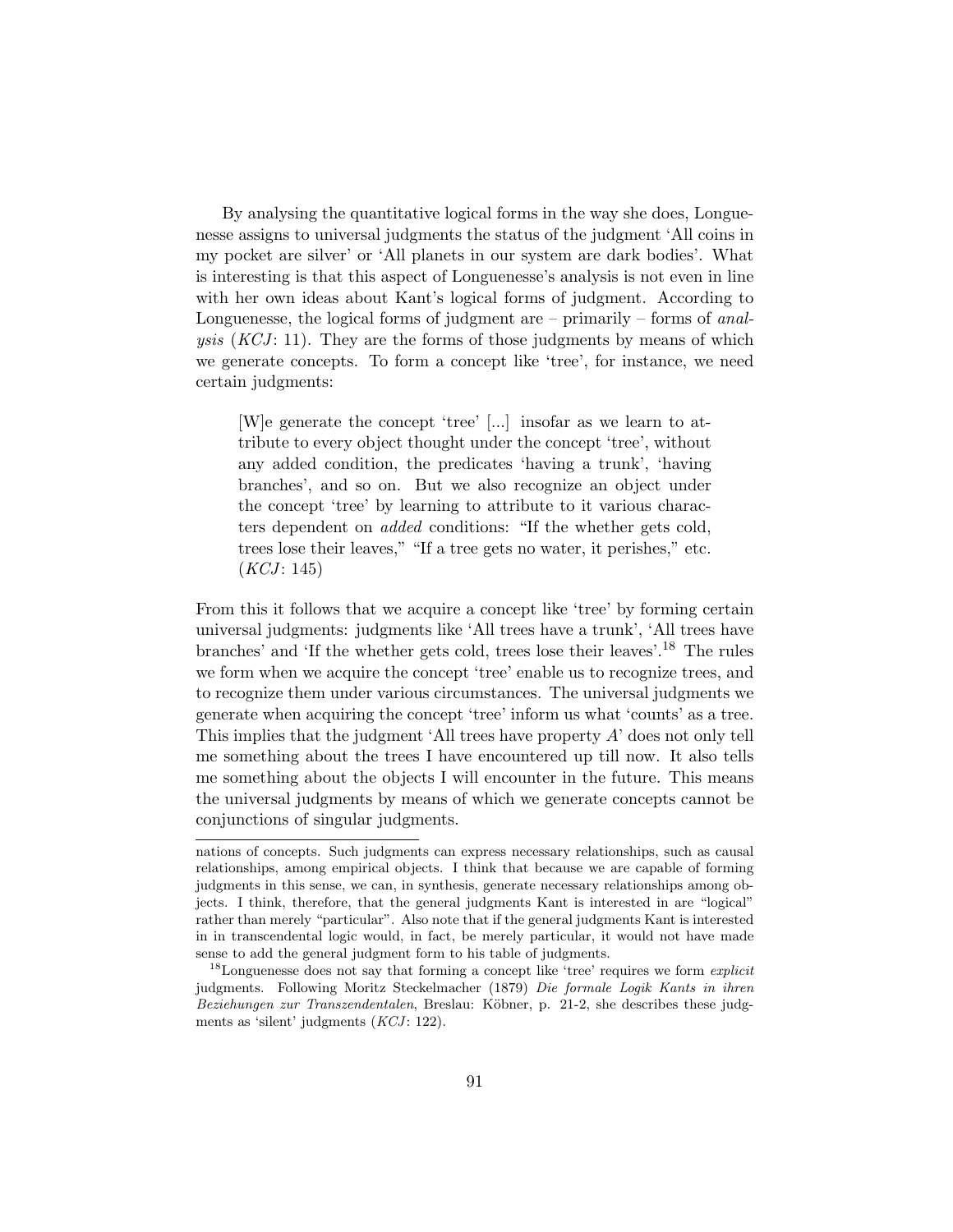## 4.3 Thompson on the Transcendental Ideal

I have now explained which aspect of Thompson's analysis I find convincing: Thompson's analysis leads to a much more plausible interpretation of Kant's universal judgments. Less convincing, however, I find Thompson's argument for his claim that singular judgments about empirical objects should be linked to the category *allness*. In chapter 3, we have seen that Thompson's argument for this claim rests on his interpretation of two passages from the Transcendental Dialectic. In this section and the following, I will argue that Thompson's interpretation of these passages is problematic.

The first point we need to look at is Thompson's analysis of Kant's remarks in the Transcendental Ideal. Thompson, we saw, reconstructs Kant's point as follows: In the Transcendental Ideal Kant criticizes Leibniz's idea that the "allness *(universitas)* or the sum total of possible predicates" (A572/B600n.) is sufficient to distinguish an empirical object from any other object. Leibniz thinks that if the same concepts from the "sum total of possible predicates" apply to an object x and an object y, object x and y must be one and the same object. Because Kant does not accept Leibniz's principle of indiscernibles, he denies that "the determination of a thing is subordinated to the allness (universitas) or the sum total of all possible predicates." (A572/B600n.)

Thompson's analysis suggests that Kant finds the notion of the "allness (universitas) or the sum total of possible predicates" too weak. The notion is too weak to determine an individual object.<sup>19</sup> If we look at Kant's views in the Transcendental Ideal, however, we see that Kant rather finds this notion to strong.

To understand Kant's remarks in the Transcendental Ideal, we first have to take a closer look at the part of the Critique of which the Transcendental Ideal forms a section: the Transcendental Dialectic. The Transcendental Dialectic forms the second part of the Transcendental Logic: the part of the Critique in which Kant discusses our discursive cognitive faculty. In the Critique of Pure Reason, we saw, Kant criticizes the sceptical conclusions of – in particular – Hume. Kant argues, contra Hume, that we are justified to form judgments like  $A$  causes  $B$ . There are twelve basic pure concepts of the understanding, and these concepts can be applied to the empirical objects given to us. The proof for this claim Kant provides in the Transcendental Analytic.

<sup>19</sup> See chapter 3, footnote 18. Here, I follow Thompson's assumption that, in the Transcendental Ideal, Kant criticizes Leibniz.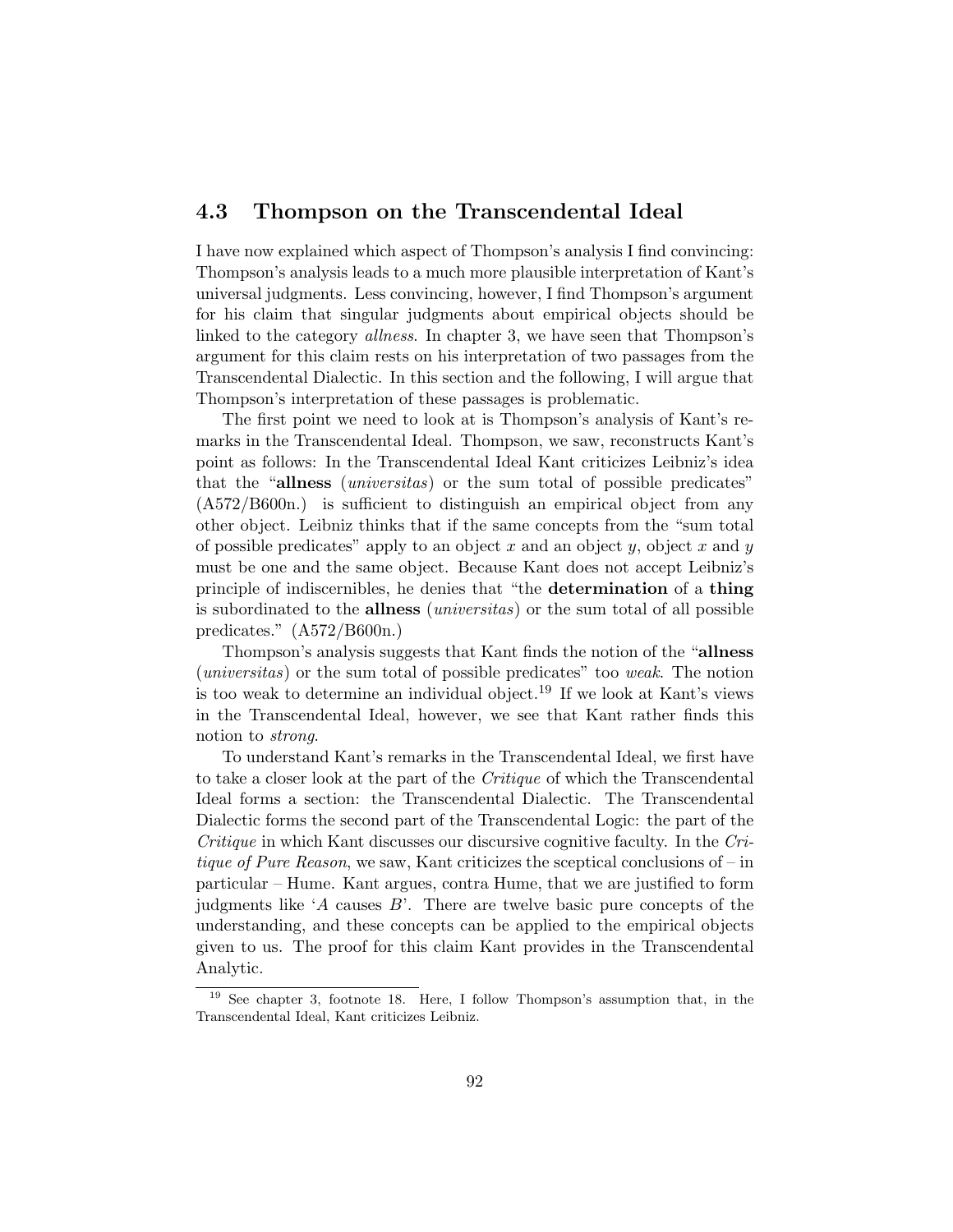Showing that the application of the categories to empirical objects is justified is not all Kant wants to do. He also wants to find a solution for the typical questions metaphysics is concerned with: Does the world have a beginning in time, or has it always existed? Does God exist? Do we have an immortal soul? Kant thinks we are incapable of answering such metaphysical questions. When we try to answer these questions, we try to acquire knowledge of things that cannot sensibly be given to us. Knowledge, however, we can only acquire of things that are sensibly given.

Although we are incapable of answering the classical metaphysical questions, our cognitive faculty does – by its nature – attempt to formulate answers to these questions. By its nature, our cognitive faculty develops certain illusions. These illusions lead us to make metaphysical statements like "The world must have a beginning in time" (A297/B353) or 'We have an immortal soul'. Judgments like those are false or at least unjustified. Kant wants to solve the classical metaphysical questions by providing us insight into the illusions our cognitive faculty generates. By laying bare these illusions, we can avoid being misled by them.<sup>20</sup> In the Transcendental Dialectic, Kant provides a systematic overview of the necessary illusions our cognitive faculty generates.

How does Kant do this? Kant searches for the necessary illusions of our cognitive faculty in the same way he searched for the categories in the Transcendental Analytic.<sup>21</sup> The categories, we saw, are generated by the understanding. By giving a systematic overview of the various actions the understanding can perform, Kant could provide a systematic overview of

 $^{20}$ Here, I follow Allison, who points out that we should distinguish between the *illusions* reason generates, and the errors these illusions lead to. In itself, an illusion cannot be erroneous. We only fall into an error if we judge the illusion to be true. See Allison, 2004: ch. 11, esp. p. 328-9. Allison clarifies this distinction by means of the following analogy: Suppose some straight stick appears to us as bended because it is standing in water. Although our perception of this stick is illusionary, it is not itself erroneous. We only error once we *judge* the stick *is* bended. The same holds for our transcendental illusions: these illusions are not erroneous, but they can easily lead to errors. Note, moreover, the illusionary perception of the bended stick does not disappear even though we know the stick is not bended. The illusion is unavoidable. This also holds for the illusions of reason (*ibid*). See also A293-8/B249-55. Allison adopts important parts of his analysis from Grier (2001).

 $21$ Kant explicitly announces this. He says, for instance: "Here we must strike out on the same path as we took above in the deduction of the categories; that is, we must consider the logical form of rational cognition and see whether in this way reason will not perhaps also be a source of concepts, regarding objects in themselves as determined synthetically a priori in respect of one or another function of reason." (A329/B386)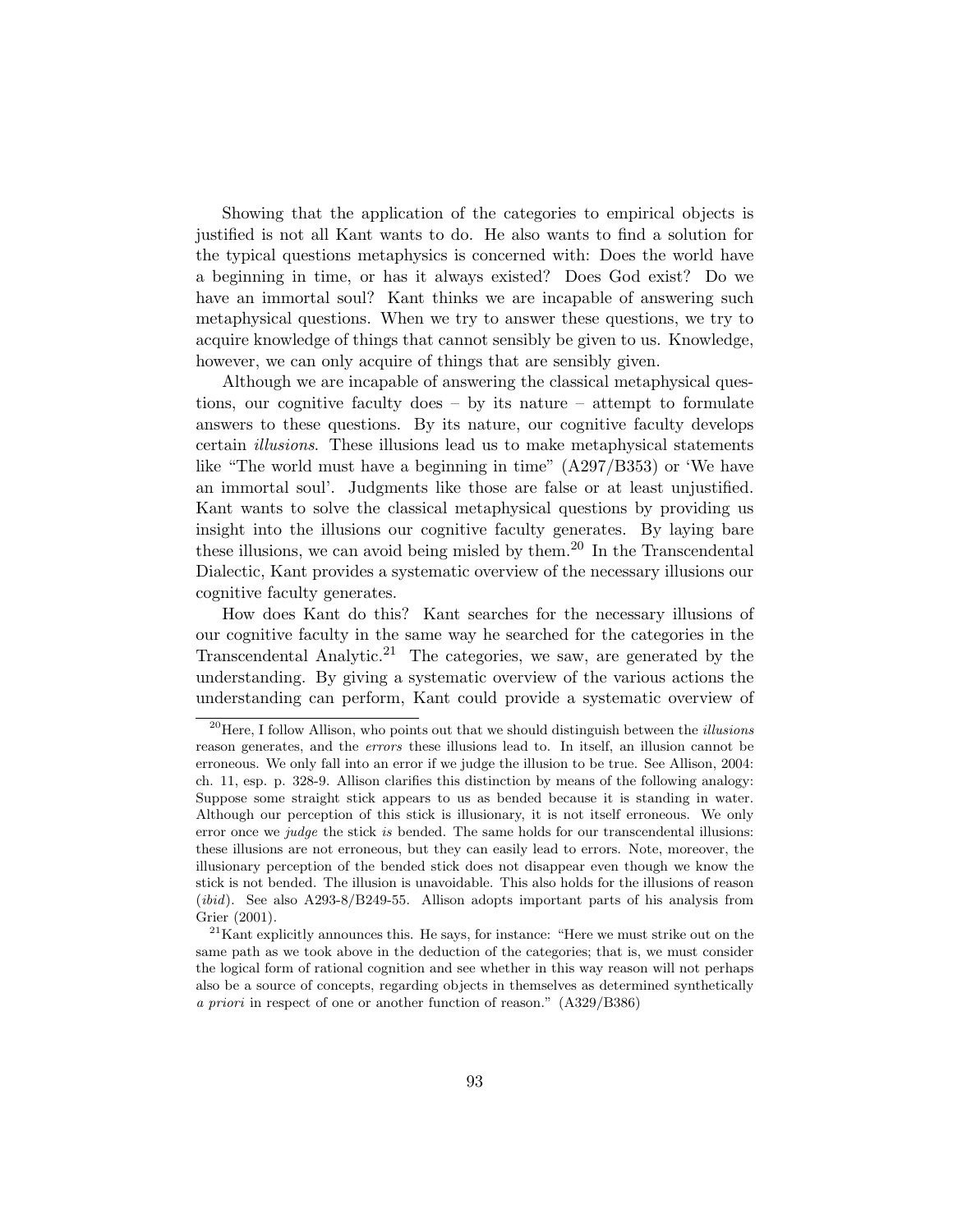the various categories.<sup>22</sup> The necessary illusions Kant lays bare in the Transcendental Dialectic are generated by a specific aspect of our discursive cognitive faculty: reason.<sup>23</sup> The understanding, we saw earlier, is a "faculty for judging"  $(AG9/B94)$ . It generates judgments on the basis of the intuitions sensibility provides us with. The task of reason is to *order* those judgments the understanding generates. Reason tries to infer these judgments from each other, and tries to form a system in which as many judgments as possible can be inferred from as few principles as possible (A307/B364; Allison, 2004: 309) This, reason does by generating series of syllogisms [Vernun $ftschlüsse$ : inferences with more than one premise. Reason, for instance, attempts to bring a judgment like 'Caius is mortal' under a higher rule like 'All humans are mortal'. This it does by means of the syllogism 'All humans are mortal, Caius is human, so Caius is mortal'. The judgment 'All humans are mortal', reason will try to bring under an even higher rule, such as 'All animals are mortal'. This, reason will do by means of a second syllogism: 'All animals are mortal, all humans are animals, so all humans are mortal'  $(A307/B364).<sup>24</sup>$  Reason, therefore, can be called a "faculty [...] of drawing inferences mediately" (A299/B355)

In exercising its task, reason follows certain principles. These principles can be traced back to the principle "find the unconditioned for conditioned cognitions of the understanding" (A307/B364). This principle is a merely logical principle. Now Kant's point is that his principle only makes sense if we presuppose a second, *synthetic* principle:

But this logical maxim cannot become a principle of **pure rea**son unless we assume that when the conditioned is given, then so is the whole series of conditions subordinated to the other, which is itself unconditioned, also given [...]. (A307-8/B364)

To follow the maxim "find the unconditioned for conditioned cognitions of the understanding", reason must assume there is some "unconditioned" to be found. Therefore, reason must adopt this second principle: "when the conditioned is given, then so is the whole series of conditions subordinated to the other, which is itself unconditioned".<sup>25</sup>

 $^{22}\mathrm{See}$  section 1.3.

 $^{23}\mathrm{I}$  will not, here, discuss the exact relationship between reason and the understanding. I say slightly more about this in chapter 5.

 $^{24}$ This point is clearly explained by Allison, 2004: 315.

<sup>25</sup>This explanation I derive from Allison, 2004: 312. Allison also provides a defence of this argument. See ibid: p. 329-32.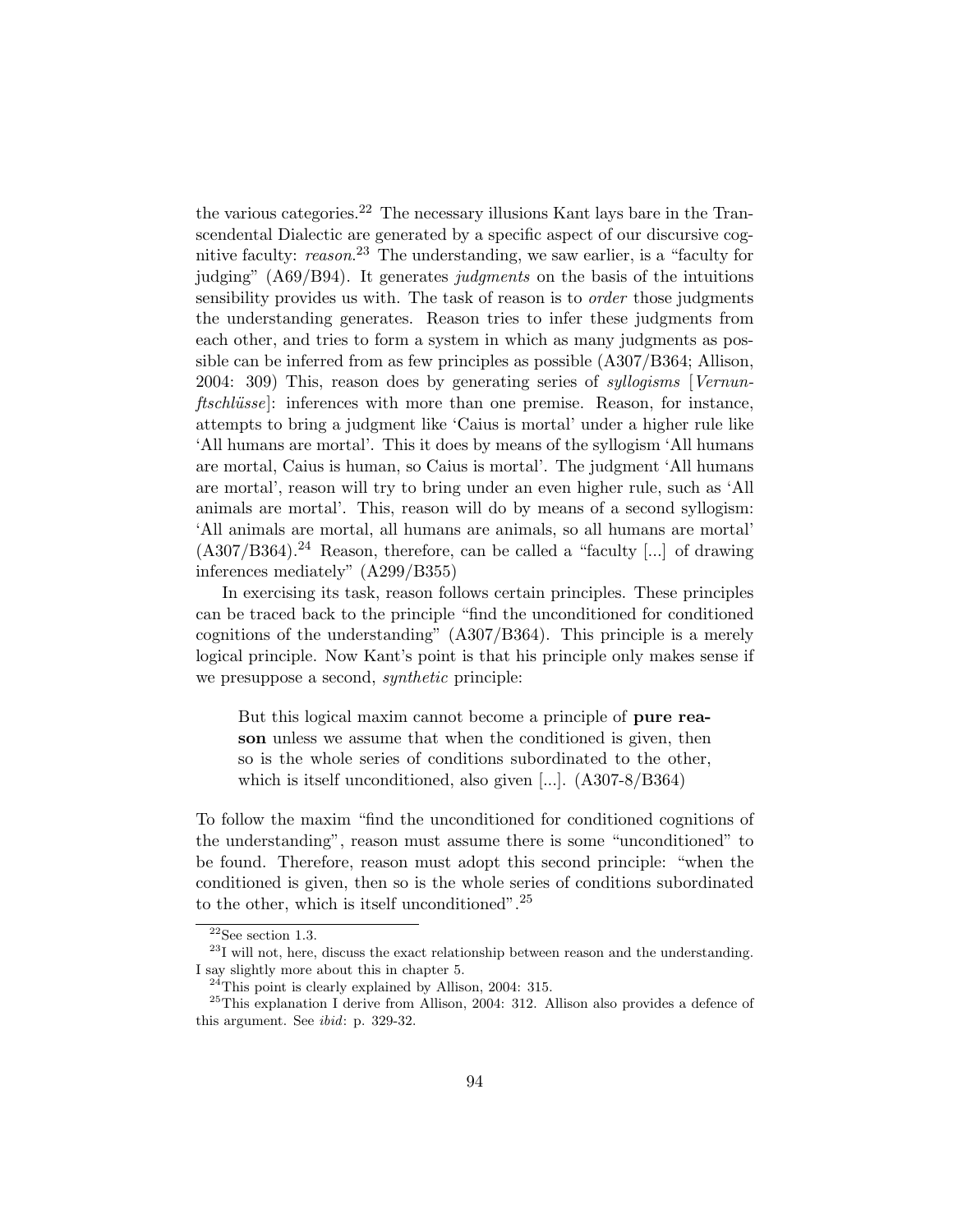This second principle of reason has a special status. On the one hand, reason needs this principle to perform its task. On the other hand, the principle is illusionary. What we must see is that this principle is purely subjective. We cannot assume reality confirms to this principle. As long as we recognize the principle is an illusion, it is unproblematic and even useful. Once, however, we assume reality conforms to this principle, this leads to problems.<sup>26</sup> These problems, Kant discusses in the Transcendental Dialectic.

There are various variants of the principle "when the conditioned is given, then so is the whole series of conditions subordinated to the other". In the Transcendental Ideal, Kant discusses one of these variants. In this section of the Transcendental Dialectic, he distinguishes two principles: the principle of determinability en het principle of thoroughgoing determination. The principle of determinability states:

Every concept, in regard to what is not contained in it, is indeterminate, and stands under the principle of determinability: that of every two contradictorily opposed predicates only one can apply to it. (A571/B599)

The principle of determinability applies universally to concepts. It states that if nor concept  $B$ , nor its opposite not- $B$  is contained in the intension of a concept  $A$ ,  $A$  can be further determined by means of  $B$ . The concept 'human', for instance, can be further determined by means of the concept 'female'. If I say about an object x that x is human, I can further determine  $x$  by saying whether  $x$  has the property 'female'.

The principle of determinability is a "merely logical principle" (A572/B600). In this respect, the principle differs from the second principle: the principle of thoroughgoing determination:

Every thing, however, as to its possibility, further stands under the principle of thoroughgoing determination; according to which, among all possible predicates of things, insofar as they are compared with their opposites, one must apply to it. (A751- 2/B599-600)

 $^{26}$ As Kant says, more generally, about the illusions of reason: "[...] what we have to do with here is a **natural** and unavoidable **illusion** which itself rests on subjective principles and passes them of as objective" (A298/B354).

Again, my explanation is partly derived from Allison, 2005: ch. 11, esp. p. 329-32.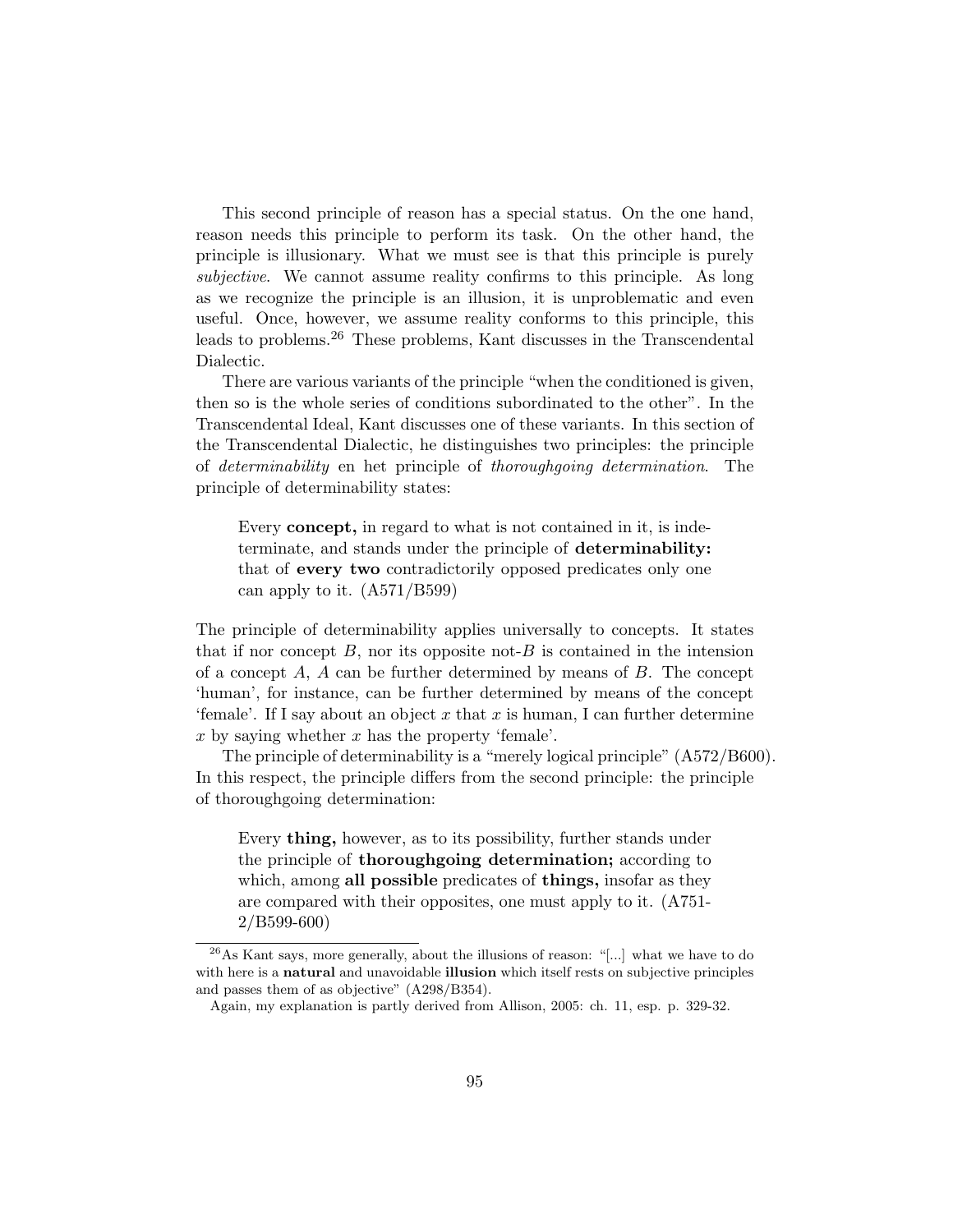This principle is not a merely logical principle. This principle states that for every object x, and every concept  $A$  in the set of "all possible predicates" of things" it holds that either  $A$  or not- $A$  applies to  $x$ . The reason this is more than a logical principle is that the principle presupposes there is such a thing as set of "all possible predicates of things" or "the sum total of all possible predicates of things in general" (A572/B600).

The passage Thompson points to in his analysis, occurs in the context of Kant's discussion of the principle of determinability and the principle of thoroughgoing determination:

The determinability of every single concept is the universal**ity** (*universalitas*) of the principle of excluded middle between two opposed predicates, but the determination of a thing is subordinated to the **allness** (*universitas*) or the sum total of all possible predicates. (A572/B600n.)

At the basis of the principle of determinability, Kant makes clear, lies a logical principle: the principle of excluded middle. At the basis of the principle of thoroughgoing determination, however, there lies the ontological notion of the "allness (universalitas) of the sum total of all possible predicates".

Kant's argumentation in the Transcendental Ideal is difficult to understand, and there is a lot of discussion on how this part of the Critique should be understood. One thing, however, seems to be clear. One of the points Kant wants to make is that the notion of a "sum total of all possible predicates" is an *idea*: a necessary illusion of reason.<sup>27</sup> Reason necessarily develops the idea of this "sum total of all possible predicates" to make possible the principle of thoroughgoing determination. As Allison points out, we have the same situation as before. The principle of thoroughgoing determination is a maxim of reason: reason should strive towards a complete determination of empirical objects. This maxim presupposes the set of all possible predicates to be given. This, however, is an illusion (Allison, 2004: 404).<sup>28</sup> In itself, there is nothing wrong with the idea of "sum total of all possible predicates". Reason, however, falls into error when she assumes this "sum total of all possible predicates" actually exists. In fact, this "sum total

<sup>&</sup>lt;sup>27</sup>The notion of an *idea* is a technical notion: it is a pure concept of reason. I will say more about this notion in the next section.

<sup>&</sup>lt;sup>28</sup> Actually, Allison says the principle of thoroughgoing determination requires the notion of an omnitudo realitatis. This is something slightly different from the "sum total of all possible predicates". As, however, Kant derives the notion of an omnitudo realitatis from the "sum total of all possible predicates" (see also Allison, 2004: p. 399-402), I think my formulation of this point is correct as well.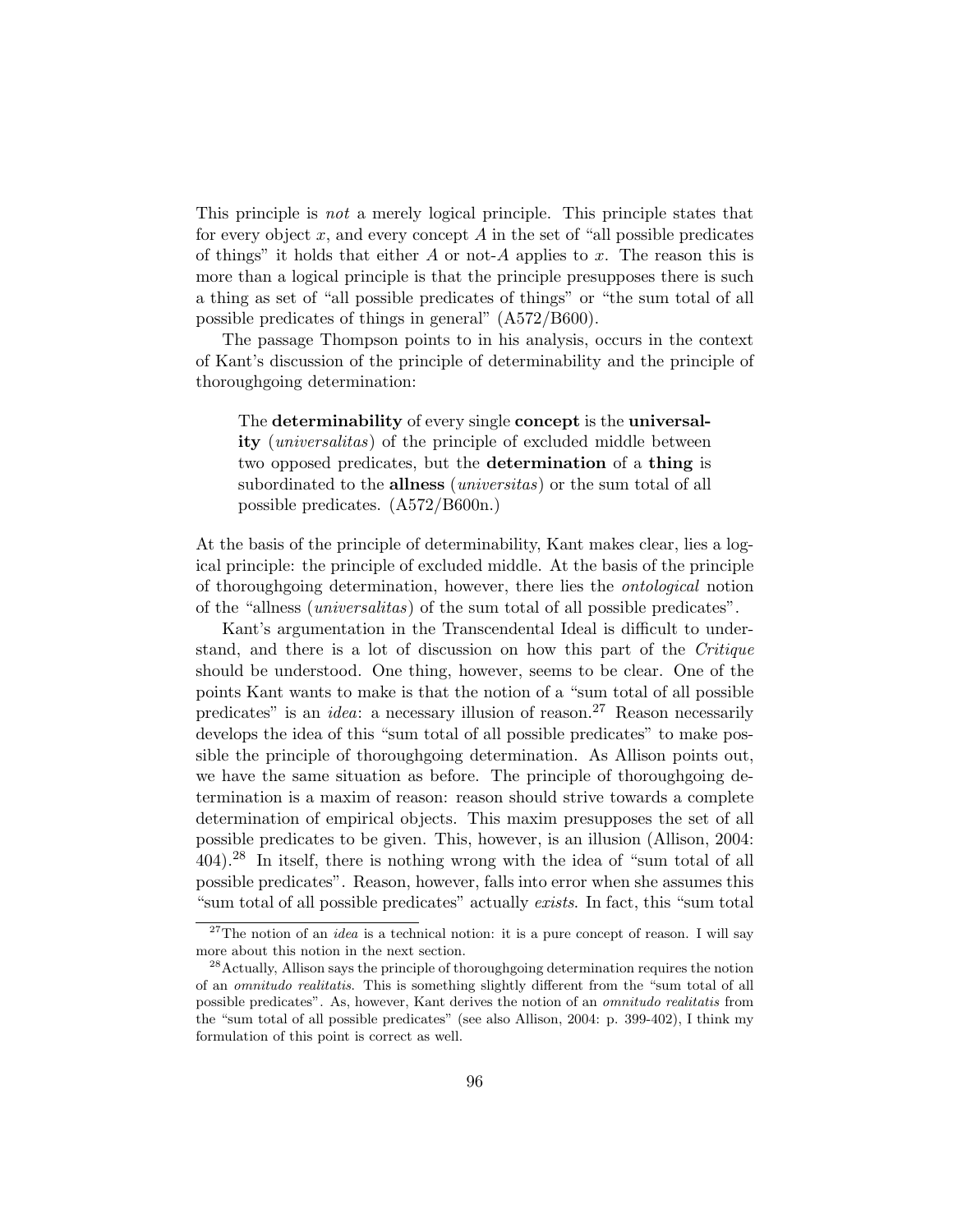of all possible predicates" does not exist. There is no set of predicates waiting for us to be discovered. We ourselves must form these predicates. We are, therefore, constantly attempting to generate this sum total of possible predicates. This task, however, can never be regarded as finished.<sup>29</sup>

Thompson, we saw, reads the the Transcendental Ideal in the following way: Kant criticizes Leibniz because "sum total of all possible predicates" does not enable us to distinguish an object from all others. I do not think this is correct. In as far as Kant criticizes Leibniz, he criticizes him for not recognizing the idea of a "sum total of all possible predicates" for what it is: an illusion of reason.<sup>30</sup> Leibniz assumes this "sum total of all possible predicates"exists. Even if Kant would agree with Leibniz's principle of indiscernibles, he would have problems with this view. Even if the "sum total of all possible predicates" would suffice to individuate an object, this notion would still be a mere *idea*. The "sum total of all possible predicates" is not to weak to individuate an individual object. It is too strong to be cognized by our cognitive faculty.

#### 4.4 Allness as Universitas: a Category?

If I am correct that Kant argues that the "sum total of all possible predicates" is a notion that is too strong rather than too weak, this raises questions about Thompson's views on the relationship between singular judgments and the category *allness*. Thompson, we saw in chapter 3, thinks that Kant does not – like Leibniz – link singular judgments to the "allness (universitas) [...] of all possible predicates", but to an "allness (universitas) [...] of conditions"  $(A322/B379)$ . The "allness (*universitas*) [...] of all

 $^{29}$ This point is most explicitely made by Longuenesse (see, for instance, KCJ: 307-8). The idea seems to be confirmed by Allison, who says that, according to Kant, '[...] the general concept of a reality cannot be treated as a genus that can be specified a priori, since it is only through experience that we can become acquainted with the determinate species of reality that could fall under it.' (2004: 401) That it is the function of an idea of reason to provide reason with a goal becomes clear from the relation Kant draws between ideas and virtue. (A569/B597) Kant also says that an idea is called "only an idea", because it is a "concept that will [...] never be reached in execution" (A328/B385)

The point Kant eventually wants to make, is that God is a necessary idea of reason. God is the ideal of pure reason. The "sum total of all possible predicates" is what Kant would call an idea "in concreto" (A568/B596). God is an idea "in individuo": "an individual thing which is determinable, or even determined, through the idea alone." (A568/B596) From the idea of the "sum total of all possible predicates", reason infers the ideal of God. (See also  $KCJ: 307-8$ )

<sup>30</sup>See footnote 19.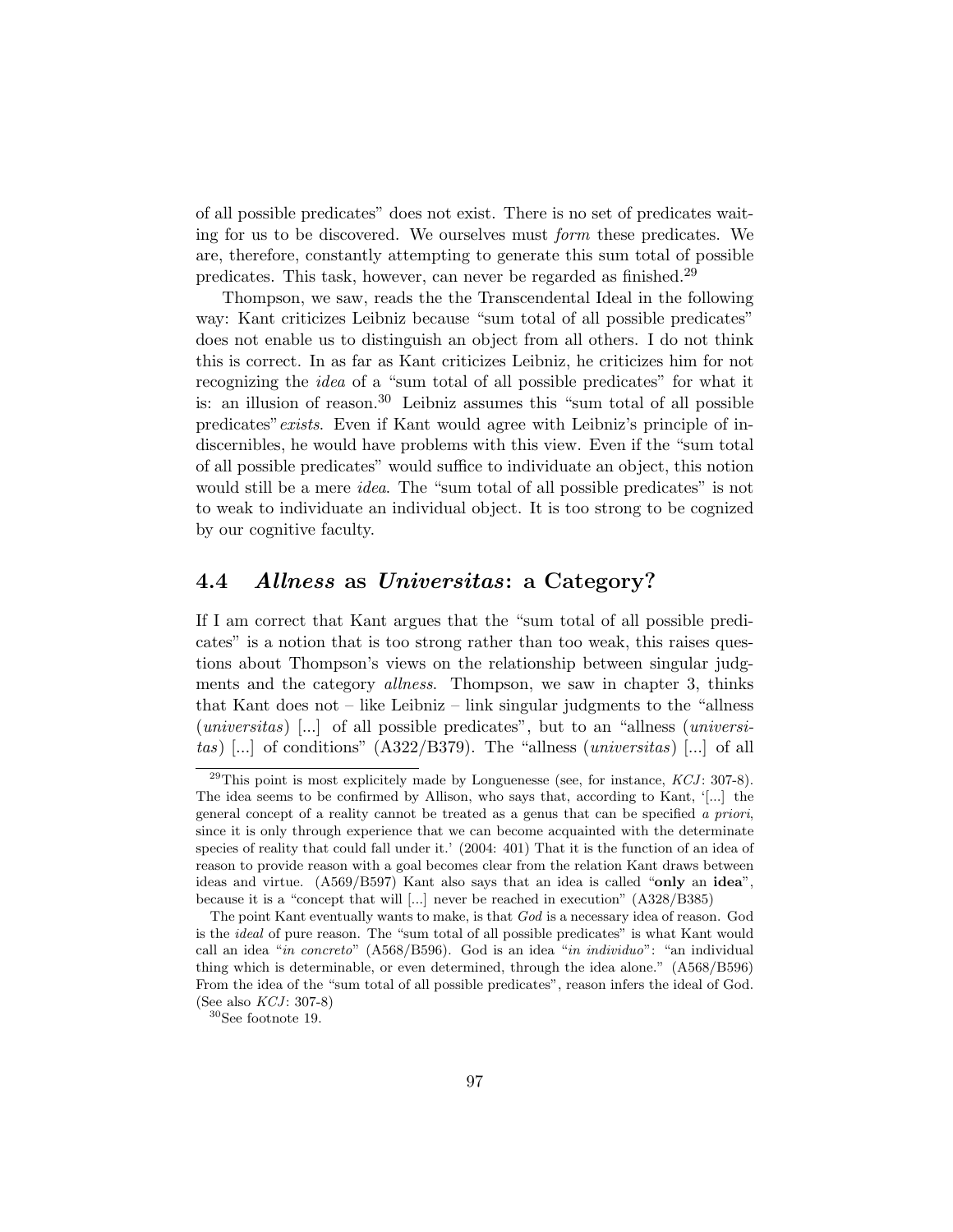possible predicates" does not suffice to distinguish an object from all other objects, but the "allness (universitas) [...] of conditions" does. If Kant regards the "allness (universitas) [...] of all possible predicates" as an idea of reason, he regards it as a concept for which no object can ever be given, because it transcends the limits of possible experience. If this is true, we should wonder how this is for the "allness (*universitas*) [...] of conditions" the category *allness* is supposed to refer to. Can *allness* in this sense be given in experience?

If we look at the passage in which Kant introduces the notion of an "allness (universitas) [...] of conditions", this seems to be precisely what he is denying. The passage Thompson uses to argue for his claim forms a part of a section in which Kant introduces the notion of a transcendental idea. In the Transcendental Dialectic, we saw in the previous section, Kant wants to provide a systematic overview of the necessary illusions of reason. Kant provides us with this systematic overview, by providing a systematic overview of the pure concepts of reason: the ideas. These ideas and the principles belonging to these ideas form the necessary illusions of reason. In the Transcendental Analytic, Kant arrived at a systematic overview of pure concepts of the understanding and principles belonging to them by looking at the possible actions understanding can perform. Because all actions of the understanding are exercised within the act of judging, the table of judgment forms provided a guiding thread for finding the twelve categories. His systematic overview of the ideas of reason, Kant acquires in a similar way. He finds the pure concepts of reason by determining the various actions reason can exercise.

Now which actions are it reason can exercise? The task of reason, we already saw, is to order our judgments by bringing them under higher and higher principles. This reason does by generating *syllogisms*. In finding the pure concepts of reason – the "faculty [...] of drawing inferences mediately"  $(A299/B355)$  – therefore, the forms of *syllogisms* provide a guiding thread:

The form of judgments (transformed into a concept of the synthesis of intuitions) brought forth categories that direct all use of the understanding in experience. In the same way, we can expect that the form of the syllogisms, if applied to the synthetic unity of intuitions under the authority of the categories, will contain the origin of special concepts a *priori* that we may call pure concepts of reason or transcendental ideas, and they will determine the use of the understanding according to principles in the whole of an entire experience. (A321/B378)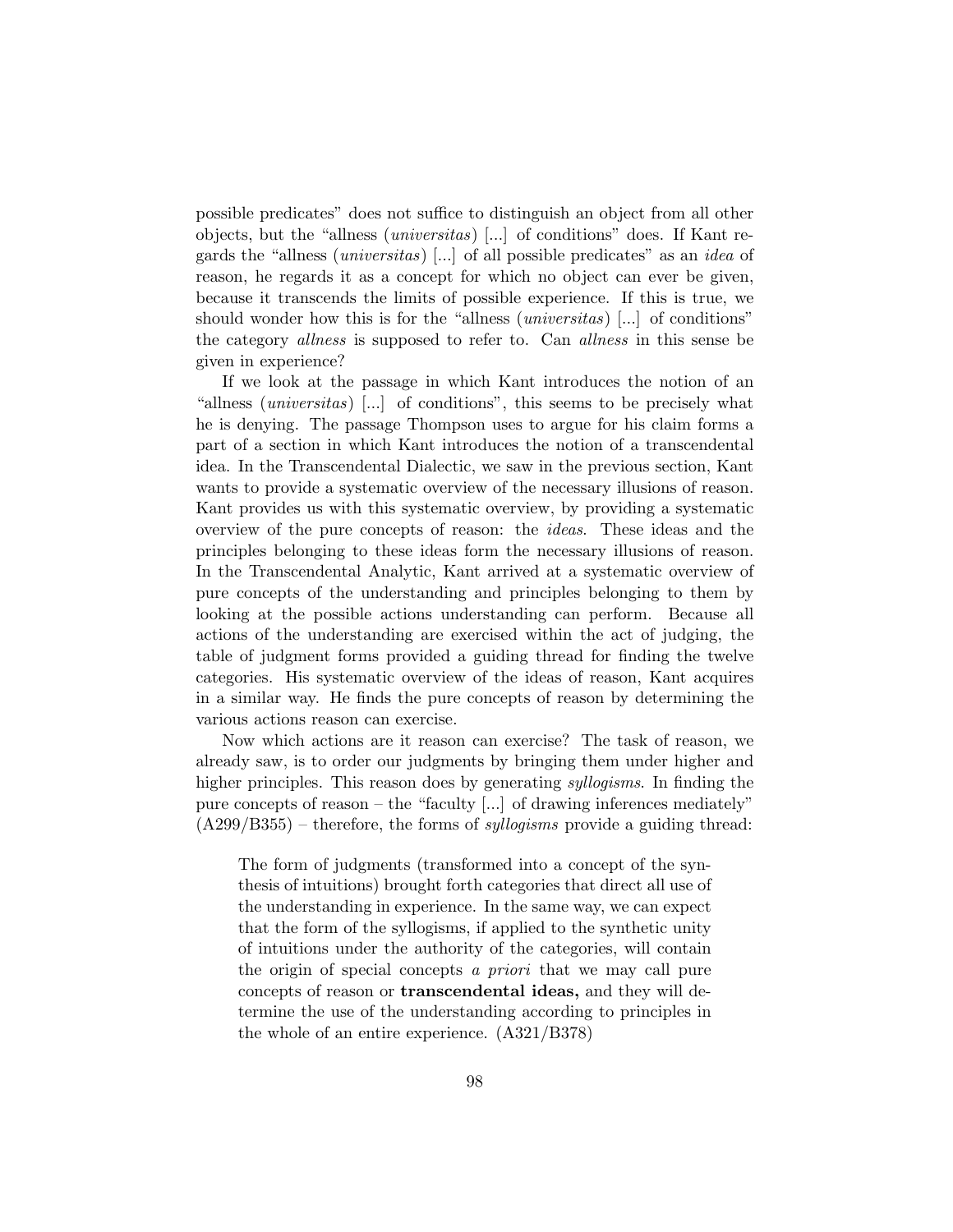Let us have another look at the passage in which, according to Thompson, Kant links the category allness to the singular form of judgment. Below, I have quoted this passage plus the sentence immediately following it. For convenience, I have numbered the four sentences the passage contains:

[1] Accordingly, in the conclusion of a syllogism we restrict a predicate to a certain object, after we have thought it in the major premise in ist whole domain under a certain condition. [2] This complete magnitude of the domain, in relation to such a condition, is called **universality** (*universalitas*). [3] In the synthesis of intuition this corresponds to **allness** *(universitas)*, or the totality of conditions. [4] So the transcendental concept of reason is none other than that of the totality of conditions to a given conditioned thing. (A322/B378-9)

This passage is difficult to understand, and it can be interpreted in various ways. The question that is of interest to us is whether Thompson's interpretation of this passage is tenable. To me, this seems difficult to maintain. According to Thompson, the allness as universitas Kant mentions in sentence 3 of this passage is a *category* expressing the "totality of conditions" determining some individual object. This seems difficult to reconcile with Kant's statement in the fourth sentence. In this sentence, Kant defines a transcendental idea as a concept "of the totality of conditions to a given thing". Because categories and ideas are very different concepts, we can be certain that a category cannot express the same thing as an idea does. A category is an objective concept: it expresses a possible mark of empirical objects. An idea is not an objective concept: it expresses something that cannot be given in an empirical representation.<sup>31</sup>

If we want to claim that the allness as universitas Kant mentions in sentence 3 is a category, we should – somehow – explain that this *allness* refers to a *totality* that differs from the *totality* Kant mentions in sentence 4. We might then be able to argue that the *totality* Kant mentions in sentence 3 is a different totality than the totality he mentions in sentence 4. Allison (2004) provides such a reading of this passage. Allison thinks that sentence 2 and 3 of this passage repeat a result from the Transcendental Analytic. In these sentences, Kant infers the category *totality* from the universal logical function. In the fourth sentence, Kant uses this result to define the notion of a transcendental idea. Allison summarizes Kant's moves as follows:

<sup>31</sup>See, for instance: A313/B370 or A567-8/B595-6.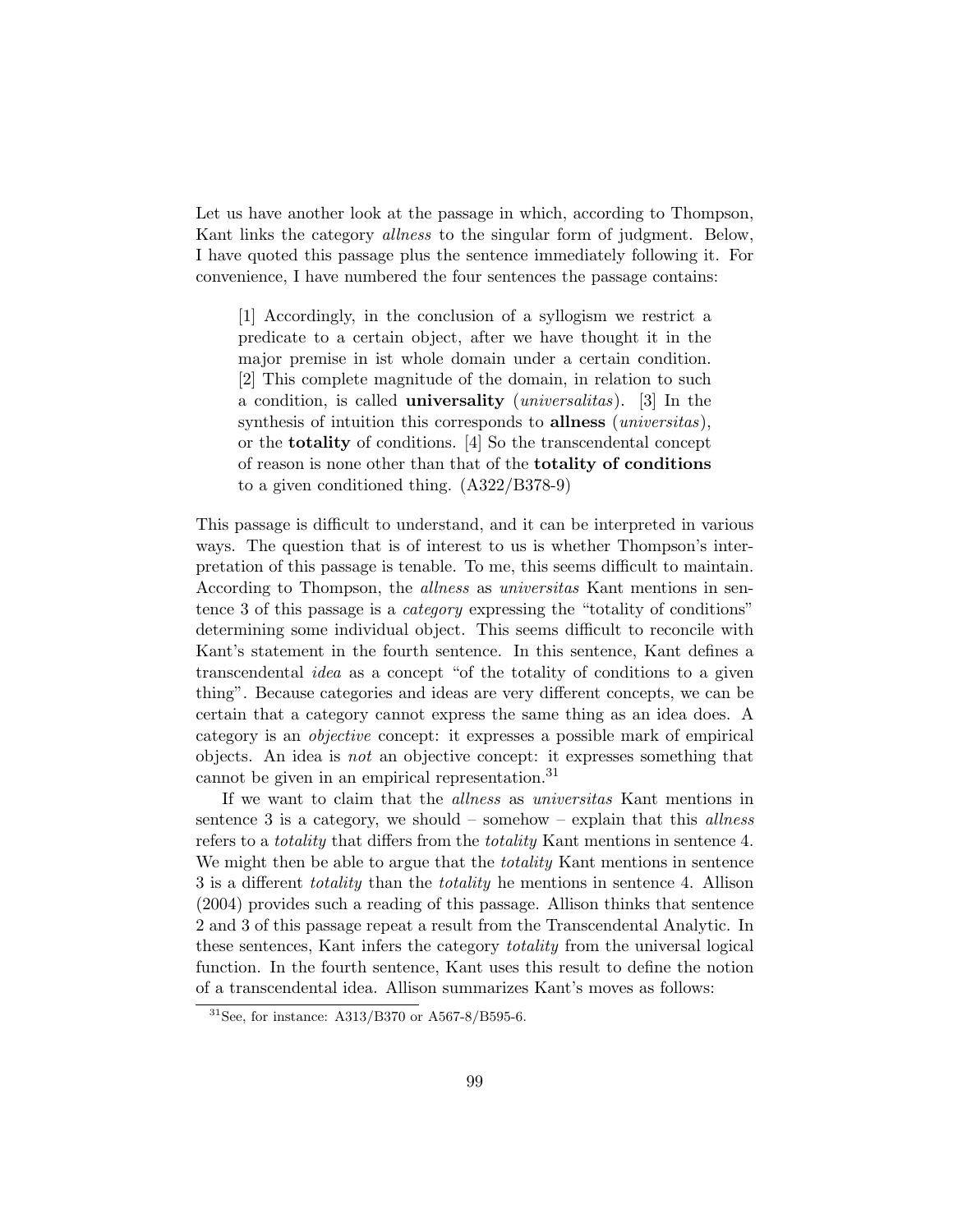[F]irst, from the concept of a condition taken in its totality (universality as logical function) to the concept of a totality of conditions (the category of allness or totality), and, second, from this to the totality of conditions for a given conditioned (the transcendental concept of reason). (316)

Whether this interpretation of the passage is correct, I will consider shortly. What is important for now is that it does not seem possible for Thompson to follow Allison's reading. Just like Longuenesse and Frede and Krüger, Allison assumes the category *totality* should be linked to the universal function of judgment. Totality refers to the extension of the subject concept of such a judgment. In the passage under discussion, Allison thinks, Kant wants to point out the difference between *totality* as a category on the one hand, and the notion of a transcendental idea on the other:

whereas "totality" as category is equivalent to "allness," in the sense of all the individuals falling under the extension of a concept, "totality" as thought by reason refers to the completeness of the set of conditions presupposed by something taken as conditioned. (ibid)

Allison's interpretation of the category *allness* allows him to maintain that, whereas the *allness* in sentence 3 can be given in experience, the *allness* in sentence 4 cannot. Thompson, however, denies the category *totality* should be understood as a totality of individuals thought under the same concept. The category totality itself refers to a 'set of conditions presupposed by something taken as conditioned'. It refers to the set of conditions determining an individual object. This makes it very difficult to say – as Allison does – that, in this passage, Kant is 'indicating the distinction between the category of allness or totality and a transcendental concept of reason' (ibid). If we adopt Thompson's interpretation of the category totality, it becomes unintelligible why the totality in sentence 3 can, and the totality in sentence 4 cannot be given in experience.

It might, of course, be possible to solve this problem, and there might also be other ways than Allison's to argue that the totality in sentence 3 is a category. It is, however, possible to provide a more plausible reading of this passage than either Thompson or Allison does. Short before the passage under discussion, Kant discusses the function of reason. Kant says: "The function of reason in its inferences consisted in the universality of cognition according to concepts" (A321/B37). As I explained before, Kant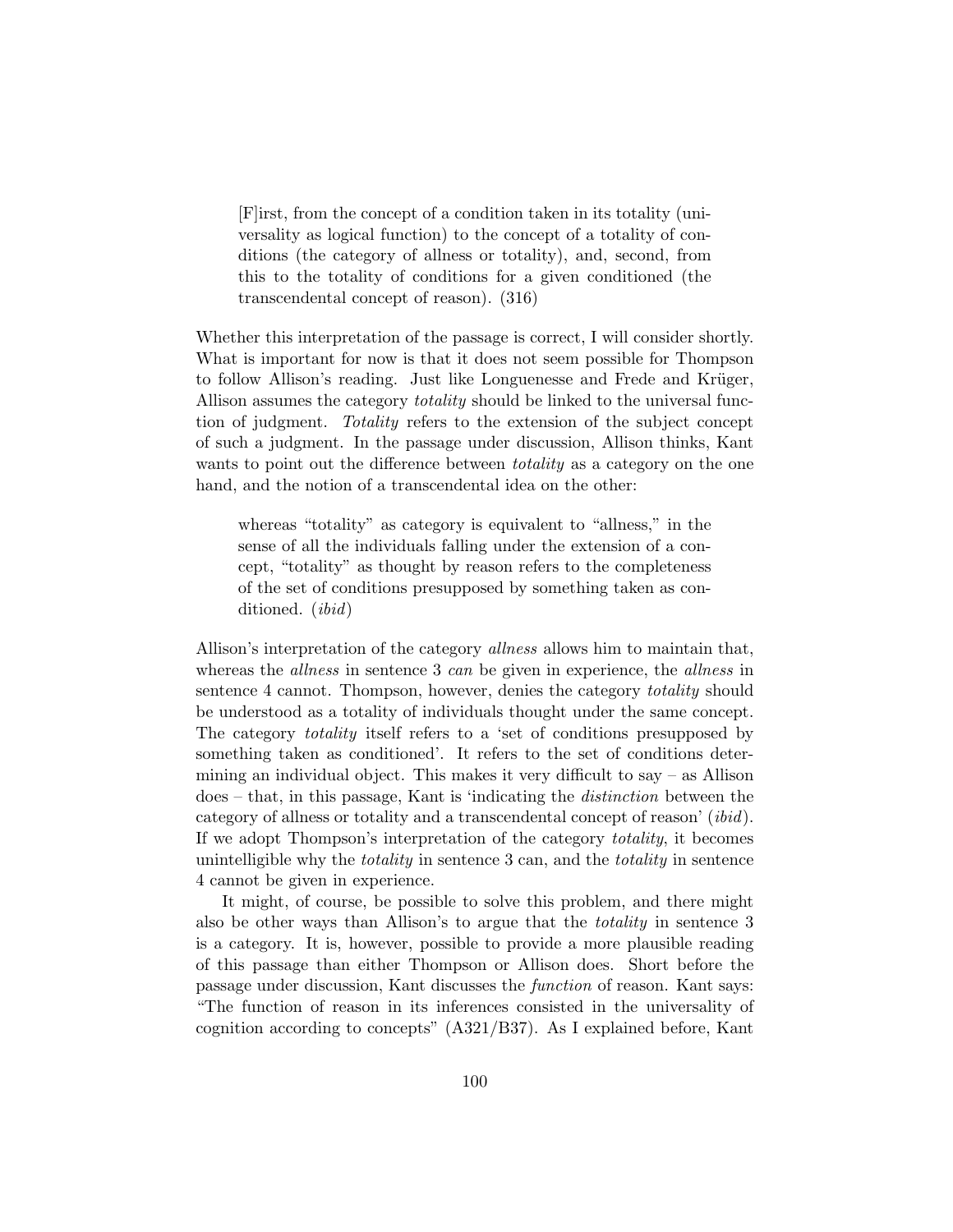characterizes the function of reason because this will enable him to find the transcendental ideas. The categories are generated because the function of the understanding affects sensibility. The transcendental ideas are generated because the function of reason is applied to certain sensible representations. This we saw before:

[W]e can expect that the form of syllogisms, if applied to the synthetic unity of intuitions under the authority of the categories, will contain the origin of special concepts a priori that we may call pure concepts of reason or transcendental ideas  $[...]$ "  $(A321/B378)^{32}$ 

In the passage Thompson uses to argue in favour of his interpretation, Kant's remark "This complete magnitude of the domain, in relation to such a condition, is called **universality** (*univeritas*)" (sentence 1), I think, is not meant to remind us of the elementary function of the understanding exercised in universal judgments. It is meant to remind us of the function of reason: "the universality of cognition according to concepts".<sup>33</sup> In the subsequent sentence (2), Kant does not discuss the category totality. He simply describes the result of the application of the function of reason to "the synthetic unity of intuitions under the authority of the categories". This result consists in an "allness (universitas), or the totality of conditions", which is an idea, not a category.

If I am correct, then Kant does not make a complicated move from a function of the understanding, to a category, to an idea. As Allison himself states, this would be quite puzzling (Allison, 2004: 316). In stead, Kant immediately moves from the function of reason to a transcendental idea.<sup>34</sup> If this reconstruction is correct, then this is problematic for Thompson's analysis. Thompson's claim that the singular form of judgment should be linked to the 'category' allness as universitas fully rests on his interpretation of this passage. I think, therefore, we should conclude Thompson lacks evidence for this claim.

 $32$ This point is clearly explained by Allison (2004): 216-9 This part of Allison's analysis I do find convincing.

<sup>33</sup>I think it is very well possible, however, the two functions are closely related. I will say more about this in chapter 5. For an interesting analysis of the function of reason and the relational functions of the understanding , see Allison (2004): 316-7.

 $34$ Note that the fact that in the Transcendental Ideal, the notion *allness* as *universalitas* returns in in Kant's description of a specific idea confirms my reading.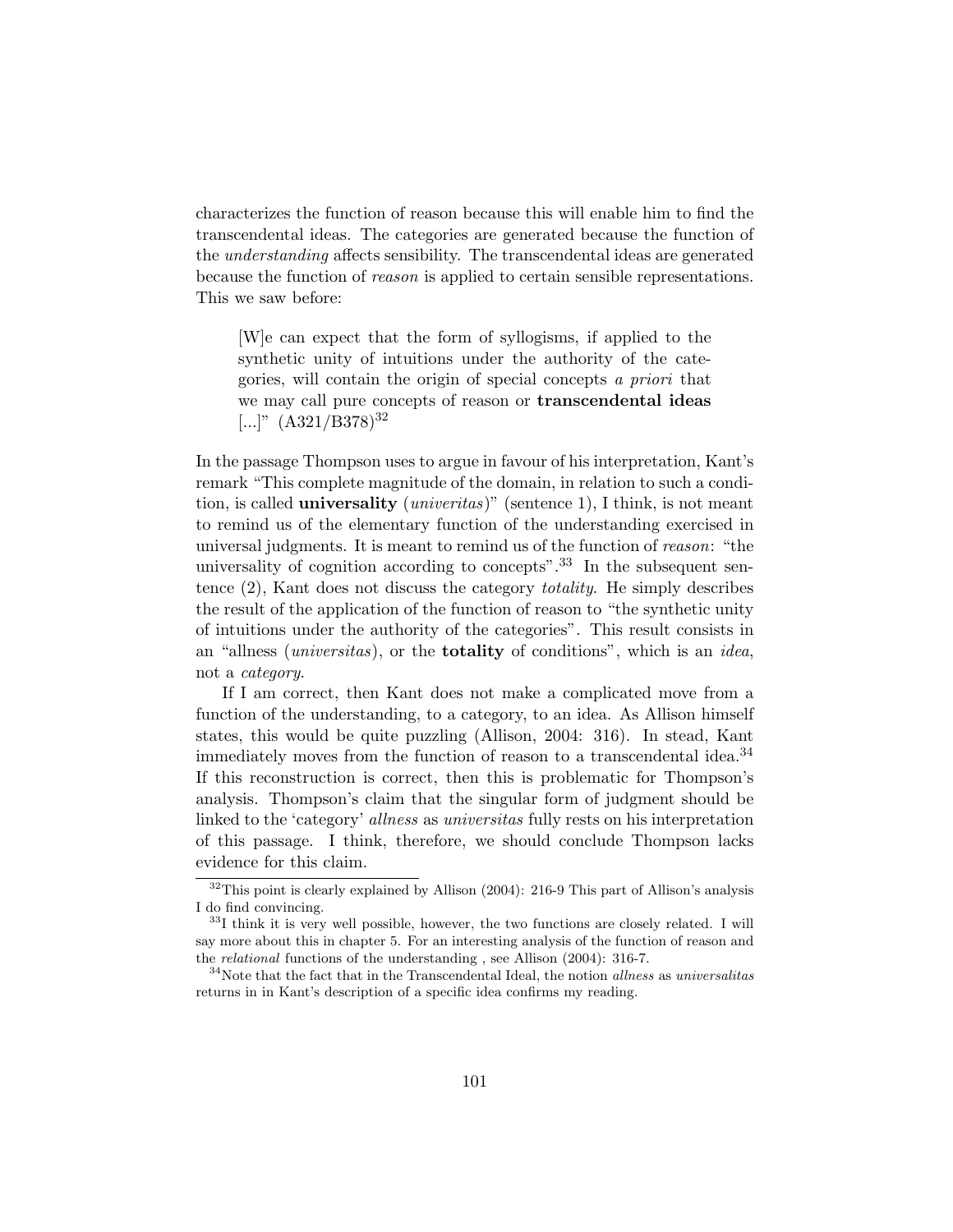## 4.5 Conclusion

In this chapter, I have responded to Friedman's two objections against Longuenesse's ideas about the categories of Quantity. As we saw in 4.1, we can defend Longuenesse's theory against Friedman's first objection. Friedman is correct that Longuenesse's characterization of quantitative synthesis does not enable her to account for the fact that empirical objects are continuous. This, however, is not a problem, because Longuenesse explains this differently. The status of Friedman's second objection has become doubtful. As I have argued in 4.3, 4.4 and 4.5, Thompson's theory about the relationship between the categories and logical forms of judgment is problematic. It is, therefore, questionable to what extent Thompson has refuted Frede and Krüger's argument. Thompson does, however, point out something very important: Kant's general judgments should not be understood as conjunctions of singular judgments. As I have argued in 4.2, this is correct. Kant cannot understand general judgments as conjunctions of singular ones, as he regards judgments as rules. Because Longuenesse – just like Frede and Krüger – regards general judgments as conjunctions of singular ones, her theory is problematic.

As neither Frede and Krüger's, nor Longuenesse's, nor Thompson's account of the relationship between the logical forms and categories of Quantity seems to work, it turns out that all important questions concerning this relation are still open. We must find a new answer to the question how the categories, the logical forms and the schema of Quantity are related. In the next chapter, I will argue that the answer to this question might be less satisfactory than Frede and Krüger, Thompson and Longuenesse have argued.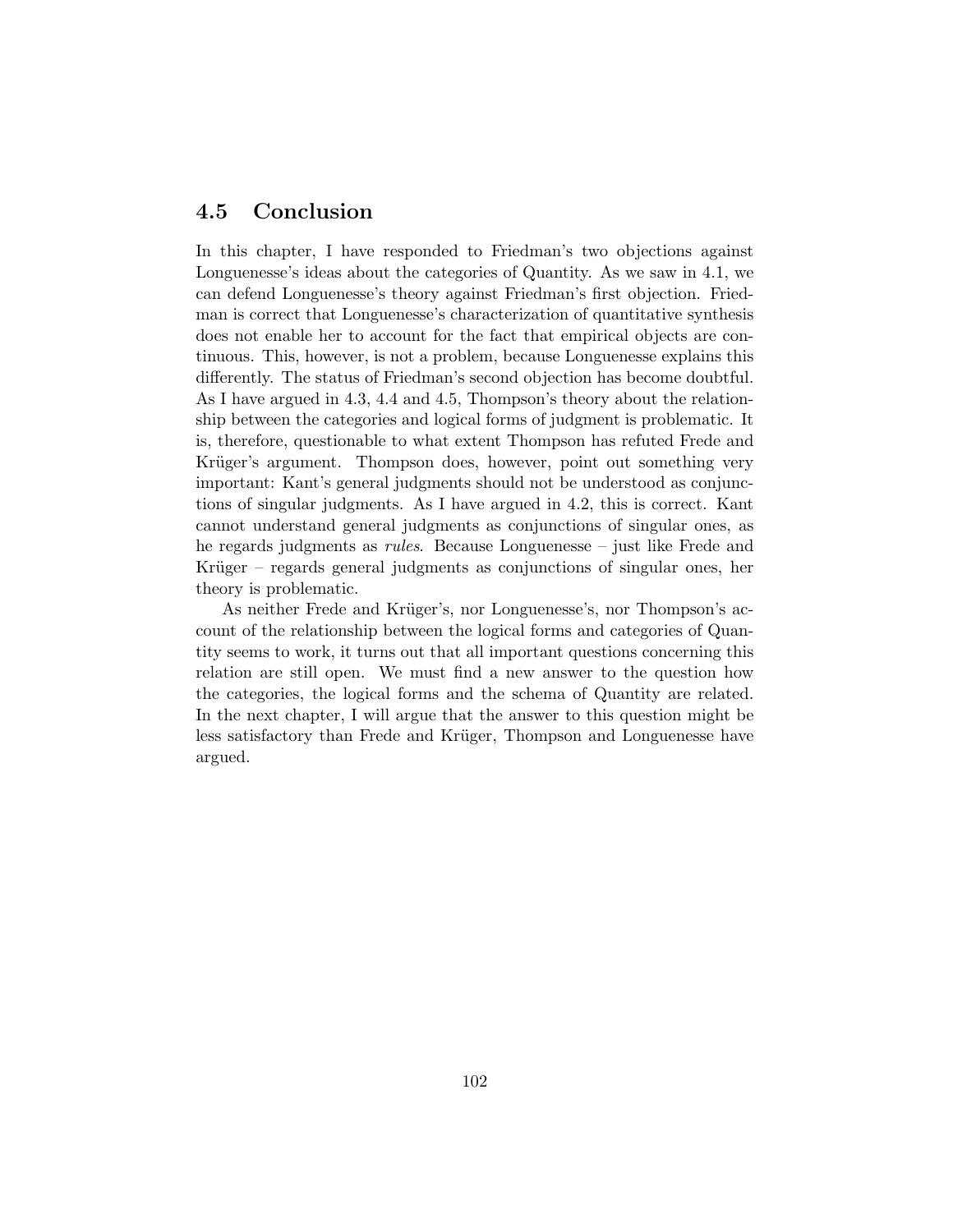# Chapter 5

# Judgment and Quantity

Longuenesse's theory about the relationship between the categories and logical forms of Quantity, we saw in the previous chapter, leads to a serious problem. If we follow Longuenesse's interpretation of the quantitative logical forms, we cannot do justice to Kant's idea that judgments are rules. With respect to this point, Thompson's interpretation seems more hopeful. His theory, however ran into problems of its own. It seems that after more than a hundred pages we must conclude that all important questions concerning the categories of Quantity are still open. We must find a new answer to the question how the categories, the logical forms, and the schema of Quantity are related. As I will show in this chapter, the answer to this question might be less satisfactory than Thompson, Longuenesse and also Frede and Krüger have argued.

#### 5.1 Judgment and the Categories of Quantity

If we look at the debate concerning the categories of Quantity, we see the following: Thompson, Friedman and Longuenesse all agree that the categories of Quantity can be used to measure individual objects. Friedman thinks this is the main function of the categories, and believes that other applications of the categories of Quantity rely on this application. Longuenesse and Thompson see this differently. Both Longuenesse and Thompson assume that – somehow – the categories of Quantity make possible the quantitative logical forms. Longuenesse thinks the categories of Quantity enable us to represent collections of objects that provide our concepts with their extensions. Our capacity to measure individual objects relies on this capacity. Thompson sees a different relationship between the two roles of the cate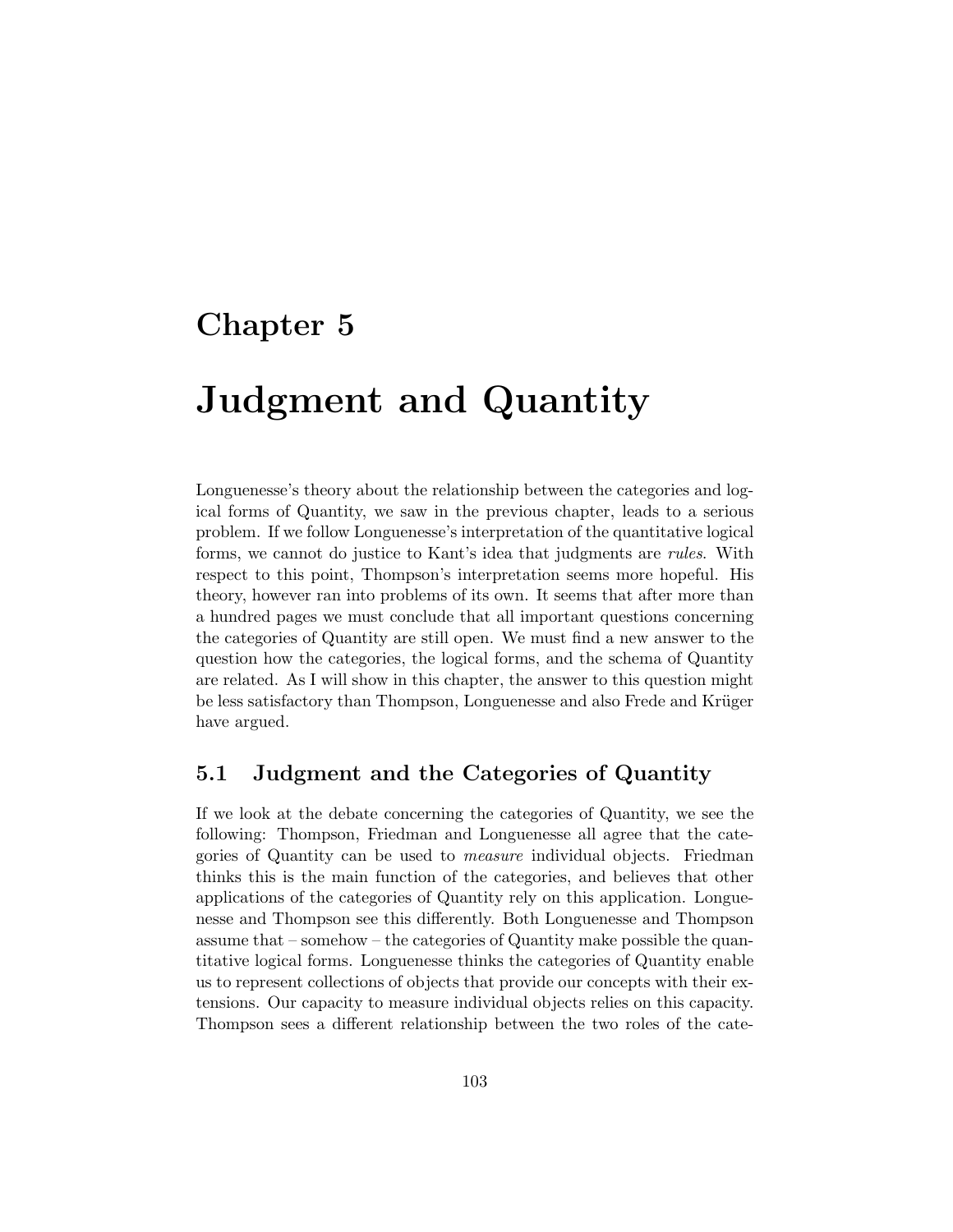gories. Applied to empirical objects, Thompson thinks, the categories make possible the quantitative logical forms. They make us regard an empirical object in a way that enables us to think it under one of the logical forms of Quantity. The categories of Quantity can also be applied to empirical objects regarded as mathematical objects. This we do when we measure these objects. This, however, is a special application of the categories of Quantity which differs quite strongly from their application to empirical objects.

The theories Thompson and Longuenesse provide have both turned out to be problematic. In this chapter, I will argue that this might not be a coincidence. I think that the idea that synthesis according to the categories of Quantity makes possible the quantitative logical forms of judgment is problematic. I think there is a relationship between the logical forms and the categories in the sense that both are generated by the same functions of the understanding. There does not, however, seem to be a deeper relationship between them. In this chapter, I will explain why this seems to be the case.

#### 5.2 Kant's Definition of the Categories

Why would we think that synthesis according to the categories of Quantity makes possible the quantitative logical forms? Both Thompson and Longuenesse seem to adopt this view from Frede and Krüger. Frede and Krüger infer this idea from Kant's definition of the categories:

I will merely precede this with the explanation of the categories. They are concepts of an object in general, by means of which its intuition is regarded as determined with regard to one of the logical functions for judgments. Thus the function of the categorical judgment was that of the relationship of the subject to the predicate, e.g., "all bodies are divisible." Yet in regard to the merely logical use of the understanding it would remain undetermined which of these two concepts will be given the function of the subject and which will be given that of the predicate. For one can also say: "Something divisible is a body." Through the category of substance, however, if I bring the concept of a body under it, it is determined that its empirical intuition in experience must always be considered as subject, never as mere predicate; and likewise with all the other categories. (B128-9)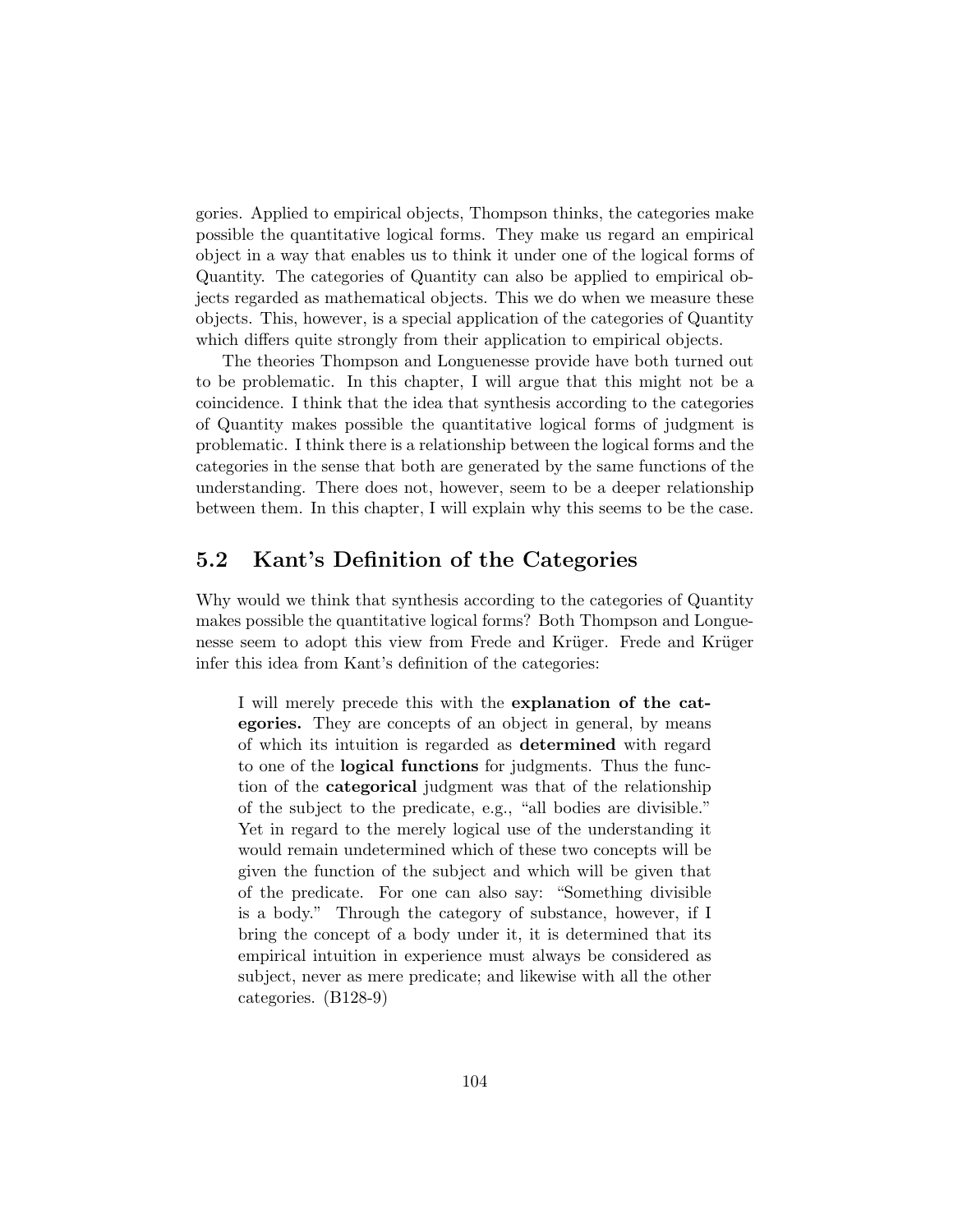Frede and Krüger infer from this passage that when we synthesize an object according to a category of Quantity, this enables us to regard the quantitative logical form of a judgment about that object as "determined" (Frede en Krüger, 1970: 41). If we synthesize an object according to the category unity, for instance, this determines that judgments about this object will have a singular logical form. From this idea, Frede and Krüger infer that synthesis according to *unity* generates the representation of an individual object, that synthesis according to plurality makes us represent multiple objects, and that synthesis according to allness makes us represent a collection of objects. This enables us, respectively, to form singular, particular and general judgments  $(ibid).<sup>1</sup>$ 

Longuenesse, we saw, largely adopts Frede and Krüger's view. The main difference is that Longuenesse is slightly vaguer about the exact relationship between the categories and the forms of judgment. She states that – more generally – the categories of Quantity make possible the various quantitative logical forms. To form particular or general judgments we need to represent a *plurality* of objects regarded as *unities*. If we reflect on this *plurality*, in particular if we assign a number to such a plurality, we regard it as an *allness*.<sup>2</sup> Longuenesse does, however, adopt Frede and Krüger's idea that synthesis according to the categories of Quantity makes possible the quantitative logical forms.

Although Thompson criticizes Frede and Krüger, he still assumes that the categories of Quantity make possible a judgment's quantitative logical form. We regard an object as a *unity* in order to form a universal judgment about it, we regard an object as part of a possible plurality in order to be able to form a particular judgment about it, and regarding an object as constituting 'a totality of conditions' enables us to form singular judgments about it.<sup>3</sup>

 $1$ Frede and Krüger say: 'Überlegt man sich nun, welcher Art die Synthesis in einer Anschauung sein muß, damit Urteile über sie hinsichtlich ihrer Quantität als bestimmt sehen werden können, so gibt sich als einzige plausible Antwort: wir müssen das Mannigfaltige so synthetisieren können, daß wir einen, mehrere oder eine Gesamtheit von Gegenständen vor uns haben; dann werden wir jeweils einzelne, plurative oder allgemeine Urteile fällen können.' (ibid)

 $2$ See section 2.5.

<sup>&</sup>lt;sup>3</sup>See section 3.3. That Thompson thinks the categories of Quantity make possible the quantitative logical forms becomes especially clear in his analysis of singular judgments. Applied to the person Caius, Thompson states, the category *totality* expresses that Caius 'as an object of intuition constitutes a totality of conditions sufficient for the application of a predicate to a single object' (Thompson, 1989: 179). Caius is then 'regarded as determined in respect of the singular function in judgment' (ibid).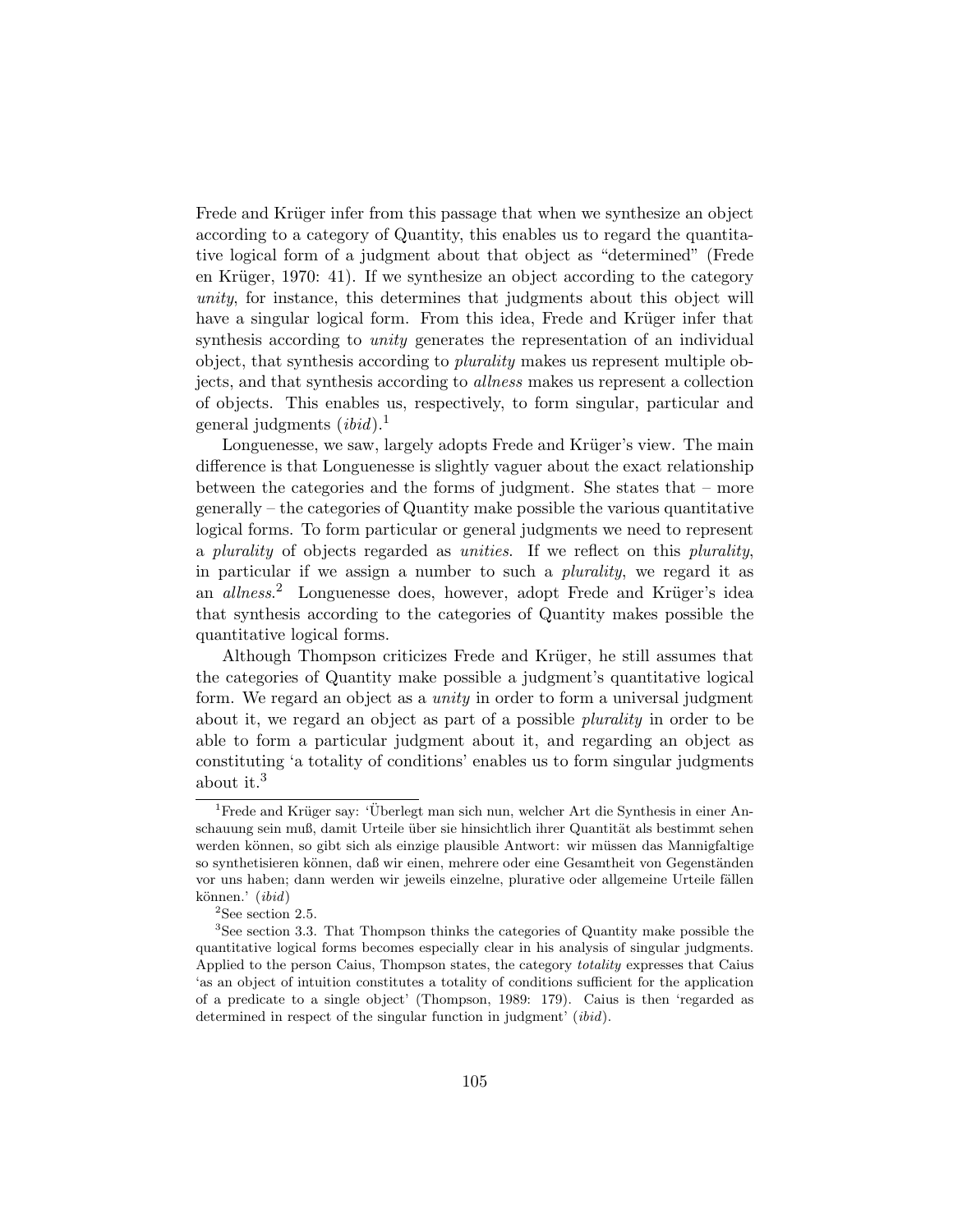The idea that the categories of Quantity make possible the quantitative logical forms of judgment leads to a problem. This is recognized by Thompson, Longuenesse and Frede and Krüger alike. The idea, it turns out, is difficult to apply to Kant's remarks about the categories of Quantity in the Prolegomena:

Even the judgments of pure mathematics in their simplest axioms are not exempt from this condition. The principle that a straight line is the shortest distance between two points presupposes that the line is subsumed under the concept of quantity  $[Gri\delta\ell\epsilon]$ , which certainly is no mere intuition but has its seat in the understanding alone and serves to determine the intuition (of the line) with regard to the judgments which may be made about it in respect to the quantity  $[Quantitat]$ , that is, to plurality [Vielheit], (as judica plurativa.)\* For under them it is understood that in a given intuition there is contained a plurality of homogeneous parts [daß in einer gegebenen Anschauung vieles Gleichartige enthalten sei]. (Prolegomena, §20, Ak. 4, 301-2)

The point Kant wants to make in this passage is quite clear. Consider some empirically given line. There is no guarantee that the axioms of geometry apply to such an empirical representation. The reason we are justified to apply the axioms of geometry to it, is that the line can be thought under "the concept of quantity".<sup>4</sup> The concept of *quantity* "serves to determine" the intuition (of the line) with regard to [...] plurality, (as *jucica plurativa*.)". Now suppose that we regard some line's intuition as determined with regard to particular ('plurative') judgments. Do we do this in order to be able to form particular judgments about this line? This seems implausible. It seems that most interesting judgments we could form about a line regarded as *plurality* are either singular or general. First, regarding a line as a *plurality* enables us to form singular judgments like 'This line has such and such a length'.<sup>5</sup> Second, what Kant argues in the above passage is that when a line is determined with respect to the particular logical function, this justifies the application of certain *general* judgments to it: the axioms of geometry.<sup>6</sup>

As I said before, this problem is recognized by all aforementioned authors. All of these authors solve the problem by arguing that the passage

<sup>4</sup>Why this is the case, Kant explains in the Axioms of Intuition.

<sup>5</sup>Example derived from Thompson, 1989: 173

<sup>&</sup>lt;sup>6</sup>That the axioms of geometry are general is implied by Kant's remarks in A163-5/B204-6.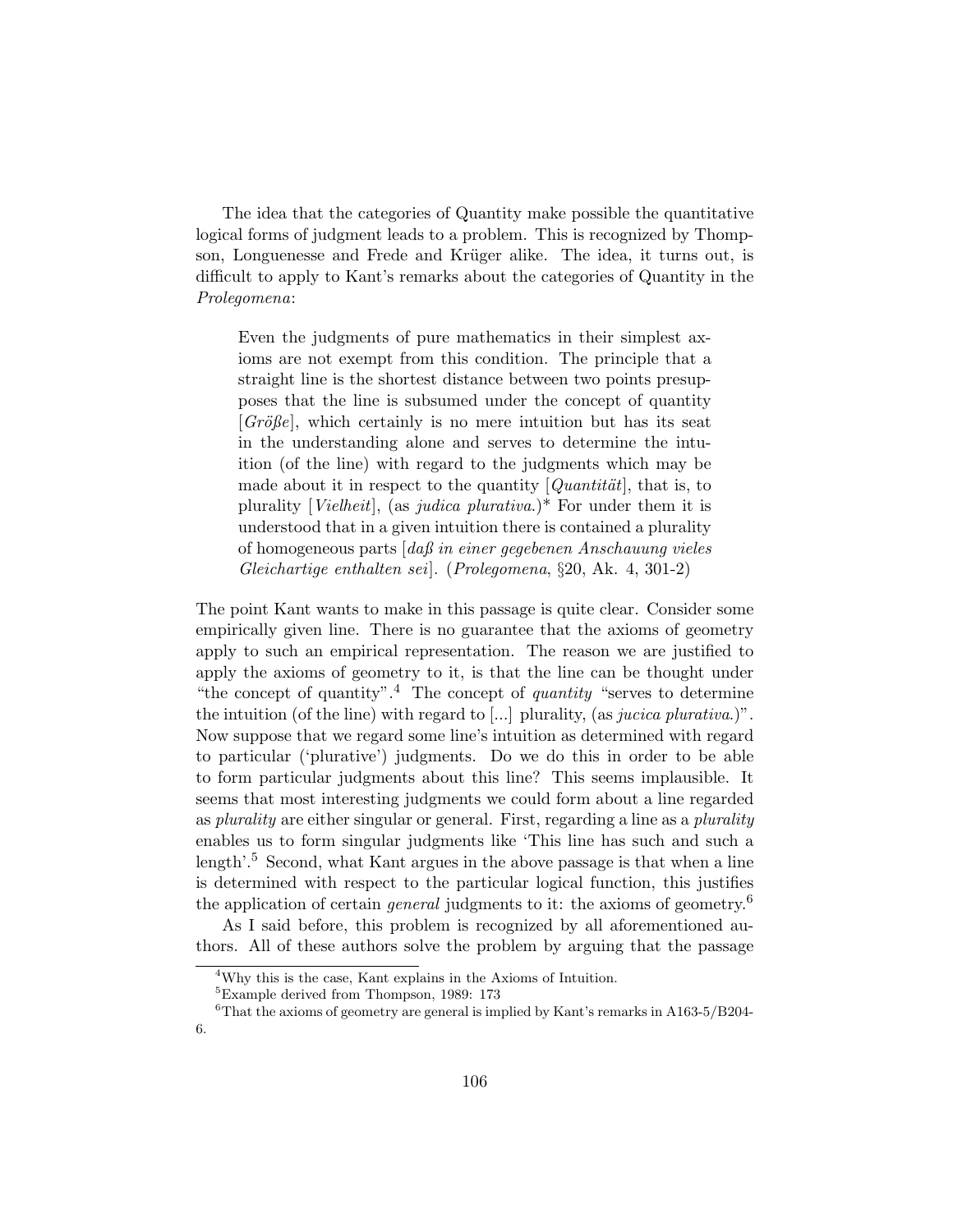quoted concerns a special application of the categories. Frede and Krüger claim that, in the Prolegomena, Kant discusses a specific type of judgments. Kant discusses judgments that do not merely have a quantitative logical form, but that concern quantity itself (Frede and Krüger, 1970:  $48$ ). He discusses judgments in which we determine, for instance, an object's size. When we determine an object's quantity, Frede and Krüger think, this can affect the logical form of the judgments formed about that object. When, for instance, we determine which size a certain line has, regarding that line as a plurality must not yield a particular judgment. It may yield a singular judgment. When, in the Prolegomena, Kant says that a line is determined with regard to 'plurative' judgments, he means that judgments about this line rely on our capacity to form particular judgments (49). The judgment 'this line has length', for instance, is made possible by a particular judgment like 'multiple measure units are part of this line' (48-49).

Longuenesse offers a slightly different solution. As we saw in chapter 2, Longuenesse thinks that more in general our capacity to represent collections of objects makes possible the various logical forms of Quantity. The capacity to represent collections of objects also enables us to represent the line as a collection of smaller lines. Longuenesse thus slightly loosens the relationship between synthesis and judgment. She interprets the Prolegomena-passage as follows:

[Kant] means, I think, that the same capacity to judge that makes us capable of reflecting our intuitions according to the logical form of quantity also makes us capable of recognizing in the line a plurality of homogeneous segments, thought under the concept "equal to segment s, the unit of measurement."  $(KCI:$ 265)

When we represent a line as a *plurality*, therefore, we do not necessarily aim at forming particular judgments about that line. Rather, we apply the same capacity that enables us to form such judgments.

Thompson offers a third solution. Thompson solves the problem by assuming that singular judgments about mathematical objects can be regarded as particular judgments. A judgment like 'This line has such and such a length', can be regarded as a particular judgment (Thompson, 1989: 173-4). When we regard a line as a *plurality*, it is determined with regard to particular judgments in this sense.<sup>7</sup>

 $7$ See section 3.2.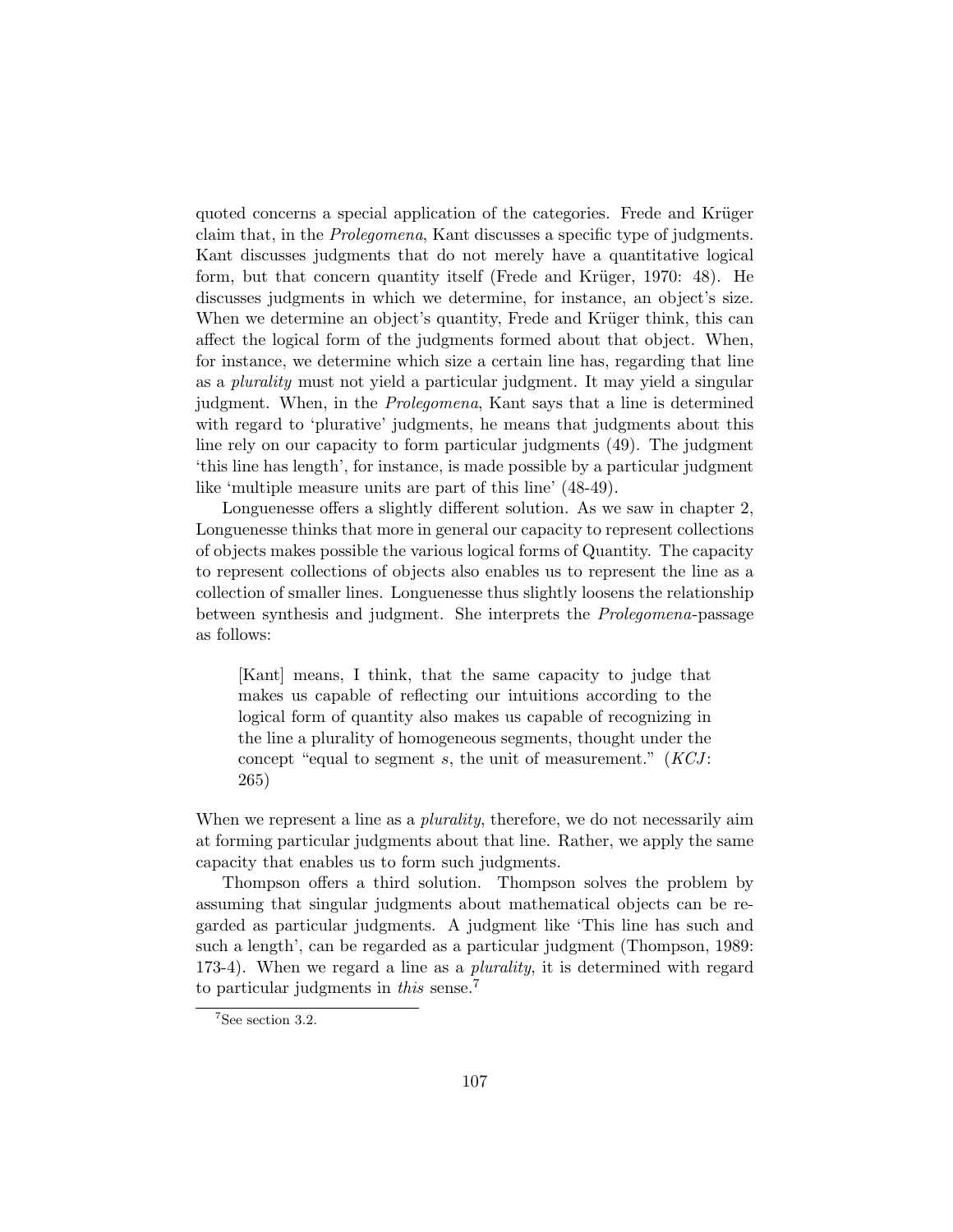None of the solutions offered, I think, really solves the problem. I think there is a problem with the assumption that synthesizing an object according to some category of Quantity makes possible the quantitative logical forms of judgments about that object. A judgment about an object must always have a certain quantitative logical form.<sup>8</sup> Now suppose "determined with regard to one of the logical functions for judgments" means: 'synthesized such that judgments about that object can have a specific logical form'. This would imply that objects must always be determined with respect to one of the logical functions of Quantity, or at least to 'the' logical function of Quantity.<sup>9</sup> That this is not what Kant had in mind is suggested by the following Reflection:

First, there must be certain titles of thinking, under which appearances in themselves are brought: for example whether they are regarded as magnitude or as subject or as ground or as whole or merely as reality (figure is not a reality). Due to [the titles of thinking] I will not, in the appearance, regard as subject whatever I want, or either as subject or predicate however I want it, but [the appearance] is determined as subject respective as ground. Therefore, what kind of logical function is actually valid for the appearance with respect to the others, that of quantity or of the subject, so which function of judgment.<sup>10</sup> Because otherwise we could use logical functions at will, without determining, also without observing, that the object is more suited to one [function] than to the other. Therefore, one can think an appearance without bringing it under a title of thinking in general, and thus without determining an object for it. (Reflection 4672  $(1773-75)$  Ak. 17: 635-6)<sup>11</sup>

<sup>&</sup>lt;sup>8</sup>Wolff has suggested that judgments of the form  $'A$  is  $B'$  do not have a quantitative logical form (Wolff, 1995: 14). There might be such exceptions, but I cannot think of any exceptions that provide a solution to the problem I am raising here.

<sup>&</sup>lt;sup>9</sup>This is what Longuenesse suggests, see  $KCJ: 251$ . This also becomes clear from her ideas about the relationship between the logical forms and the categories.

 $10$ This sentence is ungrammatical in German. See footnote 11

 $11$  Zuerst müssen gewisse Titel des Denkens seyn, worunter Erscheinungen an sich selbst gebracht werden: z.E. ob sie als Größe oder als subiect oder als Grund oder als Ganzes oder blos als realitaet angesehen werden (figur ist keine realitaet). Ich werde um deswillen in der Erscheinung nicht, was ich will, als subiect ansehen oder, wie ich will, entweder als subiekt oder praedicat, sondern es ist bestimmt als subiect respective als Grund. Was vor eine logische Funktion also eigentlich von der Erscheinung in Ansehung der andern gültig sey, ob die der größe oder des subiects, also welche function der Urtheile. Denn sonst können wir nach Belieben logische functionen brauchen, ohne auszumachen, auch ohne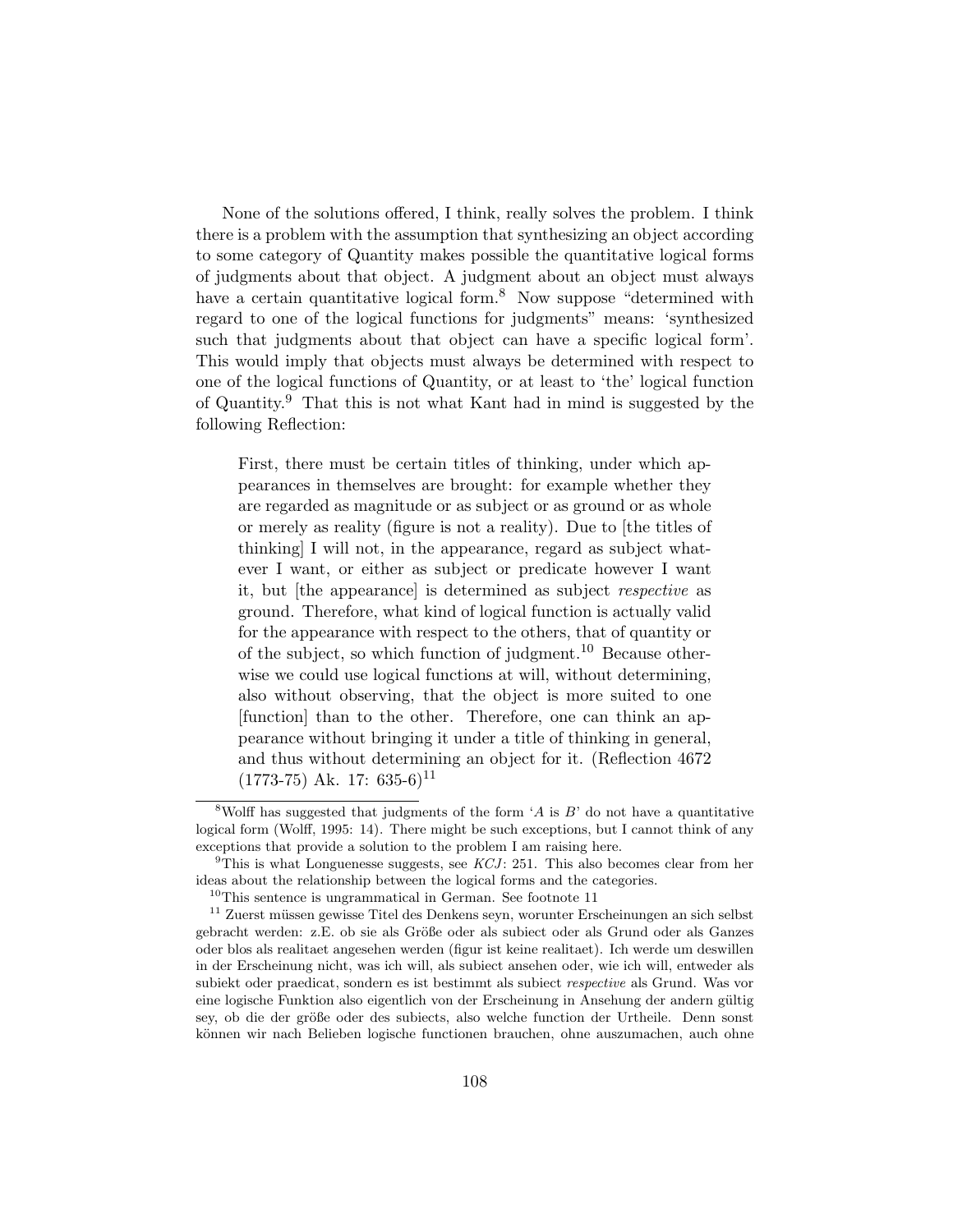In this reflection, Kant suggests that an object *mustn't* be determined with respect to one of the logical functions of Quantity or to 'the' logical function of Quantity. He suggests that an object can be determined with respect to the logical function of Quantity or, for instance, the logical function of "the subject". This reflection suggests that synthesis and judgment differ in an important respect. A judgment usually has a quantitative, a qualitative and a relational logical form. Reflection 4672, however, suggests that a sensible representation must not be synthesized according to a category of Quantity, a category of Quality and a category of Relation. I think Thompson's distinction between empirical objects regarded as empirical objects and empirical objects regarded as mathematical objects helps us understand Kant's remarks. When we regard an empirical object as a mathematical object, we saw, we regard it primarily as a spatial object. When we regard it as an empirical object we regard it as a substance standing in causal relations with other substances.<sup>12</sup> When we regard an object as determined with respect to the logical function of Quantity, I suggest, we regard it as a mathematical object. When we regard it as determined with respect to the logical function of "the subject", on the other hand, we regard the object as a substance, and thus as an empirical object. Although every substance is also a mathematical object, it must not always be regarded as such. I think we only regard it as a mathematical object when, for instance, we measure it. Further, we can imagine that certain things that are not substances can be regarded as mathematical objects. The distance between two objects, for instance, can be regarded as a mathematical object. Therefore, it is plausible that objects might be determined with respect to the logical function of Quantity without being determined with respect to the logical function of "the subject" and vice versa.

If this idea is correct, this has an important implication. This would mean that the application of the categories of Quantity Kant discusses in the Prolegomena is not a special application of these categories. The application of the categories of Quantity to empirical objects regarded as mathematical objects is the application of these categories. That this is the only application of these categories is not only suggested by Reflection 4672. To my knowledge, all applications of the categories of Quantity Kant discusses

warzunehmen, daß das obiect einer mehr als der andern angemessen sey. Also kan man eine Erscheinung denken, ohne sie unter einen Titel des Denkens ¨uberhaupt zu bringen, mithin ihr ein obiect zu bestimmen.

Schulthess (1981: 213) briefly discusses this Reflection in his analysis of the development of the categories.

 $^{12}$  See Thompson, 1989: 174-6 and section 3.2.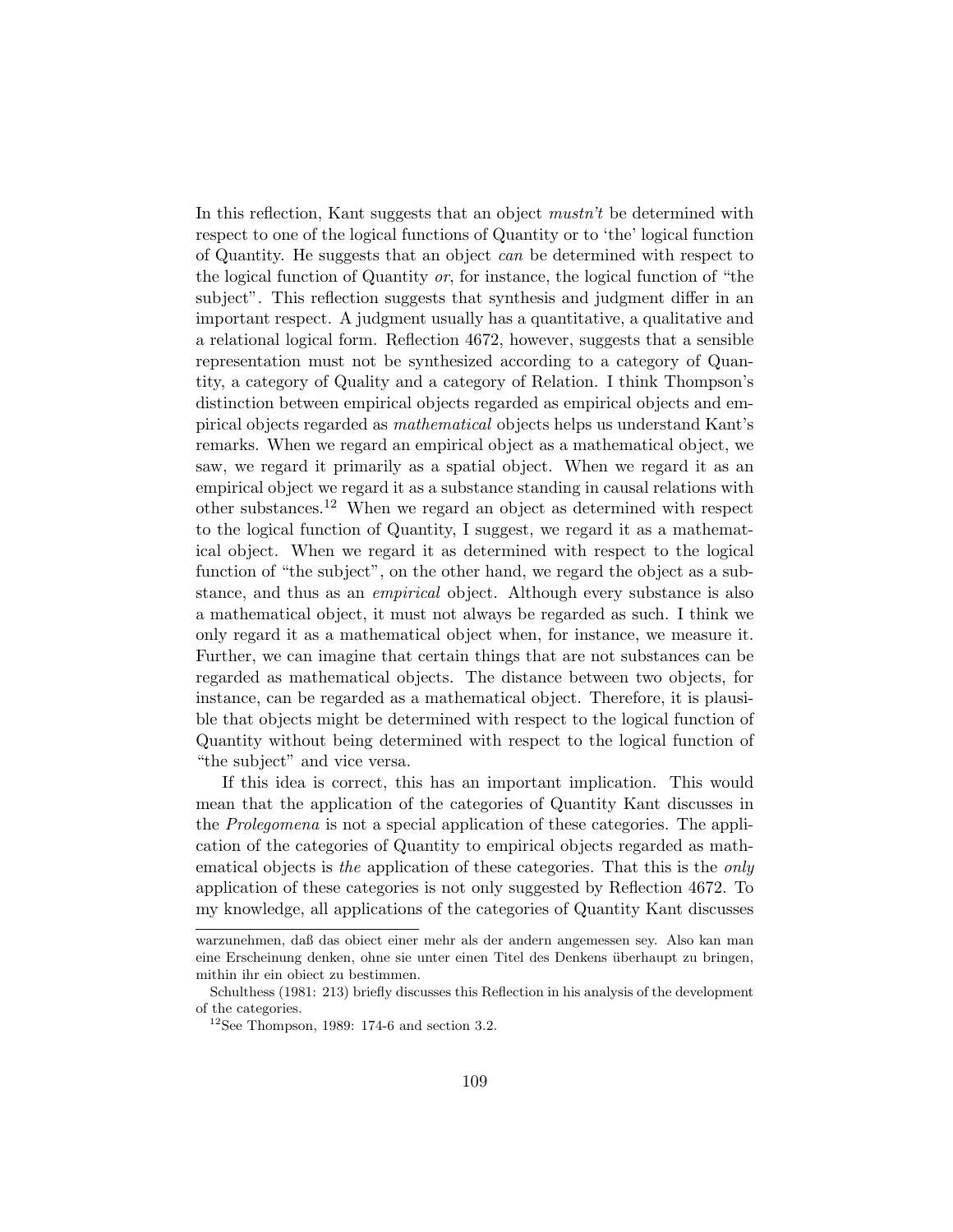concern applications to objects regarded as mathematical objects.<sup>13</sup> The categories of Quantity can – first and foremost – be applied to *spaces*. Other applications of these categories, it seems, should be understood on the basis of this application. Another representation the categories of Quantity can be applied to is the representation of time. The reason, however, they can be applied to time is that we can represent time by means of space.<sup>14</sup> One may point out that the categories of Quantity can also be used to measure qualities of empirical objects like their temperature or weight. This, Kant does indeed argue in the Anticipations of Perception. It seems, however, that Kant argues for this claim by pointing out that we can represent such qualities as magnitudes in a way that is similar to the way we represent spaces as magnitudes. Although a sensation (that which represents a reality<sup>15</sup>) "can only be apprehended as a unity" (A168/B210), Kant says, it is "capable of a diminution, so that it can decrease and thus gradually disappear" (A168/B209-10). Kant's point seems to be that although a reality does not have parts, we can *represent* it as having parts. We can, at different moments in time, represent different degrees of a reality by imagining the decrease of that reality. This is the reason we can regard qualities as having a magnitude. Representing a spatial figure as having a magnitude we do in a similar way: this we do by placing the different parts of that figure in different moments in time. It seems that this analogy of qualities to spatial figures justifies the application of the categories of Quantity. This suggests that this application should be understood on the basis of their application to space.

So: the categories of Quantity primarily apply to objects regarded as mathematical objects. Precisely when the categories are applied to mathematical objects, we saw, it is difficult to maintain that synthesis according to the categories of Quantity makes possible quantity in judgments. This has become clear from our analysis of the passage from the *Prolegomena*. This suggests that the notion "determined with regard to one of the logical functions for judgments" should not be interpreted in the way Frede and Krüger, Longuenesse and Thompson do.

 $13$ I think this is also (partly) the point Friedman, 2000: 205-6; 206n. wants to make.

<sup>&</sup>lt;sup>14</sup>Friedman (1992: 129-32) has argued that, according to Kant, our capacity to measure spaces enables us to measure time. This follows – among other things – from Kant's remark that "time [...] cannot be made representable to us except under the image of a line, in so far as we draw it, without which sort of presentation we could not know the unity of its measure at all [...]" (B156) (See also Friedman, 1992: 131). The idea that the categories of Quantity primarily apply to spaces, and that their other applications should be understood on the basis of this application I infer from Friedman's analysis.

 ${}^{15}\mathrm{See}$ A168/B210.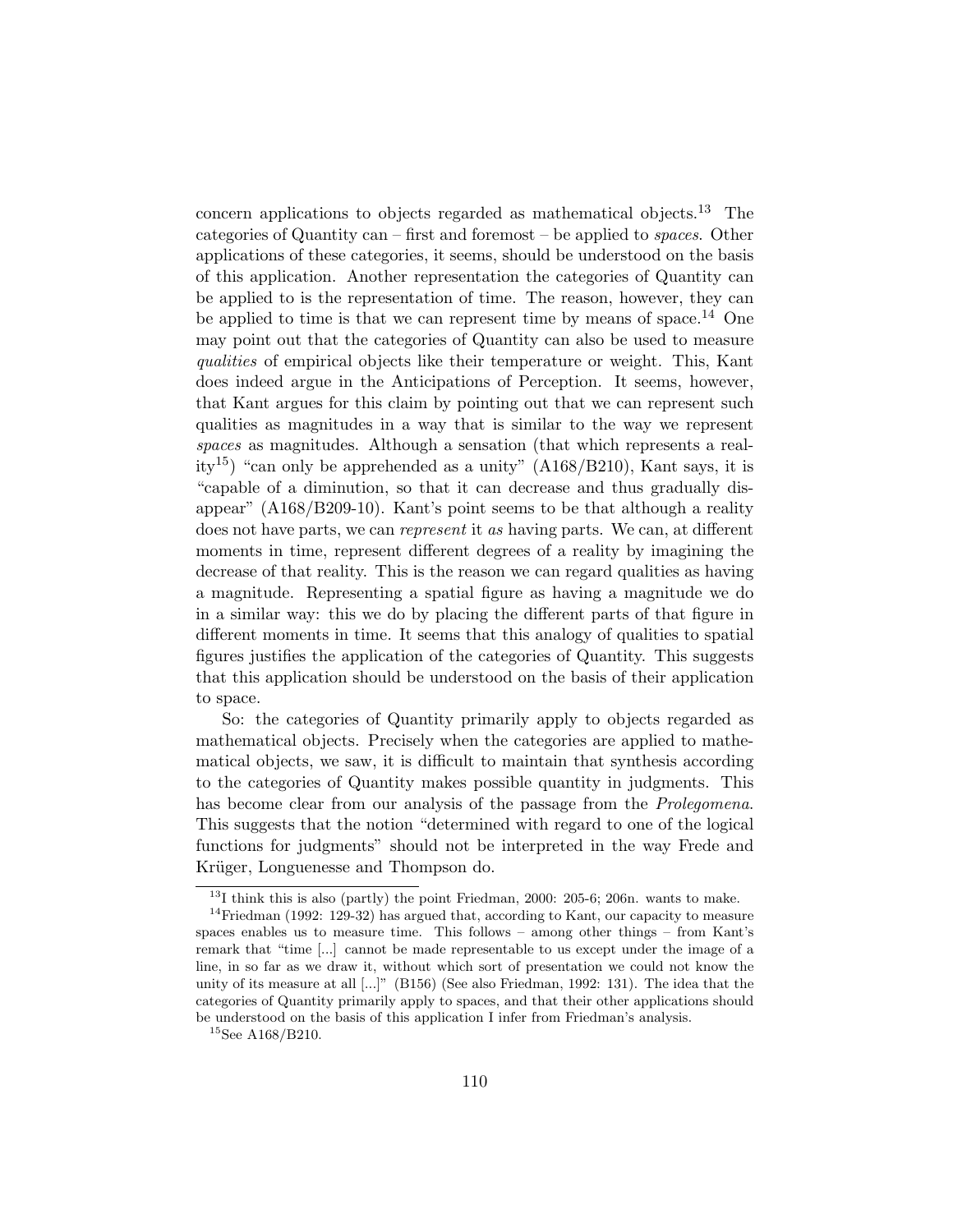## 5.3 The Quantitative Forms of Judgment

In the previous section we saw that we can raise objections against the idea that synthesis according to the categories of Quantity makes possible the quantitative logical forms. There is another reason to think that synthesis according to the categories of Quantity does not aim at making possible the logical forms of Quantity. That this is the case becomes clear when we consider how we should interpret Kant's logical forms of Quantity.

In interpreting Kant's logical forms of Quantity, we should keep in mind that Kant is interested in a specific kind of judgments. Kant is interested in judgments that form necessary combinations of concepts. He is not interested in judgments that form such necessary combinations because the judgment's predicate is contained in its subject. He is interested in judgments that form necessary, but synthetic combinations. Why is Kant interested in these judgments? Only these kinds of judgments can express causal relations among representations. Because our capacity to form these judgments affects sensibility, we generate causal relations among objects in the phenomenal world. Kant's ideas about synthesis are comprehensible only if we assume that, by judgments, Kant means judgments expressing necessary relationships among representations.

Assuming that judgments express necessary relationships among representations, how should we understand the logical forms of Quantity? At first sight, singular and particular judgments do not fit into this picture. If we think of a judgment expressing a necessary relation, we think of a *general* judgment, not a particular or singular one. Does, then, the fact that Kant adds the particular and singular forms of judgment to his Table of Judgments lead to problems? Not necessarily. It depends on how we interpret these judgments. If we interpret these judgments in the way Longuenesse and Frede and Krüger do, we cannot reconcile them with Kant's notion of a judgment. If a singular judgment merely expresses that some individual object  $A$  has property  $B$ , then we can hardly say this judgment expresses a necessary relationship between A and B. The same holds if a particular judgment would express that one or more objects A have property B. It is, however, possible to interpret the particular and singular forms of judgments in a way that is in line with Kant's ideas about judgment.

In the Logic, we saw in chapter 2, Kant defines the quantitative logical forms in terms of the extensions of concepts:

In the *universal* judgment, the sphere of one concept is wholly enclosed within the sphere of another; in the particular, a part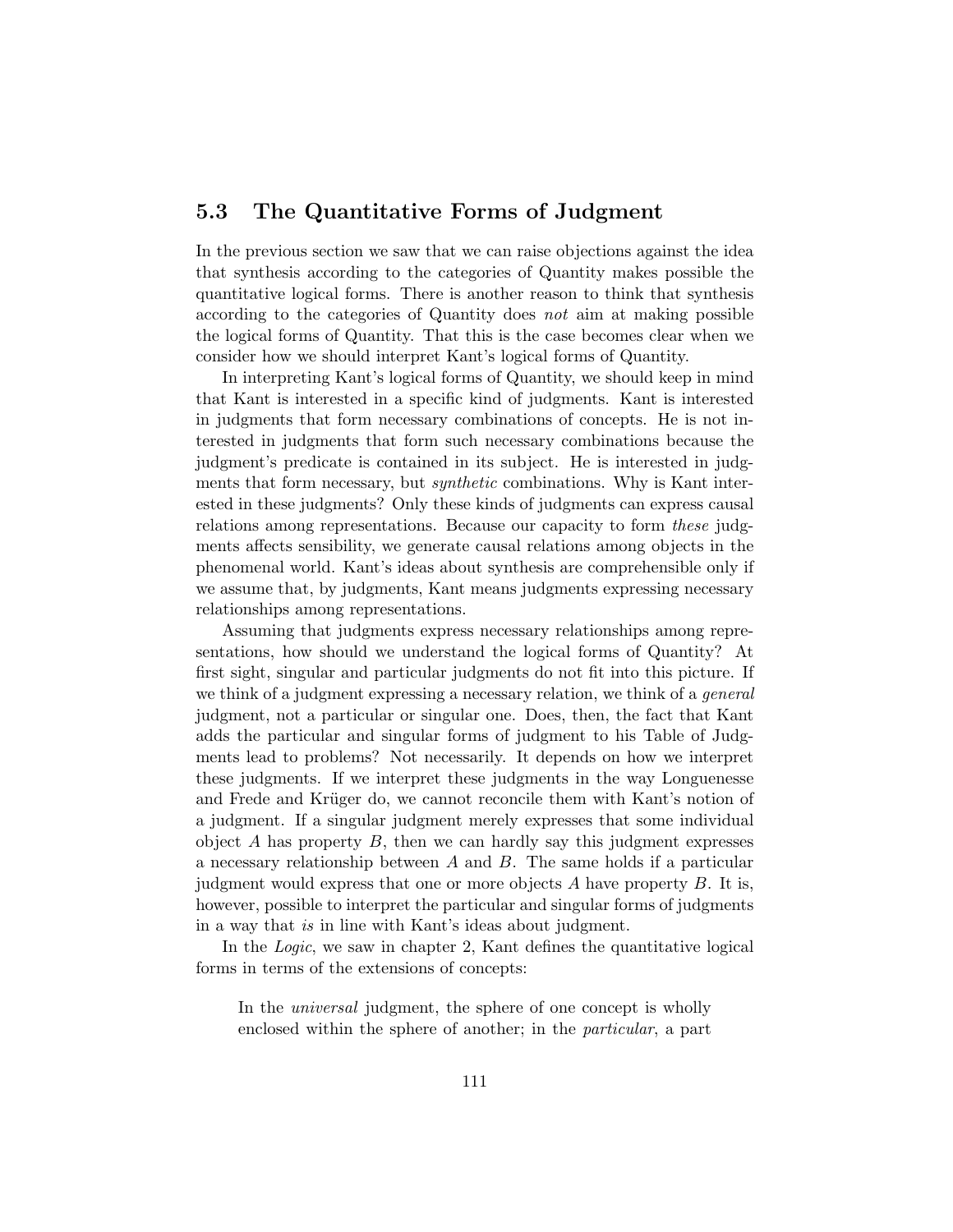of the former is enclosed under the sphere of the other; and in the singular judgment, finally, a concept that has no sphere at all is enclosed, merely as part then, under the sphere of another. (Logic, §21, Ak. 9: 102)

An important question we should ask is what exactly Kant means by the extension, the "sphere", of a concept. Longuenesse thinks that, for Kant, the extension of a concept consists in the sensible objects we think under that concept  $(KCI: 87)$ . In Reflection 3042, Kant calls these objects the "x,  $y, z$ " thought under a concept:

A judgment is a cognition of the unity of given concepts: namely, that what is B, together with other things  $x, y, z$ , belongs under the same concept A, or again: that the manifold under B is also to be found under A. (Reflection 3042 (1773-77), Ak. 16: 629, quoted in  $KCJ: 88$ )

Considering Kant's critical conception of an object, an object is always the representation of an object (CKJ: 88n.). The extension of a concept thus consists of the representations thought under that concept. From the perspective of general logic, these representations can be concepts or intuitions. Transcendental logic, however, teaches us that we cannot only think concepts under intuitions (ibid) (after all, "[t]houghts without content are empty"  $(A51/B75)$ ). Therefore, the "x, y, z" thought under a concept 'ultimately refer to objects of intuition, irreducible to any concept'  $(KCI: 88n)$ .

Thompson (1989) criticizes the idea that the extension of a concept consists of the objects or individuals that concept applies to. In fact, Kant thinks the extension of a concept consists in the concepts thought under that concept: its species and subspecies  $(170)^{16}$  Of course, we can also think sensible objects under a concept. In itself, however, a collection of objects cannot form an extension. That this is the case becomes clear from Kant's comparison between extensions of concepts and *spaces (ibid)*:

One can regard every concept as a point, which, as the standpoint of an observer, has its horizon, i.e., a multiplicity of things that can be represented and surveyed, as it where, from it. Within this horizon a multiplicity of points must be able to be given to infinity, each of which has its narrower field of view; i.e., every species contains subspecies in accordance with the

 $16$ See also Friedman, 1992: 67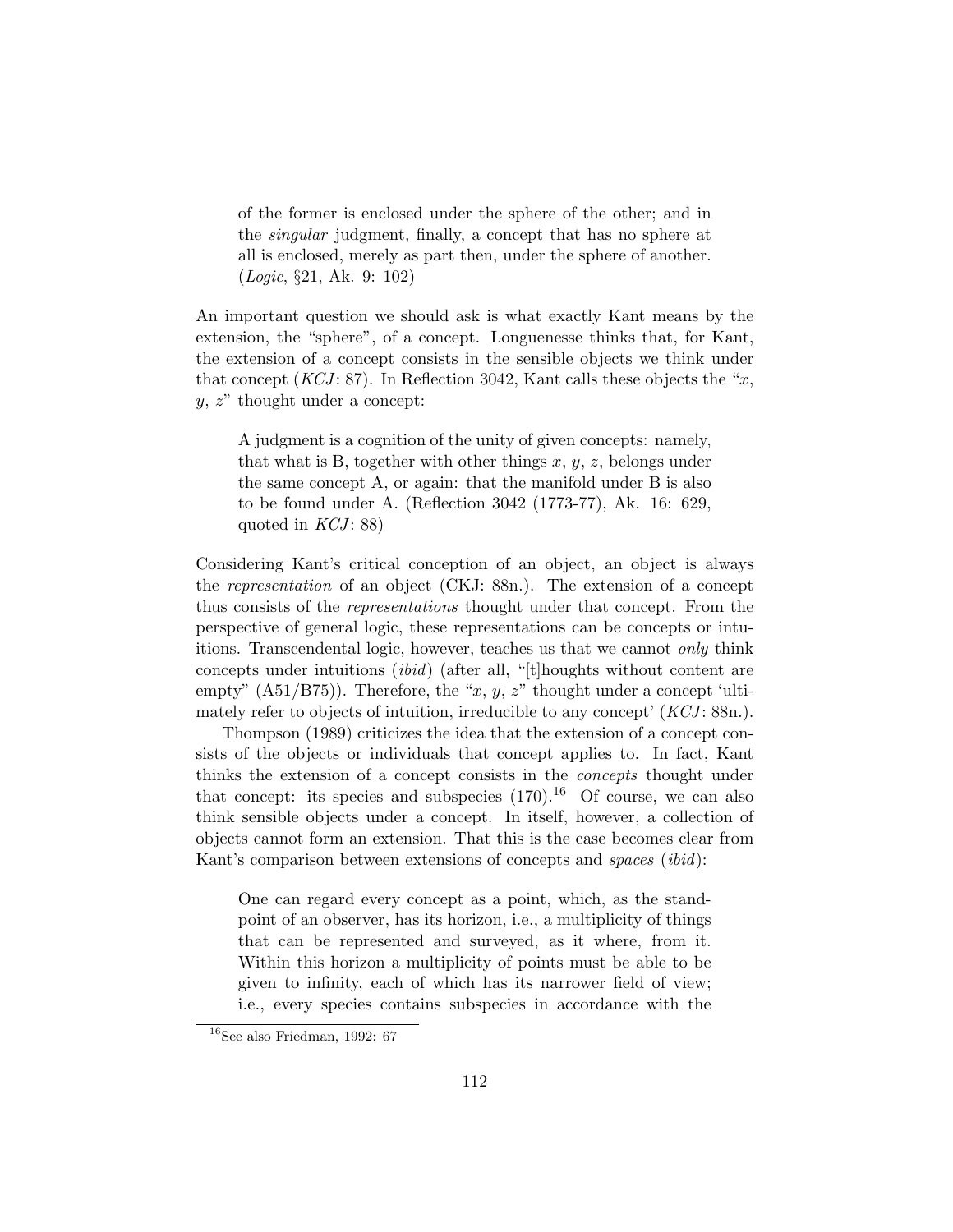principle of specification, and the logical horizon consists only of smaller horizons (subspecies), but not of points that have no domain (individuals).  $(A658/B686)^{17}$ 

Kant compares the concepts we think under a concept to the spaces every bounded space contains. Individuals Kant compares to the points such a space contains. According to Kant's conception of space, a collection of points cannot form a space<sup>18</sup> (Thompson, 1989: 170). Only a collection of spaces can form a space. For concepts, Thompson thinks, something similar holds: If one or more objects are thought under a concept, this does not provide the concept with an extension. A concept only has an extension in as far as concepts are thought under that concept.

Note that Thompson's interpretation of Kant's notion of extension is subtle. Thompson does not deny that that we think *objects* under concepts. In fact, we need these objects to define the logical forms of Quantity. Contrary to Longuenesse, however, Thompson also assigns an important role to the concepts we think under a concept. Thompson's interpretation of extension enables us to provide interpretations of singular and particular judgments that are in line with Kant's views on judgments. These interpretations, moreover, explain some puzzling remarks Kant makes about these logical forms.

#### 5.3.1 Universal and Singular Judgments

Longuenesse's interpretation of Kant's notion of extension leads to at least one problem. How can Kant say that, in a singular judgment, "a concept that has no sphere at all is enclosed, merely as a part, under the sphere of another", or – as he puts it in the *Critique* – that singular judgments "have no domain  $[Umfang]$  at all"  $(A71/B96)$ ? An example of a singular judgment Kant provides is 'Caius is mortal' (A322/B378). If the extension of a concept consists in the representations thought under that concept, it seems impossible to say that the concept 'Caius' has no extension. 'Caius', after all, applies to at least one sensible representation: the person Caius. If we assume the extension of a concept consists of the representations thought under that concept, then Kant's claim that the subject concept of a singular judgment has no extension becomes incomprehensible.

<sup>17</sup>See Thompson, 1989: 170n.

<sup>&</sup>lt;sup>18</sup> "Now in space there is nothing real which can be simple; points, which are the only simple things in space, are merely limits, not themselves anything that can as parts serve to constitute space" (B419, quoted by Thompson, 1989: 170n.)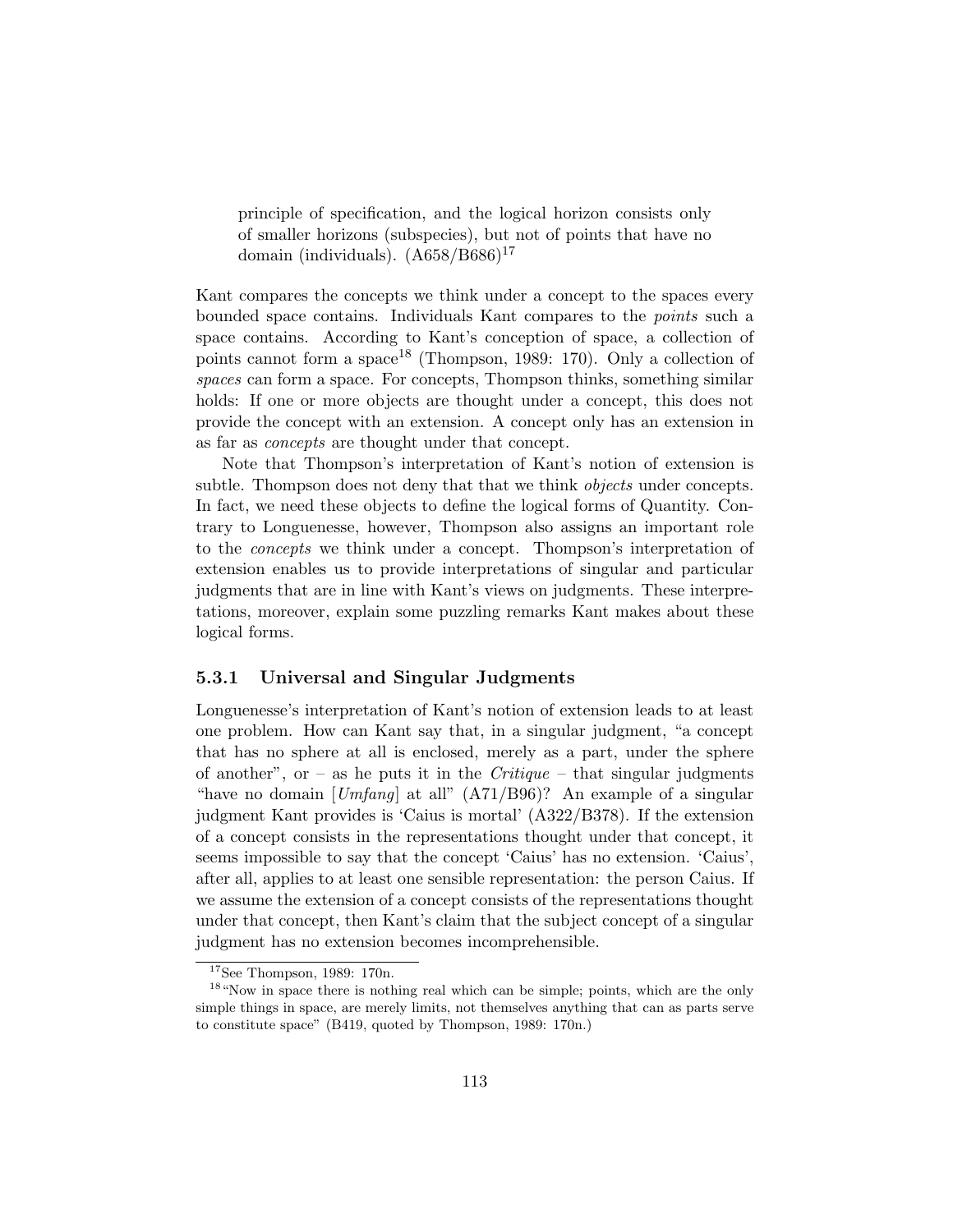Thompson's interpretation of extension does not suffer from this problem. According to Longuenesse's interpretation, the singular judgment 'A is  $B'$  expresses that to the one object x we think under a concept  $A$ , the concept B applies. If we follow Thompson's interpretation of extension, we can say that the singular judgment 'A is  $B$ ' expresses that the concept A under which we happen to think no other concepts is contained in the extension of  $B<sup>19</sup>$  If we adopt Longuenesse's notion of extension it becomes incomprehensible why Kant says that the subject concept of a singular judgment has no extension. If we follow Thompson's interpretation, however, Kant's remark can be understood. Under the subject concept of a singular judgment we do not think any *concepts*, only an object.<sup>20</sup> For this reason, this concept has no extension.

How, then, should we understand singular judgments? To understand this, it will prove helpful to consider how *general* judgments should be interpreted. Thompson, we saw in chapter 3, thinks that the universal judgment 'All  $A$ 's are  $B$ ' expresses that any object x that falls under the concept  $A$ , also falls under the concept  $B$  (1989: 179). I think this interpretation of general judgments is correct. A great advantage of this interpretation over Longuenesse's or Frede and Krüger's interpretation, we saw, is that this interpretation enables us to do justice to Kant's idea that judgments are rules: combinations of concepts expressing necessary relationships among representations.

Our analysis of general judgments also enables us to analyse singular judgments. I think the singular judgment 'A is  $B'$  – just like general judgments – expresses 'Any object  $x$  that falls under the concept  $A$ , also falls under the concept  $B^{2,1}$ . The only difference between singular and general concepts is that the subject concept of a general judgment does, and the subject concept of a singular judgment does not have an extension. This analysis of singular judgments enables us to understand a striking remark

<sup>19</sup> This is not Thompson's own interpretation of singular judgments. Thompson (1972) provides an extensive analysis of singular judgments. If I understand Thompson correctly, he thinks we should regard the singular judgment 'A is B' as a judgment of the form There is a unique  $A$ , and  $A$  is  $B'$ . Thompson says: 'The general logic required by Kant's transcendental logic is thus at least first order quantificational logic plus identity but minus proper names or other singular terms that are in principle eliminable. A proper name represents an empirical concept used with an existence and a uniqueness claim and is hence eliminable in favour of a predicate expression.' (334-5) I think this analysis of singular judgments is incompatible with Kant's remarks in Reflection 3068 which I will discuss below.

 $20$ Or: multiple objects. I will say more about this later.

 $\rm{^{21}See}$  footnote 19.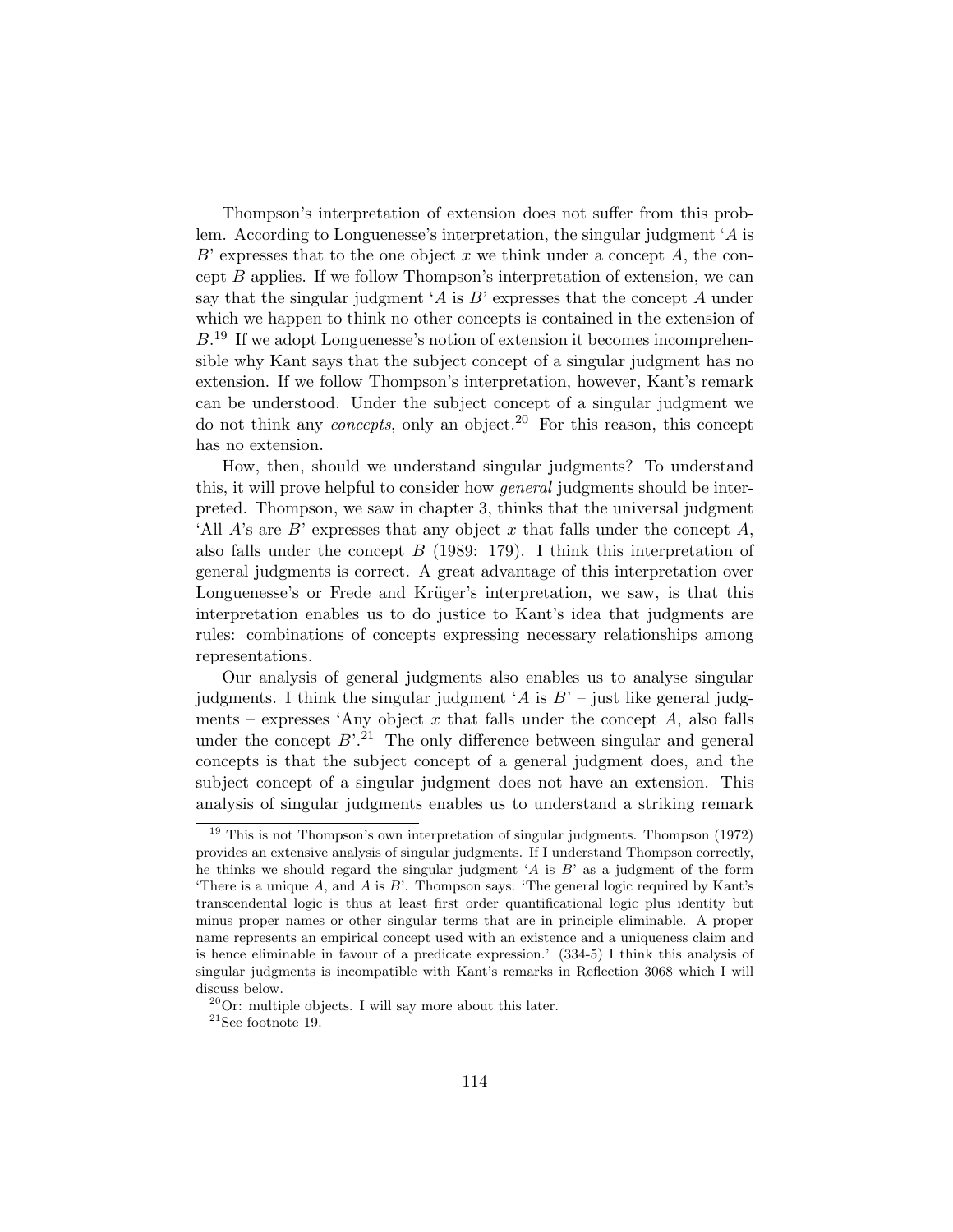Kant makes in Reflection 3068:

In general judgments, the *sphere* [*sphaera*] of a concept is wholly enclosed within the sphere of another; in the particular, a part of the former is enclosed under the sphere of the other; in the singular a concept that has no sphere at all is enclosed, merely as a part then, under the sphere of another. Therefore, the iudicia singularia are to be assessed as like the universalibus, and, conversely, a iudicium universale is to be assessed like a singular judgment with respect to the sphere. Plurality in as far as in itself, it is only one. (Reflection 3068 (1776-89), 16: 640)<sup>22</sup>

In this reflection, Kant says that singular and general judgments are equivalent. Not only is it possible to understand a singular judgment as a general one. Kant explicitly says that, "with respect to the sphere", general judgments can be understood as singular ones. My interpretation of singular and universal judgments enables us to regard these judgments as equivalent. What Reflection 3068 shows, I think, is that from the perspective of general logic, it is irrelevant whether the subject concept of a general concept has an extension. Both in singular and general judgments the subject concept is regarded as "only one". The general judgment 'All  $A$ 's are  $B$ ' and the singular judgment  $A$  is  $B$  both express that any object falling under A falls under  $B^{23}$ . The fact that the subject concept of a general judgment does, and the subject concept of a singular concept does not have an extension only becomes relevant if we compare the quantity  $\left[G\tilde{r}\tilde{\theta}g\right]$  of cognition these judgments express:

If, on the contrary, we compare a singular judgment with a generally valid one, merely as cognition, with respect to quantity

 $^{22}$ Im allgemeinen Urteile wird die sphaera eines Begriffs ganz innerhalb der Sphaera eines andern beschlossen; im particularen ein theil des ersteren unter die Sphäre des andern; im einzelnen ein Begrif, der gar keine Sphaeram hat, mithin blos als Theil, unter die sphaeram eines andern beschlossen. Also sind die iudicia singularia den vniversalibus gleich zu schatzen, und Umgekehrt ist ein iudicium vniversale als ein einzelnes Urtheil in Ansehung der sphaera zu betrachten. Vieles, so fern es an sich nur eines ist.

The translation of the first sentence is a modification of Michael Young's translation of §21 the Logic (Ak. 9: 102). The translation of the remaining of the passage partly relies on this translation.

<sup>23</sup>An interesting point to note, is that Kant himself does not always formulate general judgments by means of sentences of the form 'All A's are B'. Geometrical axioms, for instance, Kant regards as general judgments (see A164/B205). Examples of such judgments he formulates as follows: "between two points only one straight line is possible" (A163/B204) en "two straight lines do not enclose a space" (A163/B204).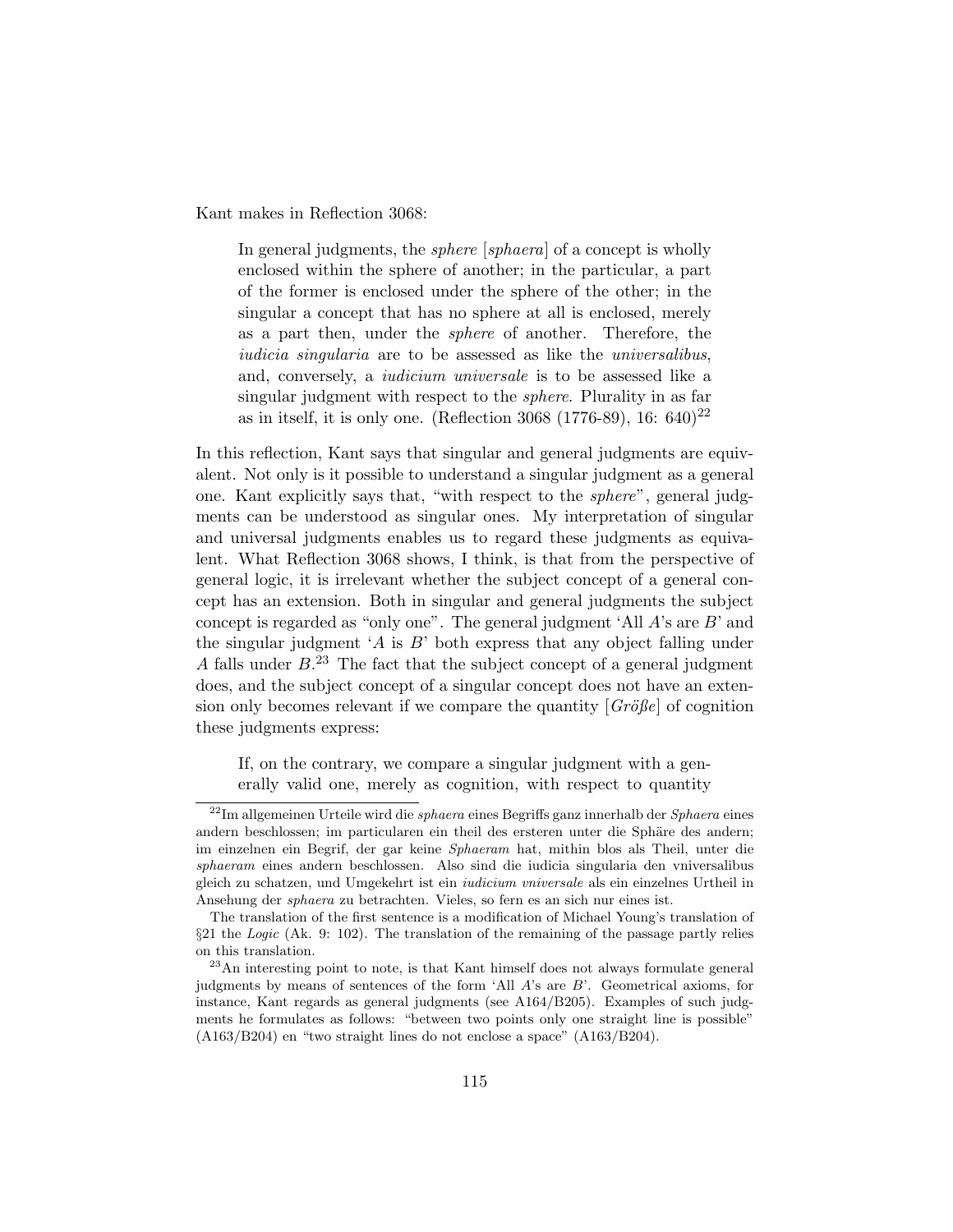$[Gr\ddot{o}j\theta e]$ , then the former relates to the latter as unity relates to infinity, and is therefore in itself essentially different from the other. (A72/B97)

A general judgment 'All  $\hat{A}$ 's are  $\hat{B}$ ' contains infinitely many cognitions, because it contains infinitely many other judgments. Under A infinitely many concepts can be thought. For each of these concepts  $C$ , the judgment contains the judgment 'All C's are B' (or  $(C \text{ is } B')$ ). A singular judgment does not contain any other judgments. It contains, therefore, one cognition only. In this sense, the quantity of cognition a singular judgment provides relates to the quantity of cognition a general concept provides like a "unity relates to infinity".  $24$ 

Interpreting singular judgments as universal ones enables us to do justice to Kant's remarks about these judgments. It enables us, moreover, to regard these judgments as expressions of necessary relations. The judgment 'Caius is mortal' does not express that a certain individual object is mortal. Rather, it expresses that the concept 'mortal' applies to every object I bring under the concept 'Caius'. The judgment expresses a necessary relationship between the concept 'Caius' and the concept 'mortal'. Also, one should note that according to this interpretation of singular judgments, it is – strictly speaking – not necessary that a singular judgment applies to one object only. A judgment is singular when its subject concept does not have an extension. If the subject concept of a judgment has no extension, usually this will mean that the judgment applies to at most one object. This, for instance, is the case when the subject concept is a name, like in 'Caius is mortal'. What is interesting, however, is that Kant regards *arithmetical* judgments as singular judgments too. The reason these judgments are singular, Kant says, is that a number concept like 'seven' "is possible only in a single way" (A165/B205). In this respect, the concept differs from a geometrical concept like 'triangle', Kant says (A164-5/B205). The concept 'triangle' does have an extension, because there are various kinds of triangles. The concept 'seven' does not have an extension, as there is only one kind of seven. Nevertheless, the concept 'seven' can be applied to various objects. The example of arithmetical judgments suggests that Kant does indeed think that the singularity of singular judgments is due to the *concepts* thought under their subject concept, not to the *objects* thought under them.

 $24$ This explanation I derive from Thompson, 1989: 170. As I interpret singular judgments in a different way than Thompson does, my interpretation slightly differs.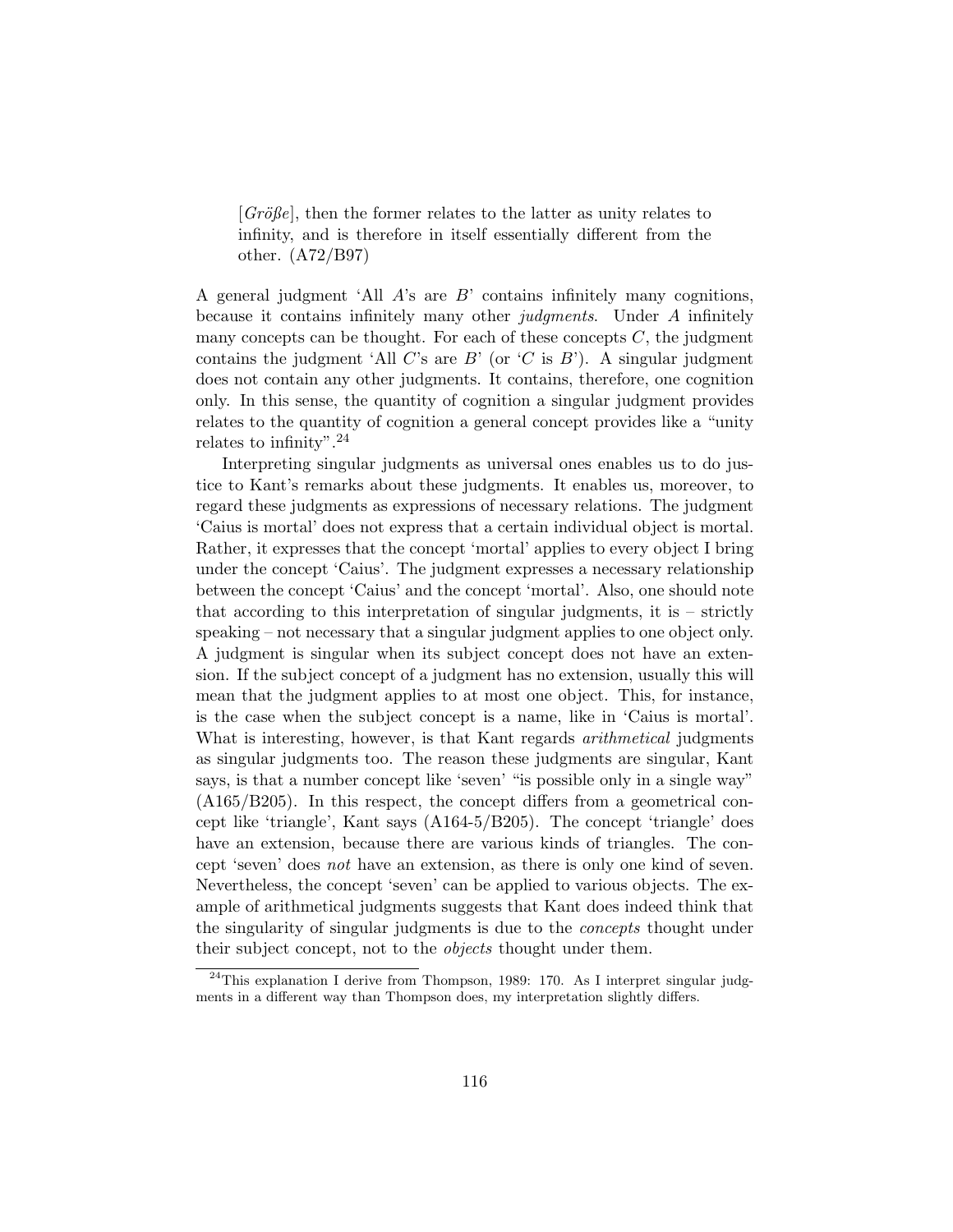#### 5.3.2 Particular Judgments

The final point we need to consider, is how we should understand Kant's particular judgments. Thompson says the following about particular judgments:

The subject concept in a universal judgment always has an extension and its predicate applies to every individual in every part (subspecies) of this extension and not merely to every individual in at least some part, as in a particular judgment. (Thompson, 1989: 170)<sup>25</sup>

According to Thompson the particular judgment 'Some A's are B' expresses that the extension of  $A$  contains a concept  $C$  such that every object falling under  $C$  also falls under  $B^{26}$ 

If particular judgments are part of Kant's system, I think this is the best way to understand them. According to Longuenesse's interpretation the concept 'Some A's are B' expresses that there is at least one<sup>27</sup> object falling under the concept  $A$  that also falls under  $B$ . The judgment should be regarded as a conjunction of judgments of the form 'This  $A$  is  $B$ ', 'That  $A$  is B',... This interpretation is not in line with Kant's ideas about judgments. Thompson's analysis of particular judgments is reconcilable with Kant's ideas. According to this interpretation, we can regard particular judgments as judgments that express the existence of some rule. The judgment 'Some A's are B' expresses that there should be a rule of the form 'All  $C$ 's are  $B'$ , where C is a concept thought under A. If we consider which function

<sup>&</sup>lt;sup>25</sup>Note that Thompson provides two interpretations of general judgments. This one, and the one discussed in 5.3.1. The interpretations are not equivalent. I think Thompson's first analysis of universal judgments provides a better characterization of the judgment 'All  $A$ 's are  $B$ ' than his second. According to the first analysis of 'All  $A$ 's are  $B$ 's', this judgment expresses that thinking an object  $x$  under the concept  $A$  justifies the application of B to it. According to the second analysis, thinking x under concept A does not – in itself – justify the application of B. First, we must show that x can be thought under one of A's subspecies.

 $^{26}$ In §21 of the *Logic*, Kant distinguishes between particular judgments that are particular "by accident" and particular judgments that are not (*Logic*,  $\S 21$ , Ak. 9: 103). This passage seems very interesting if we want to consider how particular judgments can be rules. Unfortunately, I do not think this passage is very reliable if we want to gain insight about Kant's interpretation of the logical forms in the Critique. The passage corresponds to Reflection 3036 (Ak. 16: 627), which stems from the period 1764-70. See Schulthess, 1981: 38 for an analysis of this reflection.

<sup>&</sup>lt;sup>27</sup>Or: if she precisely follows Frede and Krüger: more than one, see Frede and Krüger, 1970: 34-7.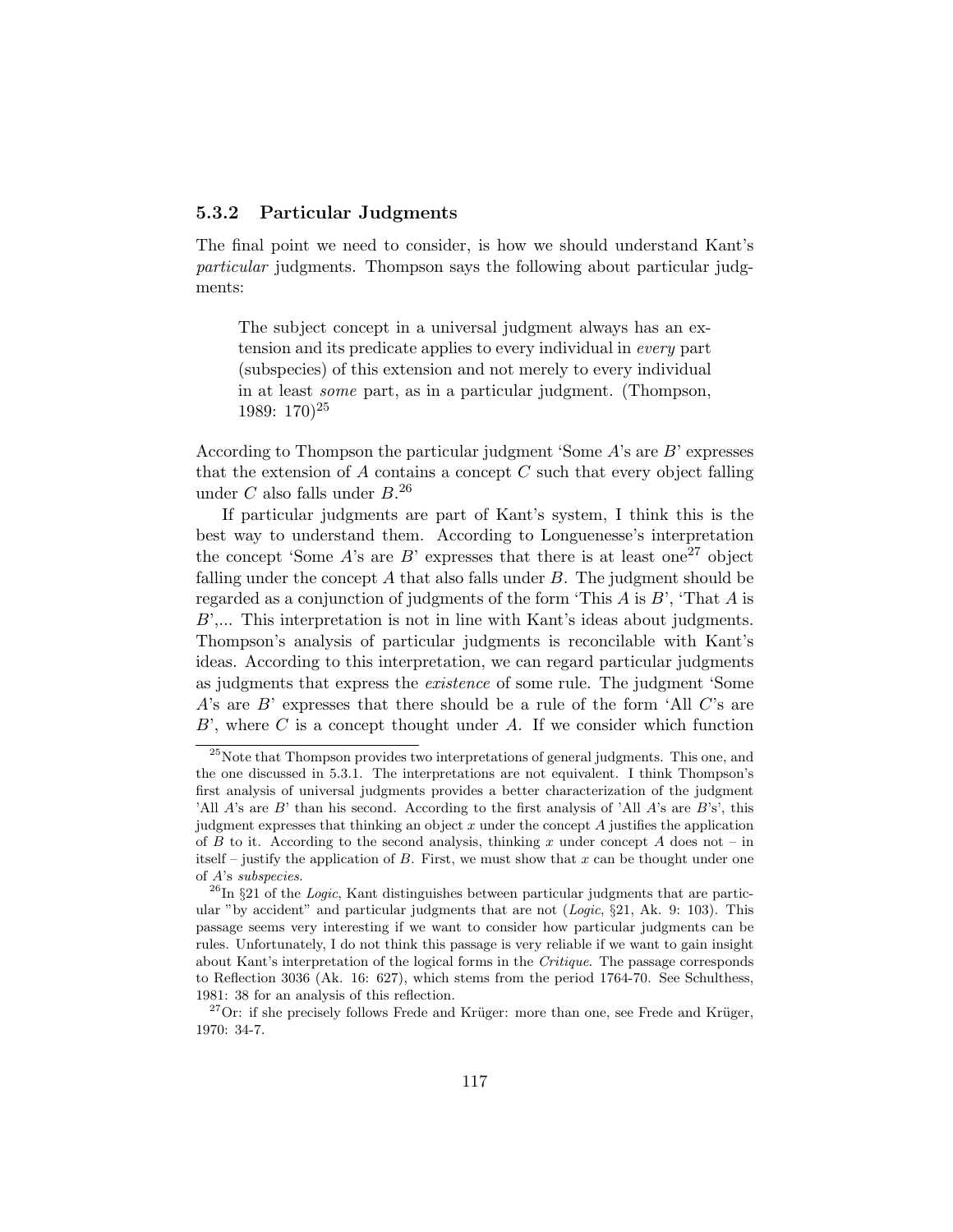a particular judgment might fulfil in Kant's system, this interpretation is quite plausible. If I judge, for instance 'Some trees have property  $A'$ , then I assume there is a reason why some trees have property A. One possible reason is that particular kinds of trees have property A. This, for instance, is the case for the property 'bears fruits'. Another reason could be that under certain *circumstances* trees have property  $A$ . This, for instance, is the case for the property 'has leaves'.<sup>28</sup>

#### 5.4 Quantitative Synthesis and Judgment

We now have an interpretation of Kant's logical forms of Quantity that is in line with his ideas about judgments. Now we should note that if we assume that judgments express necessary relations among representations, the way in which we see an object is completely irrelevant for the quantitative logical form of such a judgment. We do not, as Frede and Krüger believe, need to represent a unity for a singular judgment, a plurality of objects for a particular judgment, and an allness of objects for a general judgment. Neither do we, as Longuenesse thinks, need to represent a *plurality* of objects to form particular or general objects. Nor do we, as Thompson suggests, need to represent an empirical object, respectively, as a unity, as part of a possible plurality or as 'determined by' an allness in order to form general, particular or singular judgments.

For singular, particular and general judgments the same thing is required. To make possible a singular, particular or general judgment, we need to regard objects as instances of *rules*. We must assume that a representation B applies to an object x on the basis of a rule ('All A's are B', 'If A then B'). If I know the rule, I express this rule by means of a general or singular judgment. If I do not know the rule, I express it by means of a particular judgment. Now what is it that makes us regard representations as connected according to rules? I would say that this is what the categories of Relation do. I do not see what the categories of Quantity could add to this. If we assume that judgments express necessary relations among representations, therefore, it becomes clear that it is unlikely that it is the task of the categories of Quantity to make possible the quantitative logical forms. We do not need these categories for this.

<sup>&</sup>lt;sup>28</sup>This example I borrow from Longuenesse (*KCJ*: 145). Longuenesse uses this example to show why the formation of the concept 'tree' requires the formation of hypothetical judgments.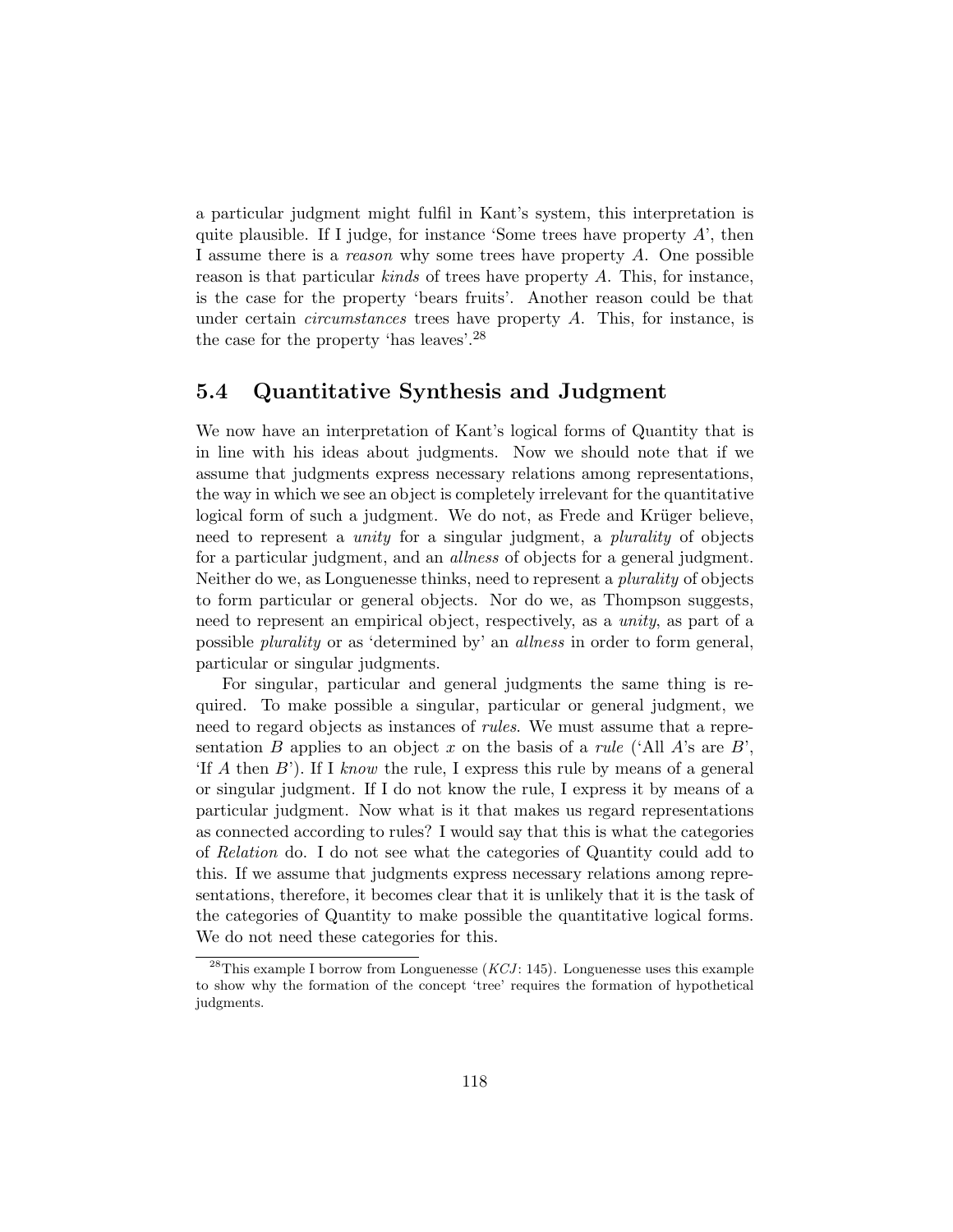## 5.5 The Categories and the Logical Forms

It seems we do not need a special kind of synthesis to make possible the logical forms of Quantity. This raises the question: what is the relationship between the logical forms and the categories? In this section, I will present a possible answer to this question.<sup>29</sup>

I want to suggest that the relationship between the categories and the logical forms of Quantity might be more arbitrary than Frede and Krüger, Longuenesse and Thompson have argued. If we consider our analysis of the logical forms in 5.3, a clear picture emerges about the relationship between the categories and logical forms of Quantity. If we assume that by the extension of the concept Kant means the concepts that are thought under that concept, we can easily apply the categories of Quantity to these extensions. In a particular or 'plurative' judgment, we regard the extension of a concept as a (possible)  $plurality$ <sup>30</sup> In singular and general judgments, we regard the extension of the subject concept as a *unity*. In a singular judgment, we regard this *unity* as a *unity* only. In a universal judgment it can also be regarded as a *plurality*. In the subject concept of a universal judgment we think "[p]lurality in as far as in itself, it is only one" (R3068), and thus totality ("plurality considered as a unity" (B111)). In Reflection 4700, this is exactly how Kant explains the relationship between the categories and the forms of judgment<sup>31</sup>:

In a judgment, the singular proposition expresses unity, the particular sentence the plurality, and the universal omnitudinem. A general proposition expresses the combination of the plurality standing under the general concept of a subject by means of the common predicate, or rather the combination in the sphere of some concept [...] (Reflection 4700 (1773-79), 17: 679)<sup>32</sup>

Apparently, the quantitative functions of the understanding enable us to regard the extension of a concept as a unity, a plurality or an allness. Kant's

 $29$ This is not, I think, the only possible answer. To find out to what extent this answer is correct more research is necessary.

 $30$ That the extension of the subject concept of a particular judgment forms a *possible* plurality rather than a plurality is suggested by Thompson, 1989: 179.

 $31$  Frede and Krüger also refer to this Reflection to argue for their claim (1970: 31).

<sup>&</sup>lt;sup>32</sup>In einem Urtheil drückt der singulaire satz die einheit, der particulare die Vielheit, und der universale omnitudinem aus. Ein allgemeiner Satz drückt die Verbindung des Vielen, was unter dem allgemeinen Begrif eines subjects steht, durch das gemeinschaftliche praedicat aus oder vielmehr die Verbindung in der sphaera eines Begrifs [...].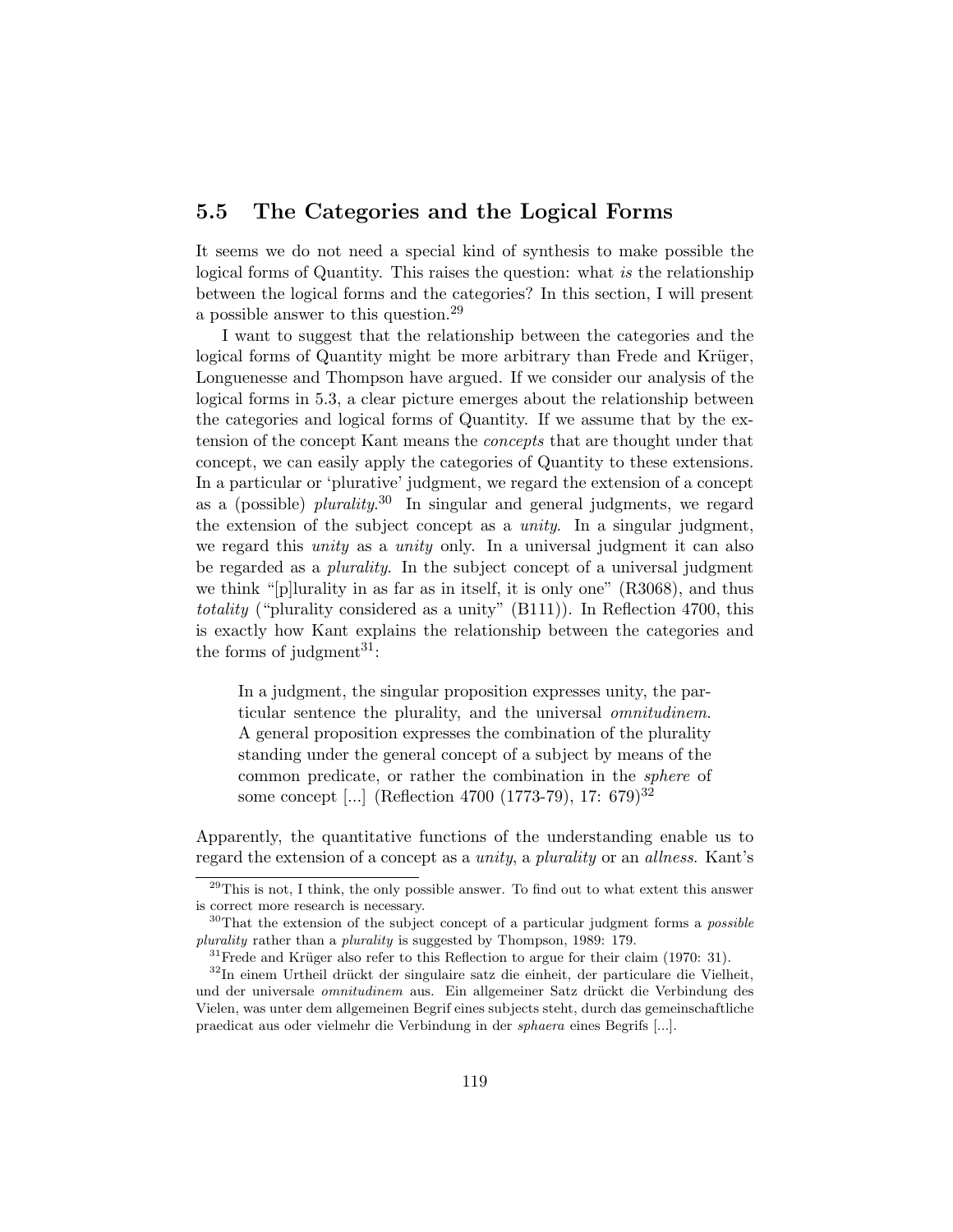idea, I think, is that our capacity to think extensions in such a way affects sensibility. Because this capacity affects sensibility, we are able to apply it to (first) spaces<sup>33</sup>, and this enables us to represent spatial objects as *unities*, pluralities or totalities.

There seem to be two problems with this idea. First, it is a problem that the extensions of concepts seem to have very little in common with a space represented as a unity, a plurality or an allness. The plurality the extension of a concept forms, for instance, seems to have little in common with the plurality a spatial figure can form.

I think that there indeed is a large difference between the categories of Quantity applied to extensions, and these categories applied to sensible representations. Applied to the extensions of concepts the categories of Quantity are "mere forms of thought" (B150). Only if these categories are schematized, it becomes possible to apply them to objects. I suggest that in the case of the categories, there happens to be a great difference between the schematized categories and the logical forms they are derived from.

Distinguishing between the categories as "mere forms of thought" and the schematized categories enables us to solve a second problem my suggestion raises: why does Kant present the logical forms in the order general, particular, singular while he represents the categories in the order unity, plurality, allness?

This remains a difficult point. We could explain this in the following way: On the one hand, Kant has had important reasons to present the logical forms in the order general, particular, singular. On the other hand, he has had important reasons to present the categories in the order unity, plurality, allness. Apparently Kant thought that the relationship between these categories and their logical forms was so "obvious"<sup>34</sup>, that his presentation would not confuse his readers. What could Kant's important reasons be?

First, we should consider which reasons Kant could have to present the categories of Quantity in the order unity, plurality, totality. Here, I will present a possible answer to this question. I conjecture Kant presents the categories in this order because he wants to point to a specific dependency relation among these categories. The category plurality relies on the category *unity*, and the category *allness* relies on the category *plurality*. This dependence relation is important, I suggest, for Kant's projects in the Tran-

 $33$ See section 5.2.

<sup>&</sup>lt;sup>34</sup> "The agreement of a single category, namely **community**, which is to be found under the third title, with the form of a disjunctive judgment, which is what corresponds to it in the table of logical functions, is not as obvious as in the other cases." (B111-2)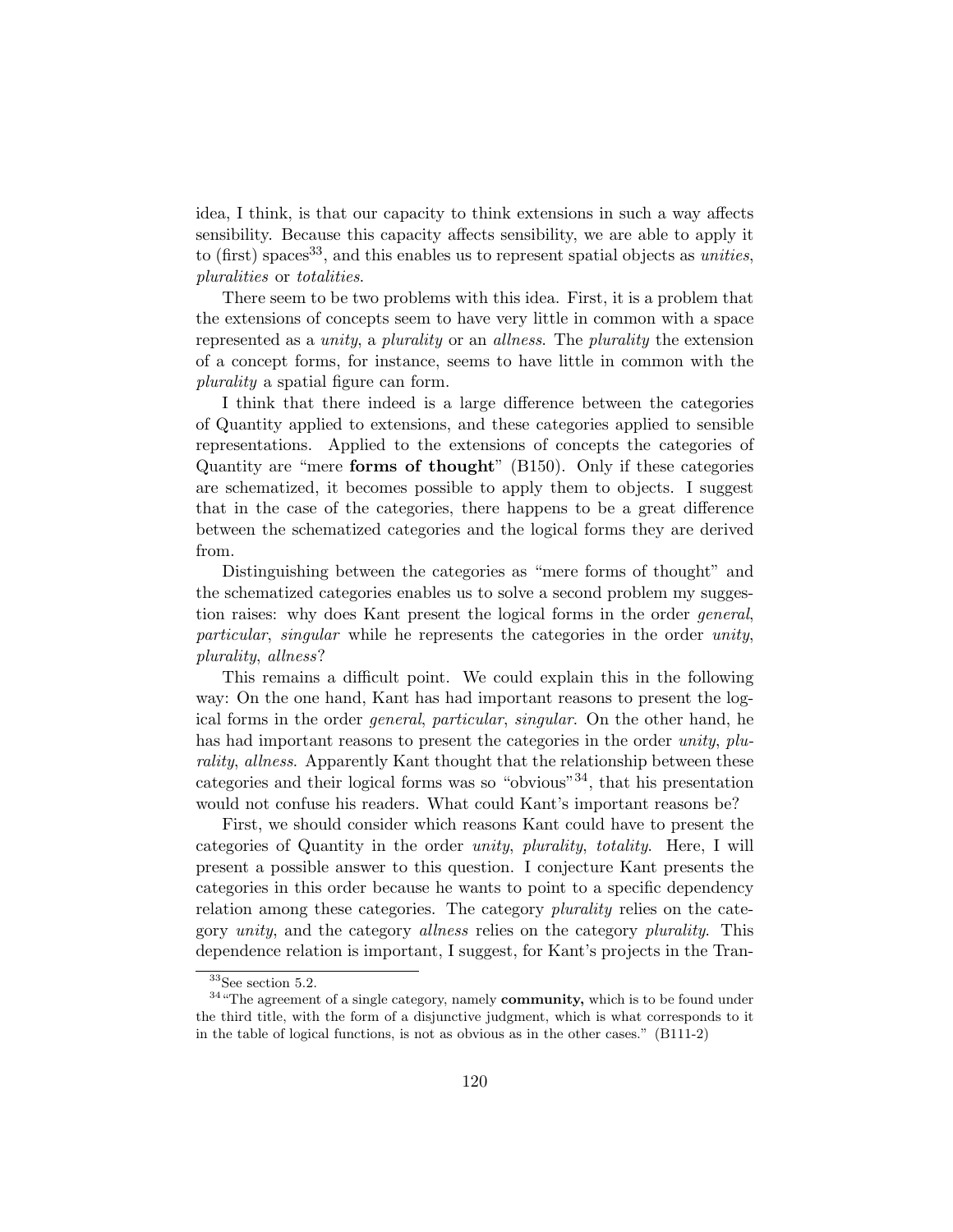scendental Dialectic. Making the category allness rely on plurality enables Kant to restrict the application of the general or universal function of the understanding to sensibility. This enables Kant to distinguish between two kinds of allness: allness that can, and allness that cannot be sensibly given.

In what sense do the categories of Quantity rely on each other? The categories rely on each other because the sensible representations these categories apply to rely on each other. Applying the categories to empirical representations, we saw in chapter 1, is possible because of time. Time is the "mediating representation" (A139/B177) that stands "in homogeneity with the category on the one hand and the appearance on the other" *(ibid)*. Therefore, the transcendental schema that justifies the application of a category to empirical objects consists in a "transcendental time-determination" (ibid). Longuenesse, we saw, explains this as follows: The transcendental schemata are generated by the understanding when, in figurative synthesis, the understanding affects sensibility. The understanding affects the form of 'inner sense': time, and this is what generates the 'transcendental timedeterminations': the transcendental schemata. Figurative synthesis generates the empirical objects given to us. The transcendental schemata form a specific kind of 'marks' of those objects. The categories express the transcendental schemata, and this justifies their application to empirical objects. So: in figurative synthesis the understanding generates those representations the categories apply to.<sup>35</sup>

This, I think, is correct. This suggests, however, that the representations the categories of Quantity apply to, are generated in a specific way. This becomes clear from the schema Kant presents for these categories. As we saw in chapter 2, Kant presents only one schema of Quantity, even though there are three categories of Quantity:

The pure **schema of magnitude** (*quantitatis*), however, as a concept of the understanding, is number, which is a representation that summarizes the successive addition of one (homogeneous) unit to another. (A142/B182)

Longuenesse, we saw, provides the following explanation for this: The schema of Quantity is the schema of all three categories of Quantity. The category unity applies to the units the definition mentions. The category plurality applies to a "successive addition" of such units. The category allness applies to the *summary* of such a successive addition.<sup>36</sup> I think this is correct. This

 $^{35}\mathrm{See}$  section  $1.2$ 

 $36\mathrm{See}$  section  $2.4$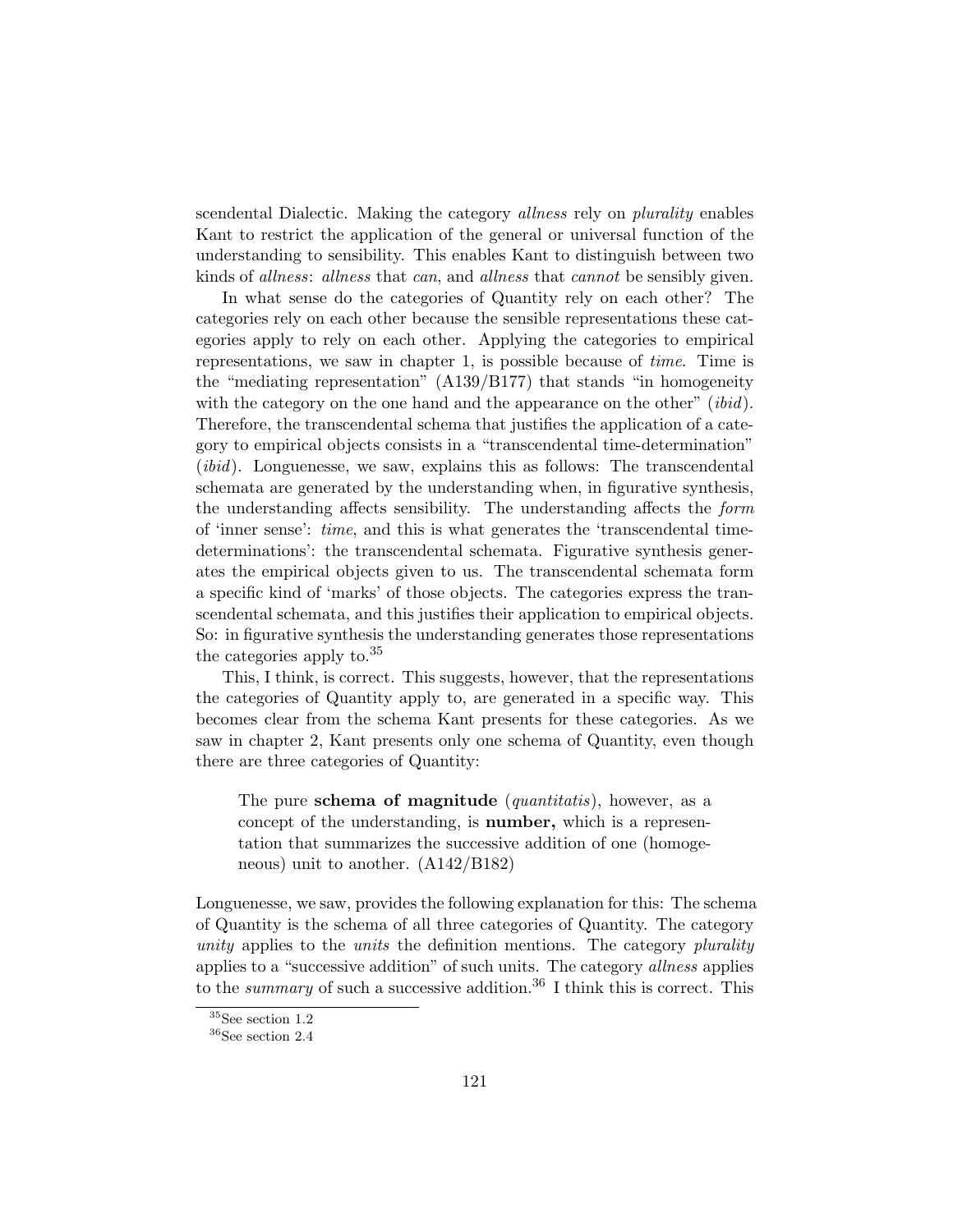implies, however, that the way Kant links the categories of Quantity to time makes these categories interdependent. Kant's definition of the schema of Quantity indicates that we need unities to represent a plurality, so the representation of a *plurality* relies on the representation of *unity*. The schema suggests, moreover, that *allness* is a specific kind of *plurality*: a *plurality* which is 'summarized', or "considered as unity" (B111). This means that allness depends on plurality.

As I said before, I believe that Kant has good reasons to place the categories of Quantity in the dependency relations described. The category plurality Kant links to time in a specific manner. A plurality, Kant makes clear, always is a plurality of unities. Representing a plurality of unities requires a plurality of moments in time. This, Kant makes clear in the A-Deduction:

Every intuition contains a manifold in itself, which however would not be represented as such if the mind did not distinguish the time in the succession of impressions on one another; for as contained in one moment no representation can ever be anything other than absolute unity.  $(A99)^{37}$ 

We can represent a *plurality* of representation only by representing the unities that plurality consists in at distinct moments in time. Representing a plurality thus always requires a certain amount of time.

An *allness*, the schema of Quantity suggests, is a specific kind of *plurality*. This implies that an *allness*, like other *pluralities*, must be represented by representing the unities the allness consists in at distinct moments in time. Characterizing *allness* as a special case of *plurality* enables Kant to provide a second condition for the application of the category of allness. An allness is a 'summarized' plurality. Although Kant does not explicitly say this in his definition of the schema of Quantity, his idea seems to be that a *plurality* can only be 'summarized' if it can be represented in a finite amount of time. It must be possible to represent the unities a plurality consists in at finite moments in time. An *allness* must thus be generated within a *finite time*.

Why would this be the case? First, Kant seems to state that we can only apply the category *allness* to a representation if we can apply a number to it:

[T]he concept of a number (which belongs to the category of allness) is not always possible wherever the concepts of multi-

<sup>37</sup>See also section 3.2.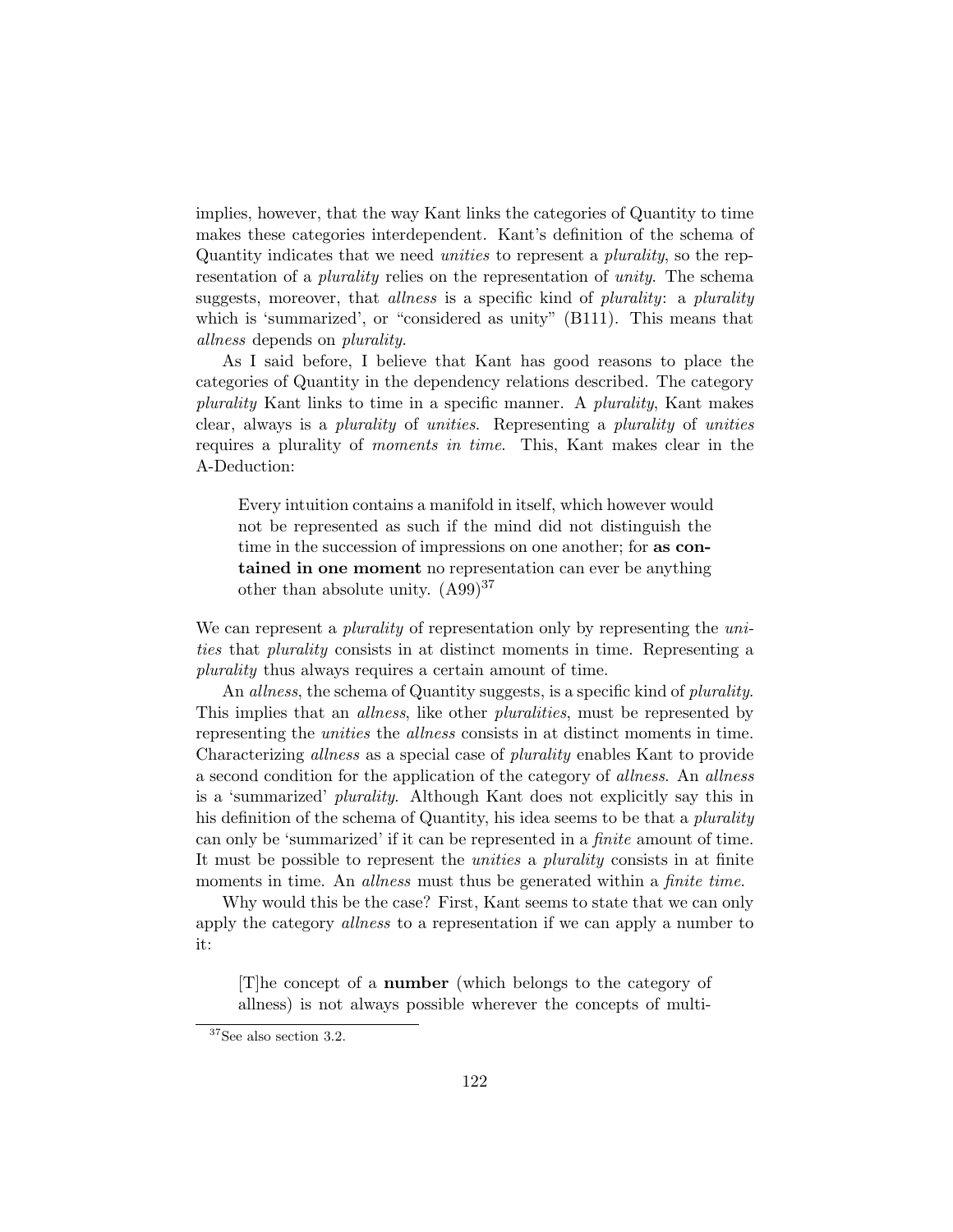tude and of unity are (e.g., in the representation of the infinite)  $(B111)^{38}$ 

In the Dissertation, Kant provides almost the same definition of 'number' as he does in the Critique. In the Dissertation, Kant explicitly says that we can only generate a number if the "successive addition of one (homogeneous) unit to another" can be exercised within a finite time:

[...]measurability here only denotes relation to the unit adopted by the human understanding as a standard of measurement, and by means of which it is only possible to reach the definite concept of a multiplicity by successively adding one to one, and the complete concept, which is called a number, only by carrying out this progression in a finite time  $\left[\ldots\right]$  (*Dissertation*, §1, Ak. 2: 388n.)

That Kant maintains this view in the Critique is suggested by his definition of infinity:

The true (transcendental) concept of infinity is that the successive synthesis of unity in the traversal of a quantum can never be completed.\*

\* This [quantum] thereby contains a multiplicity (of given units) that is greater than any number, and that is the mathematical concept of the infinite.  $(A432/B460$  and  $A432/B460$ n.)<sup>39</sup>

A *plurality* is infinite if the "successive synthesis" of the units this *plurality* consists of cannot be completed within a finite time: if it "can never be completed". The reason infinity "is greater than any number" seems to be that if we can assign a number to a representation, this representation can be generated by a "successive synthesis of unity" within a finite time. Only if this is possible, we have allness. Otherwise we only have plurality. These considerations suggest that representing an allness requires we represent a plurality within a finite time.

An *allness* is thus a 'summarized' *plurality*, and only *pluralities* that can be represented within a finite time can be 'summarized'. This characterization of allness provides us with necessary conditions for the application of

 $38$ This we already saw in section 2.5.

<sup>&</sup>lt;sup>39</sup>This definition is identical to Kant's definition in the Dissertation, where he characterizes the infinite as "a magnitude which, when related to a measure treated as unit, constitutes a multiplicity larger than any number" (Dissertation, §1, Ak. 2: 288n.)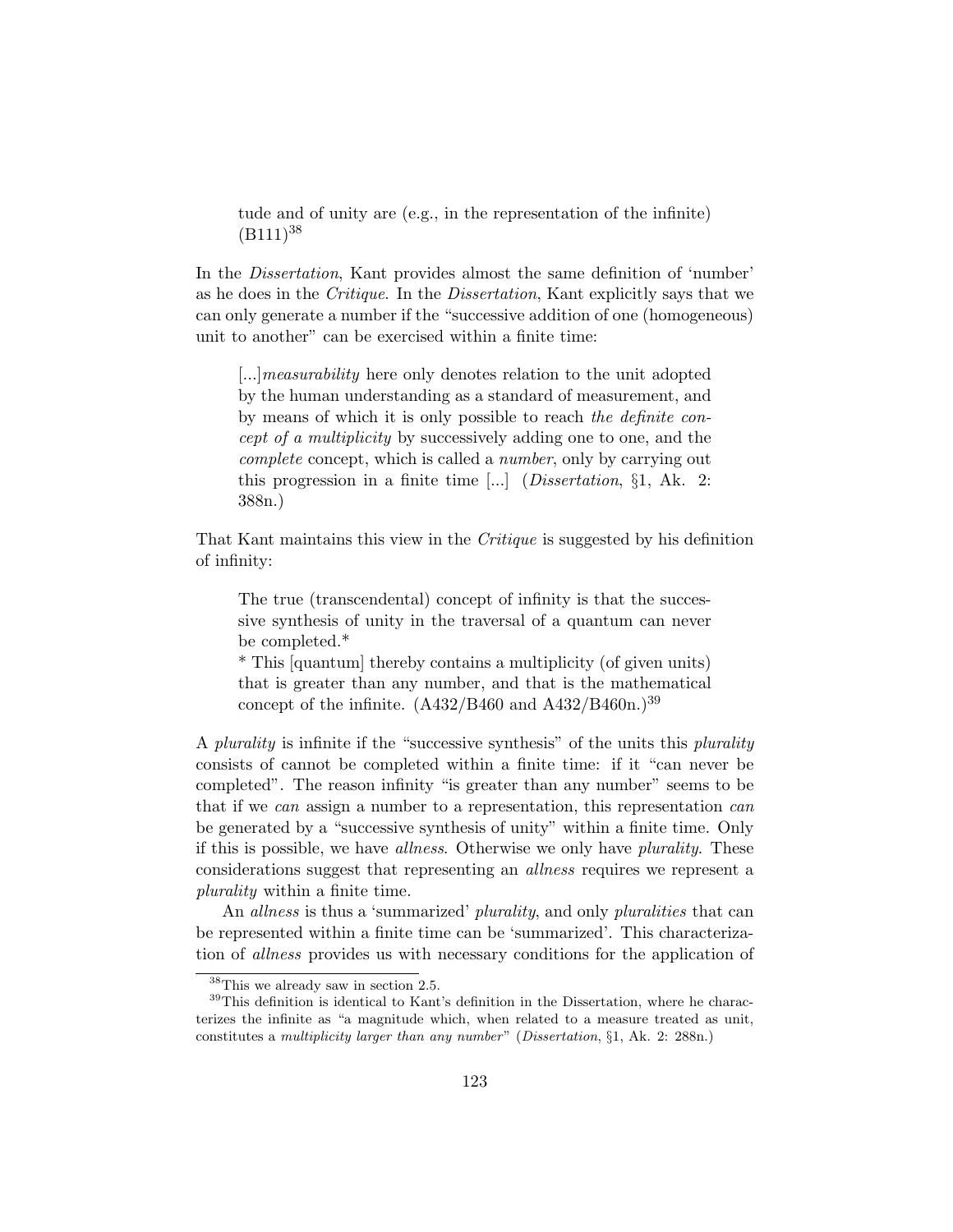the category *allness*. The category *allness* can only be applied to *pluralities* that can be generated within a finite time.

This is important. By characterizing *allness* as a specific kind of *plu*rality, I think, Kant restricts the application of the general function of the understanding. Why is this necessary? In chapter 4, I have discussed the passage from the Transcendental Dialectic in which Kant introduces the notion of a transcendental idea:

Accordingly, in the conclusion of a syllogism we restrict a predicate to a certain object, after we have thought it in the major premise in its whole domain under a certain condition. This complete magnitude of the domain, in relation to such a condition, is called **universality** (*universalitas*). In the synthesis of intuition this corresponds to allness (universitas), or the totality of conditions. So the transcendental concept of reason is none other than that of the **totality of conditions** to a given conditioned thing. (A322/B378-9)

I have argued that, in this passage, Kant does not remind us of his results in the Transcendental Analytic. Kant does not remind us of the fact that the universal logical function generates the category allness. When Kant says "This complete magnitude of the domain, in relation to such a condition, is called **universality** (*universalitas*)", he reminds us of the function of reason he introduced a paragraph earlier: "The function of reason in its inferences consisted in the universality of cognition according to concepts" (A321/B378). When we apply this function to certain sensible representations, we generate a transcendental idea: a concept "of the totality of conditions to a given conditioned thing".

The fact that in the passage under discussion Kant does not remind us of the results from the Transcendental Analytic does not imply there cannot be a relation between this passage and the Transcendental Analytic. Although I think that in this passage Kant reminds us of the function of reason and not of the universal logical function, I believe these functions are closely related. In fact I believe the two functions are one and the same.

Why would this be the case? In the Metaphysical Deduction, Kant says:

The pure understanding separates itself completely not only from everything empirical, but even from all sensibility. It is therefore a unity that subsists on its own, which is sufficient by itself, and which is not to be supplemented by any external additions. (A64-5/B89-90)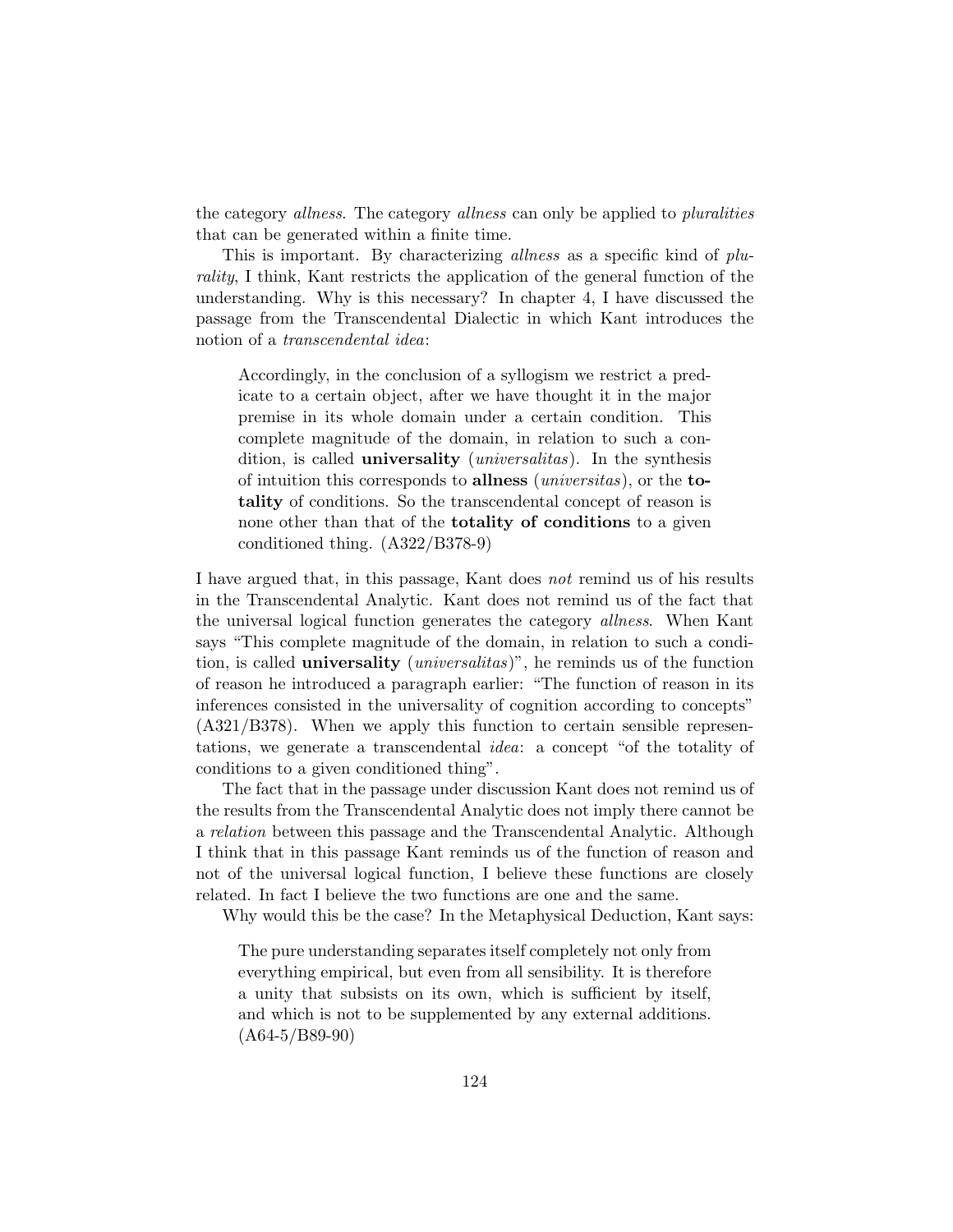The understanding forms a complete system. Kant's table of judgments is supposed to provide us with a complete overview of the actions – functions – the understanding can exercise. As Wolff (1995) has pointed out, Kant's use of the notion "understanding" is ambiguous. This, for instance, we see in the following passage:

General logic is constructed on a plan that corresponds quite precisely with the division of the higher faculties of cognition. These are: understanding, the power of judgment, and reason. In its analytic that doctrine accordingly deals with concepts, judgments, and inferences, corresponding exactly to the functions and the order of those powers of mind, which are comprehended under the broad designation of the understanding in general  $\left[des\; Verstandes\;überhaupt\right]$ . (A130-1/B169)

In this passage, we see two uses of the notion "understanding". On the one hand, Kant mentions the understanding as one of the components of the "higher faculties of cognition". These "higher faculties of cognition" consist, furthermore, of reason and the power of judgment. Later, however, Kant says that the various "functions" and "powers of the mind" – and thus these very "higher faculties of cognition" can be "comprehended under the broad designation of the understanding in general" (Wolff, 1995: 89-92).

Wolff has shown that the actions Kant wants to describe by means of the table of judgments are the actions of the "understanding in general".<sup>40</sup> If this is correct – and I think it is – then this has important implications. Kant's table of judgments provides a complete description of the functions of the "understanding in general". Reason is a component of the "understanding in general". This implies that – besides the functions of the understanding – there cannot be a distinct function of reason. This implies that the function

<sup>40</sup>See Wolff, 1995: 89-94. Wolff argues that the Metaphysical Deduction provides an implicit argument for Kant's claim that our higher faculty of cognition ("understanding in general") consists of three components: reason, the power of judgment and understanding in the narrow sense. I will not repeat Wolff's argument here. One passage that supports this claim is Kant's remark "General logic is constructed on a plan that corresponds quite precisely with the division of the higher faculties of cognition" (the table of judgments is the table of general logic). Another remark that supports it is Kant's remark in the Metaphysical Deduction that "the understanding in general can be represented as a faculty for judging." (A69/B94) Wolff points to the relation between this remark and Kant's remarks in A130-1/B169 (Wolff, 1995: 89-90). Wolff also explains why there is a relation between judgment and reasoning in syllogisms (96-106). This partly explains why "understanding in general" – a "faculty for judging" – must also contain the faculty for reasoning.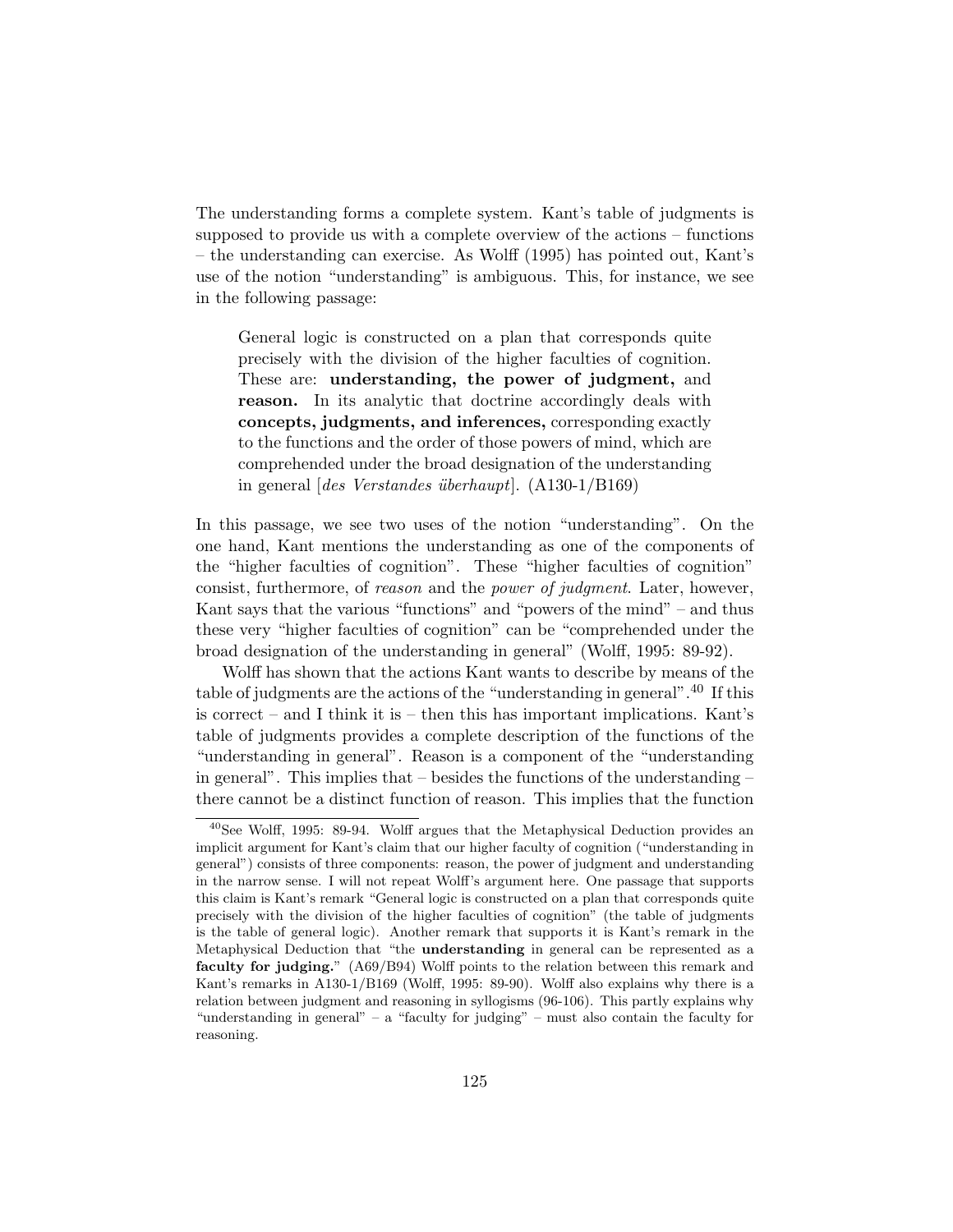of reason should be one of the functions of the understanding. It seems the general logical function is also is the function of reason.<sup>41</sup>

If the general or universal function of the understanding is the function of reason, then this makes clear why the application of this function to sensibility must be restricted. Applied to certain sensible representations, the general function of the understanding generates an allness as universitas: a necessary illusion that is expressed by a transcendental idea. The schema of Quantity enables Kant to explain why the representation the transcendental idea expresses cannot be sensibly given. The allness the category allness expresses can only be generated by means of a finite, successive synthesis of its parts. When the general function of the understanding is applied to a plurality of representations for which this is not possible, it generates a different kind of *allness*: *allness* as *universitas*. In that case, it does not generate a category, but a transcendental idea.

When the general function of the understanding is applied to a *plurality* or representations which can be generated within a finite time, this generates the category allness. I think the general function of the understanding generates allness as universitas precisely when the function is applied to a plurality of representations that cannot be generated within a finite time. Allness as universitas, I suggest, is an allness that cannot be generated by means of a finite successive synthesis of its parts.

If this analysis is correct, then this shows that Kant has important reasons to present the categories of Quantity in the order unity, plurality, allness. The empirical representations these categories apply to can only be generated in this order. Making the representation of an allness depend on plurality enables Kant to distinguish between the allness the category *allness* applies to, and the *allness* transcendental ideas apply to.<sup>42</sup>

We have now seen which reasons Kant might have had to place the categories of Quantity in the order unity, plurality, allness. Why, then, does Kant place the logical forms of judgment in the order general, particular,

<sup>&</sup>lt;sup>41</sup>Wolff does not connect reason to the universal logical function, but to the *relational* logical functions (see Wolff, 1995: 145-7). I think the function of reason is connected to both. Here, I partly follow Allison (2004). Allison connects the function of reason to the relational categories. He says: 'the putative real or transcendental function of reason is to extend [the relation between the conditioned and its conditions expressed in the relational categories], which is thought by the understanding in a piecemeal fashion, to the ideal goal of the totality of these conditions' (317). I think this is correct. The point I want to make is that this function is exercised by the general logical function. I will not consider whether my point is compatible with Wolff's views regarding this point.

 $42$ This idea can be further tested by considering whether this analysis can be applied to Kant's various arguments in the Transcendental Dialectic.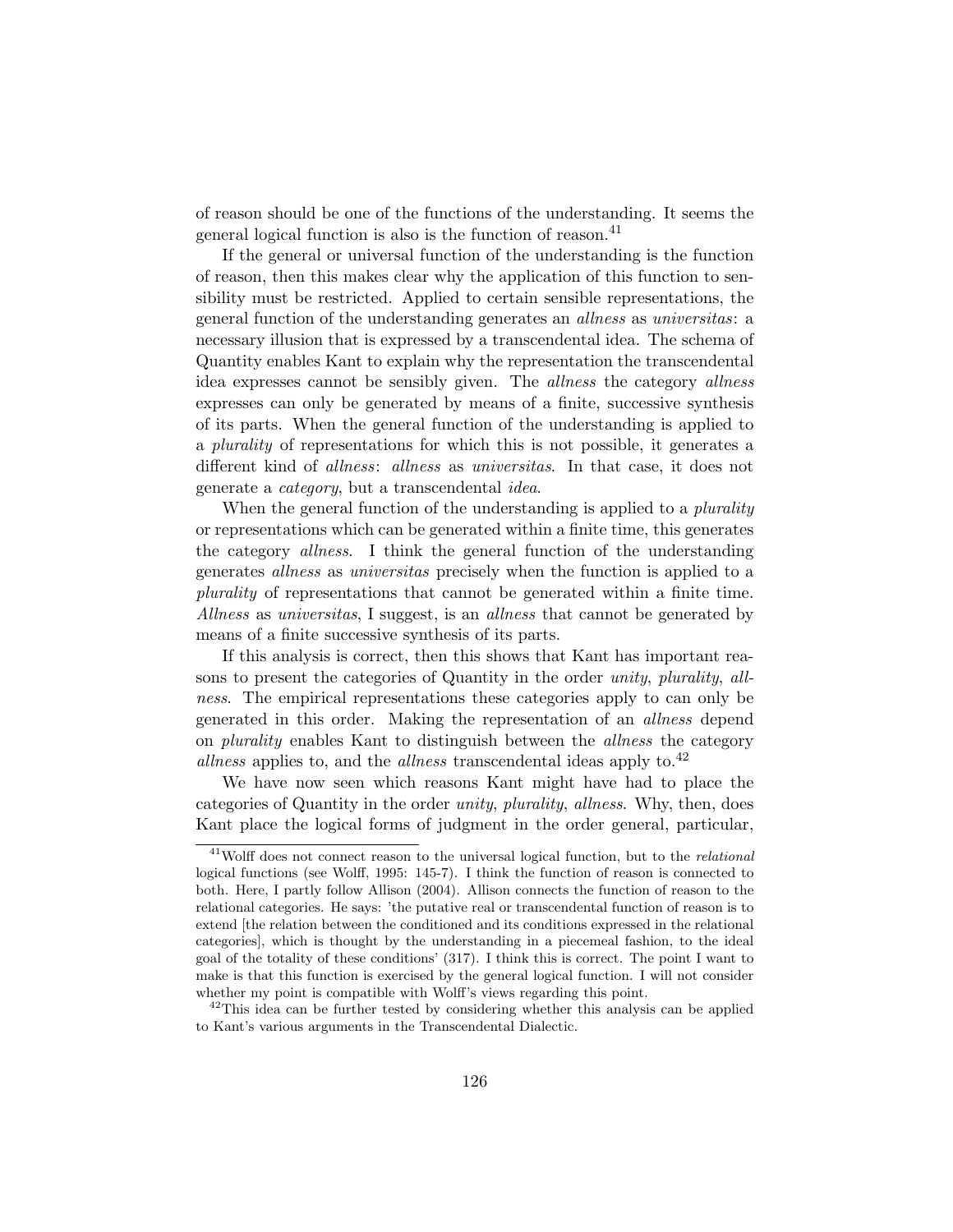singular? Actually, I think the much discussed footnote of the Prolegomena does provide the most plausible explanation for this:

I would prefer this designnation *[judica plurativa]* for judgments that are called in logic particularia. For the latter expression already contains the thought that the judgments are not universal. But when I start from unity (in singular judgments) and so proceed to totality, I cannot yet include any reference to totality; I only think plurality without totality, not the exclusion of totality. This is necessary if logical moments are to underlie the pure concepts of the understanding; in logical usage, things can stay as they are. (*Prolegomena*,  $\S20n$ , Ak. 4:  $302n$ <sup>43</sup>)

We should partly read this passage in the way Frede and Krüger suggest. Kant makes clear that in synthesis "I start from unity" and then "proceed to totality". Here, he again makes clear that, in sensible synthesis, allness relies on *plurality*. We cannot define *plurality* in terms of *allness*. We need plurality to define allness. The term 'particular judgment' suggests that, in such a judgment, we apply a predicate to a part of a complete extension. Kant prefers to understand these judgments as judgments in which we regard the extension of a concept as a (possible) plurality. I do not think, however, that this reformulation provides particular judgments with different logical properties. Kant only needs this reformulation to explain how the particular logical function can generate the category plurality.

I thus partly agree with Frede and Krüger. I disagree with Frede and Krüger's claim that Kant's footnote shows that singular judgments are prior to particular and general judgments. When Kant says "when I start from unity (in singular judgments) and so proceed to totality", he does not want to say that in *judgments* we move from singular, via particular, to general judgments. What Kant wants to say, is that if we represent an allness, we must first regard certain representations as determined with respect to the singular logical function, then we must regard them as determined with respect to the particular, and finally we must regard them as determined with respect to the general logical function. In the *real* use of the understanding  $44$ the general logical function relies on the other two quantitative functions. This real use of the understanding, however, should be distinguished from its logical use: "in logical usage, things can stay as they are". In its logical

<sup>43</sup>Translation derived from Thompson (1989): 171/Peter G. Lucas (1953) Manchester: Manchester University Press. See footnote 35.

 $44$ See section 1.1 and 1.2.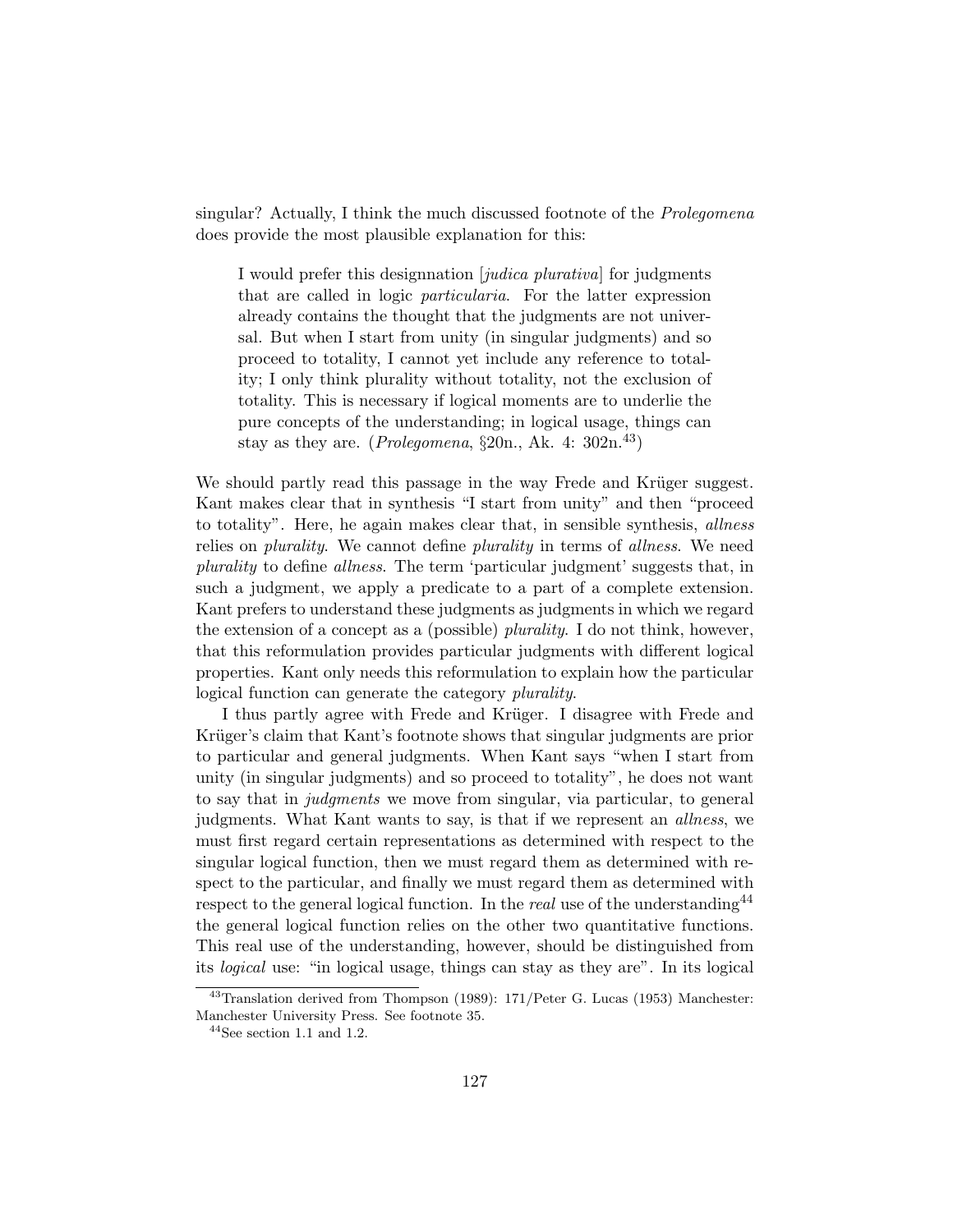use, the general logical function does not rely on the other two functions. The reason Kant presents the logical forms in the order general, particular, singular, is probably that he wants to make this clear. It is very well possible that Kant – as Frede and Krüger suggest – did not want to give the impression that transcendental logical considerations played a role in forming his table of judgments.<sup>45</sup> Kant's interpretation of the logical forms, moreover, does not provide him with any reason to revise the traditional order.

#### 5.6 Implications

In the Introduction, we saw that Longuenesse's interpretation of the Transcendental Analytic differs from most other interpretations because she assigns a greater value to Kant's Metaphysical Deduction. At first sight, the Metaphysical Deduction does not seem to provide much help if we want to consider in what sense the categories make experience possible. It seems the Metaphysical Deduction only proves the completeness of Kant's category table. Why the categories make experience possible, Kant seems to explain later: in the Transcendental Deduction and the Analytic of Principles. Longuenesse sees this differently. According to Longuenesse, the Metaphysical Deduction is crucial if we want to understand Kant's views. We can only understand why the categories make experience possible if we consider the relationship each category has to the form of judgment from which it is inferred.<sup>46</sup>

What do my arguments in this chapter tell us about that status of the Metaphysical Deduction? I still think the Metaphysical Deduction is of great importance to Kant's views in the Critique. The relation between judgment and synthesis Kant points to in the Metaphysical Deduction is important. The logical forms in Kant's Table of Judgments provide us with a complete overview of the actions the understanding can exercise: "The functions of the understanding can [...] all be found together if one can exhaustively exhibit the functions of unity in judgments" (A69/B94). Synthesis, Kant says, is an act that is performed by the understanding:

[...] all combination, whether we are conscious of it or not, whether it is a combination of the manifold of intuition or of several concepts, and in the first case either of sensible or nonsensible intuition, is an action of the understanding, which we would designate with the general title **synthesis** [...] (B130)

 $45$ See Frede and Krüger, 1970: 33

 $^{46}\mathrm{See}$  Introduction and  $KCI$  : 5.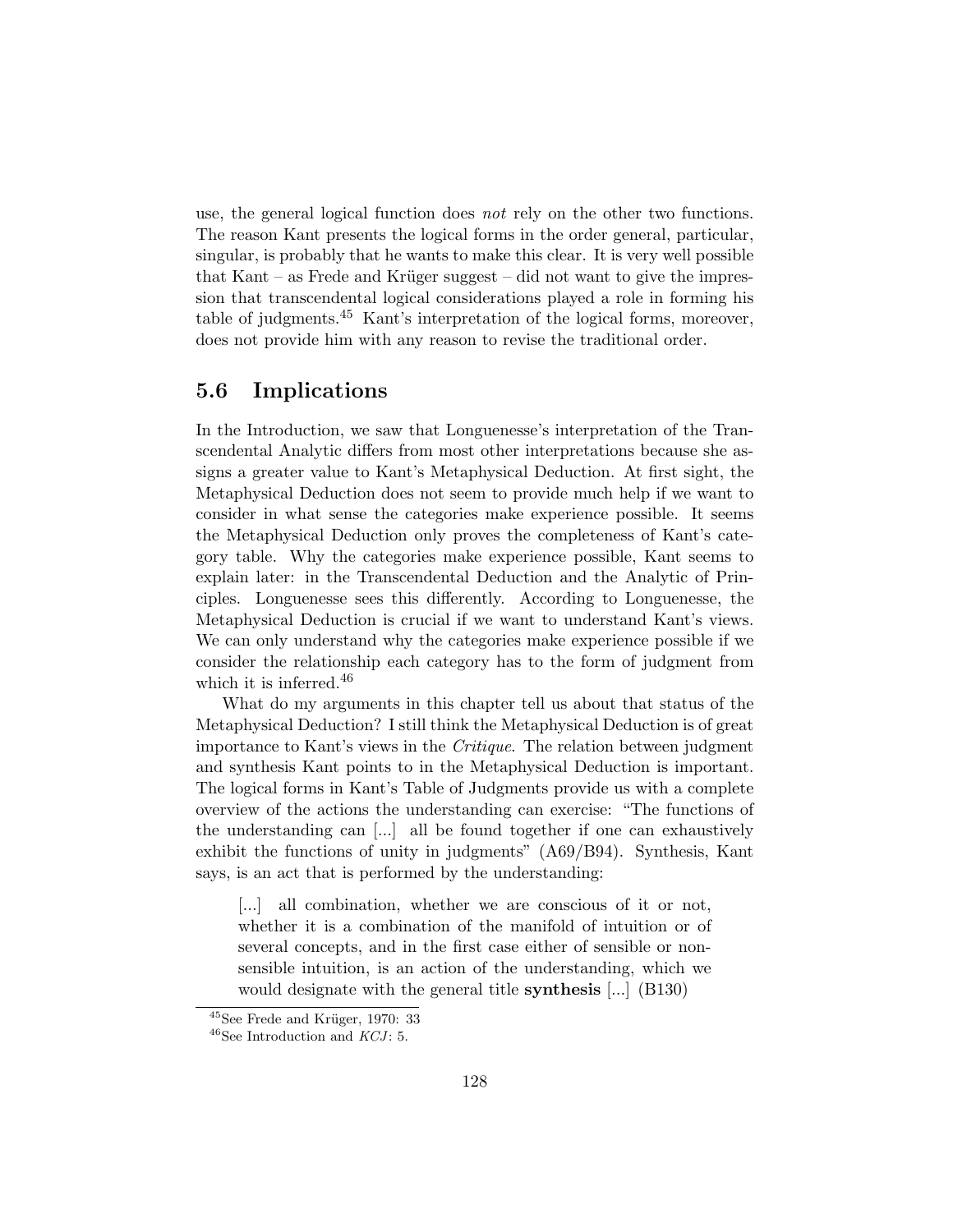Syntheses or combinations of sensible representations are not given, but must actively be generated. As the understanding is the active, 'spontaneous' part of our cognitive faculty, synthesis must be performed by the understanding. As the acts of the understanding Kant discovers by means of the logical forms of judgment provide a complete description of the acts the understanding can exercise, synthesis must somehow be linked to these actions. This, Kant makes clear when he says:

The same function that gives unity to the various representations in a judgment also gives unity to the mere synthesis of different representations in an intuition  $(A79/B104-5)$ .

This explains why the logical forms of judgment provide a 'guiding thread' for the discovery of the various categories. The logical forms provide us with a complete list of functions exercised in synthesis. Because "pure synthesis, generally represented, yields the pure concept of the understanding"  $(A78/B104)$  this list helps us finding the complete list of categories.<sup>47</sup>

The arguments I have provided in this chapter do not have implications for this idea. They do have implications, however, for Longuenesse's specific interpretation of Kant's ideas in the Metaphysical Deduction. In particular, it has implications for Longuenesse's interpretation of Kant's statement that "[t]he same function that gives unity to the various representations in a judgment also gives unity to the mere synthesis of different representations in an intuition". In chapter 1, I pointed out we can interpret this remark in (at least) two ways. One thing Kant could mean is that in the act of synthesizing a sensible manifold we exercise a similar type of action as we do in synthesizing two concepts in a judgment. This would mean that synthesis and judgment form two distinguished acts. This is not how Longuenesse interprets the passage. Longuenesse thinks synthesis forms a part of the act of judgment. Synthesis should be regarded as a striving towards judgment. This idea explains the relation between the categories and the logical forms. The understanding attempts to generate in judgments the various logical forms. In its attempt to generate a specific logical form, the understanding performs the synthesis the category corresponding to that logical form expresses.<sup>48</sup>

In this chapter and the previous one, I have argued that Longuenesse's idea is problematic. In the previous chapter I have pointed to a problem

<sup>&</sup>lt;sup>47</sup>This analysis largely relies on Wolff's analysis (Wolff, 1995, esp. p. 19-43 and 67-9). See also sections 1.2 and 1.3.

 $48$ See section 1.6.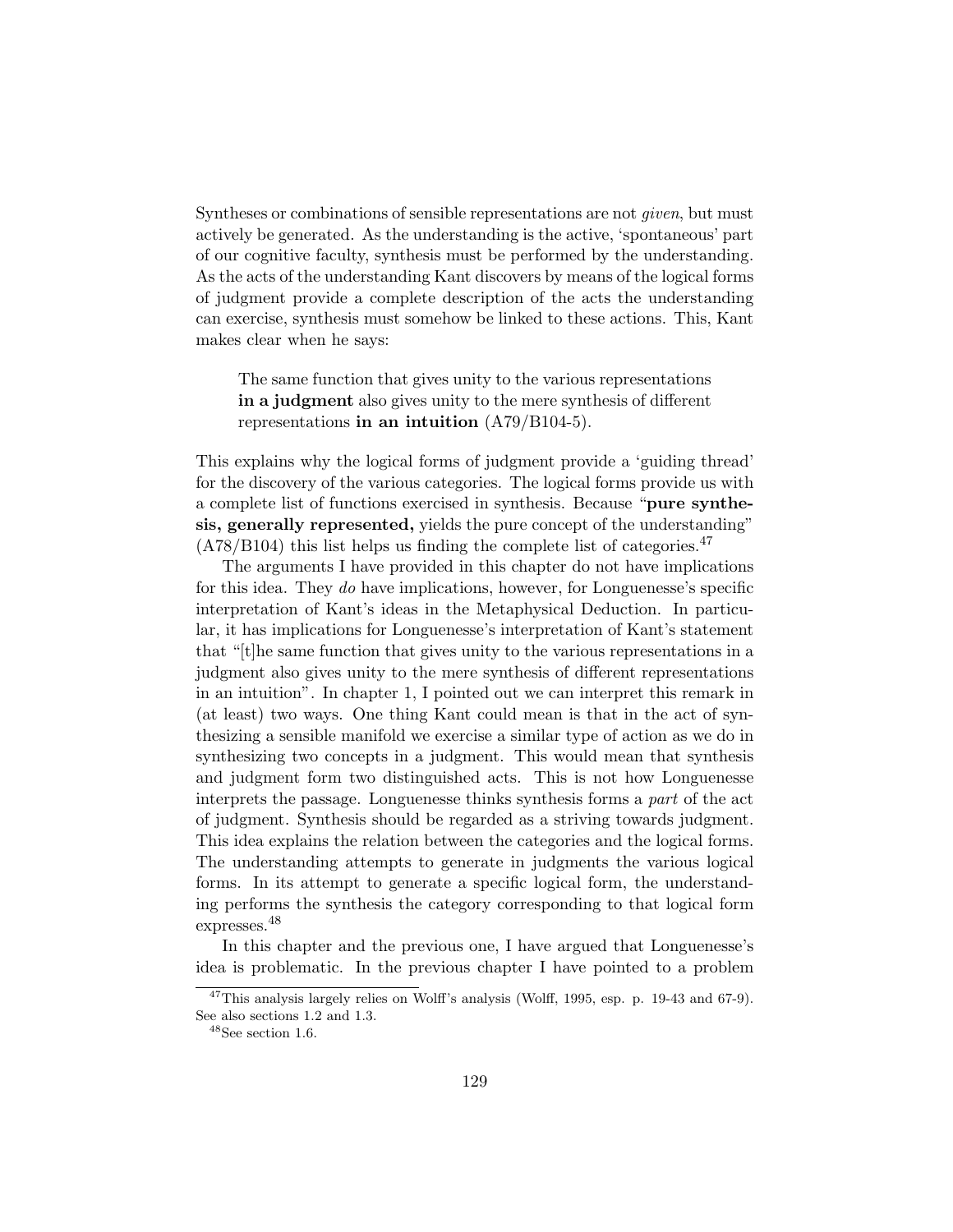in Longuenesse's analysis of the relationship between the logical forms, the categories and the schema of Quantity. In this chapter I have argued that the more general idea that underlies Longuenesse's analysis is incorrect. It does not seem to be the case that the synthesis which generates the schema that the categories of Quantity express aims at making possible the quantitative logical forms. The relationship between the categories and forms of judgments seems to be more arbitrary than Longuenesse thinks. If this is correct, this would mean that Kant's remark that "[t]he same function that gives unity to the various representations in a judgment also gives unity to the mere synthesis of different representations in an intuition" should be interpreted differently. It suggests that the first interpretation I have given of this passage is more plausible. In synthesis according to the categories of Quantity we exercise the same function as we do in forming judgments, because in both activities we exercise a similar type of action. Applied to concepts this action generates the logical forms of Quantity. Applied to sensible representations it generates the schema and thus the categories of Quantity. Synthesis and judgment are distinct actions. We do not synthesize according to the categories of Quantity in order to make possible the quantitative logical forms.

To what extent do my arguments refute Longuenesse's theory? To decide this, we need to do more research. If my arguments in this chapter are correct, there are two possibilities. It might be the case that the idea that synthesis makes possible the logical forms of judgment is problematic for all categories. This would mean that Longuenesse's theory is incorrect. In that case, we should consider whether there is an alternative way in which we can understand the relationship between the categories and the logical forms. We should consider whether there is another relation between the categories and logical forms besides the fact that both are generated by the same functions.<sup>49</sup>

A second possibility is that, in fact, Kant does think the categories make possible the logical forms, but that he himself has problems applying this idea to the categories of Quantity. To argue for this claim, one should conduct a more elaborate investigation than I can provide here. I do think, however, there are reasons to think that the categories of Quantity form a

<sup>49</sup>Such an explanation is desirable, as we would like to explain why the logical function belonging to a certain category generates precisely that category and that transcendental schema. Unless we have some theory about the relationship between judgment and synthesis, the relation between the logical forms and the categories will remain quite arbitrary. As Longuenesse herself points out, a strong point of her theory is that it makes the relationship between the categories and their schemata seem less arbitrary  $(KCI: 246)$ .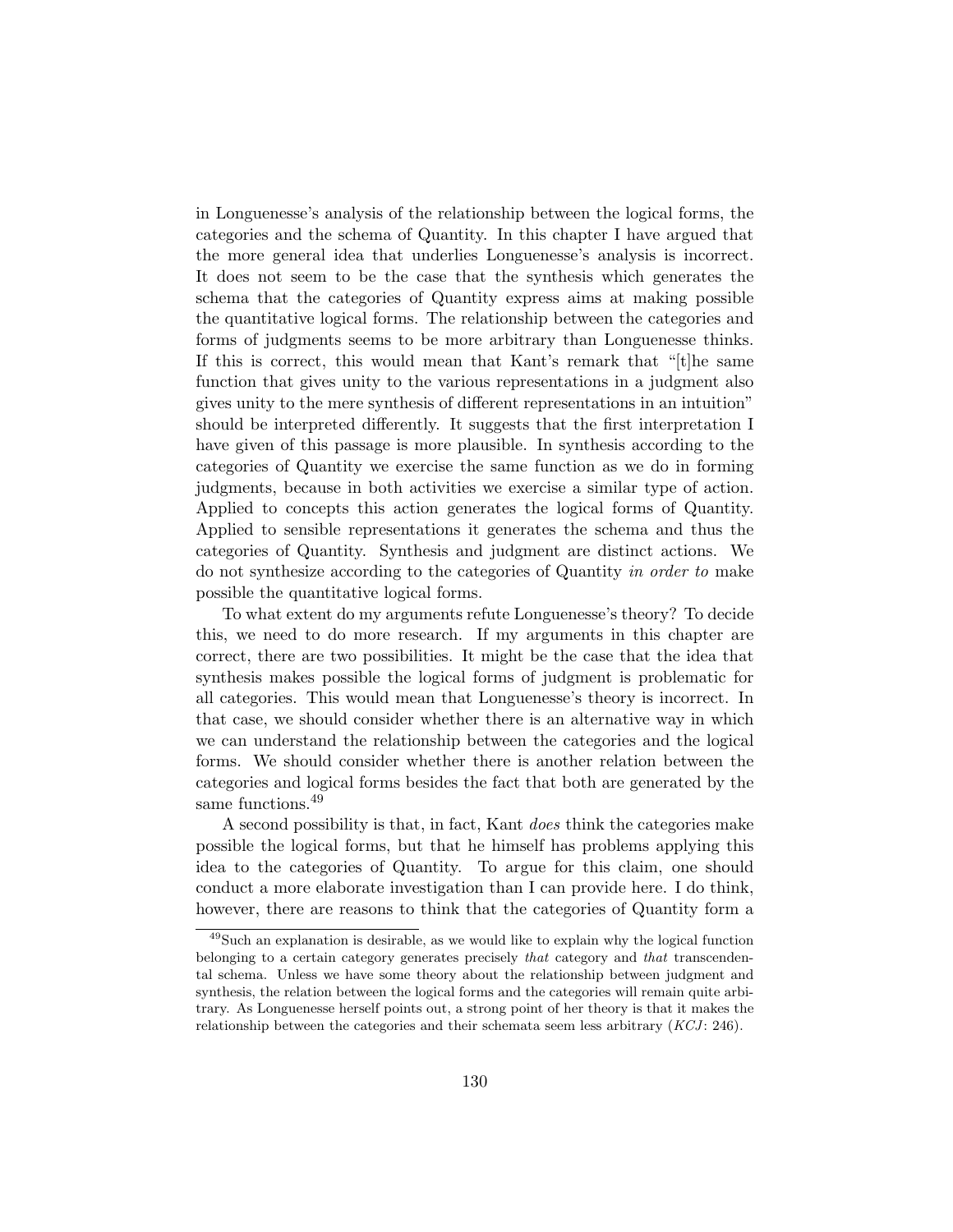special group of categories.

Why would the categories of Quantity form a special group of categories? In his article about the history of the table of judgments, Tonelli (1966) has suggested that Kant first discovered the correspondence between the logical forms and the categories for the categories of Quantity, Quality and Modality (156). His argument for this claim is that only for the logical forms of Relation Kant's table of judgment strongly differs from his predecessors (151-3). It seems, therefore, that Kant has inferred the relational logical forms from the categories of Relation after he discovered the correspondence between the logical forms and categories of Quantity, Quality and Modality. For these logical forms and categories the relationship to the categories is easy to see  $(156-7)$ .

Tonelli provides no further historical support for his suggestion. At first sight, his story sounds plausible. It does not lead, however, to a very charitable reading of Kant. Tonelli's theory suggests that the correspondence between the logical forms and categories is only based on a parallel, not on some intrinsic relationship between judgments and the syntheses the categories express.

If we assume that Kant first discovered a relationship between judgment and synthesis, and that this discovery guided his thinking about the categories and the logical forms, Tonelli's idea becomes less plausible. That there is a relationship between judgment and synthesis becomes clearest if we look at the syntheses the categories of Relation express. Synthesis according to the categories of Relation makes us represent certain combinations of sensible representations as necessary. It makes us represent them as necessarily successive or necessarily co-existing. These necessary relations we express in judgments. There is, therefore, reason to think that – applied to sensibility – the faculty that enables us to form judgments generates the categories of Relation. If we assume that Kant discovered the relationship between judgment and synthesis before he started to link the different categories to the different logical forms, then it is more likely that he discovered the correspondence between the categories and judgments for the categories of *Relation*. Precisely this point is argued by Schulthess (1981). Schulthess argues that Kant already linked the categories to judgment before he started to link the categories of Quantity, Quality and Modality to their logical forms. He also argues that Kant first discovered the correspondence between the categories and the logical forms for the categories of Relation.<sup>50</sup>

<sup>50</sup>See Schulthess, 1981: 206-16 for his analysis of the development of the categories and p. 214-5 for his criticism of Tonelli.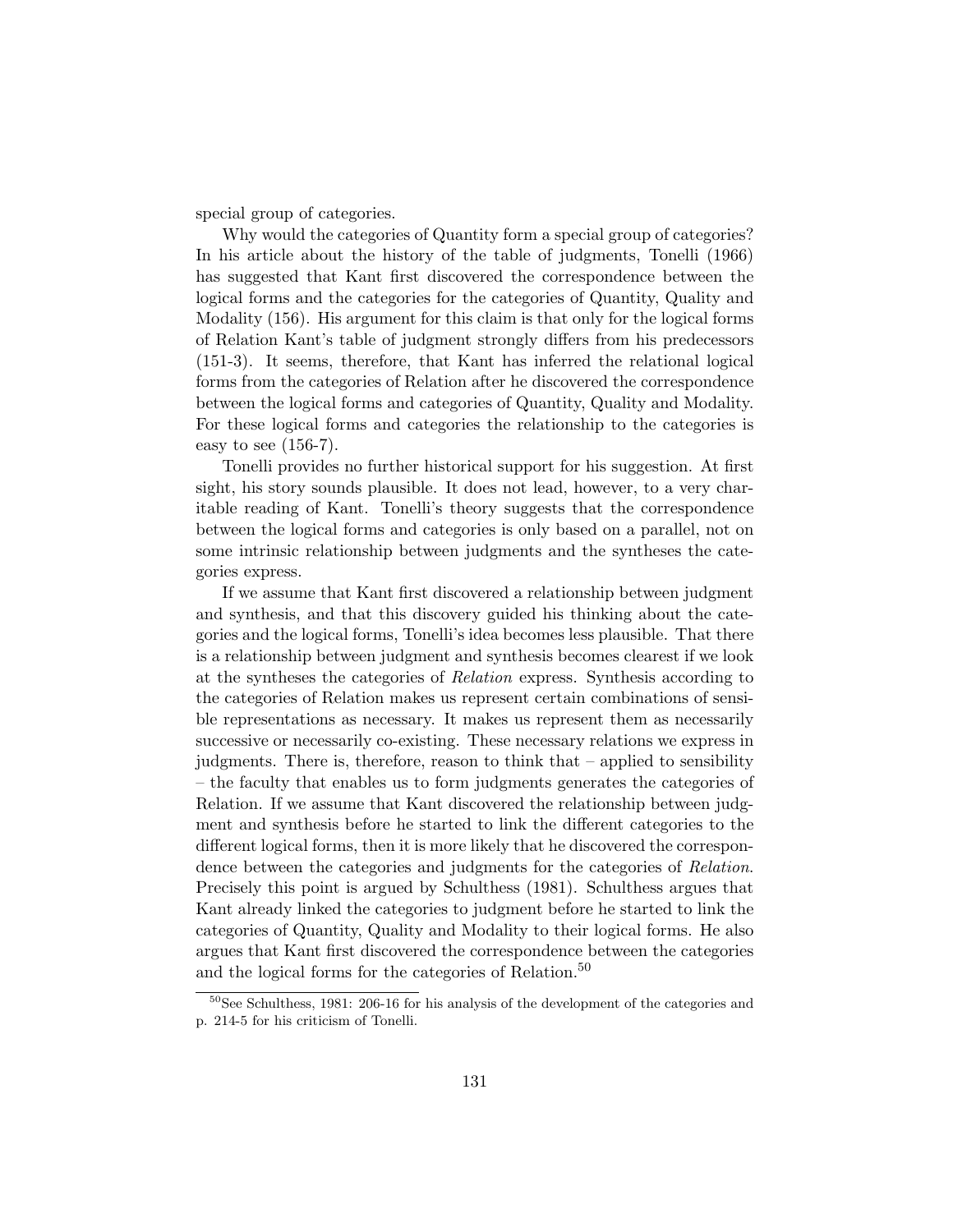We can conclude that there is reason to think that Kant discovered the relationship between judgment and the categories for the categories of Relation. On the other hand, we see that quite some of Kant's ideas about the categories of Quantity stem from the Dissertation. Already in the Dissertation, Kant discusses what he calls "quantitative" synthesis. This synthesis corresponds to the synthesis that, in the Critique, Kant ascribes to the categories of Quantity. He describes quantitative synthesis as "a progression advancing from a given part, through parts complementary to it, to the whole" (*Dissertation*,  $\S1$ , Ak. 2: 338n.). Further, we saw that Kant's definition of number in the *Dissertation* strongly resembles his definition in the Critique.

It seems, all in all, that Kant invented the notion of quantitative synthesis before he came up with the idea that synthesis should be linked to judgment. I suspect, therefore, that at some point in his thinking about the relationship between the categories and judgment, Kant became aware of a parallel between elements in his definition of number, and the logical forms of Quantity. This parallel might have provided sufficient reason for Kant to think that unity, plurality and allness should be regarded as categories. With his discovery of the parallel between the logical forms and these concepts, Kant thought he had discovered the function of the understanding that grounds the synthesis he had already described.

If this idea is correct, then it might be the case that Longuenesse's general theory about the relationship between the categories and logical forms of judgment is correct. In that case, the categories of Quantity would form an exception to this theory.

## 5.7 Conclusion

In chapter 4 we saw that both Longuenesse and Thompson's account of the relation between the categories and the logical forms of Quantity are problematic. In this chapter, I argued that this is no coincidence. The guiding thought on which both accounts are based, is untenable. Thompson and Longuenesse, like Frede and Krüger, assume that in one way or another, the categories of Quantity make possible the quantitative logical forms. This, they partly seem to infer from Kant's definition of the categories. I have argued that Kant's definition of the categories cannot be interpreted in this way. The idea that the categories of Quantity make possible the quantitative logical forms, moreover, cannot be reconciled with Kant's statement that judgments are rules. It seems that  $-$  as Friedman has suggested  $-$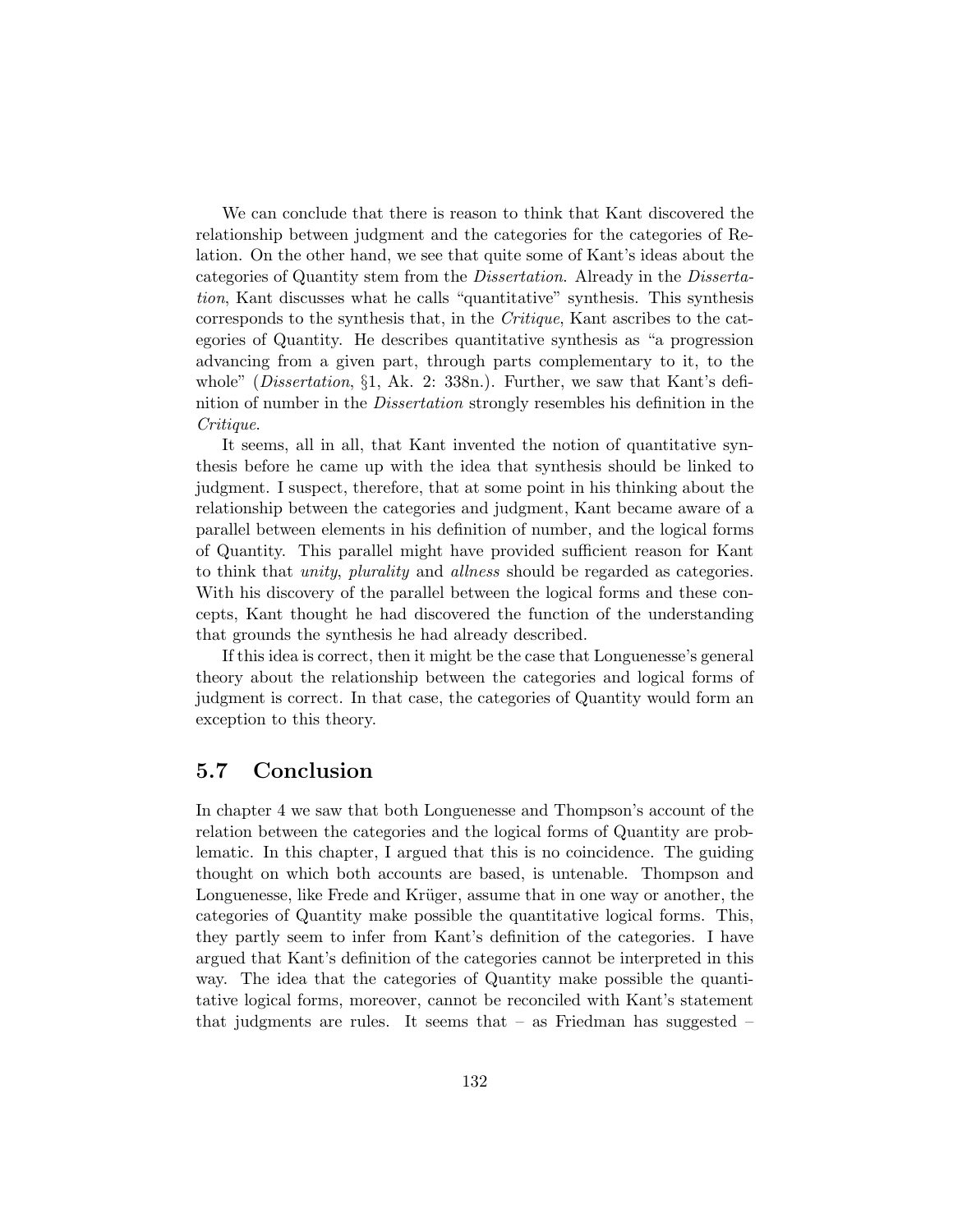the categories of Quantity mainly apply to spaces, and it seems their main function is to make spaces measurable. This suggests their relationship to the logical forms of judgment is more arbitrary than Thompson, Frede and Krüger and Longuenesse have argued. I have sketched what this relationship might be. The implications of this story are still unclear. It might be possible to maintain Longuenesse's general theory that the categories make possible the logical forms of judgment. This depends on whether the categories of Quantity form an exceptional group of categories or not.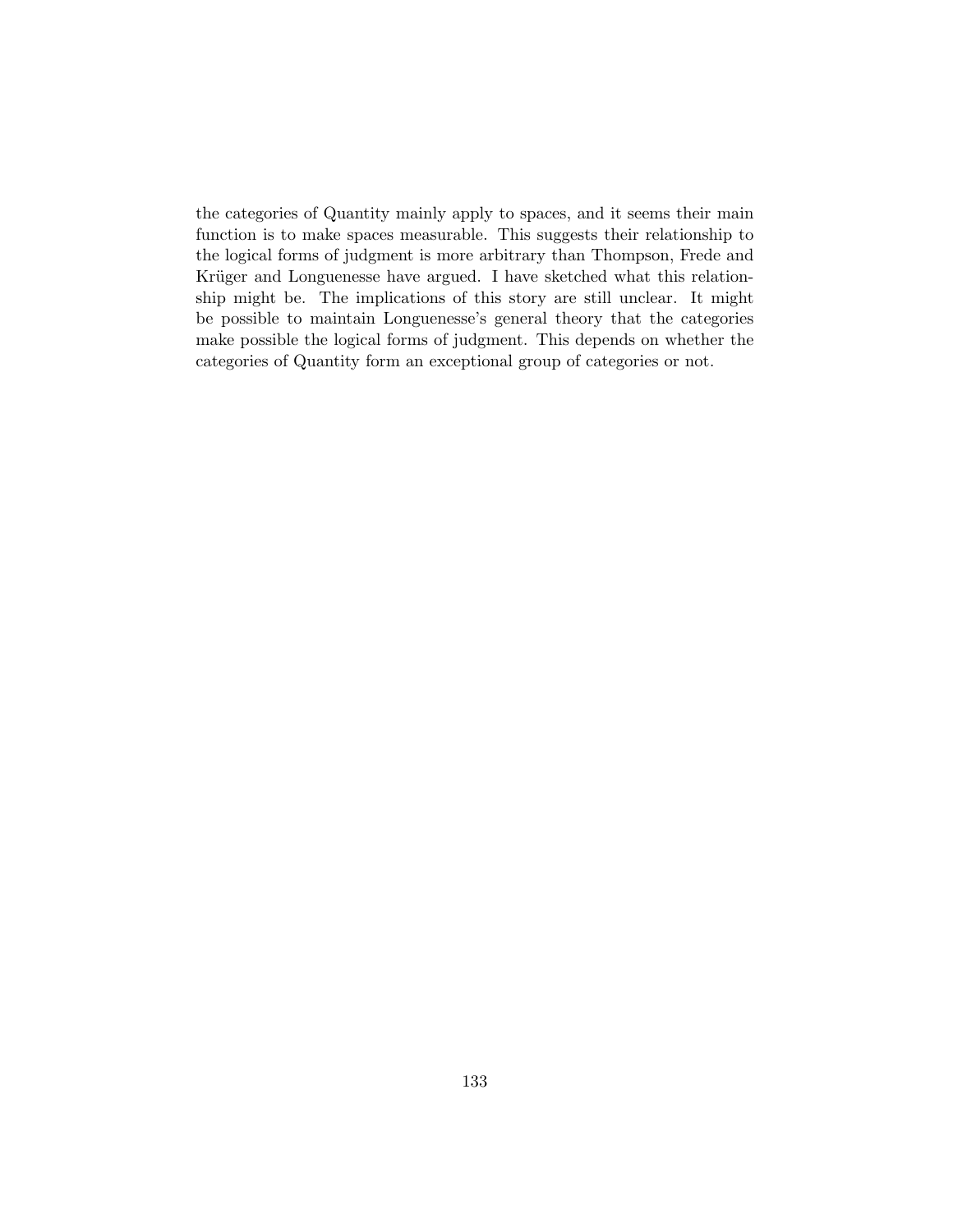## Conclusion

In this thesis, I have considered an important question Kant's Metaphysical Deduction raises: What is the relation between the categories and the logical forms of judgment Kant deduces them from? A specific problem I looked at is what we might call 'the problem of the categories of Quantity': Why does Kant present the categories of Quantity in the order unity, plurality, totality and the logical forms in the order universal, particular, singular?

I have evaluated an interpretation of Kant's work that provides extensive answers to these questions: Béatrice Longuenesse's Kant and the Capacity to Judge. According to Longuenesse, we saw in chapter 1, understanding the relation between the categories and the logical forms is essential if we are to understand Kant's claim that the categories are "a priori conditions of the possibility of experiences" (A94/B126). Experience arises when we think sensibly given objects under concepts combined in judgments. Originally, the categories are so called *logical functions of the understanding*. These functions generate the logical forms by combining concepts into judgments. These functions, however, can also combine *sensible* representations. In figurative synthesis these functions of the understanding synthesize sensible representations into empirical objects. By synthesizing sensible representations to empirical objects, we guarantee that these objects can be thought under concepts combined in judgment. In this way, the categories – as functions of the understanding – make experience possible.

The idea that the categories ensure that objects are given to us such that they can be thought under concepts combined according to the logical forms of judgment, Longuenesse works out for the various groups of categories. Every category makes possible the logical form from which it is deduced. For the categories of Quantity this works in the following way: When the logical function of Quantity is applied to sensible representations, we saw in chapter 2, this generates manifolds of sensible representations. This activity, Longuenesse calls 'quantitative synthesis'. Quantitative synthesis also enables us to represent collections of empirical objects. This makes it possible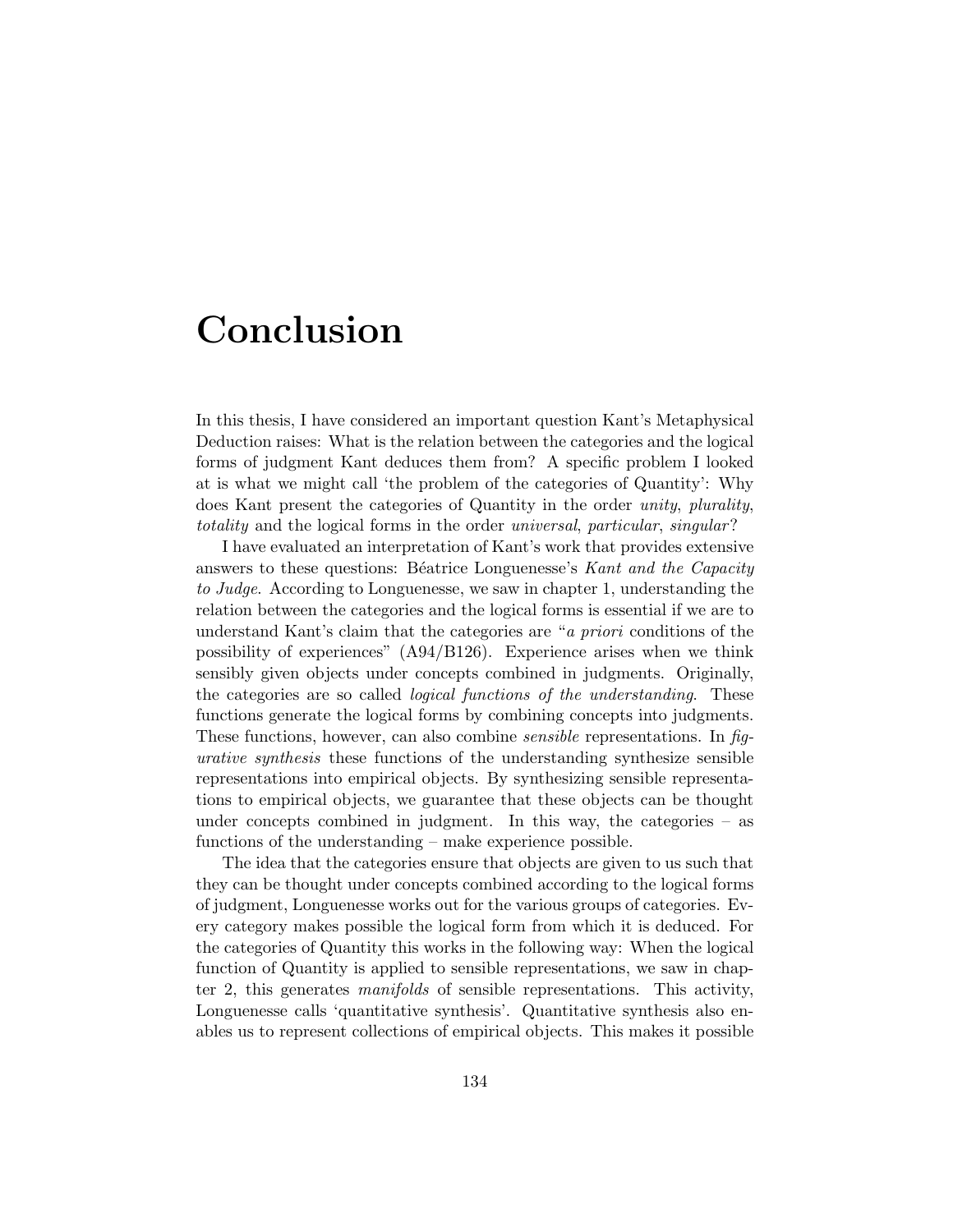to provide our empirical concepts with an extension. To have Quantity in our judgments, our concepts must have extensions. Quantitative synthesis thus makes possible the logical forms of Quantity.

Longuenesse's analysis of the categories of Quantity, we saw, presupposes that Kant regards empirical universal judgments as conjunctions of singular judgments. This idea enables Longuenesse to provide a solution to 'the problem of the categories of Quantity'. It enables her to say that Kant deduces the category unity from the singular logical form and the category totality from the universal logical form. As we saw in chapter 3, Manley Thompson has provided an alternative account of the relationship between the categories and logical forms of Quantity. Thompson denies that Kant's universal judgments can be regarded as conjunctions of singular judgments. In chapter 4, I argued that this is correct. The idea that universal judgments are conjunctions of singular judgments cannot be reconciled with Kant's idea that judgments are *rules*. If a universal judgment is supposed to be a rule, it cannot be a conjunction of singular judgments. Thompson's own analysis of the categories of Quantity, however, is problematic as well. Thompson fails to provide any evidence for his claims.

As we saw in the final chapter of this thesis it is no coincidence that Longuenesse's and Thompson's theories run into problems. Both Thompson and Longuenesse assume that the categories of Quantity make possible the quantitative logical forms. This idea is problematic. The idea is difficult to reconcile with important remarks Kant makes in the Prolegomena and elsewhere. It conflicts, moreover, with Kant's idea that judgments are rules. The relationship between the categories and the logical forms of Quantity might, therefore, be more arbitrary than Thompson, Frede and Krüger and Longuenesse have argued.

If my conclusions are correct, this not only means that Longuenesse's analysis of the categories of Quantity problematic. It means that Longuenesse's theory general idea about the relationship between the categories and the logical forms cannot be applied to these categories. To what extent Longuenesse's general theory can be maintained, is still unclear. Her idea that the categories make possible the logical forms still seems quite attractive. It might be possible to argue that the categories of Quantity form a mere exception to this theory, and that for the other groups of categories, the theory can be maintained.

The conclusion to be drawn is that the question 'What is the relation between the categories and the logical forms of judgment' remains unanswered. Only an extensive investigation of the development of Kant's ideas on synthesis and judgment can provide an answer to this question.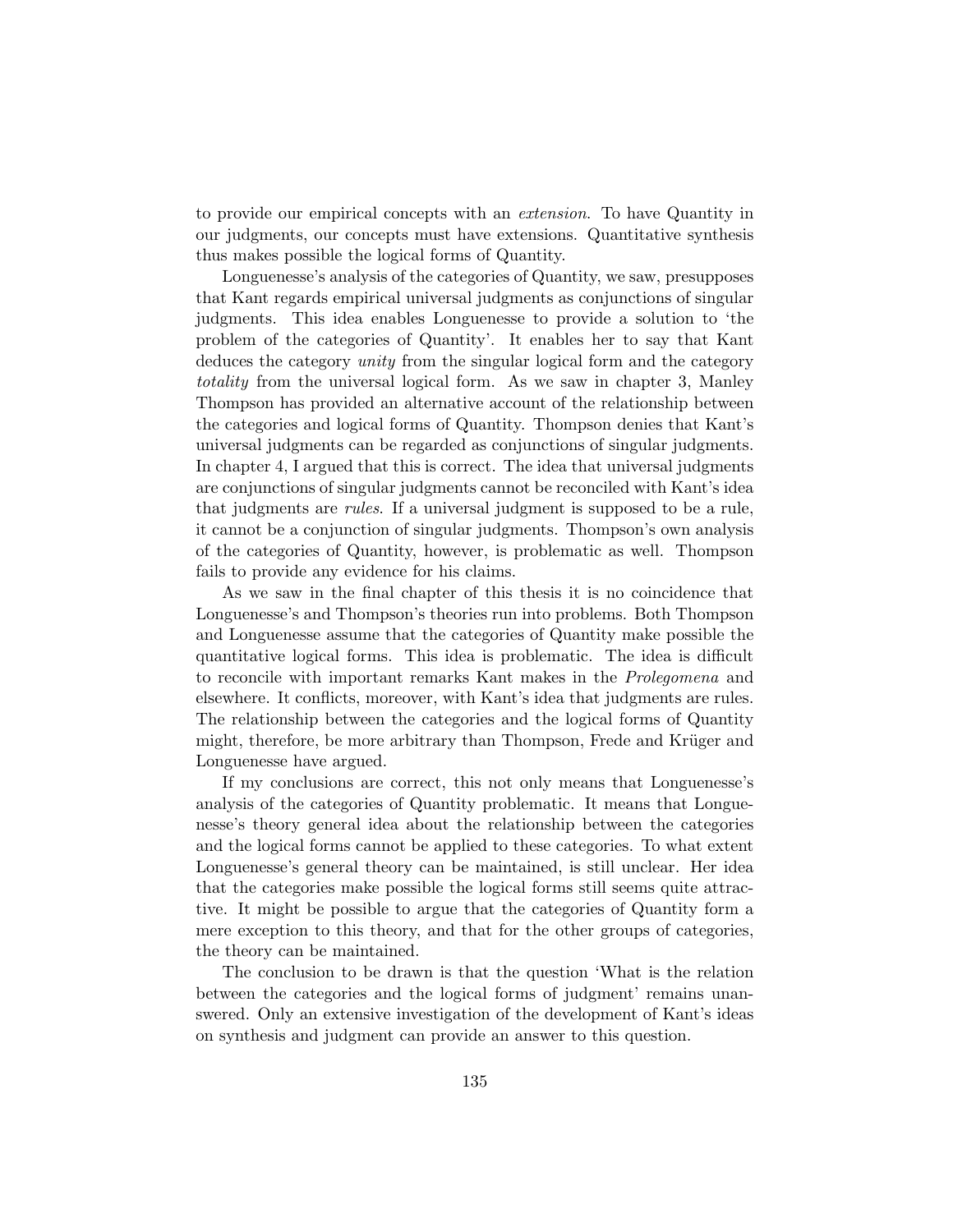# Literature

- Achourioti, T. and Van Lambalgen, M. (2011). 'A Formalization of Kant's Transcendental Logic', The Review of Symbolic Logic, 1(2), 254-289.
- Allison, Henry (2004). Kant's Transcendental Idealism. An Interpretation and Defense, New Haven: Yale University Press.
- Counihan, Marian (2008). Looking for Logic in all the Wrong Places: an Investigation of Language, Literacy and Logic in Reasoning, PhD Thesis, University of Amsterdam.
- Frede, Michael and Krüger, Lorenz (1970). 'Über die Zuordnung der Quantitäten des Urteils und der Kategorien der Größe bei Kant', Kant-Studien 61, 28-49.
- Frege, Gottlob (1953). The Foundations of Arithmetic: a Logico-Mathematical Enquiry into the Concept of Number, 2nd rev. ed., trans. J.L Austin., Oxford: Basil Blackwell.
- Friedman, Michael (1992a). 'Causal Laws and Natural Science', in: Guyer (ed.) The Cambridge Companion to Kant, Cambridge: Cambridge University Press, 161-199.
- Friedman, Michael (1992b). Kant and the Exact Sciences, Cambridge Massachusetts: Harvard University Press
- Friedman, Michael (1996). 'Exorcising the Philosophical Tradiction: Comments on John McDowell's Mind and World', The Philosophical Review, 105(4), 427-467.
- Friedman, Michael (1997). 'Philosophical Naturalism', Proceedings and Addresses of the American Philosophical Association, 71(2), 7-21.
- Friedman, Michael (2000). 'Zur Diskussion: Logical Form and the Order of Nature. Comments on Béatrice Longuenesse's Kant and the Capacity to Judge', Archiv für Geschichte der Philosophie, 82, 202-215.
- Grier, Michelle (2001). Kant's Doctrine of Transcendental Illusion, Cambridge: Cambridge University Press.
- Goodman, Nelson (1947). 'The Problem of Counterfactual Conditionals', The Journal of Philosophy, 44(5), 113-28.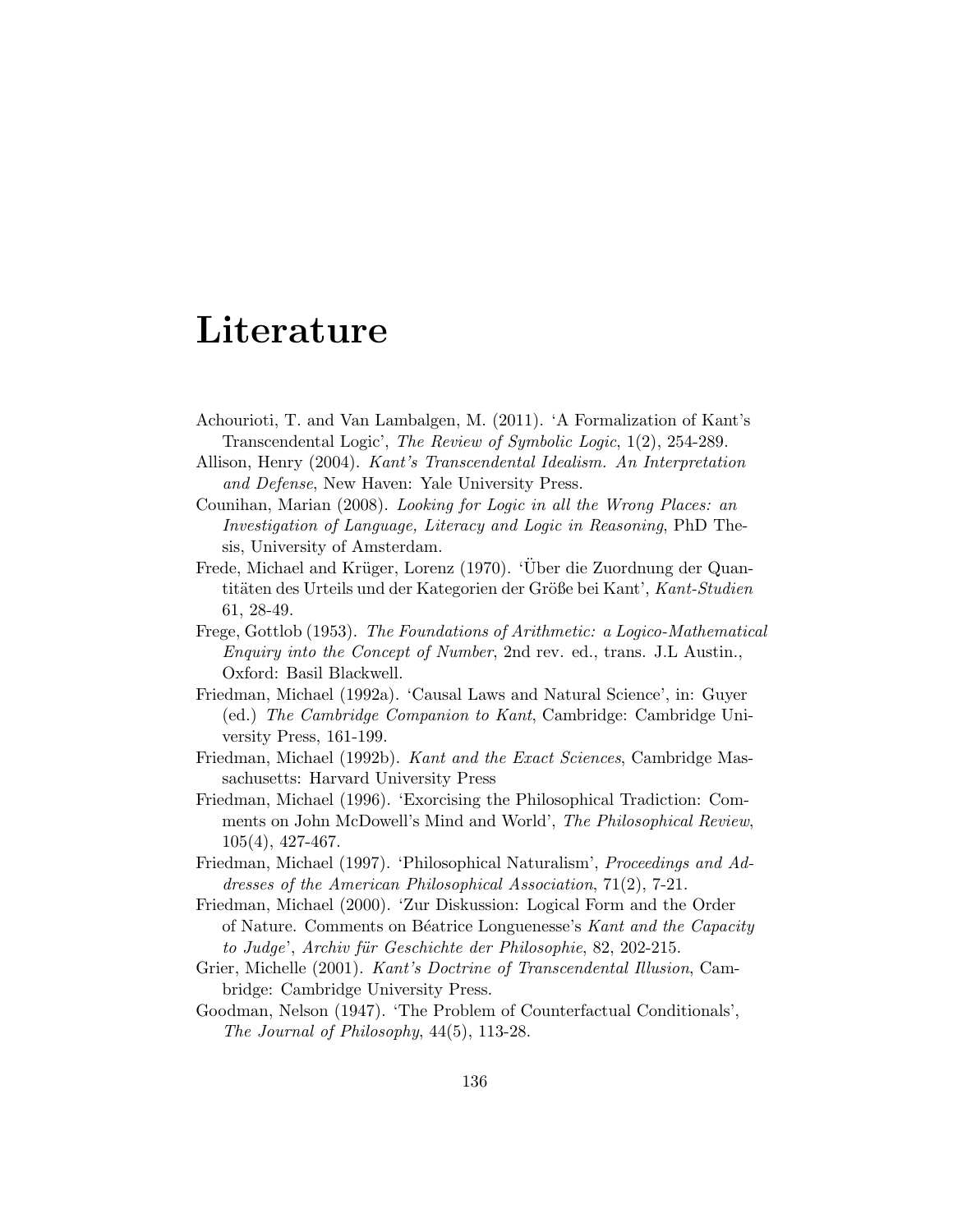- Hanna, Robert (2005). 'Kant and Nonconceptual Content', European Journal of Philosophy, 13(2), 247-290.
- Kant, Immanuel (2002). Theoretical Philosophy 1755-1770, Ed. Henry Allison and Peter Heath, Cambridge, MA: Cambridge University Press.
- Kant, Immanuel (1992). Critique of Pure Reason, Transl. Paul Guyer and Allen W. Wood, Cambridge, MA: Cambridge University Press
- Kant, Immanuel (1992). Lectures on logic, Transl. J. Michael Young, Cambridge, MA: Cambridge University Press.
- Kant, Immanuel (1977). Prolegomena To Any Future Metaphysics That Will Be Able To Come Forward As Science, the Paul Carus Translation extensively revised by James W. Ellingon, Indianapolis/Cambridge: Hacket Publishing Company
- Kant, Immanuel (1902–) Immanuel Kants gesammelte Schriften, herausgegeben von den Königlich Preußischen Akademie der Wissenschaften, Berlin: De Gruyter.
- Kemp Smith, Norman (1918). A Commentary to Kant's 'Critique of Pure Reason', London: MacMillan and Co. Limited
- Locke, John (1997). An Essay Concerning Human Understanding, ed. Roger Woolhouse, London: the Penguin Group.
- Leibniz, Gottfried Wilhelm (1991). Discourse on Metaphysics, in: Discourse on Metaphysics and Other Essays, Trans. Daniel Garber and Roger Ariew, Indianapolis: Hacket Publishing Combany, Inc.
- Leibniz, Gottfried Wilhelm (1996). New Essays on Human Understanding, trans. and ed. Peter Remnant and Jonathan Bennett. Cambridge: Cambridge University Press.
- Longuenesse, Béatrice (1998a). Kant and the Capacity to Judge. Sensibility and Discursivity in the Transcendental Analytic of the Critique of Pure Reason, New Jersey: Princeton University Press.
- Longuenesse, Béatrice (1998b). 'The Divisions of the Transcendental Logic and the Leading Thread', in: Mohr, George und Willaschek, Marcus (Herausgeber) Immanuel Kant, Kritik der reinen Vernunft, Akademie Verlag, 131-58.
- Longuenesse, Béatrice (2005). Kant on the Human Standpoint, New York: Cambridge University Press.
- Parsons, Charles (1983). 'Kant's Philosophy of Arithmetic,' in: Mathematics in Philosophy, Ithaca: Cornell University Press, 110-49.
- Parsons, Charles (1984). 'Arithmetic and the Categories' Topoi 3, 109-121.

Schulthess, Peter (1981). Relation und Funktion. Eine systematische und entwicklungsgeschichtliche Untersuchung zur theoretischen Philosophie Kants. Berlin: De Gruyter